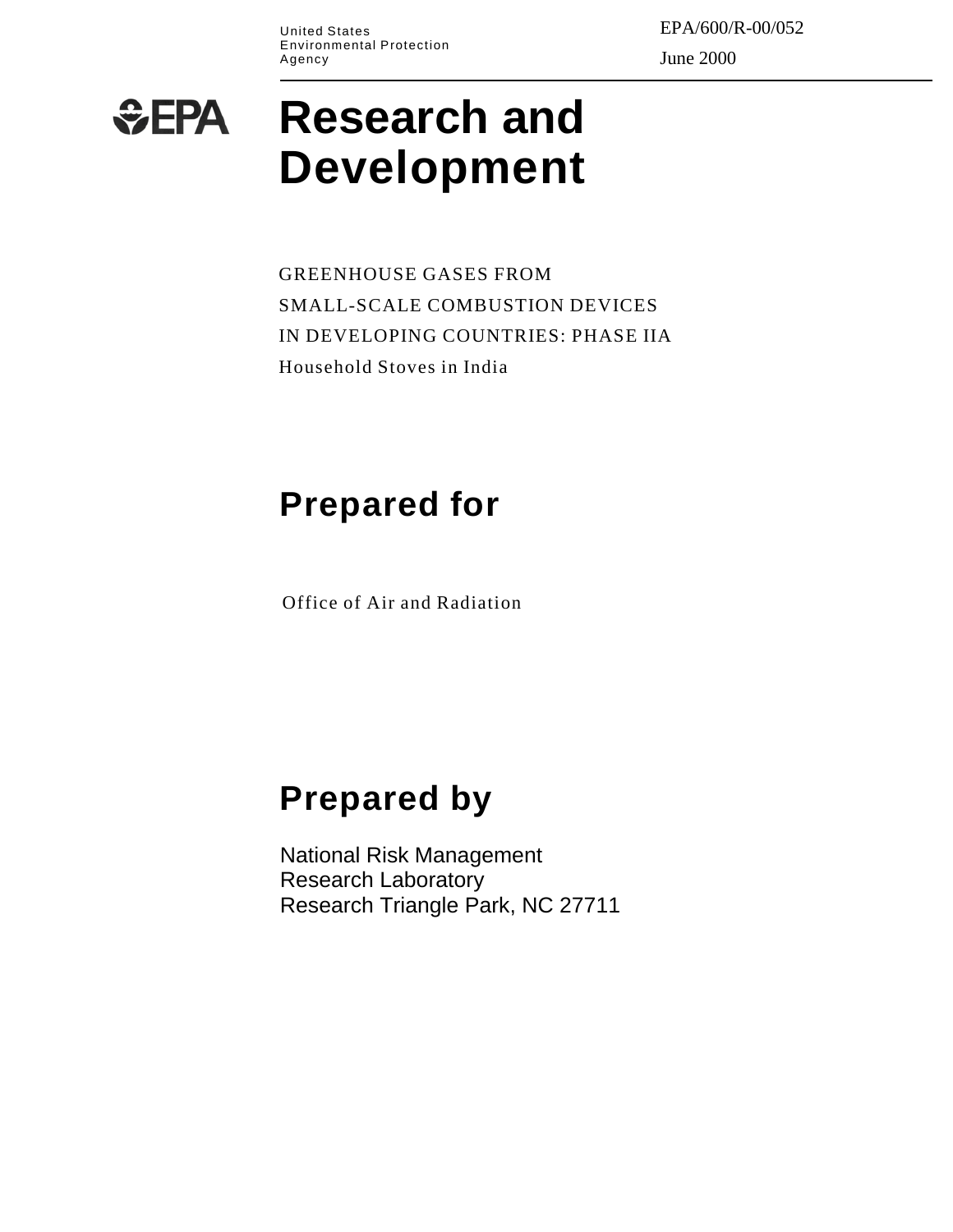# FOREWORD

The U. S. Environmental Protection Agency is charged by Congress with protecting the Nation's land, air, and water resources. Under a mandate of national environmental laws, the Agency strives to formulate and implement actions leading to a compatible balance between human activities and the ability of natural systems to support and nurture life. To meet this mandate, EPA's research program is providing data and technical support for solving environmental problems today and building a science knowledge base necessary to manage our ecological resources wisely, understand how pollutants affect our health, and prevent or reduce environmental risks in the future.

The National Risk Management Research Laboratory is the Agency's center for investigation of technological and management approaches for reducing risks from threats to human health and the environment. The focus of the Laboratory's research program is on methods for the prevention and control of pollution to air, land, water, and subsurface resources, protection of water quality in public water systems; remediation of contaminated sites and-groundwater; and prevention and control of indoor air pollution. The goal of this research effort is to catalyze development and implementation of innovative, cost-effective environmental technologies; develop scientific and engineering information needed by EPA to support regulatory and policy decisions; and provide technical support and information transfer to ensure effective implementation of environmental regulations and strategies.

This publication has been produced as part of the Laboratory's strategic longterm research plan. It is published and made available by EPA's Office of Research and Development to assist the user community and to link researchers with their clients.

> E. Timothy Oppelt, Director National Risk Management Research Laboratory

# **EPA REVIEW NOTICE**

This report has been peer and administratively reviewed by the U.S. Environmental Protection Agency, and approved for publication. Mention of trade names or commercial products does not constitute endorsement or recommendation for use.

This document is available to the public through the National Technical Information Service, Springfield, Virginia 22161.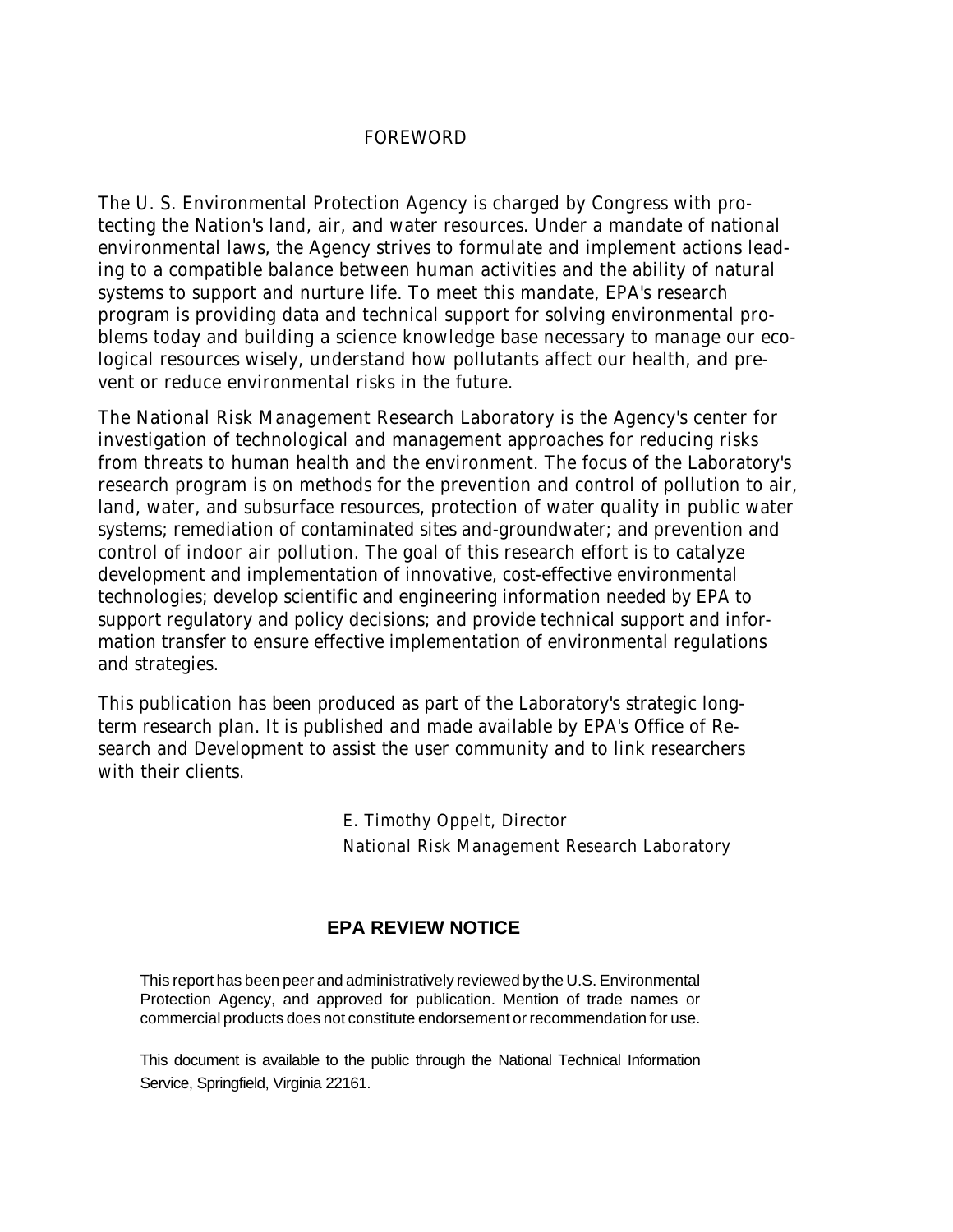## GREENHOUSE GASES FROM SMALL-SCALE COMBUSTION DEVICES IN DEVELOPING COUNTRIES Phase IIa

# Household Stoves in India

by

Kirk R. Smith Environment Program, East-West Center, Honolulu, HI 96848-1601 and Environmental Health Sciences, University of California, Berkeley, CA 94720-7360

> R. Uma, V.V.N. Kishore, K. Lata, V. Joshi Tata Energy Research Institute, New Delhi 110003, India

Junfeng Zhang Environment Program, East-West Center, Honolulu, HI 96848-1601 and Environmental and Occupational Health Sciences Institute Piscataway, NJ 08854

> R.A. Rasmussen Oregon Graduate Institute of Science and Technology Beaverton, OR 97006

> > M.A.K. Khalil Portland State University Portland, OR 97207

EPA Cooperative Agreement CR820243-01 with the East-West Center, Honolulu, HI

EPA Project Officer: Susan A. Thorneloe Atmospheric Protection Branch Air Pollution Prevention and Control Division Research Triangle Park, NC 27711

Prepared for: U.S. Environmental Protection Agency Office of Research and Development Washington, DC 20460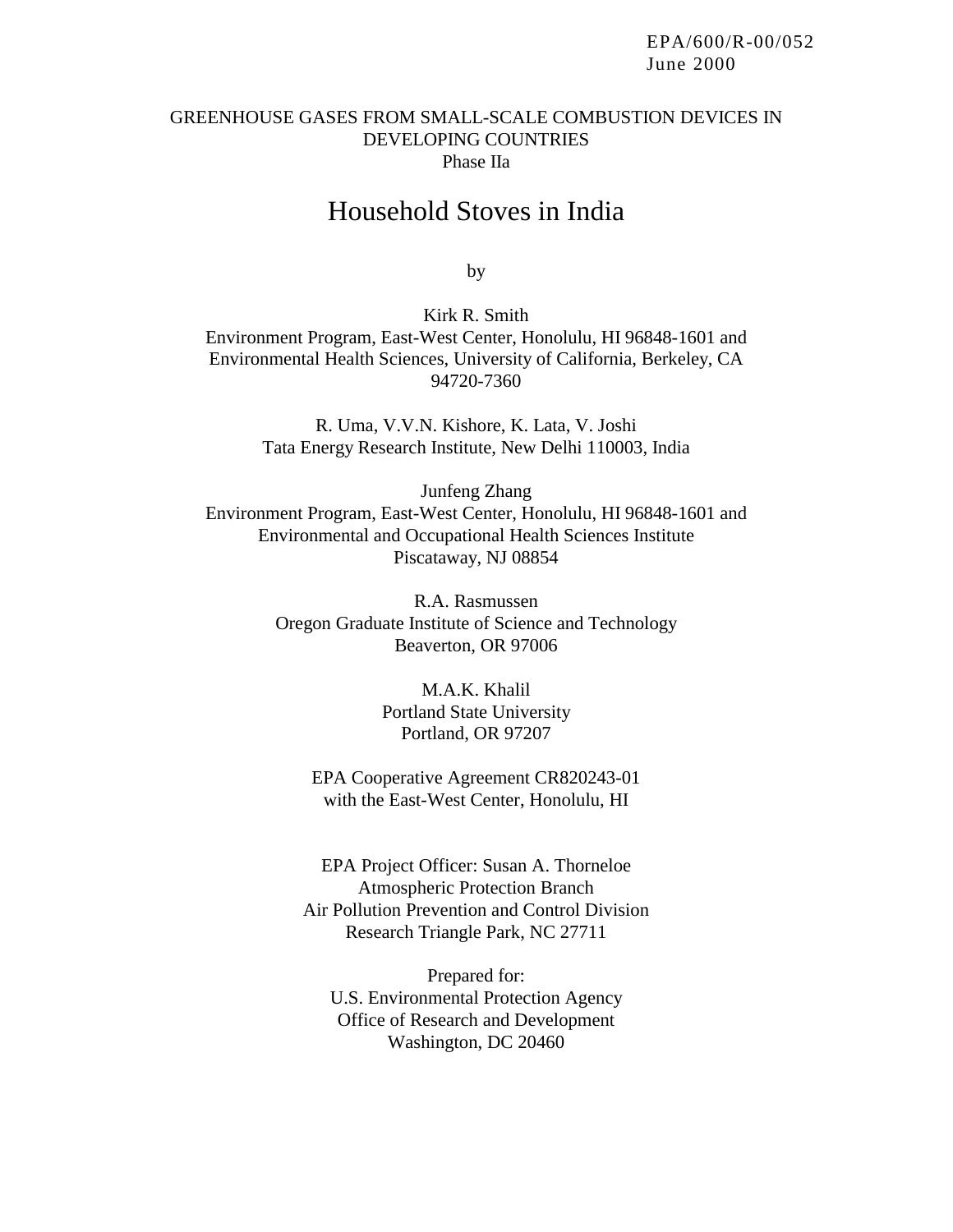#### **FOREWORD**

Early in the 1990s, a pilot study was conducted in Manila, Philippines, to measure the concentrations of a range of greenhouse gases from small-scale cookstoves burning biomass, charcoal, kerosene and liquefied petroleum gas (Smith *et al.*, 1992; 1993). Based on intriguing results, a more comprehensive study to characterize the emissions of non- $CO<sub>2</sub>$  gases and other pollutants from cookstoves using different solid, liquid, and gaseous fuels was undertaken in China and India under a project organized by East-West Center (EWC) and funded by the US Environmental Protection Agency (USEPA). The study focuses on more than two dozen of the most common fuel/stove combinations in each nation. Since these countries contain more than half of all stoves in developing countries, the stoves in this study represent a large fraction of the combinations in use world-wide. In this report we describe the methodology and results of the study undertaken in India. The monitoring took place in a simulated kitchen built at the Gual Pahari Campus of the Tata Energy Research Institute (TERI), just outside New Delhi. Laboratory analyses took place at TERI and at the Oregon Graduate Institute of Science and Technology (OGIST).

#### **ABSTRACT**

This report presents a database containing a systematic set of measurements of the  $CO<sub>2</sub>$ , CO, CH<sub>4</sub>, TNMOC,  $N_2O$ ,  $SO_2$ ,  $NO_2$ , and TSP emissions from the most common combustion devices in the world, household stoves in developing countries. A number of different stoves using 8 biomass fuels, kerosene, LPG, and biogas were examined – a total of 28 fuel/stove combinations. Since fuel and stove parameters were monitored as well, the database also allows examination of the trade-off of emissions per unit fuel mass, fuel energy, and delivered energy as well as construction of complete carbon balances. Confirming the preliminary results in the Manila pilot study, the database shows that solid biomass fuels are typically burned with substantial production of PIC (products of incomplete combustion). In addition, as has often been shown in the past, biomass stoves usually have substantially lower thermal efficiencies than those using liquid and gaseous fuel. As a result, the emissions of  $CO<sub>2</sub>$  and PIC per unit delivered energy are considerably greater in the biomass stoves. In general, the ranking follows what has been called the "energy ladder" from lower to higher quality fuels, i.e., emissions decrease and efficiencies increase in the following order: dung-crop residues-wood-kerosene-gas. There are variations, however, depending on specific stove designs.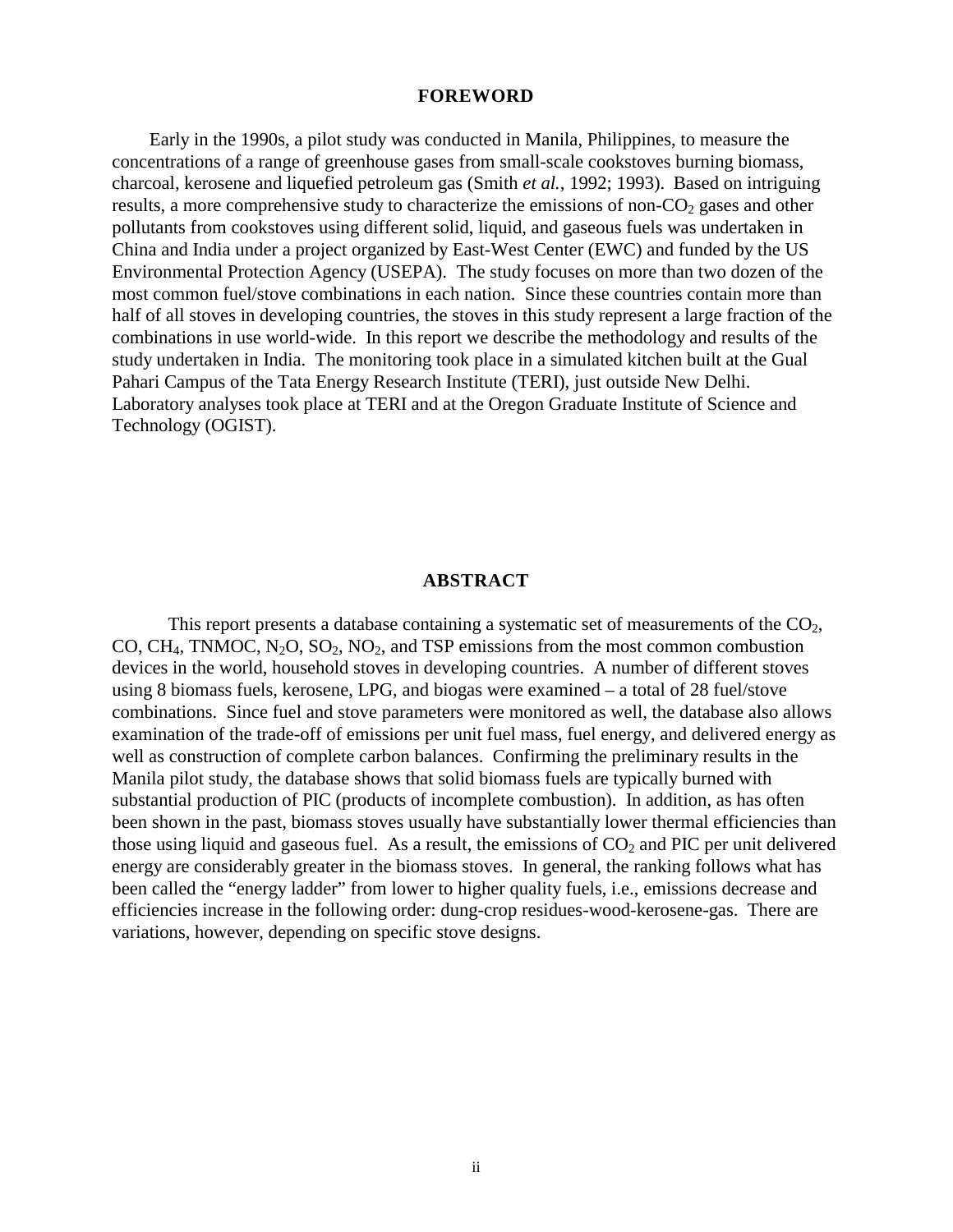#### **CONTENTS**

|                                                                         | <u>Page</u>     |
|-------------------------------------------------------------------------|-----------------|
| FOREWORD                                                                | $\overline{11}$ |
| ABSTRACT                                                                | 11              |
| <b>LIST OF FIGURES</b>                                                  | iv              |
| <b>LIST OF TABLES</b>                                                   | V               |
| <b>GLOSSARY</b>                                                         | V <sub>i</sub>  |
| <b>ACKNOWLEDGEMENTS</b>                                                 | vii             |
| <b>I.</b> Introduction and Summary                                      | 1               |
| <b>II.</b> Conclusions and Recommendations                              | 3               |
| <b>III.</b> Methods                                                     | $\overline{7}$  |
| <b>IV.</b> Results                                                      | 19              |
| <b>V.</b> Discussion: National GHG Inventory and Fuel/Stove Comparisons | 41              |
| <b>VI.</b> References                                                   | 47              |
| Appendix A: Simulated Rural Kitchen (SRK)                               | 53              |
| <b>Appendix B: Details of Stoves Tested</b>                             | 59              |
| <b>Appendix C: Measurement Technologies</b>                             | 65              |
| <b>Appendix D: Calculation Procedures</b>                               | 68              |
| <b>Appendix E: Fuel Analyses</b>                                        | 70              |
| <b>Appendix F: Measured Fluegas Concentrations</b>                      | 71              |
| Appendix G: Error Analysis                                              | 82              |
| Appendix H: Estimation of Indian Household Fuel Consumption             | 83              |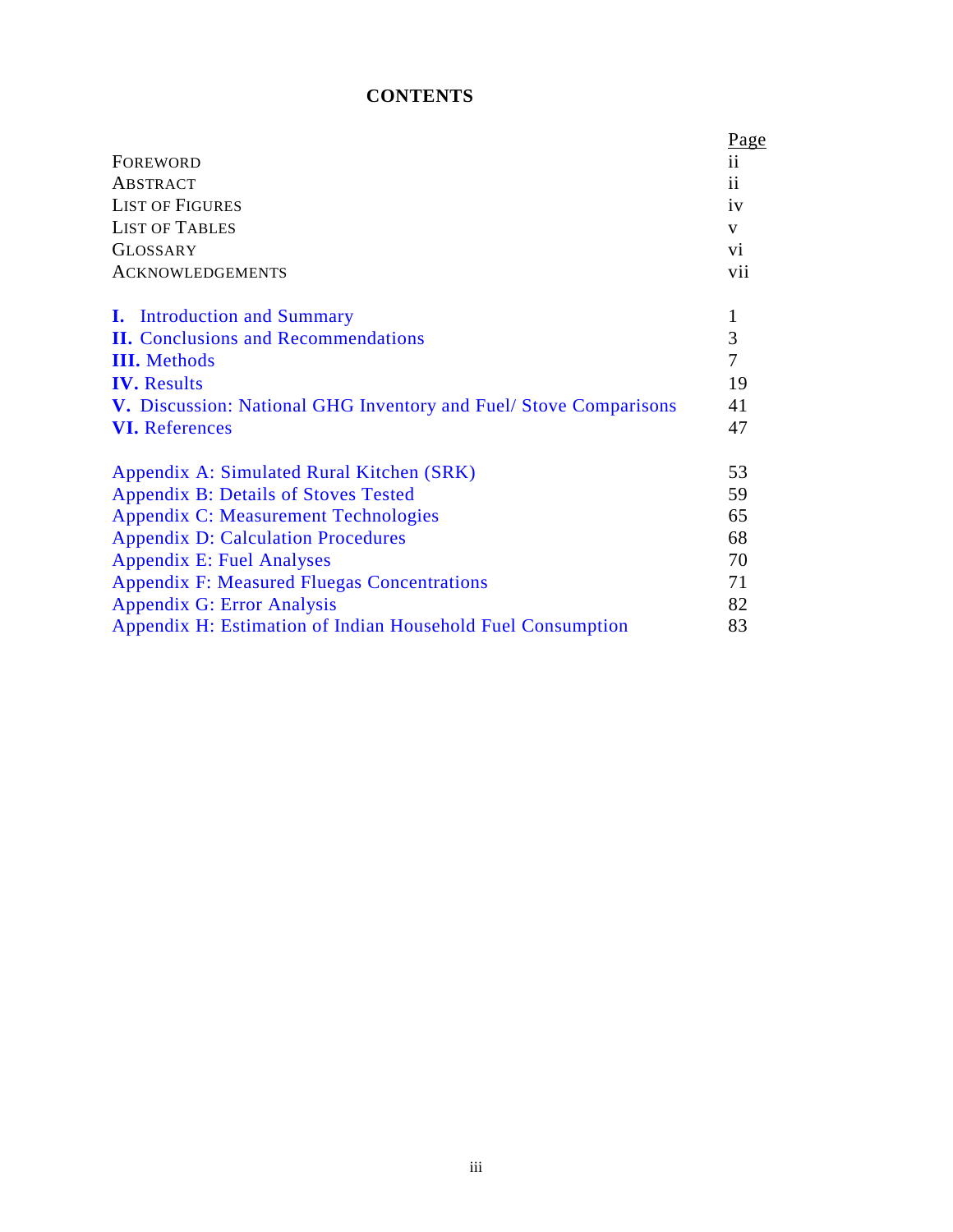# **LIST OF FIGURES**

| $\underline{\mathrm{No}}$ . | <b>Title</b>                                                        | Page |
|-----------------------------|---------------------------------------------------------------------|------|
| 1.                          | GWC-full per MJ delivered: Mean values for each fuel                | 5    |
| 2.                          | GWC-basic per MJ delivered: Mean values for each fuel               | 6    |
| 3a.                         | Instant carbon balance: eucalyptus in improved vented ceramic       |      |
|                             | stove                                                               | 17   |
| 3b.                         | Carbon balance of char combustion after primary combustion          | 18   |
| 4.                          | Power input for various fuel/stove combinations                     | 24   |
| 5.                          | ESI and instant combustion and heat transfer: along the household   |      |
|                             | energy ladder                                                       | 27   |
| 6.                          | Power input vs. efficiency                                          | 28   |
| 7.                          | Major efficiencies and ESI by stove type: unprocessed biomass fuels | 29   |
| 8.                          | $CO2$ emission factors: per MJ delivered to the pot                 | 36   |
| 9.                          | CO emission factors: per MJ delivered to the pot                    | 37   |
| 10.                         | $CH4$ emission factors: per MJ delivered to the pot                 | 38   |
| 11.                         | TNMOC emission factors: per MJ delivered to the pot                 | 39   |
| 12.                         | GWC-full per MJ delivered: along energy ladder                      | 45   |
| 13.                         | GWC-basic per MJ delivered: along energy ladder                     | 46   |
| $A-1$ .                     | Simulated rural kitchen (view from above)                           | 55   |
| $A-2.$                      | Simulated rural kitchen (section A-A')                              | 56   |
| $A-3$ .                     | Simulated rural kitchen (section B-B')                              | 57   |
| $A-4.$                      | Hood arrangement for stove with flue                                | 58   |
| $B-1$                       | Photographs of the stoves tested in the study                       | 61   |
| $B-2$ .                     | Diagram of the traditional mud stove                                | 62   |
| $B-3$ .                     | Diagram of the three-rock stove                                     | 62   |
| $B-4.$                      | Diagram of the hara stove                                           | 63   |
| $B-5$ .                     | Diagram of the angethi stove                                        | 63   |
| $B-6.$                      | Diagram of the kerosene pressure stove                              | 64   |
| $F-1.$                      | Regression Analysis for $CO_2$ : (TERI vs. OGIST)                   | 75   |
| $F-2.$                      | Regression Analysis for CO: (TERI vs. OGIST)                        | 76   |
| $F-3$ .                     | Regression Analysis for CH <sub>4</sub> : (TERI vs. OGIST)          | 77   |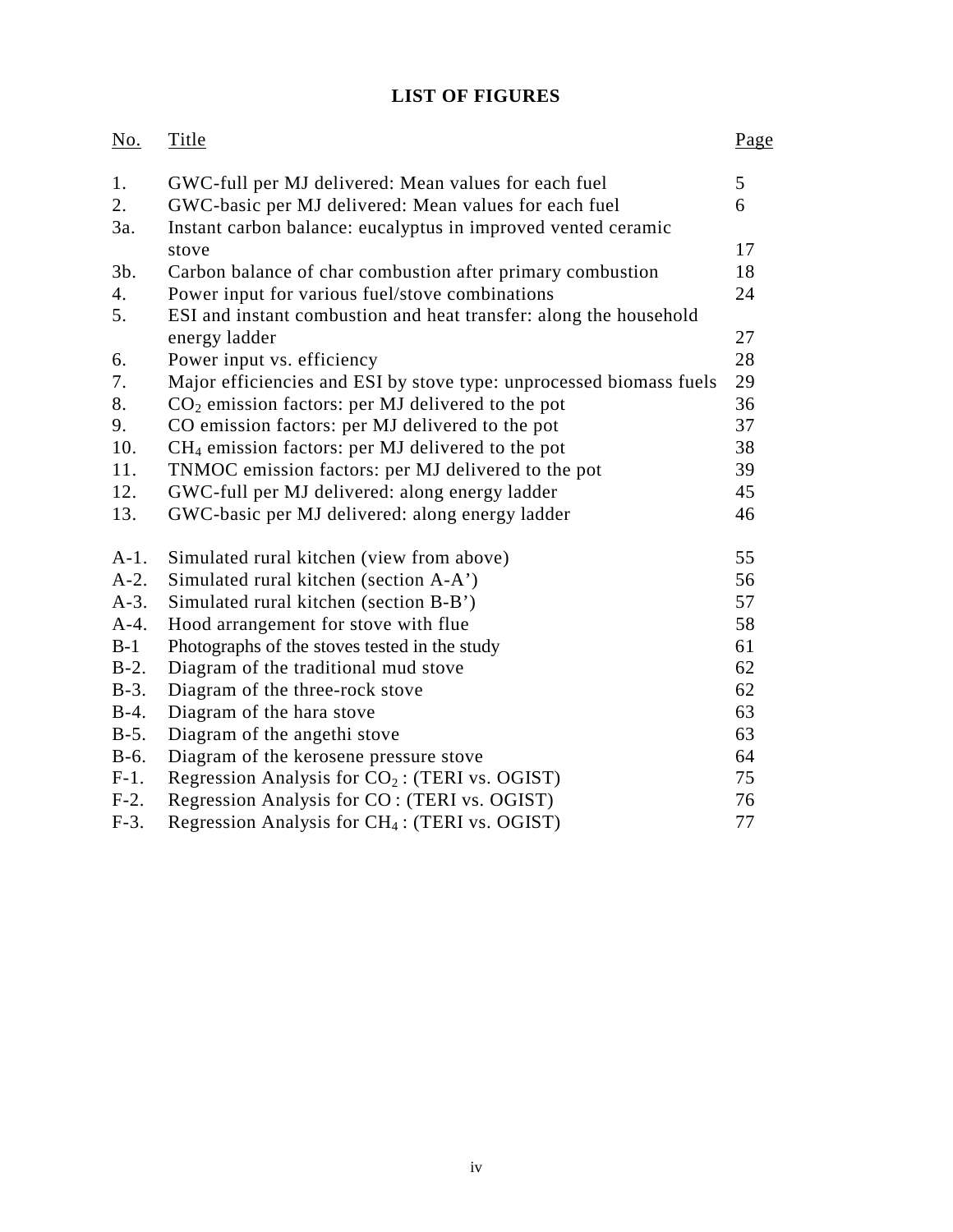#### **LIST OF TABLES**

| <u>No.</u> | Title                                                                                         | Page |
|------------|-----------------------------------------------------------------------------------------------|------|
| 1.         | Fuel/stove combinations for gaseous and liquid fuels                                          | 11   |
| 2.         | Fuel/stove combinations for solid fuels                                                       | 11   |
| 3.         | Instant emission ratios and nominal combustion efficiencies                                   |      |
|            | (NCE) for all tests                                                                           | 20   |
| 4.         | Power input and thermal efficiency for gaseous and liquid fuels                               | 22   |
| 5.         | Power input and thermal efficiency for solid fuels                                            | 23   |
| 6.         | Gross instant and ultimate carbon balances                                                    | 30   |
| 7.         | Ultimate emissions by fuel mass on a pollutant mass basis $(g/kg)$                            |      |
|            | and on a carbon mass basis $(g-C/kg)$                                                         | 32   |
| 8.         | Ultimate emission factors of pollutant mass by fuel energy content                            |      |
|            | $(g/MJ)$ and delivered energy to pot $(g/MJ$ -del)                                            | 33   |
| 9.         | Comparison of emission factors $(g/kg)$ by fuel mass with results<br>from other studies       |      |
|            |                                                                                               | 35   |
| 10.        | IPCC default (uncontrolled) emission factors for residential fuel                             | 35   |
| 11.        | combustion $(g/kg)$<br>Coefficients of variation (COV) for measurements for 3 tests of each   |      |
|            | fuel-stove combination                                                                        | 40   |
| 12.        | Weighted average emission factors and GHG emission from major                                 |      |
|            | fuel/stove combinations in India (1990-91)                                                    | 42   |
| 13.        | Inventory of GHG emissions from India (1990-91)                                               | 43   |
|            |                                                                                               |      |
| $C-1$ .    | Analytic instruments used                                                                     | 65   |
| $E-1$ .    | Fuel chemical composition, moisture content, and net energy                                   | 70   |
| $F-1$ .    | Concentration of TSP and carbon as TSP                                                        | 72   |
| $F-2$ .    | Concentrations of $CO_2$ , CO, and CH <sub>4</sub> (ppm) in fluegas and indoor                |      |
|            | background air (analyzed in TERI laboratory)                                                  | 73   |
| $F-3$ .    | Concentrations of $CO_2$ , CO, CH <sub>4</sub> , TNMOC, and N <sub>2</sub> O (ppm) in fluegas |      |
|            | samples (analyzed by OGIST)                                                                   | 74   |
| $F-4.$     | Comparison of TERI and OGIST $CO2$ , CO, and CH <sub>4</sub>                                  |      |
|            | concentrations (ppm)                                                                          | 78   |
| $F-5$ .    | Corrected fluegas and indoor concentrations (ppm) and resulting                               |      |
|            | net values for all relative fuel/ stove combinations                                          | 79   |
| $F-6.$     | Background and concentrations of $SO_2$ and $NO_x$ (ppb)                                      | 81   |
| $G-1$ .    | Error analysis                                                                                | 82   |
| $H-1.$     | State list of rural households, penetration of improved stoves,                               |      |
|            | and biomass fuel consumption                                                                  | 85   |
| $H-2$ .    | Fuel consumption by stove type in India (million tons/year)                                   | 88   |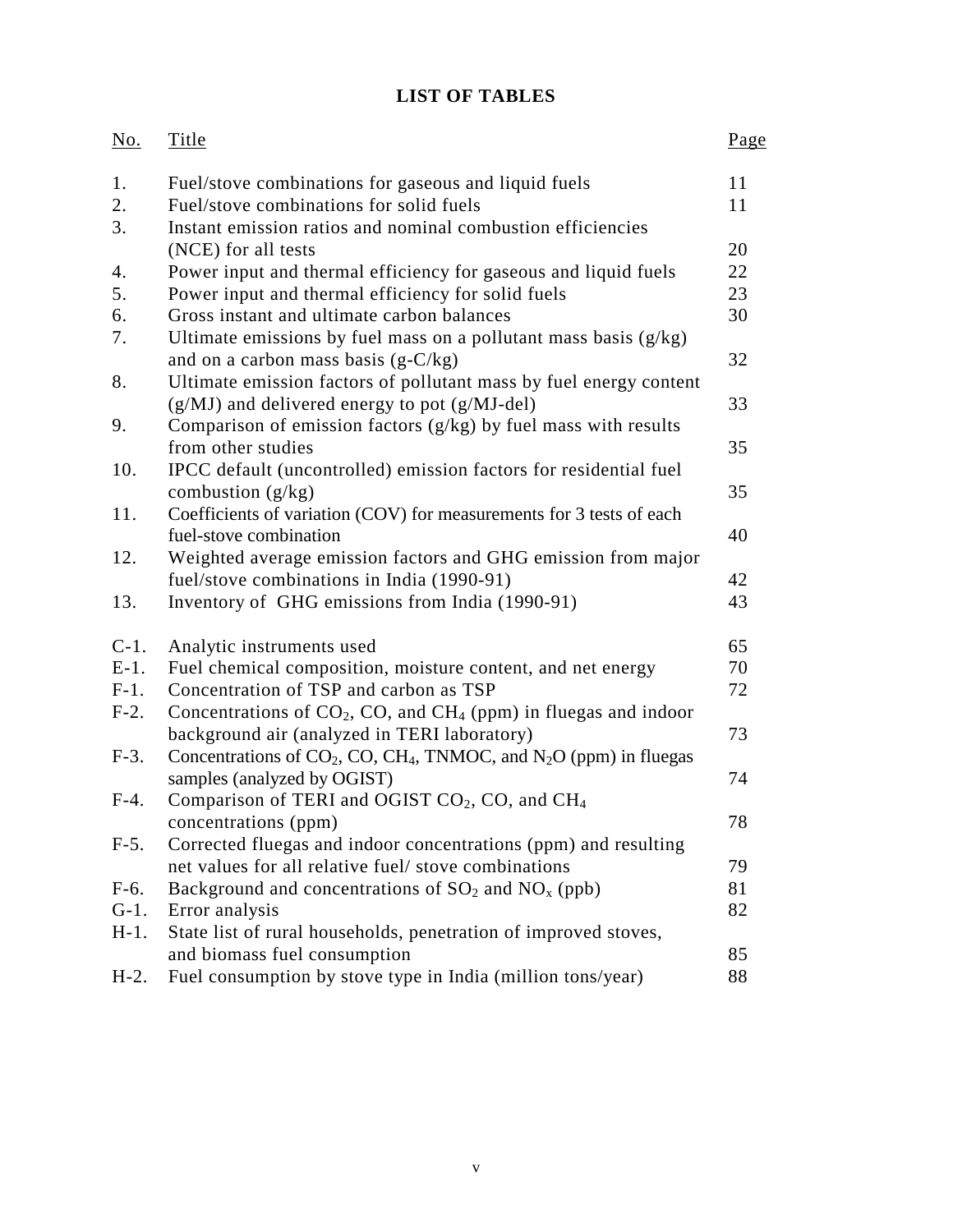#### **GLOSSARY**

| Acacia               | tree used as source of woodfuel in tests                                 |
|----------------------|--------------------------------------------------------------------------|
| <b>BIS</b>           | <b>Bureau of Indian Standards</b>                                        |
| COV                  | coefficient of variation = $(\text{standard deviation})/(\text{mean})$   |
| $EF_{bc}$            | emission factor per burn cycle experiment                                |
| $EF_{d}$             | emission factor per MJ delivered to cooking pot $(MJ_d)$                 |
| $EF_e$               | emission factor per unit net energy (MJ) of fuel                         |
| $EF_m$               | emission factor per unit mass (kg) of fuel                               |
| Emission ratio       | $EF_{bc}$ molecular ratio of emitted specie (e.g., CO) to emitted $CO2$  |
| <b>EPA</b>           | U.S. Environmental Protection Agency                                     |
| <b>ESI</b>           | <b>Environmental Stove Index</b>                                         |
| Eucal                | Eucalyptus, tree used as source of woodfuel in tests                     |
| <b>EWC</b>           | East-West Center, Honolulu, HI                                           |
| <b>GHG</b>           | greenhouse gas (in this report: $CO2 CH4$ , N <sub>2</sub> O, CO, TNMOC) |
| Gross carbon balance | distribution of fuel carbon into gases, ash, char, and aerosol           |
| <b>GWC</b>           | global warming commitment = sum over i of $GHG_i*GWP_i$                  |
| $GWP_I$              | global warming potentials in $kg C$ as $CO2$ per kg C in GHG (20-        |
|                      | year time horizon)                                                       |
|                      | $CO2 = 1.0$ , by definition                                              |
|                      | $CO = 4.5$ (IPCC, 1990)                                                  |
|                      | $CH_4 = 22.6$ (IPCC, 1995)                                               |
|                      | $TNMOC = 12$ (IPCC, 1990)                                                |
|                      | $N_2O = 290$ (IPCC, 1995), on a molar basis with $CO_2$                  |
|                      | In the renewable case, 1.0 is subtracted from each (except $N_2O$ ) to   |
|                      | account for the recycling of C as $CO2$ in photosynthesis.               |
|                      | Basic set - those with specified GWP in IPCC (1995)                      |
|                      | Full set - those with specified GWP in IPCC (1990, 1995)                 |
| Hara                 | traditional unvented mud stove for use with dung                         |
| <b>HTE</b>           | heat transfer efficiency = $\eta$ /NCE                                   |
| imet                 | improved metal stove (unvented)                                          |
| Instant emissions    | from combustion of original fuel, with char left unburned                |
| <b>IPCC</b>          | Intergovernmental Panel on Climate Change                                |
| <b>IREP</b>          | <b>Integrated Rural Energy Planing Programme</b>                         |
| ivc                  | improved vented ceramic stove                                            |
| ivm                  | improved vented mud stove                                                |
| Kero-pres            | pumped kerosene stove (unvented)                                         |
| Kero-wick            | simple wick kerosene stove (unvented)                                    |
| <b>KVIC</b>          | Khadi and Village Industries Commission                                  |
| <b>LPG</b>           | liquefied petroleum gas contained in pressurized cylinders: butane       |
|                      | and propane                                                              |
| $MJ_d$               | megajoule delivered to the cooking pot                                   |
| <b>MNES</b>          | Ministry of Non-Conventional Energy Sources                              |
| <b>NCAEC</b>         | National Council for Applied Economic Research                           |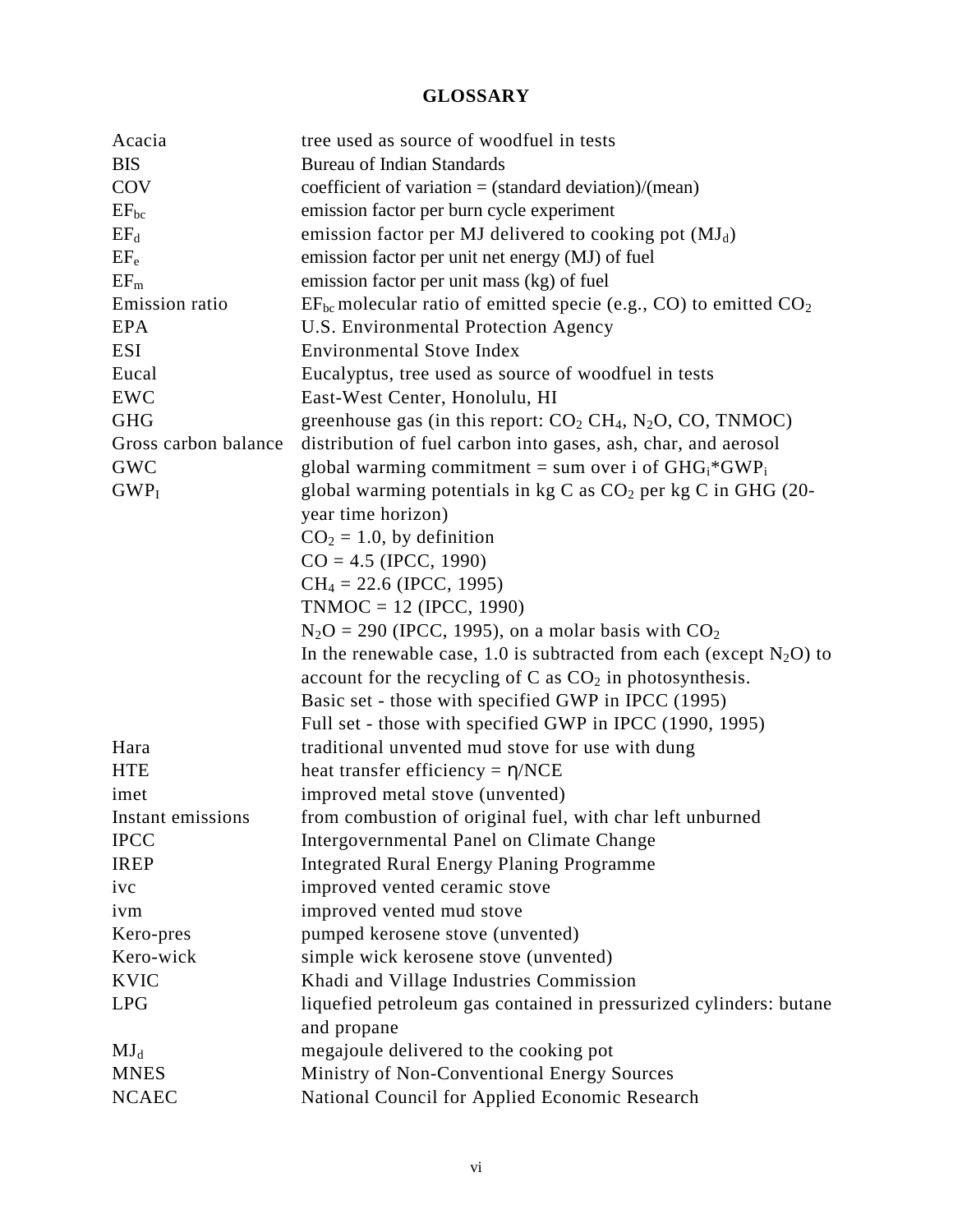| <b>NCE</b>         | nominal combustion efficiency = fraction of airborne carbon<br>emissions released as $CO_2 = 1/(1+K)$ see Eq. 2 |
|--------------------|-----------------------------------------------------------------------------------------------------------------|
| <b>OGIST</b>       | Oregon Graduate Institute of Science and Technology, Beaverton                                                  |
| <b>PIC</b>         | airborne products of incomplete combustion (CO, CH <sub>4</sub> , TNMOC,                                        |
|                    | TSP)                                                                                                            |
| <b>REDB</b>        | <b>Rural Energy Database</b>                                                                                    |
| ren                | renewable, as in GWC (ren)                                                                                      |
| <b>SRK</b>         | simulated rural kitchen                                                                                         |
| <b>TERI</b>        | Tata Energy Research Institute, New Delhi                                                                       |
| $3-R$              | traditional 3-rock stove (unvented)                                                                             |
| Tg                 | teragram = $10^{12}$ g = one million tons                                                                       |
| tm                 | traditional mud stove (unvented)                                                                                |
| <b>TNMOC</b>       | total non-methane organic compounds (molecular weight taken as                                                  |
|                    | 18/carbon atom)                                                                                                 |
| Tons               | metric tons                                                                                                     |
| <b>TSP</b>         | <b>Total Suspended Particulates</b>                                                                             |
| Ultimate emissions | instant emissions plus emissions from burning leftover char                                                     |
| η                  | overall energy efficiency of a stove (Appendix D)                                                               |

# **ACKNOWLEDGEMENTS**

We wish particularly to thank A.G. Rao and S. Mande of TERI for assistance with sampling and laboratory analysis as well as the staff members of the TERI Gual Pahari Campus workshop. In addition, we appreciate the advice and support of R.K. Pachauri, Director of TERI. At OGIST, we appreciate the help of D. Stearns, and at the University of California, David Pennise and Sharon Gorman.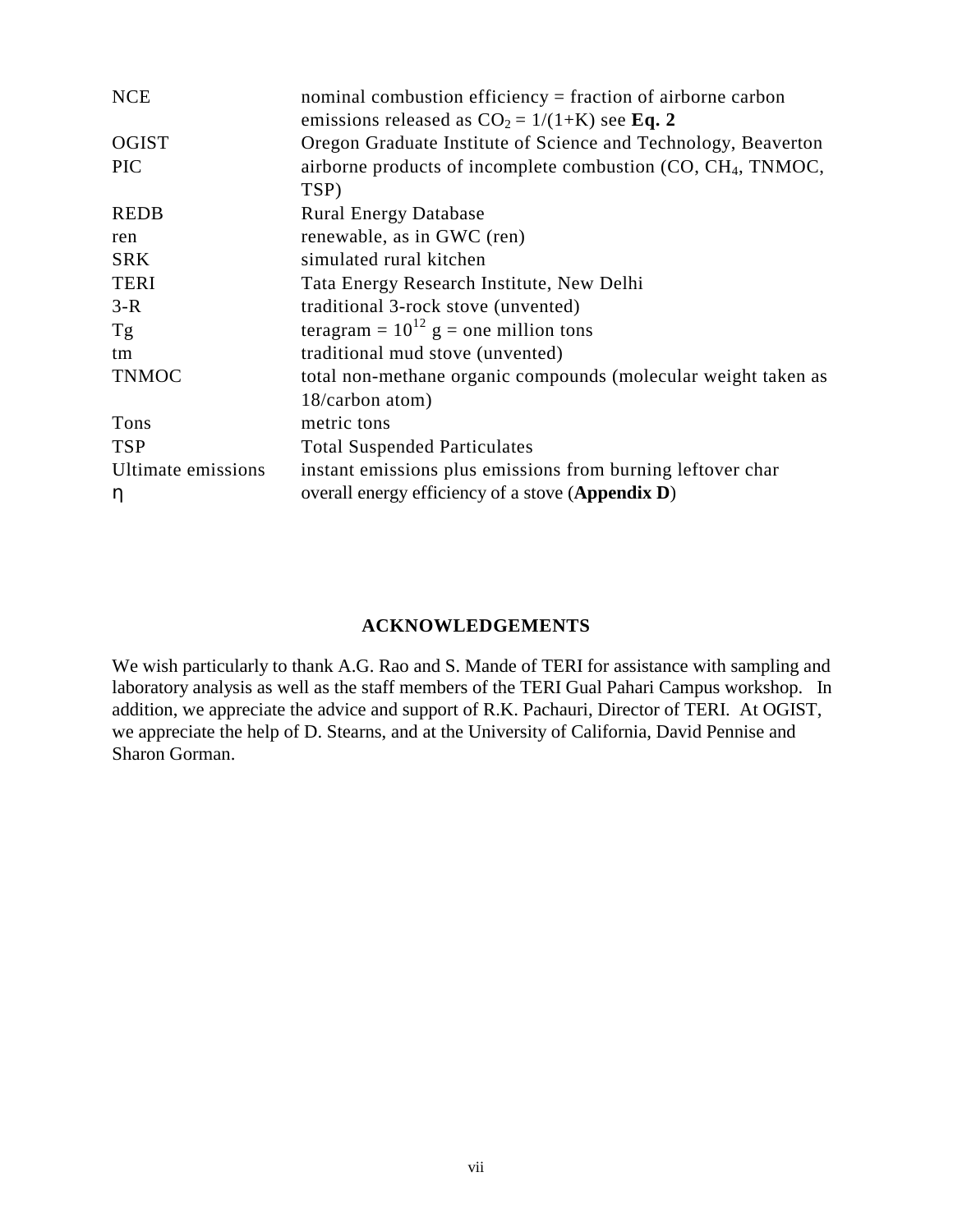#### **I: INTRODUCTION AND SUMMARY**

Household stoves, although individually small, are numerous and thus have the potential to contribute significantly to inventories of greenhouse gases (GHG), particularly in those many developing countries where household use is a significant fraction of total fuel use. In addition, the simple stoves in common use in such countries do not obtain high combustion efficiency, thereby emitting a substantial amount of fuel carbon as products of incomplete combustion (PIC) - such as carbon monoxide  $(CO)$ , methane  $(CH<sub>4</sub>)$ , and total non-methane organic compounds (TNMOC) - as well as carbon dioxide  $(CO<sub>2</sub>)$ . This is true for fossil fuels, such as coal and kerosene, but is particularly important for unprocessed biomass fuels (animal dung, crop residues, and wood), which make up the bulk of household fuel use in developing countries.

Many greenhouse analyses of human fuel use assume that renewably harvested biomass fuels do not contribute to global warming, i.e., have no global warming commitment (GWC), because the released carbon is entirely recycled through photosynthesis in growing biomass that replaces the burned biomass. Even under renewable harvesting, however, the gases released as PIC contribute to global warming because of higher radiative forcing per carbon atom than  $CO<sub>2</sub>$ (Hayes and Smith, 1994). Thus, such fuels have the potential to produce net GWC even when grown renewably.

It is estimated that biomass combustion contributes as much as 20-50 percent of global GHG emissions (Crutzen and Andreae, 1990; IPCC 1990). Though the major fraction of the emissions is from large-scale open combustion associated with permanent deforestation, savannah fires, and crop residues, combustion in small-scale devices such as cookstoves and space-heating stoves also releases a significant amount of GHG. A more accurate estimation of emissions from biomass combustion would require an inventory for GHG from different types of biomass combustion as well as better estimates of amount of biomass burnt.

The emissions of non- $CO<sub>2</sub>$  greenhouse gases from small-scale combustion of biomass are not well characterized (Levine 1996), but are known to be different from open large-scale combustion, such as forest and savannah burning, which have been the focus of more research. Emissions from other fuels as commonly used in developing-country households are also not well known. Therefore, extensive measurements of emission factors for GHG from a range of fuels and combustion devices would lead to removing some of the uncertainty in the estimates of total emissions from biomass combustion and also will provide a baseline database to understand the potential for reduction in GHG emissions due to various mitigation measures, such as fuel switching, in the household sector.

A pilot study was conducted in Manila, Philippines to measure the concentrations of a range of GHG from small-scale cookstoves burning biomass, charcoal, kerosene and liquefied petroleum gas (LPG) (Smith *et al.* 1992; 1993). The results indicate that the emission factors for CH4, CO, and TNMOC from the combustion of wood and charcoal in cookstoves are high. In the case of wood combustion, the analysis also revealed that, the global warming commitment (GWC) of the non- $CO<sub>2</sub>$  GHG - CO, CH<sub>4</sub>, and TNMOC - may in some circumstances rival or exceed that from  $CO<sub>2</sub>$  itself. In addition, the study seemed to indicate that in some instances substitution of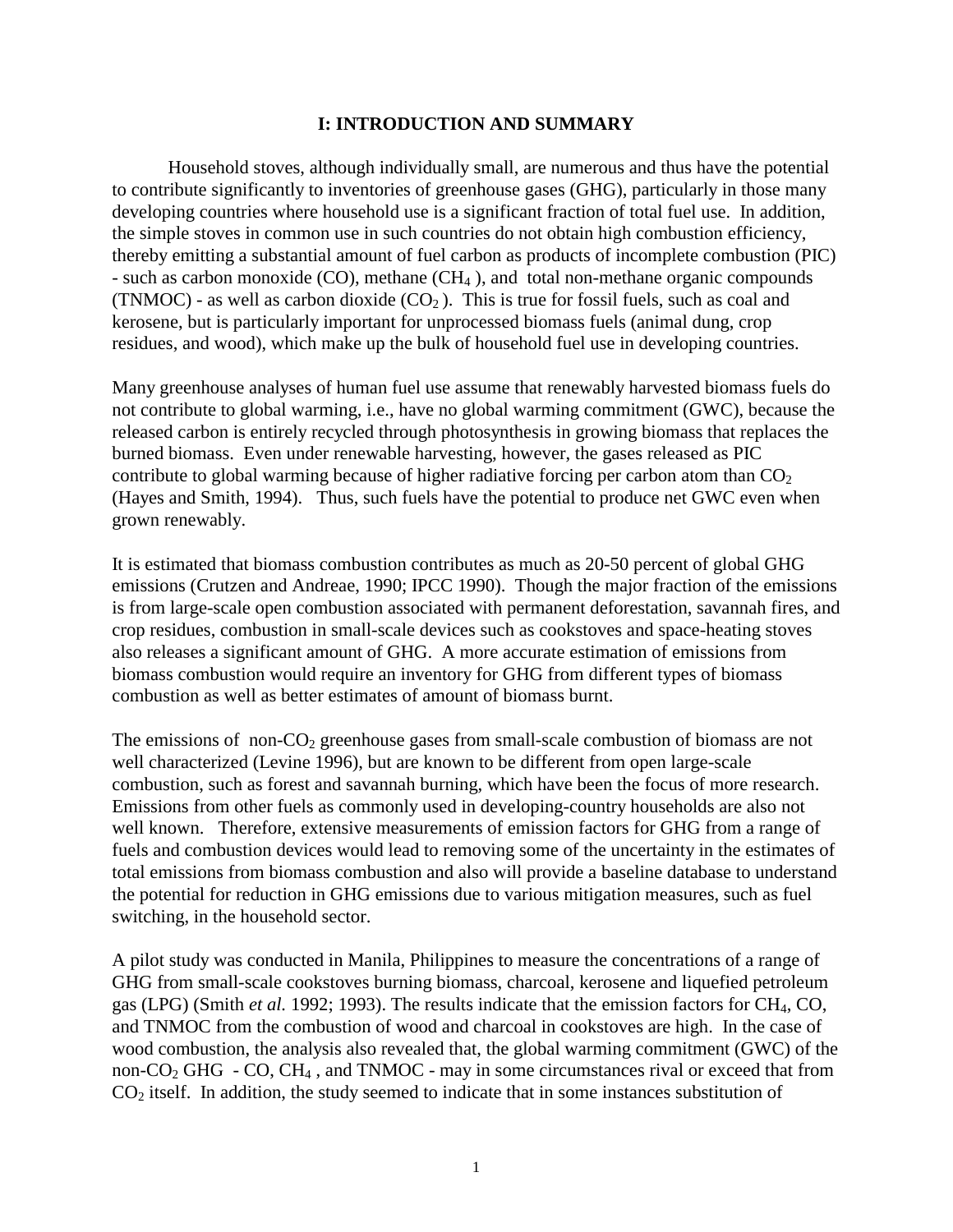biomass by fossil fuels, such as kerosene and gas, could be considered as means to lower GWC, even when the biomass fuel is harvested renewably. If verified, these would have important implications in setting energy and global-warming policies.

To explore these tentative findings further, a series of more detailed measurements were undertaken in India. A total of 28 fuel/stove combinations in common Indian use were successfully tested for a range of GHG and other emissions while simultaneously being monitored for fuel, thermal efficiency, and other parameters.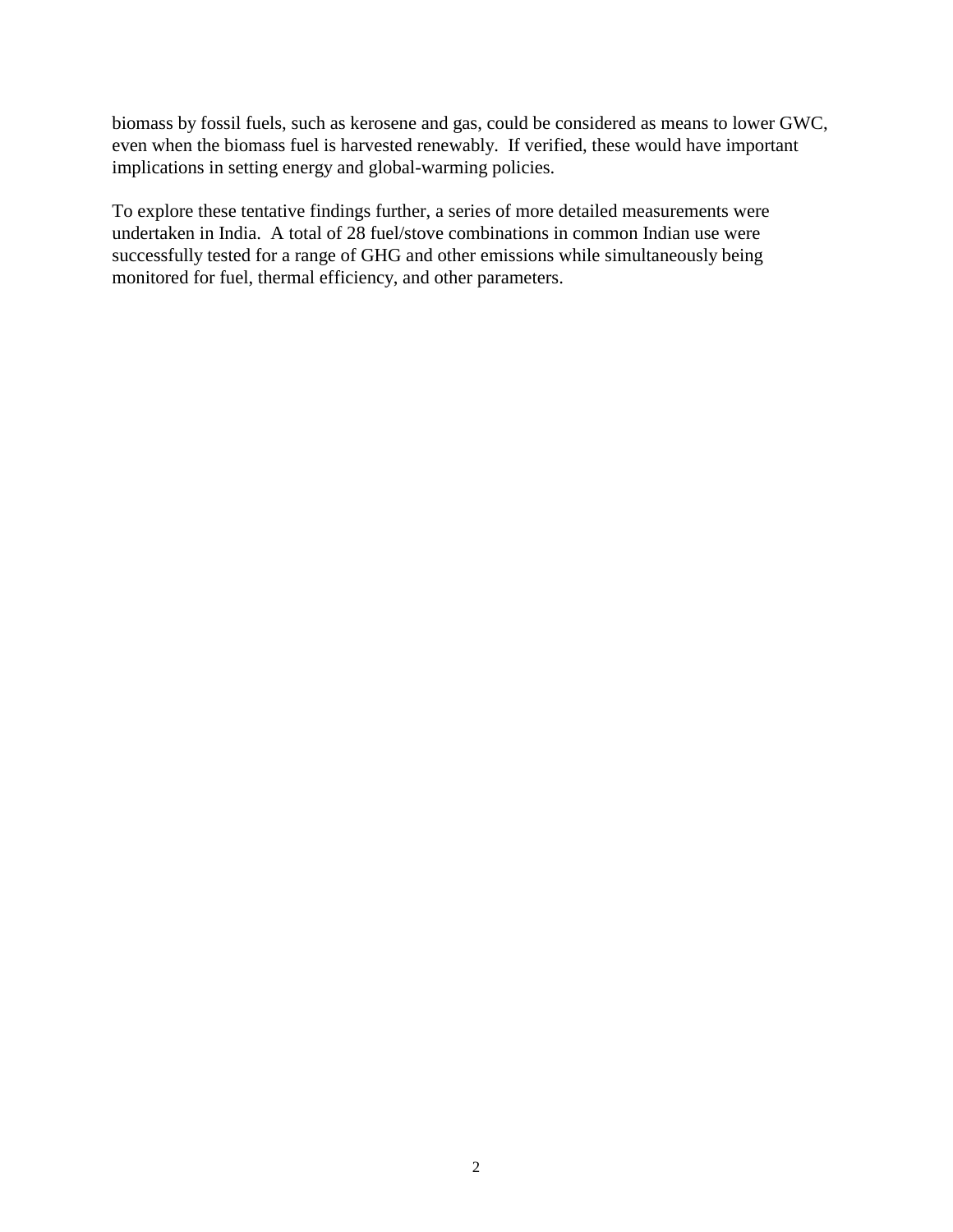#### **II. CONCLUSIONS AND RECOMMENDATIONS**

This database contains a systematic set of measurements of the  $CO<sub>2</sub>$ , CO, CH<sub>4</sub>, TNMOC,  $N<sub>2</sub>O$ ,  $SO<sub>2</sub>$ ,  $NO<sub>2</sub>$ , and TSP emissions from the most common combustion devices in the world, household stoves in developing countries. A number of different stoves using 8 biomass fuels, kerosene, LPG, and biogas were examined – a total of 28 fuel/stove combinations. Since fuel and stove parameters were monitored as well, the database also allows examination of the tradeoffs of emissions per unit fuel mass, fuel energy, and delivered energy as well as construction of complete carbon and mass balances.

Confirming the preliminary results in the Manila pilot study (Smith *et al.*, 1992, 1993), the database shows that solid biomass fuels are typically burned with substantial production of PIC (products of incomplete combustion). Some fuel/stove combinations diverted more than 20% of the fuel carbon into PIC. No biomass stove produced less than 5%. In addition, as has often been shown in the past, biomass stoves usually have substantially lower thermal efficiencies than those using liquid and gaseous fuel. As a result, the total  $CO<sub>2</sub>$  and PIC emissions per unit delivered energy are substantially greater in the biomass stoves. In general, the ranking follows what has been called the "energy ladder" from lower to higher quality fuels, i.e., emissions decrease and efficiencies increase in the following order: dung-crop residues-wood-kerosenegas. There are important variations, however, depending on the specific stove designs.

The global warming commitment (GWC) of the fuel/stove combinations depends on which PIC gases are included in the calculations and whether the biomass fuels are considered to be renewably harvested. (Crop residues, dung, and biogas - which is made from dung - are assumed always to be renewable; LPG and kerosene are always non-renewable.) In the non-renewable case, because of their low efficiencies and high PIC emissions, all biomass stoves produce substantially more total GWC per unit delivered energy than the kerosene and LPG stoves, of which LPG is best. If GWC from only  $CO<sub>2</sub>$ , CH<sub>4</sub>, and N<sub>2</sub>O are considered (Basic GHG Set), a few of the crop residue and dung stoves are comparable to kerosene. In the renewable basic set, about half the biomass fuel/stove combinations produce less GWC than kerosene. If the GWP of all PIC are included (Full = Basic set plus CO and  $TMMOC$ <sup>1</sup>, a few wood and rootfuel stoves are comparable to kerosene, but no others. Interestingly, however, biogas is by far the best of all, with only some 10% of LPG GWC and more than a factor of 100 less than the most GWCintensive solid biomass fuel/stove combinations.

For a complete analysis, the GWC of the rest of the fuel cycles should be included as well. The fossil fuels, for example, will have GHG releases at the oil well, refinery, and transport stages of the fuel cycle (Schlamadinger, *et al.* 1997). Biogas will lose some of its apparent lead because of CH4 leaks from the digester and pipelines, although preliminary measurements indicate that these are relatively small (Khalil *et al.*, 1990). Charcoal's GWC will rise dramatically because of the inefficient operation of most charcoal kilns (Smith *et al.*, 1999). Nevertheless, it is clear that the database confirms some of the preliminary counter-intuitive conclusions of the Manila pilot

 $1$  There is disagreement, however, about the appropriate mean GWP values of CO and hydrocarbons to use for such calculations because of geographic and seasonal variations (IPCC, 1995). Here we apply those published in IPCC (1990).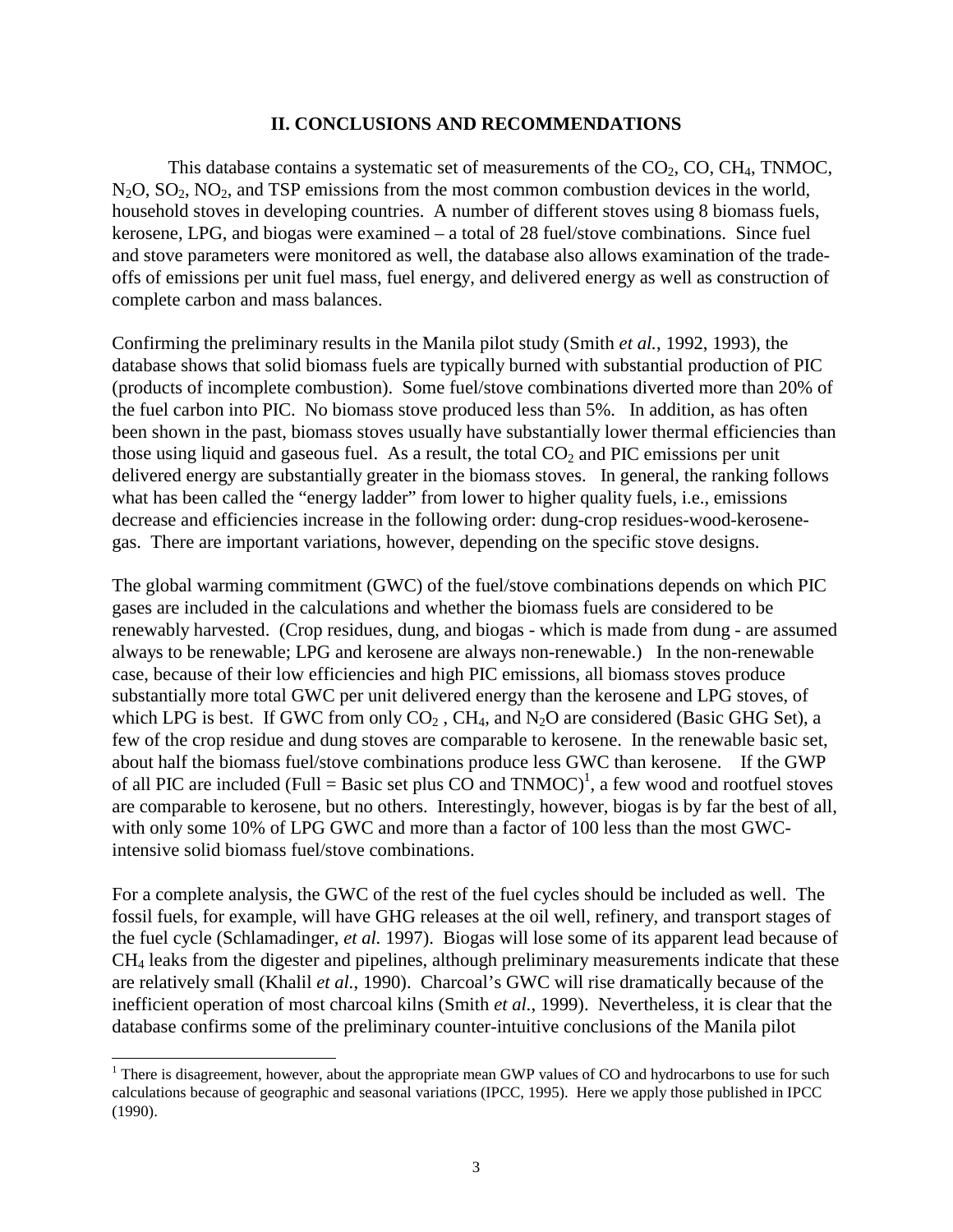study, i.e., that in some circumstances a switch from solid biomass fuels, even if renewably harvested, to kerosene or LPG can be recommended for the purpose of reducing GHG emissions. One surprising result, however, is that LPG is only marginally superior to kerosene. The remarkable performance of biogas is because it is the only fuel tested here that is favored with both the high thermal and combustion efficiency of gaseous fuel along with the advantages of renewability. As such, it foreshadows the large potential for liquid and gaseous fuels made from biomass to substantially reduce the GWC and health-damaging emissions from household use of unprocessed biomass.

**Figures 1 and 2** summarize the results aggregated by fuel and divided according to type of analysis (renewable/nonrenewable; Basic/Full GHG). Note the strong performance of kerosene and LPG when the full set of GHG is used and that even in the renewable case wood has only a relatively modest advantage over fossil fuels using the basic GHG set. The strikingly superior performance of biogas is seen in all cases. All these results, of course, represent the means for the particular mix of stoves tested for each fuel in this study, which does not necessarily represent the mix in the country as a whole.

Three main conclusions can be drawn:

--Even if renewably harvested, biomass fuel cycles are not GHG neutral because of their substantial production of PIC.

--To be nearly GHG neutral, not only must biomass fuel cycles be based on renewable harvesting, they must have close to 100% combustion efficiency, which most do not in their current configurations in India.

--In the processed form of biogas, however, biomass seems to offer the opportunity of providing a renewable source of household energy with extremely low GWC because of its double blessing of being gaseous when burned and renewable when harvested.

Compared to the default emission factor values recommended by the IPCC (1997) for residential "oil" and natural gas, our results for kerosene and LPG are substantially higher for CO, TNMOC, and  $N_2O$ , but similar for CH<sub>4</sub>. The IPCC values for biomass fuels are generally within the range we found for the different biomass-stove combinations.

From these measurements it seems that CH<sub>4</sub> emissions from biomass combustion in India may be about 1.9 Tg (million ton). It is thought that Indian biomass stoves represent about 27% of the global total (UNDP, 1997). Thus, if the distribution of stove types globally is similar to India's, it could be expected that biomass stoves produce globally about 7.1 Tg of  $CH_4$  annually. This is approximately 7% of total methane emissions from all global activities related to fossil fuel harvesting and use (Houghton *et al.*, 1996).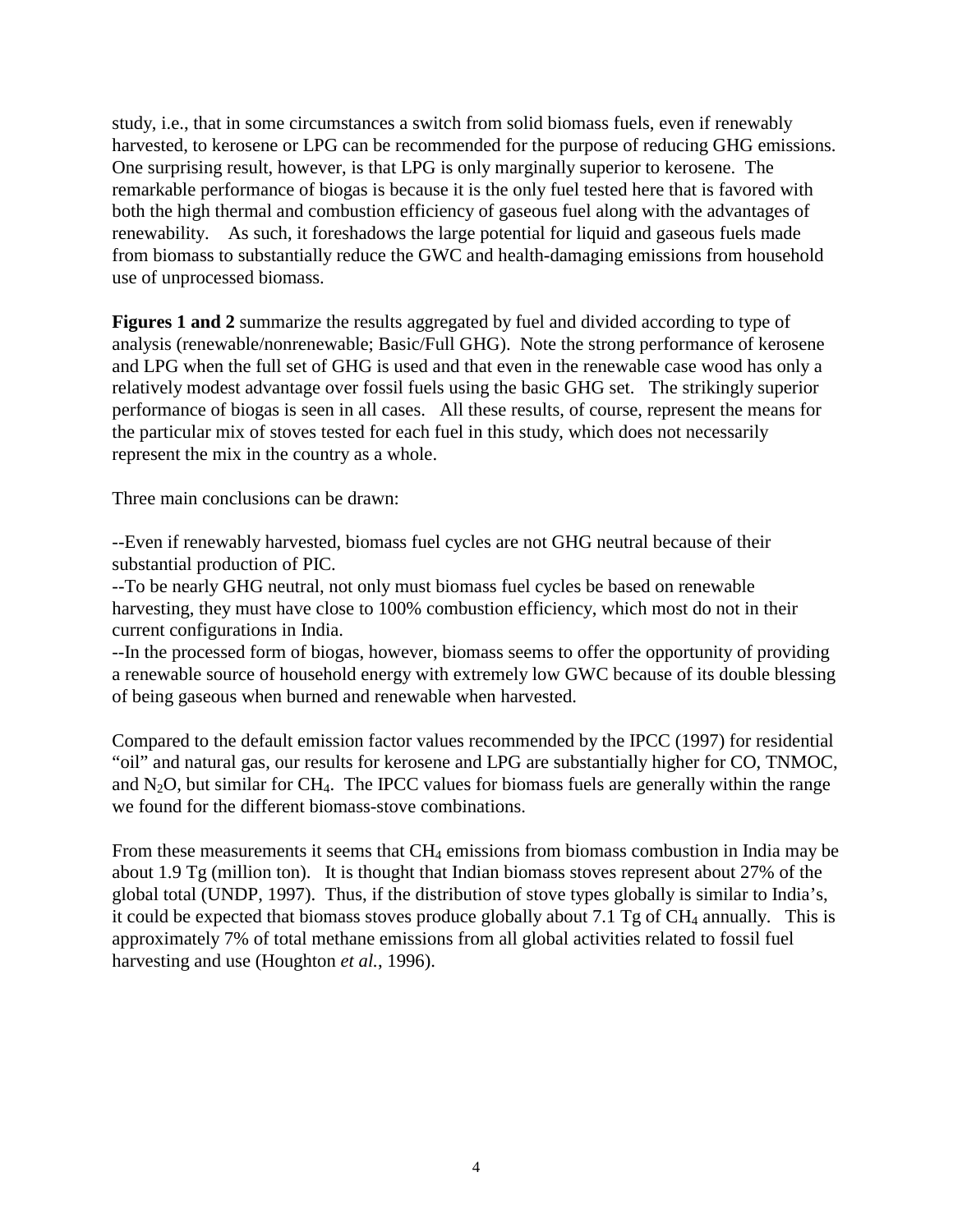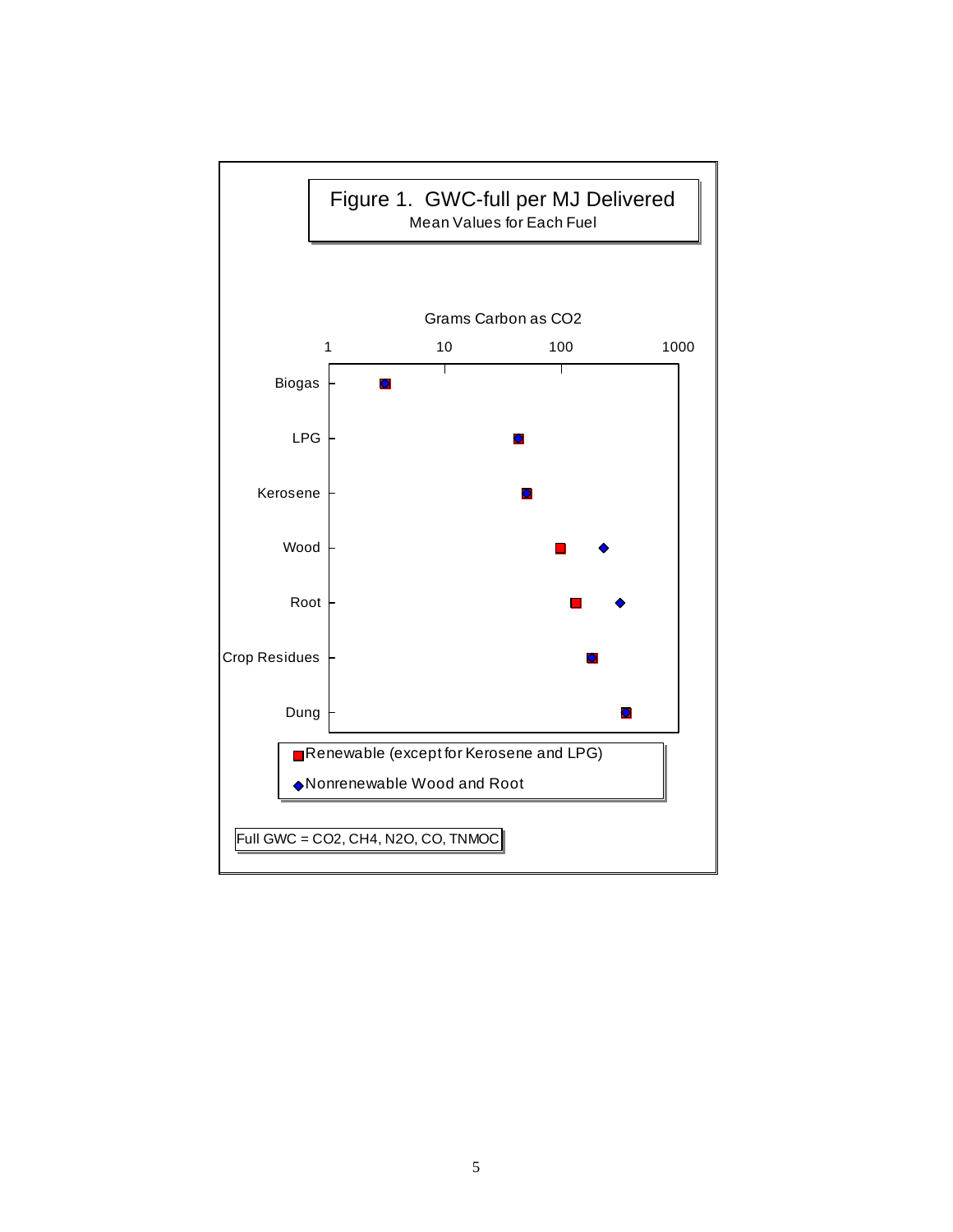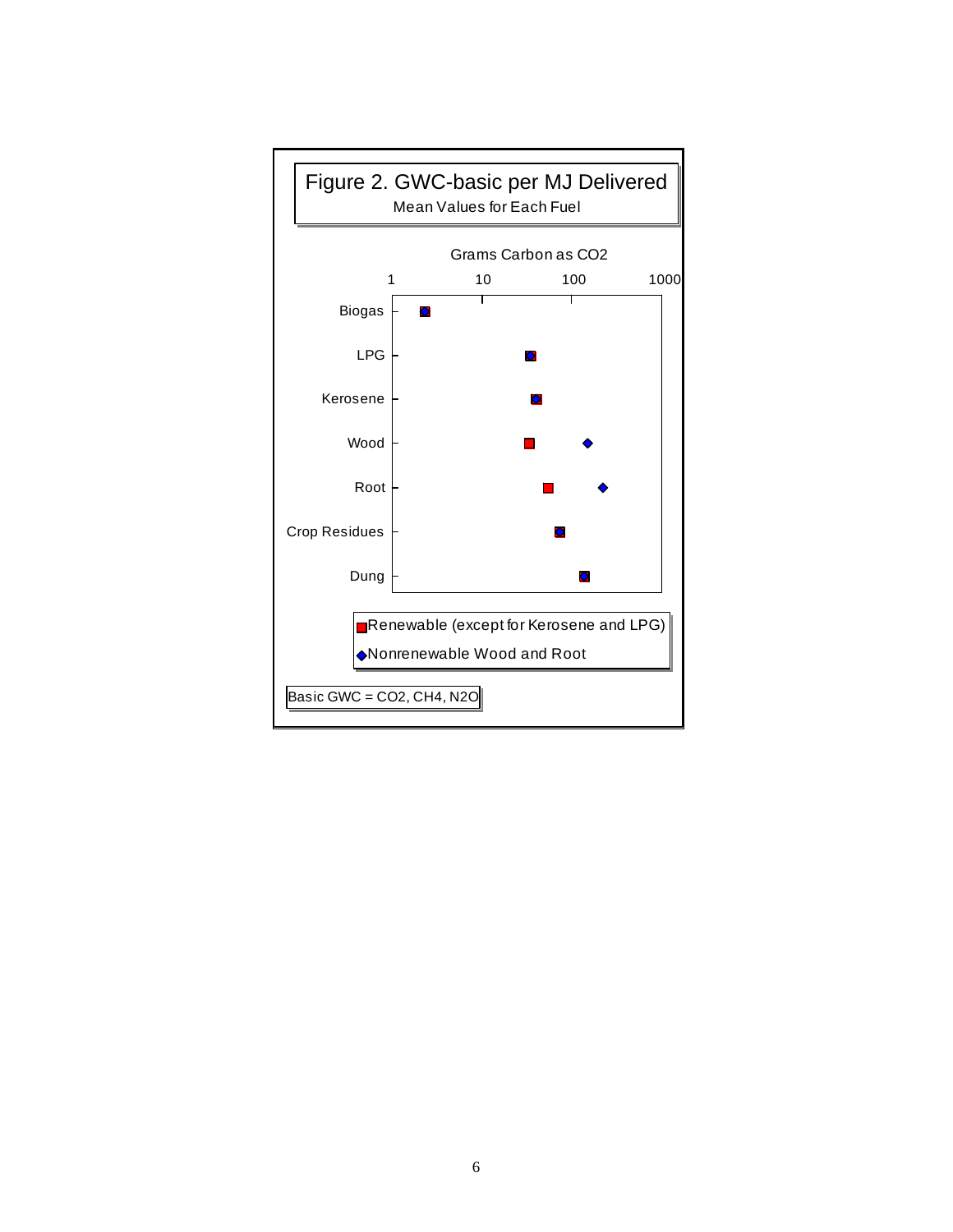### **III. METHODS**

This study was designed to measure the emission factors of greenhouse gases from household cooking stoves in India and conduct a preliminary estimate of total national emissions from such sources. The specific objectives are to:

- choose commonly used fuel/stove combinations in India that represent all major fuel types;
- determine the energy content and chemical composition of all chosen fuels;
- collect samples of gaseous emissions following a sampling procedure that represents operating conditions in the field;
- analyze these samples in the laboratory for estimating concentrations of  $CO<sub>2</sub>$ , CO, CH<sub>4</sub>, N2O, TNMOC;
- measure the concentrations of other important pollutants including total suspended particulates (TSP), sulfur dioxide  $(SO_2)$  and nitrogen dioxide  $(NO_2)$
- measure thermal parameters such as burn rate and determine over-all thermal efficiency of each fuel/stove combination;
- based on existing data sources, estimate the annual consumption of cooking fuels in different regions of India and
- estimate national GHG inventory for Indian cookstoves.

To accomplish these objectives, the following approach was taken;

# **A. Experimental Design**

Cooking is not a continuous process and practices vary in different parts of the nation as to the breakdown between high-power, low-power, and other phases. Unlike gaseous fuels the emission characteristics for solid fuels vary at different times during the burn. Hence it is necessary to choose a burn cycle that is reasonably close to the common cooking practice in the field. For the present study the "water boiling test," a procedure developed as a standard international method to compare the efficiencies of different stoves was used with slight modification (VITA 1985). The water boiling test is a relatively short, simple simulation of common cooking procedure in which a standard quantity of water is used to simulate food. The test includes "high power" and "low power" phases. The high power phase involves heating the standard quantity of water from the ambient temperature to boiling temperature as rapidly as possible. The low power phase follows in which the power is reduced to the lowest level needed to keep the water simmering. This procedure has the added advantage of enabling simultaneous measurement of emissions and efficiency. The burncycle ranged from 30 to 45 minutes for most fuel/stove combinations.

All stoves were placed under a hood and gas samples were collected through a probe placed inside the hood exhaust duct. The hood method (sometimes called the "direct" method) has been used in studies of unvented cookstoves and kerosene space heaters. (Davidson *et al.*1987; Lionel *et al.* 1986; Ballard and Jawurek 1996). Tedlar bags were used to collect the emissions from fire start to fire extinction. In a second Tedlar bag, background air during non-cooking times was also collected.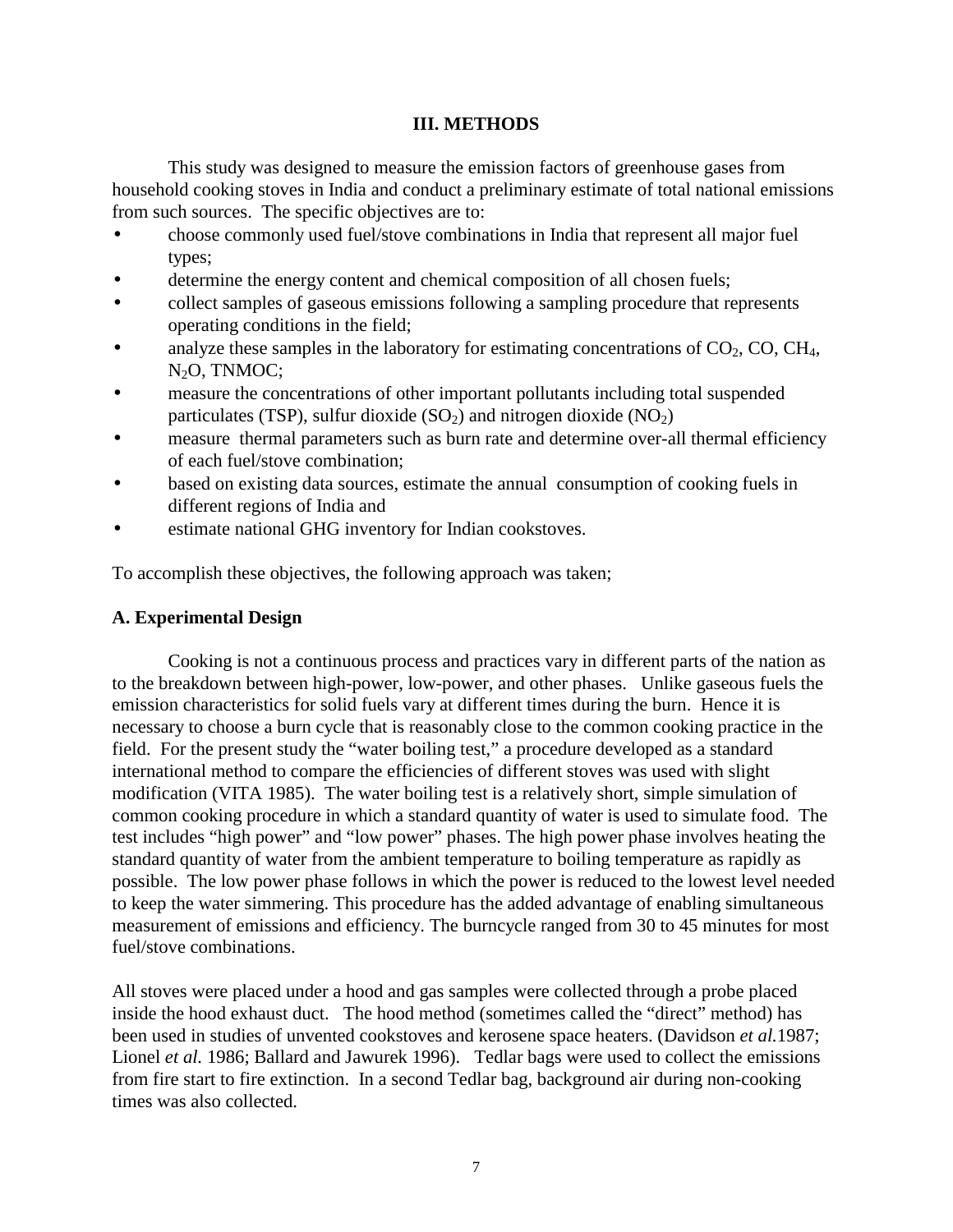A pilot study was carried out with wood fuel in a traditional stove to finalize the protocol. Hood and background samples were analyzed in TERI and OGIST laboratories and the results were compared. Main phase experiments were started after satisfactory conclusions had been obtained from the pilot phase. During the main phase three burncycle experiments were conducted for each fuel/stove combination. A total of 28 fuel/stove combinations were tested.

All experiments were carried out in a simulated rural kitchen (SRK) constructed in the Gual Pahari campus of TERI. The design of the kitchen was based on an earlier facility used to test the thermal performance and emission characteristics of cookstoves (Ahuja *et al.* 1987). Although the earlier study used mudwalls and a thatched roof, the current kitchen is constructed with brick masonry coated with cement and tiled roof. The cement coating was given to avoid the resuspension of particles from wall. The facility is located in a rural environment where there are no nearby pollution sources. The ventilation conditions of the simulated kitchen can be adjusted by the researchers. The emissions were captured by a hood through which a fixed airflow rate was maintained by an electrical blower. The stoves, whether fitted with a chimney or not, were placed so that the exhaust gases were entirely captured by this hood. A detailed description of the simulated rural kitchen and hood system is given in **Appendix A.** 

# **B. Fuels**

A wide range of fuels is used for household cooking in India. The last National Census (1991) found the following household distribution:

Animal Dung: 15% Wood and crop residues: 62% Charcoal: 0.8% Coal: 3.5% Kerosene: 7.2% LPG (liquid petroleum gas): 7.9% Biogas: 0.5% Electricity and other: 3.2%

with large differences among regions and between rural and urban settings. (Detailed and more recent estimates are presented in Section V and Appendix G.) Here, 11 typical fuels covering the entire spectrum were chosen for testing:

Eucalyptus (*safeda*). Eucalyptus trees are largely grown in farm forestry (trees with crops) and along road and railway lines. The Ministry of Environment and Forestry promotes eucalyptus since it has a good commercial value, is easily grown in any area, and is not browsed by animals. Because of its high calorific value, it is preferred for cooking. Eucalyptus trees are mostly grown in the Indian states of Punjab, Haryana, Uttar Pradesh, Karnataka and Maharashtra.

Acacia (*keekar*). Acacia is a small tree grown mainly in barren land and roadsides. These trees are common in all parts of India and are mainly used as a fuel.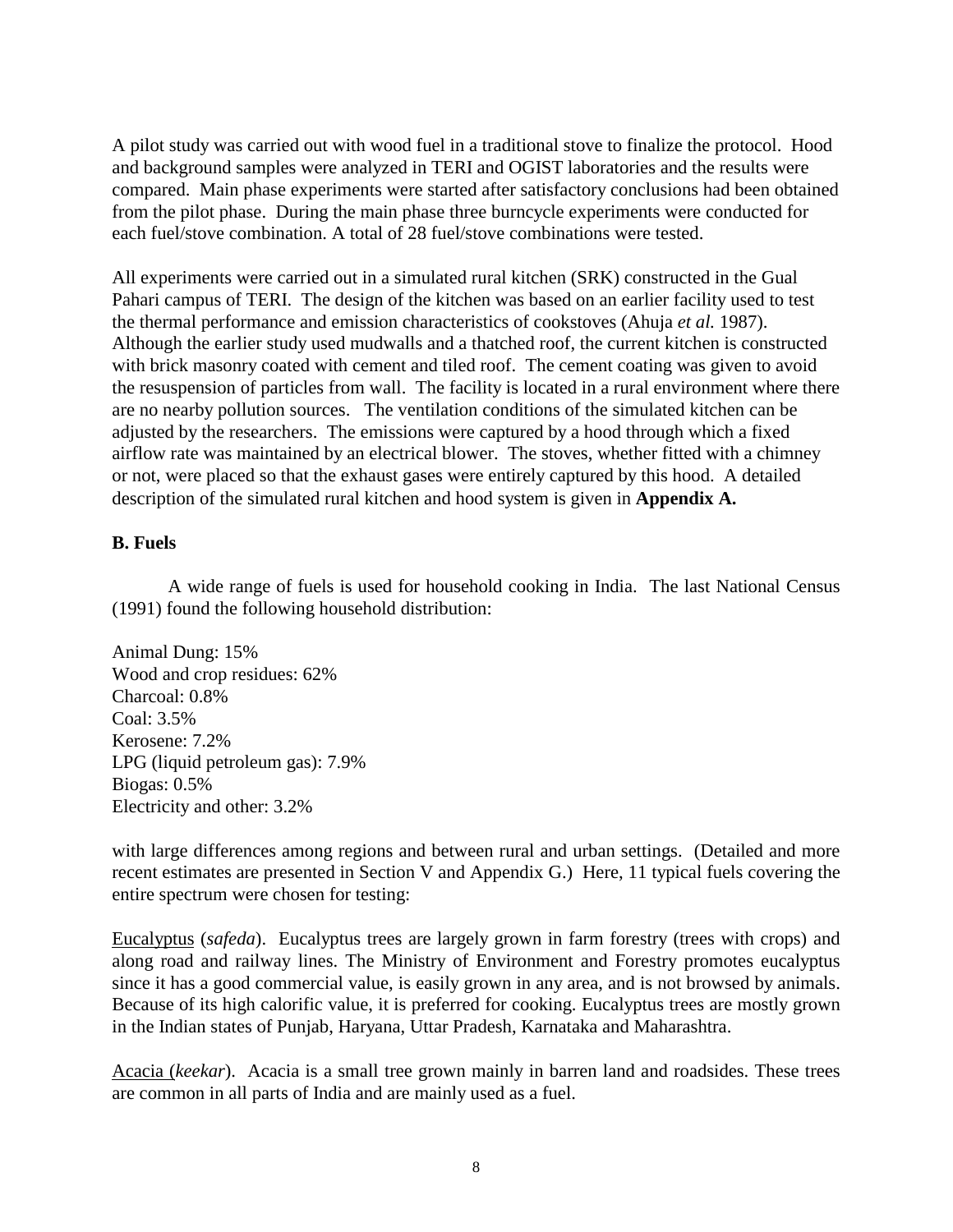Root fuel (*Calligonium poligonidus*). In some parts of Rajasthan state (where the forest cover is minimal and the soil is dry) people use the root portion of the plant as a fuel. This plant is a fastgrowing bush-type plant and its root burns like wood.

Charcoal. When wood is burnt in the absence of air (this is usually done slowly in underground or other semi airtight conditions), the volatile content in the biomass will be greatly reduced leaving a solid with about twice the energy density of the wood. The resulting product is known as charcoal. In India about three-quarters of the charcoal produced is used in small-scale industries such as jewelry making, laundries (in traditional ironing machine), silk reeling units and bakeries. Only about one-quarter is used for cooking. Here we bought in a Delhi market low-quality charcoal of the type used in households.

Charbriquette. The waste carbon material remaining in the gasifier after the biomass gasification is briquetted into charbriquettes. The charbriquettes for this study came from a gasifier using wood.

Dungcakes. At 15% of households, cakes made mainly from the dung of cattle, buffalo, or camels are used as major fuel. They are mainly used in rural areas and among poor groups in cities. The dung (cattle waste) is mixed with a bit of crop residue and sundried. Dung cakes are commonly used in all parts of the country except the Northeastern states. Haryana and Utter Pradesh have the greatest use of dung as a fuel (Joshi and Sinha 1993).

Mustard stalk and rice (paddy) straw, Crop residues are also used by about 15% of households nationwide. They are the plant materials left in the field after the main crop product has been extracted and can be in the form of straw, stalk, husk, or fibrous material. The type of crop residues available for fuel varies as the type of crops grown in the region. Other common crop residues used as fuel are cotton stalk, jute stalk, tobacco stalk, wheat straw, and pulse stalk.

Kerosene, a middle distillate from petroleum refining, is mainly used in cities where about 25% of the population relies on it (Census of India 1991).

Liquid Petroleum Gas (LPG) is marketed by Indian Oil Corporation and Bharat Petroleum under the names of "Indane" and "Bharat" in 14.2 kg cylinders. It typically consists of about 80% butane and 20% propane.

Biogas is a versatile gas used for cooking and lighting. Biogas is a relatively clean gaseous fuel produced mainly from cattle dung and other animal waste in anaerobic digesters. It typically consists of about 60 % methane, 30 %  $CO<sub>2</sub>$  and 2 %  $H<sub>2</sub>$  with traces of ammonia, nitrogen, and hydrogen sulfide. Widespread dissemination of biogas plants began in 1981 through the National Project on Biogas development (Ramana 1991). Since several animals are needed to supply for each biogas plant, biogas stoves are mainly found in rural areas where, overall, somewhat more than 1% have such devices.

# **C. Stoves**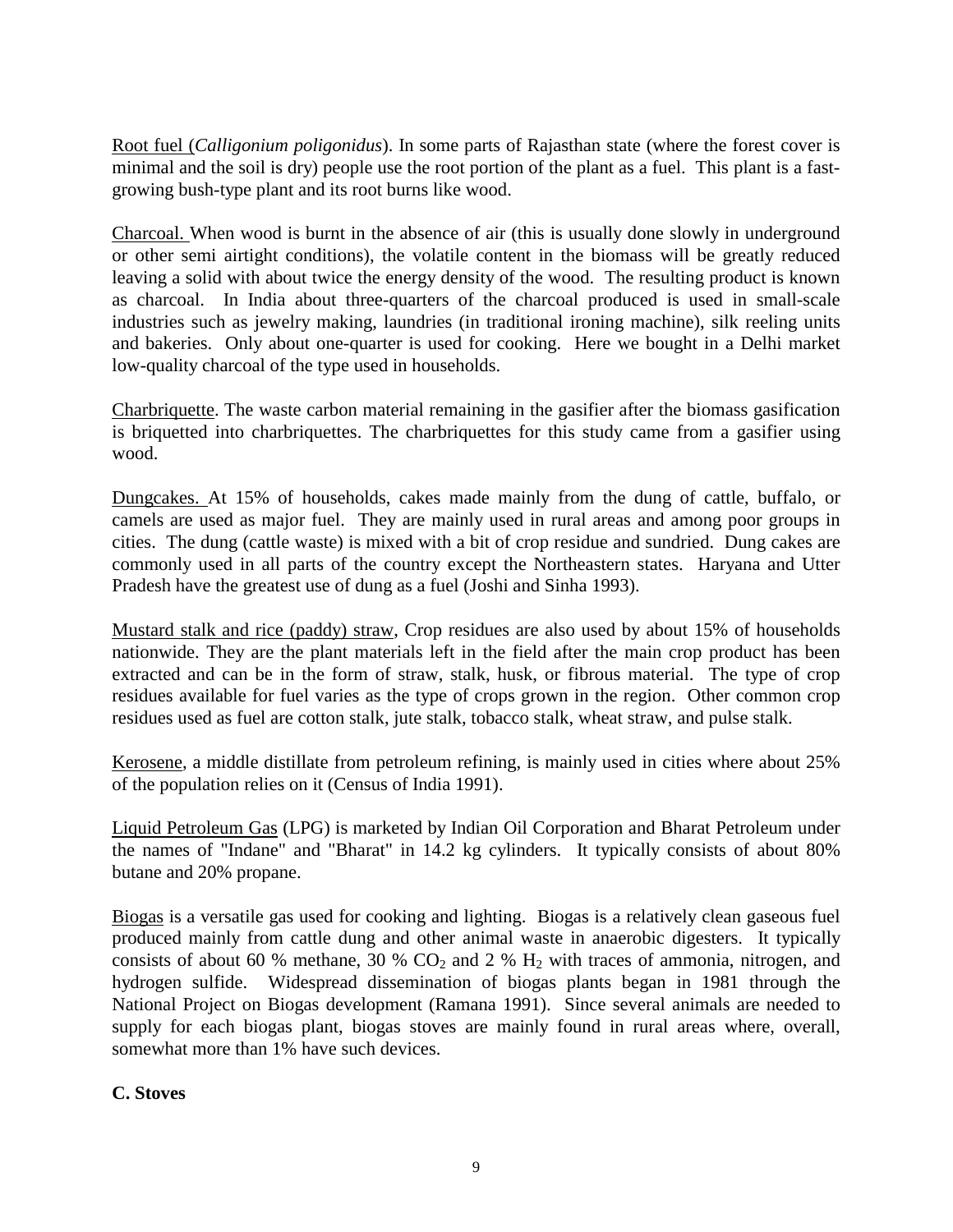Here is a brief description of all the stoves tested. Details of each with drawings are found in **Appendix B.** Note that only the two marked "vented" are equipped with chimneys.

Traditional mud stove (-tm). This is a simple `U' shaped heavy stove for a single pot made by households with locally available clay and coated with cowdung clay mixture.

Three-rock arrangement (3-R). Rural people with nomadic tendencies and people who live in pavements with no permanent shelter arrange three stones or bricks for cooking and heating purposes. This is a simple open fire cooking arrangement. No special skill or investment cost is involved in constructing, operating and maintaining them. The pot hole size can also be varied by adjusting the stones.

Improved Metal (imet) This is a portable metal non-chimney woodstove with a single pothole developed in 1983 by Central Power Research Institute (CPRI), Bangalore, India. In 1991, the stove was brought under Indian standards (BIS 1991).

Improved Vented Mud (ivm) This is a two-pot cookstove with chimney, called the *Nada chulha*. A tunnel connects the fire box to the second pot hole and to a chimney. Since two pot holes are provided two things can be cooked on it at the same time with only one fire.

Improved Vented Ceramic (ivc). This is also a two-pot cookstove with chimney. Made of a ceramic lining with mud coating, this stove was developed at the Central Glass and Ceramic Research Institute, Khirja, Uttar Pradesh, which is one of the Technical Back-up Units of the national improved stove program.

Hara. This is a traditionally designed earthen pot for burning dung cakes and used mainly for slow heating of milk over three to four hours such that, without boiling, the cream of the milk separates as a thick layer at the surface. It is also used for cooking fodder.

Angethi (used for charcoal and charbriquette). This is a portable stove fabricated with a galvanized iron bucket, mud/concrete, and grate. The fuel has to be fed above the grate by lifting the pot in a batch operation.

Kerosene wick (kero-wick). The model used in the study was developed by Indian Oil Corporation and marketed from 1977 under the brand name of "NUTAN."

Kerosene pressure (kero-pres) This single-burner pump-type kerosene stove is among the less expensive versions available.

LPG stove. LPG stoves are commonly used by urban families. There are two types of LPG stoves, with single and double burners, for household cooking. The stove tested in the present study is a single-burner model with standards specified by Indian standards (BIS, 1978).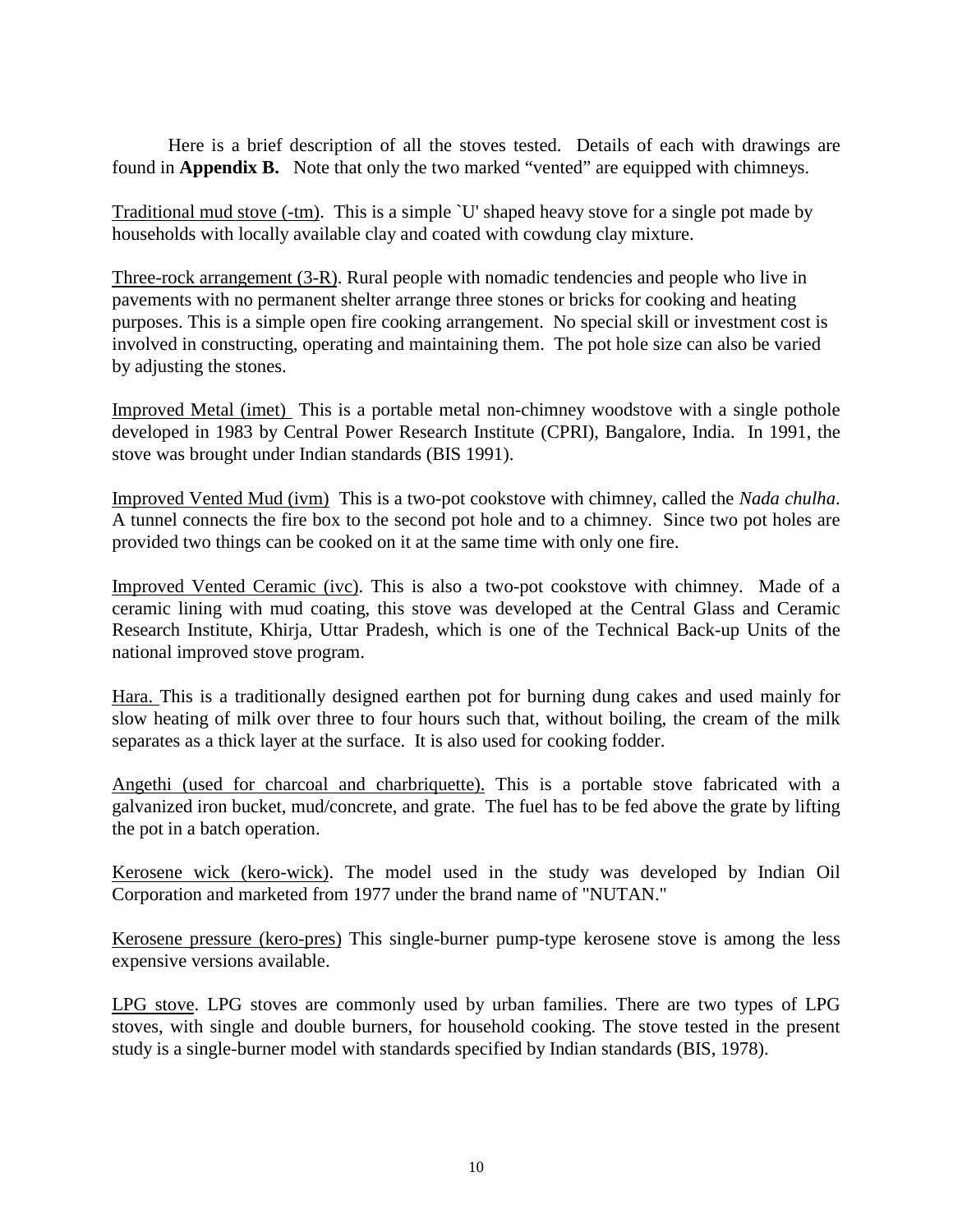Biogas stove. A two-burner model was used for study, but only one burner was operated during the test.

## **D. Fuel/Stove Combinations**

Since emissions and efficiency are functions of both fuel and stove (as well as cooking technique and other factors), it is most appropriate to discuss our results by "fuel/stove combination." The 28 fuel/stove combinations successfully tested are shown in **Tables 1-2.**  Note that several stoves were used with the same biomass fuels: traditional mud, three-rock, improved metal, improved mud with chimney, and improved ceramic with chimney.

Table 1. Fuel/stove combinations for gaseous and liquid fuels

| Fuel          | <i>Stove</i> |          |          |  |  |  |  |
|---------------|--------------|----------|----------|--|--|--|--|
|               | Burner       | Pressure | Wick     |  |  |  |  |
| <b>LPG</b>    | $\Omega$     |          |          |  |  |  |  |
| <b>Biogas</b> | $\Omega$     |          |          |  |  |  |  |
| Kerosene      |              |          | $\Omega$ |  |  |  |  |

Table 2. Fuel/stove combinations for solid fuel (all unvented, unless stated otherwise)

| Fuel             | <b>Stove</b> |                                     |             |                           |                               |             |             |  |  |
|------------------|--------------|-------------------------------------|-------------|---------------------------|-------------------------------|-------------|-------------|--|--|
|                  |              | Angethi Traditional Improved<br>Mud | Metal       | Improved<br>Vented<br>Mud | Improved<br>Vented<br>Ceramic | $3$ -rock   | Hara        |  |  |
| Abbreviation $=$ |              | tm                                  | imet        | ivm                       | ivc                           | $3-R$       |             |  |  |
| Charcoal         | $\mathbf O$  |                                     |             |                           |                               |             |             |  |  |
| Charbriquette    | $\mathbf{o}$ |                                     |             |                           |                               |             |             |  |  |
| Eucalyptus       |              |                                     | $\mathbf O$ | ${\bf O}$                 | $\mathbf 0$                   | $\mathbf 0$ |             |  |  |
| Acacia           |              | $\mathbf 0$                         | $\mathbf 0$ | ${\bf O}$                 | $\mathbf 0$                   | $\mathbf 0$ |             |  |  |
| Root fuel        |              | $\mathbf 0$                         | $\mathbf 0$ | $\mathbf 0$               |                               |             |             |  |  |
| Mustard stalk    |              | $\mathbf 0$                         | $\mathbf 0$ | ${\bf O}$                 | ${\bf O}$                     |             |             |  |  |
| Rice straw       |              | $\mathbf 0$                         |             | $\mathbf O$               |                               |             |             |  |  |
| Dungcakes        |              | $\mathbf 0$                         |             | $\mathbf O$               | $\mathbf O$                   |             | $\mathbf 0$ |  |  |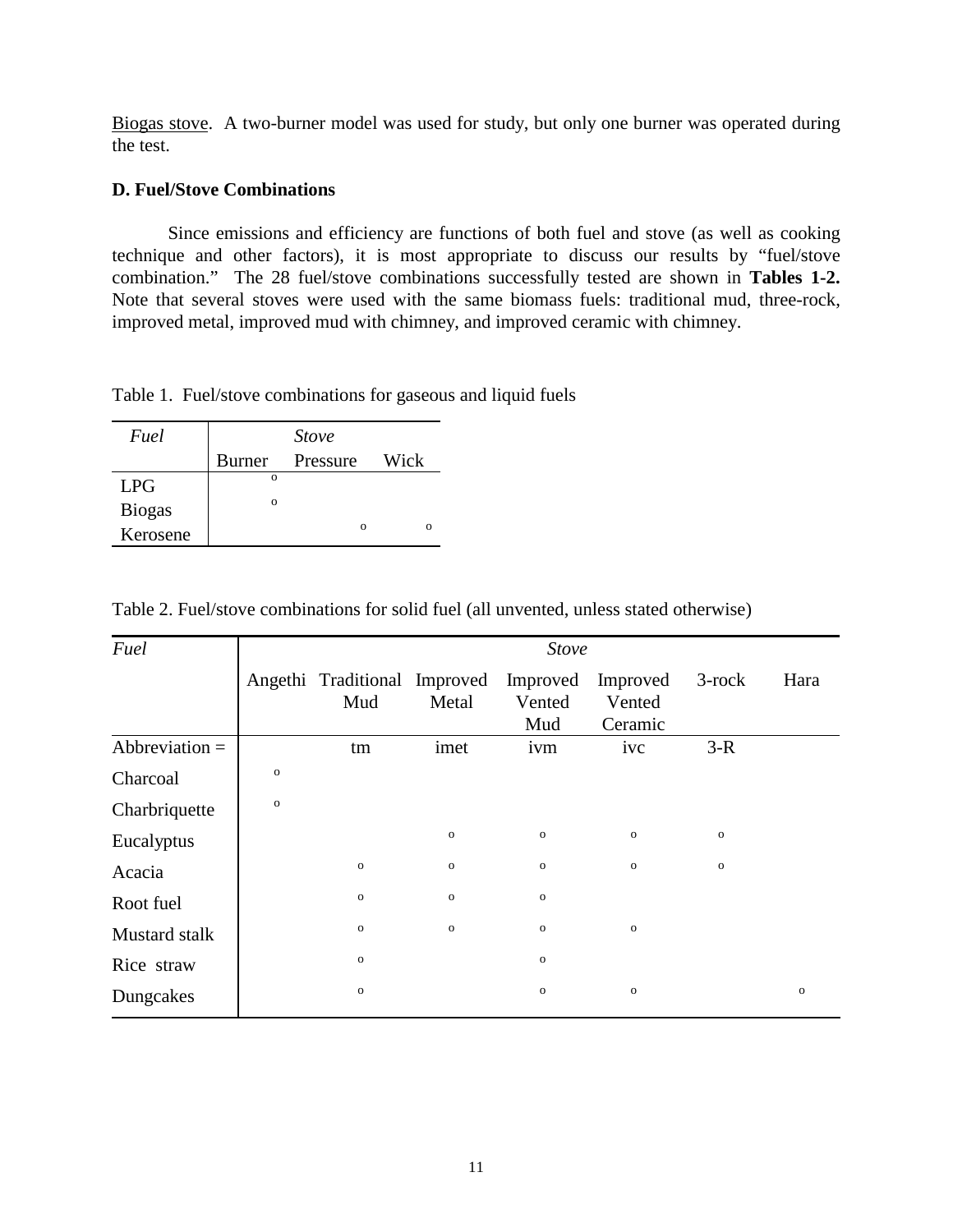## **E. Sample Collection and Parameters Measured (details in Appendix C):**

In each experiment emission gases and indoor air samples were collected in the flue gas stream, which was kept at a constant flow rate by a blower (**Appendix A**). Emission samples were taken under near isokinetic conditions through a probe in the hood connected to a lowvolume air sampler at a constant flowrate (about 2 l/min) through a filter and into a Tedlar bag. Indoor background samples were collected at stove mouth height near the door using the same arrangement. Ambient measurements (outdoor and indoor) were also done during non-cooking hours. Ambient outdoor samples were collected at a height of 8 feet (2.5 m).

Time, temperature, and the weight of water, fuel, and char were recorded at the beginning and end of the high and low cooking phases. For gaseous fuels, the volume of gas consumed was recorded during each experiment. Fuel calorific values and moisture content were also analyzed to calculate overall thermal efficiency. (See **Appendices C-F**.)

Fuel, ash, and char samples were analyzed for carbon, sulfur, ash and nitrogen contents**.** Air samples were analyzed for carbon dioxide  $(CO_2)$ , carbon monoxide  $(CO)$ , methane  $(CH_4)$  total non-methane hydrocarbon, sulfur dioxide  $(SO_2)$ , and nitrogen dioxide  $(NO_2)$ . TSP was determined by subtracting the pre- and post-weights of the filters. One filter from each fuel/stove combination was analyzed for carbon content.

One emission gas sample for each fuel/stove combination was placed in a 850-ml stainless-steel canister and sent to OGIST for gas analysis, which in addition to the above gases included  $N_2O$ and hydrocarbon speciation. For each fuel, one canister was filled in duplicate through an ascarite trap (to reduce  $N_2O$  artifacts in the canister).

F. Careful efforts were made to maintain the following Quality Control Plan.

- Six pilot-phase experiments were run to develop the protocols and become familiar with the system operation.
- For each fuel/stove combination, one or two preliminary experiments were conducted to standardize the burncycle and minimize the natural viability due to differences in operator behavior (a parameter not studied in these experiments). Prior to the three planned tests for each fuel/stove combination, trial runs were conducted until a satisfactory method precision was obtained. Results from these replicate samples were  $< 20\%$  RSD.
- Each solid fuel to be tested was procured in one lot, sun-dried, and wrapped in plastic sheets to avoid any change in moisture content.
- Wood and root fuels were chopped into pieces of same length and width before packing.
- Dungcakes used in all fuel/stove combinations were made by the same person using the same ratio of dung and crop residue.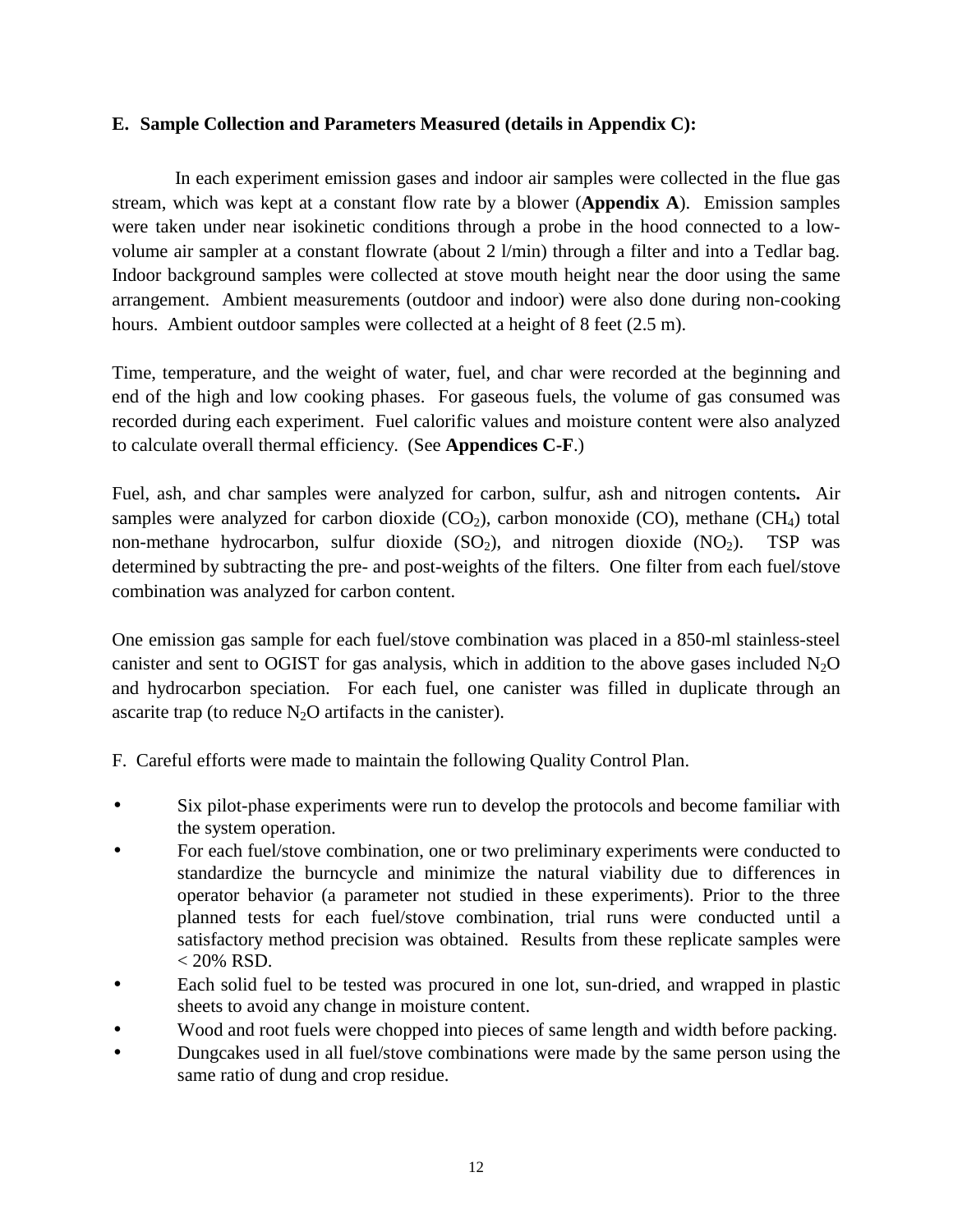- After each experiment, the doors and windows were opened. Exhaust fan and side fans were switched on to clean the room properly.
- Char and ash remaining in each experiment were covered with aluminum foil and labeled for carbon analysis.
- Tedlar bags and Teflon tubing used in each experiment were flushed adequately with compressed clean air for cleaning.
- Tedlar bags and Teflon tubing used for low-grade fuels such as solid biomass fuels were not used again.
- After each fuel/stove combination was tested, the probe and the hood were cleaned with a vacuum cleaner.
- A mixture of calibration gases sent from EWC to TERI and OGIST was used to calibrate the TERI GC.
- Leak-proof tested and certified canisters were filled with duplicate samples and sent to OGIST for further analysis of gaseous emissions. OGIST values were compared with TERI values and in cases where there were many deviations (>20%) the experiments were repeated.
- The pumps used for collection of aerosol samples were calibrated with a bubble tube before and after each experiment.
- Filters used for TSP measurements were weighed at least twice. If the difference was more than 0.005 milligram in the two weighings, the balance was calibrated and the filter was weighed again.
- Blank filters were weighed and treated in the same fashion; approximately one blank for 20 samples was used.
- After post weighing, the filter cassettes were sealed for carbon content analysis.
- The spectrophotometer used for  $SO_2$  and  $NO_2$  analysis was calibrated carefully and checked with standards after each set of analyses (See **Appendix C**).

# **G. Emission Factors**

Since each experiment was done while performing the standardized cooking test **(Appendix C)**, the total emissions measured are those of the standard cooking task, which consists of heating 2.2 kg of water from ambient temperature to boiling, followed by simmering (Ahuja *et al.*, 1987). Here we break down the emission calculations into two parts. The first, called "instant emissions," addresses the emissions during a particular test. The rate of these emissions is appropriate for estimating indoor or local concentrations. The second, called "ultimate emissions," is an estimate of the ultimate emissions in typical household conditions in India from a unit of fuel and are most appropriate for determining greenhouse-gas inventories from fuel demand. The two types of emissions differ only for some of the solid fuels. The calculation of each differs solely in the way the remaining partly charred fuel is handled.

**G.1. Instant Emissions:** The carbon balance method (Smith *et al.* 1992; 1993) is used to calculate these emission factors. During combustion, fuel carbon (FC) is mainly converted to the gases, carbon dioxide  $(CO_2)$ , carbon monoxide  $(CO)$ , methane  $(CH_4)$ , and total non-methane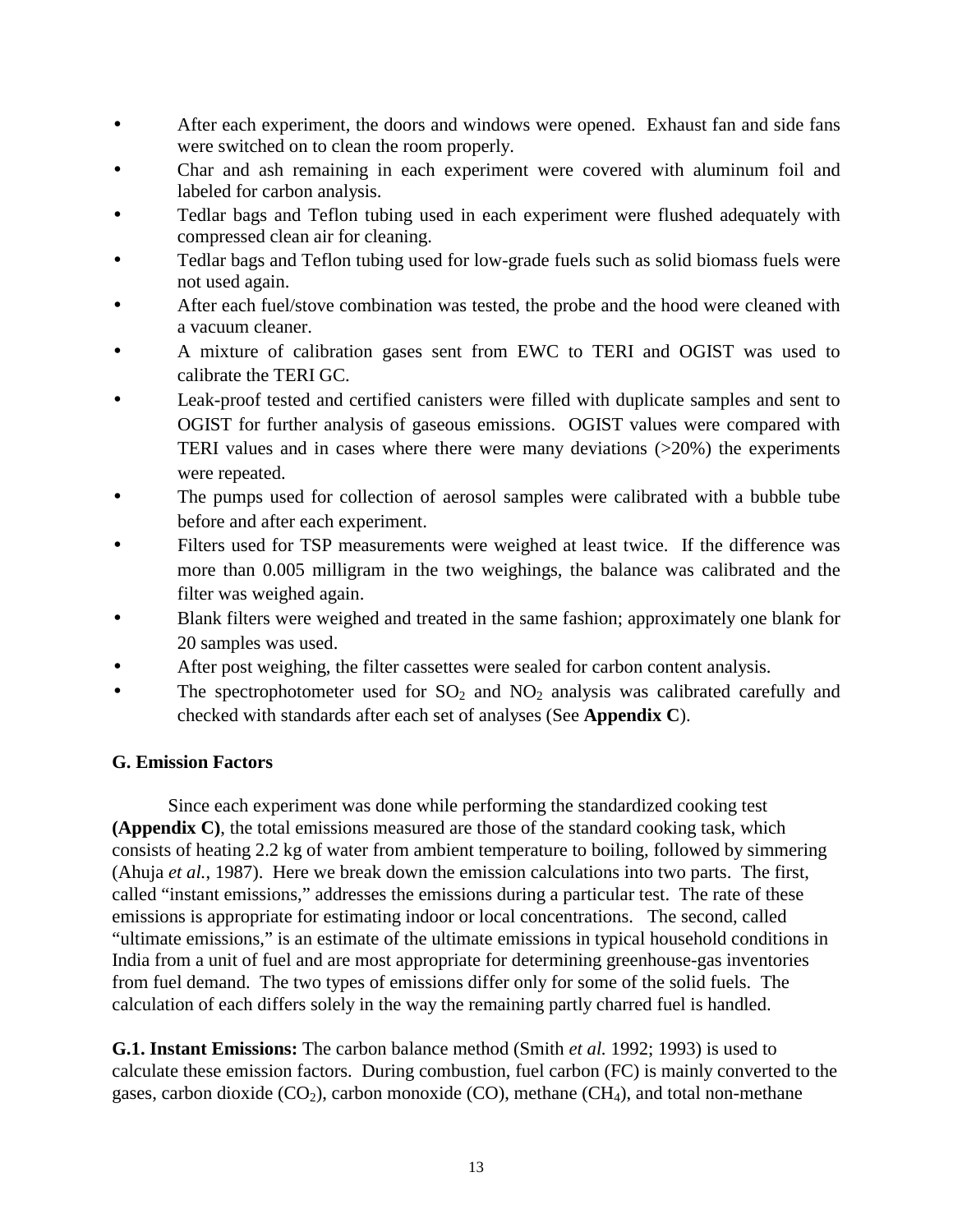organic compounds (TNMOC). Some is diverted into airborne aerosol (TSP) and bottom ash or remains as the partially burned material, char. Since we are focusing on the emission factors for airborne components, we subtract char and ash carbon from the fuel used. This also fits with actual practice, in that householders usually save unburned char for later use, e.g., at the next meal. To accurately track all the carbon, it is also necessary to account for the small amount of kerosene used to start the solid fuel stoves, which is done to attain more uniformity during the often-smoky first period of combustion and also is common practice in many households.

On a carbon basis,

$$
FC = CO + CH4+TNMOC + CO2+TSP
$$
 (1)

 $FC = [(Fuel consumed \times carbon fraction) + (Kerosene, ^2 if any \times carbon fraction)]$ [(Char produced  $\times$  carbon fraction) + (Ash produced  $\times$  carbon fraction)]

$$
CO2 = FC - (CO + CH4+TNMOC+TSP)
$$
 (2)

Dividing by  $CO<sub>2</sub>$ 

$$
1 = FC/CO_2-CO + CH_4 + TNMOC + TSP)/CO_2
$$
  
or  

$$
1 = (FC/CO_2)-K
$$
 (3)

 $K =$  is the sum of emission ratios to  $CO_2 = (CO + CH_4 + TMMOC + TSP)/CO_2$ 

*Emission factors per burn cycle experiment =*  $EF_{bc}$  *(g/burncycle).* 

| $CO2$ as g carbon = FC/(1+K) |  |
|------------------------------|--|
|------------------------------|--|

CO as g carbon = (emission ratio for CO)  $\times$  CO<sub>2</sub> as g carbon (5)

 $CH_4$  as g carbon = (emission ratio for  $CH_4$ ) ×  $CO_2$  as g carbon (6)

TNMOC as g carbon = (emission ratio for TNMOC)  $\times$  CO<sub>2</sub> as g carbon (7) (we assume that the equivalent molecular weight of TNMOC is 18 per carbon atom)

The emission factor for TSP carbon is calculated

| $TSP_c = (TSP/CO_2 \text{ ratio}) \times CO_2$ |  |
|------------------------------------------------|--|
|------------------------------------------------|--|

This is converted to TSP mass:

 $TSP_m = TSP_c/Measured carbon fraction in the TSP$  (9)

Since it has no carbon,  $N_2O$  is not included in the carbon balance equation. Its emission factor can be calculated as

 $2^2$  Used in small quantities to initiate burning in some of the solid fuels.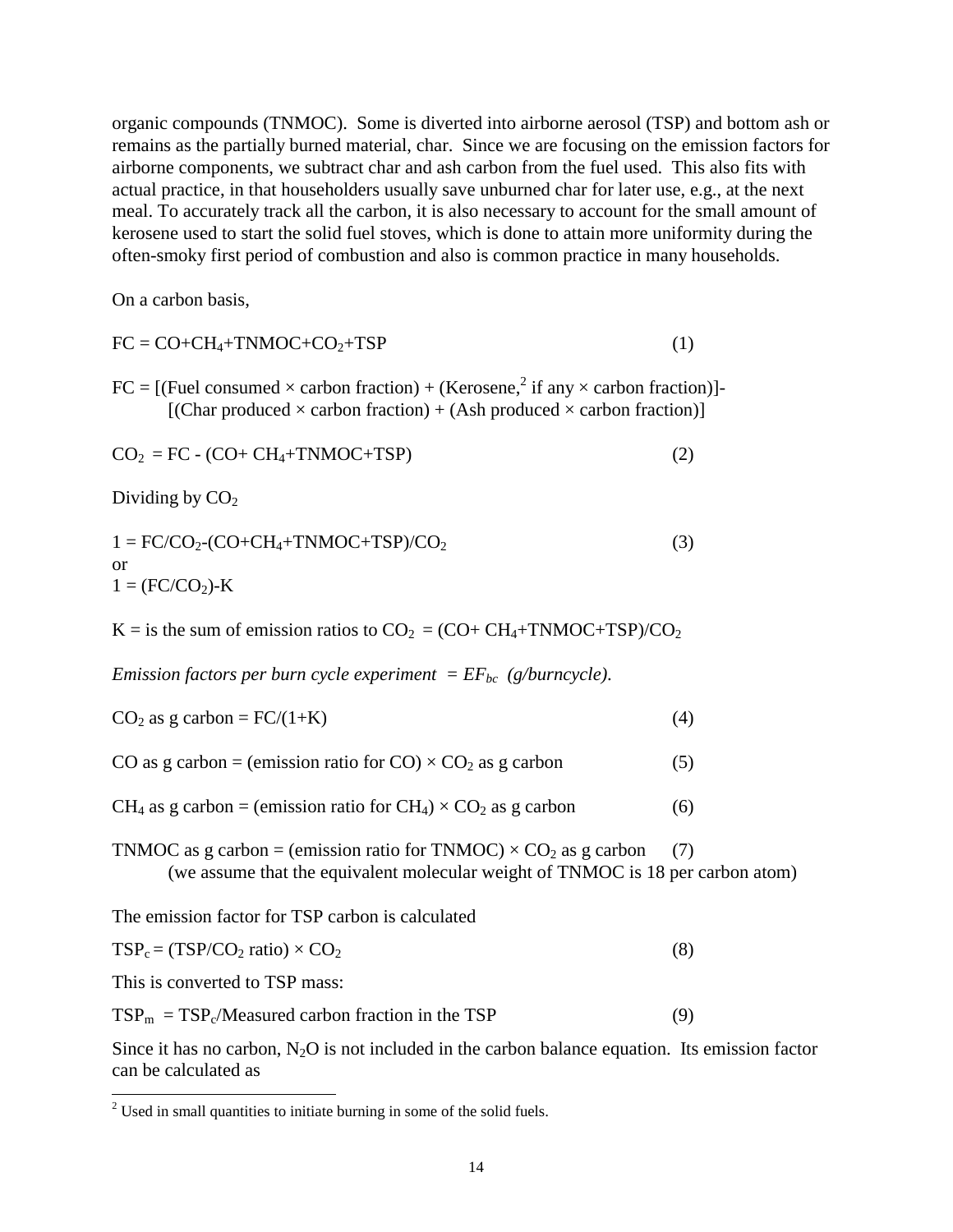$N_2O$  (g) = ( $N_2O$  emission as molar ratio to  $CO_2$ )  $\times$  CO<sub>2</sub> as g carbon)  $\times$  3.67 (10)

Since the molecular weight of  $N_2O$  is 3.67 times heavier than the atomic weight of carbon.

The emission factors above are calculated for one burn-cycle experiment. The emission factor per unit fuel:

 $EF_m = (EF_{bc})/mass$  of fuel used in experiment (11)

where  $(EF_m)$  is expressed as  $g/kg$  of dry fuel.

The emission factor per unit net fuel energy content  $(g/MJ)$  is found as

 $EF_e = EF_m/(energy content of fuel (MJ/kg))$  (12)

The emission factor per unit delivered energy  $(g/MJ_d)$  is

 $EF_t = EFe/\eta$  (13)

where η is the thermal efficiency of the stove (**Appendix D**).

**G.2. Ultimate Emissions:** The instant emissions calculated above are specific to the conditions of the tests, but need modification in some cases to reflect actual field conditions. This is because of the diversion of a significant amount of fuel carbon into production of low-quality charcoal in the root and wood stoves. In households, of course, this charcoal is usually not wasted, being either left in the stove to be burned along with fresh fuel at the next meal or extracted and stored for later use to cook a meal entirely with charcoal fuel. Both practices are common in India, but we have no data indicating the actual percentage breakdown. Thus, the inherent assumption in the analysis of **Section G.1** that the charcoal carbon does not enter the atmosphere is not valid.

**Figure 3a** shows a typical result for a wood-fired stove in this study, in this case Eucalyptus in the improved vented ceramic (ivc) stove, a stove that tends to produce high charcoal yields. Note that the kilogram of wood produces 161 g of charcoal containing 130 g or 29% of the original carbon. The results shown are from the instant analysis. Since this charcoal would be burned eventually in field conditions, however, these numbers cannot be used directly to calculate ultimate emissions. To handle this situation, we also measured the emissions of the kind of low-quality charcoal produced in such stoves. **Figure 3b** shows the additional emissions that would result from burning the 161g of charcoal produced from the original wood in **Figure 3a**. Note that the remaining char produced in this case contains less than 0.4% of the original carbon (1.6 g) in material that is only 20% carbon, i.e., too poor to be attractive as fuel. It seems justifiable, therefore, to consider this as the solid carbon that becomes part of the disposed ash and char and is thus sequestered from the atmosphere, if not permanently, at least for long periods.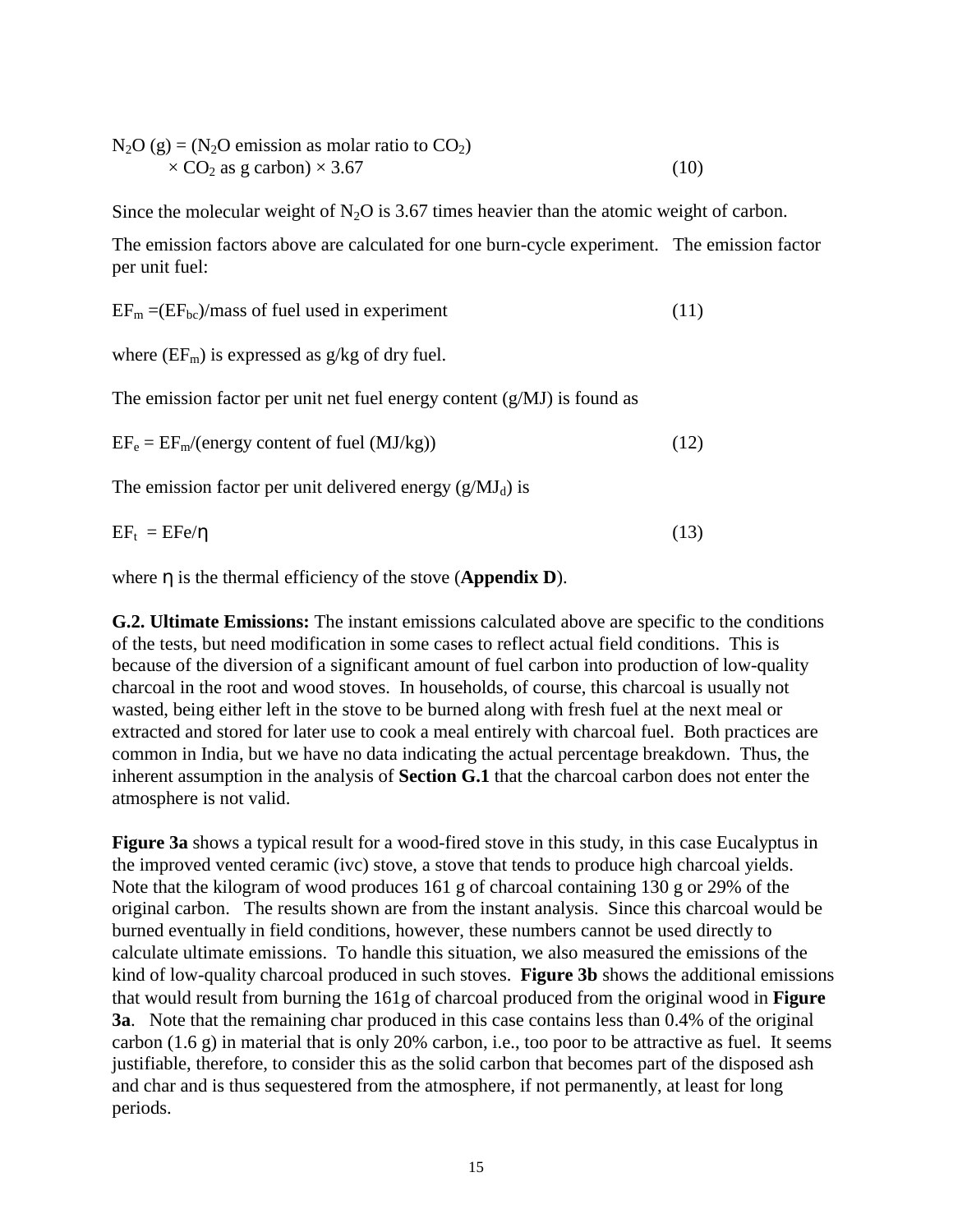The ultimate emissions per kilogram of wood in this case, therefore, are the total of those shown in **Figures 3a&b**. Note that compared to instant emissions alone all the major emissions increase by roughly the same amount as the fraction of charcoal carbon compared to the fuel carbon, i.e. 20-30%, except for CO, which nearly doubles. The larger increase for CO reflects the dominance of char burning compared to flaming combustion because of charcoal's low volatile content compared to wood.

In a similar fashion, the ultimate K-factor is somewhat different from what is found by instant analysis alone. Both types are reported here, therefore.

In reporting emissions per unit fuel energy, it is simply necessary to divide the ultimate emissions per kilogram by the original fuel's lower heating value in megajoules (MJ/kg), as in **Eq. 12**. In reporting emissions per unit delivered energy, however, it is necessary to consider what stove efficiency  $(\eta)$  to apply. There are two major options:

- A. Use the energy efficiency measured in the primary stove (the one using the original solid fuel) for the entire process; or
- B. Use the energy efficiency measured in the primary stove only for the fuel consumed in the process shown in **Figure 3a** and apply the efficiency measured in the charcoal stove (Angethi) for the remaining consumed in the process of **Figure 3b**.

We have chosen the first option, which basically assumes that most of the produced char will be used in the original stove and not saved for later use in a special charcoal stove (**Eq. 13**). Since the measured efficiency (18%) of the charcoal-using Angethi is within the range for stoves using wood (17-29%) and rootfuel (14-23%), and only a fraction of the carbon is converted to charcoal, the difference in estimated ultimate emissions per MJ delivered energy between the two options is not large in any case.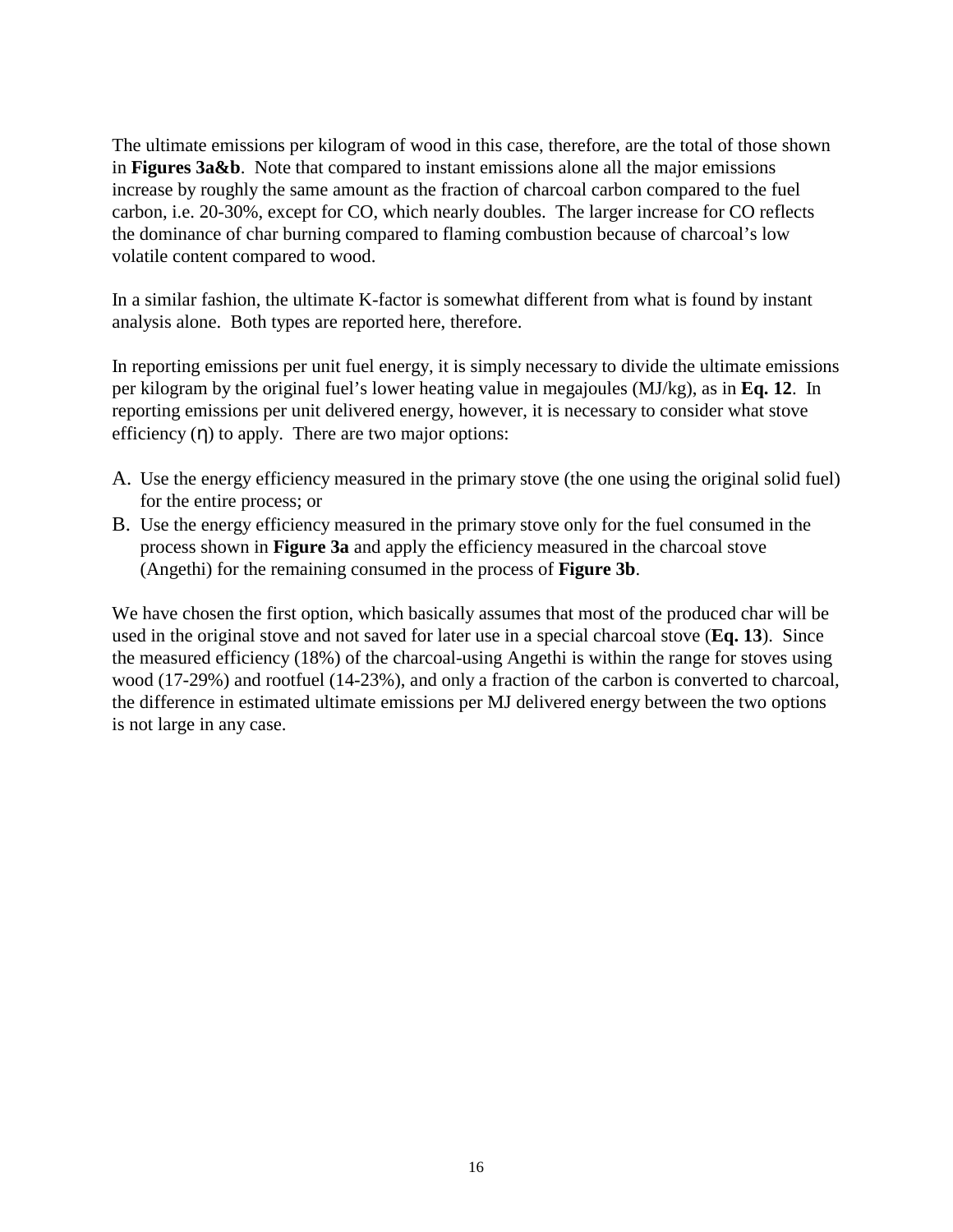

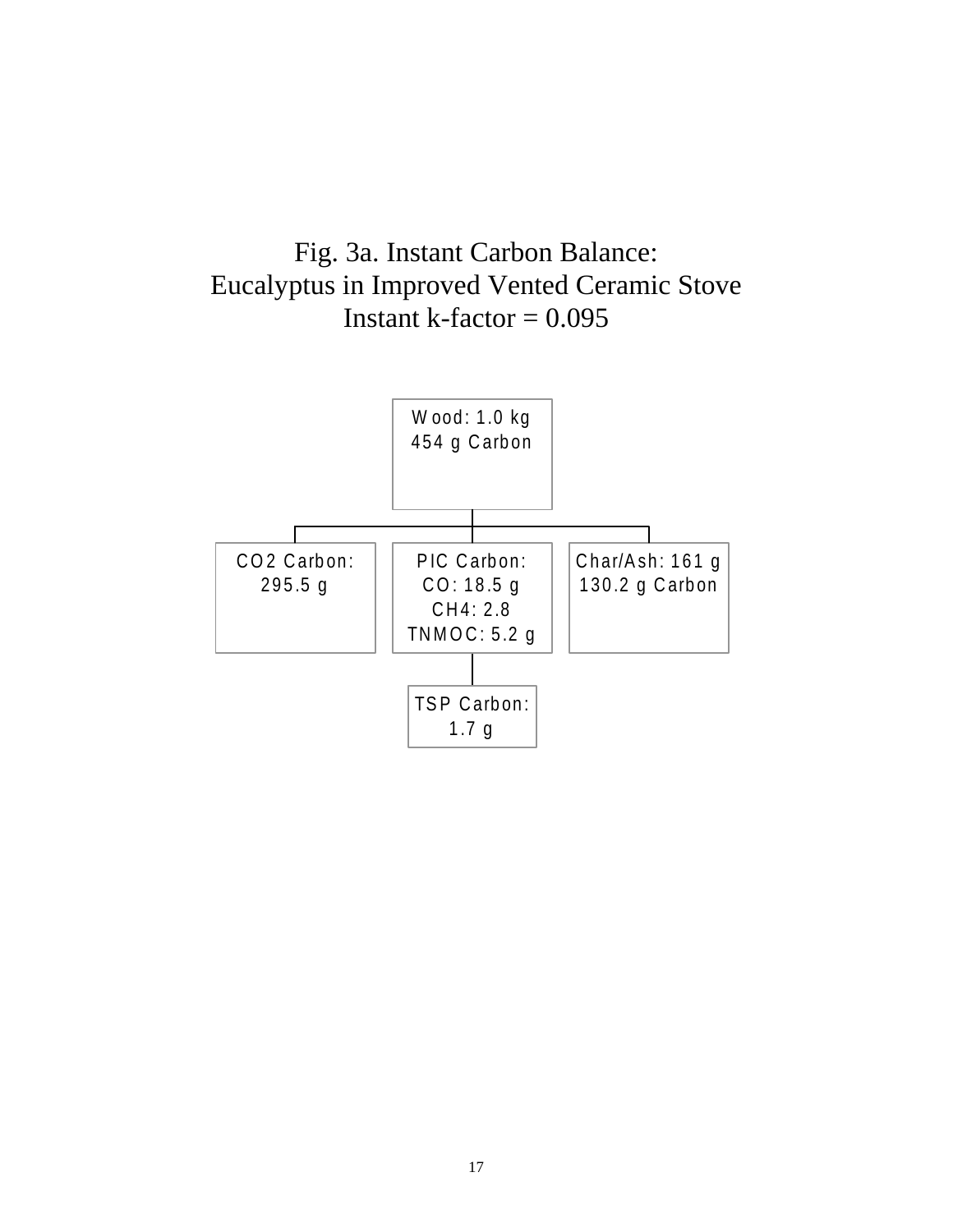Figure 3b. Carbon balance of char combustion after primary combustion. Ultimate k-factor= 0.124 (processes in 3a and 3b)

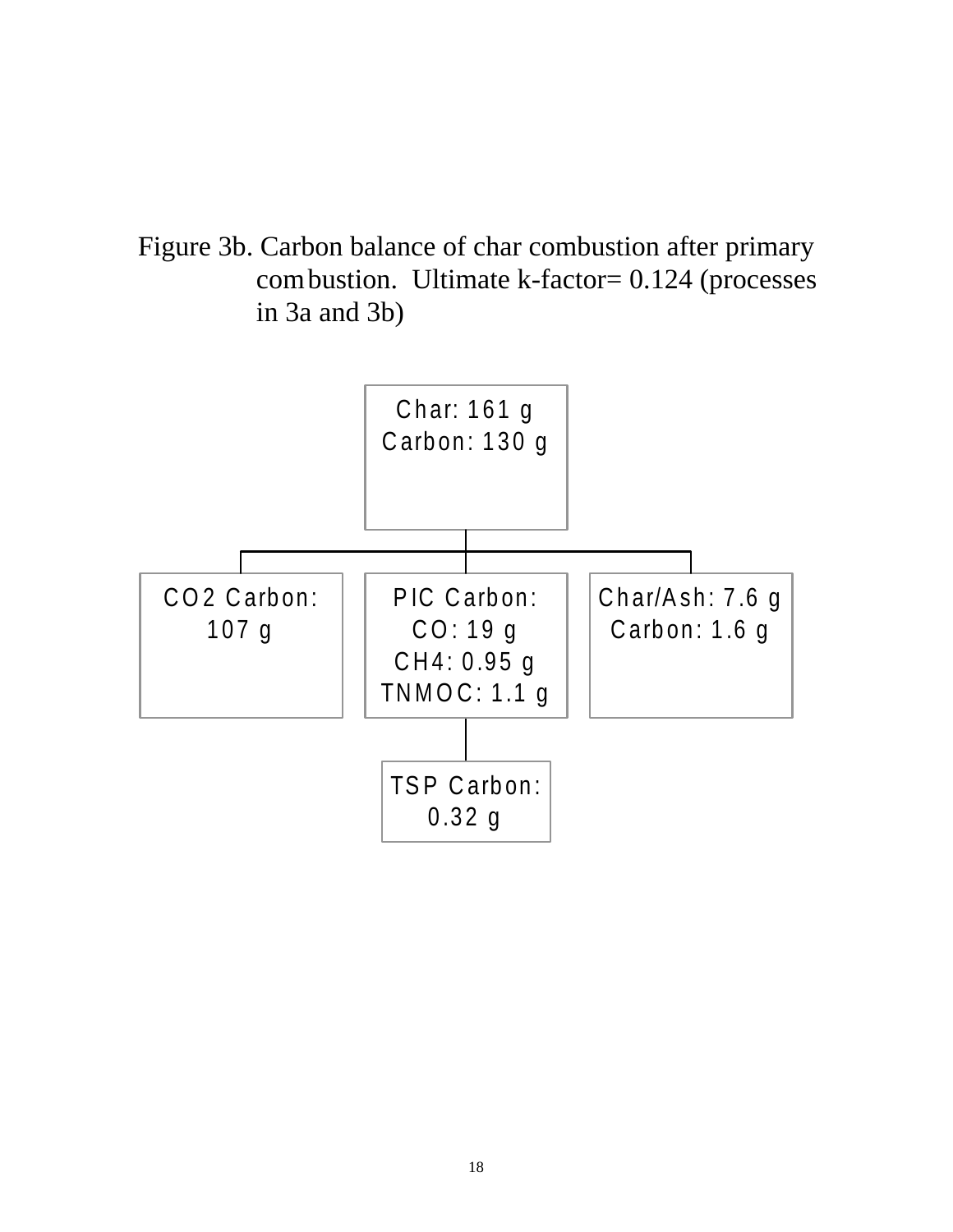#### **IV. RESULTS**

We successfully tested 28 fuel/stove combinations, three times each. The methods and results of primary measurements are found in **Appendices E & F.** Here we derive instant emissions ratios and K-factors, power levels, efficiencies, carbon balances and ultimate Kfactors, and emission factors.

#### **A. Emission Ratios**

Gross and net concentrations of pollutants in the fluegas of fuel/stove combinations are presented in **Appendix F** along with a discussion of the cross-laboratory comparison for quality control the resulting corrections applied to the data. **Table 3** shows the resulting instant ratios to CO2. Also shown are the instant K-values.

According to the Indian standard for domestic LPG stoves, the limit for  $CO/CO<sub>2</sub>$  emission ratio is 0.02 (BIS, 1984). This ratio provides a simply measured indicator of combustion quality and this limit is thought to keep the risk of acute CO poisoning to acceptable levels. In our experiments, the mean  $CO/CO<sub>2</sub>$  ratios for biogas, LPG, and kerosene wick stoves are below this limit. The ratios for all biofuels and charcoal are much higher than this value. The highest CO/CO<sub>2</sub> ratio is found for charcoal. These are the same results as found in the Manila pilot study (Smith *et al.*  1992; 1993).

The CO emission ratio for wood varied from 0.03 to 0.17. The higher emission ratio 0.17 was recorded for wood in the improved mud stove. The CO emission ratios for the two wood species in traditional mud and three-rock stove are between 0.03 and 0.04. Hao *et al.* (1990) reported the CO emission ratio for wood stoves as 0.06 for open combustion over a range of biomass types. This discrepancy may be due to the difference in measurement techniques, particularly in that Hao et al. were not able to monitor all carbon outputs, which would tend to inflate the apparent CO emission ratios.

The range of CO emission ratios (0.14-0.16) for the improved vented mud stove (ivm) is much higher than the CO emission ratio for some of improved mud stoves (between 0.04 and 0.07) reported in FAO (1993); whereas the range of CO emission ratios for wood fuel in the improved vented ceramic stove (ivc) is within this range (0.03-0.6). The CO emission ratio for wood in the improved unvented metal stove (imet), is the same (0.04) as given in FAO (1993). Clearly, because of the large differences that occur with changes in design, more effort is needed to identify exactly which aspects of stove design affect these ratios.

The CO emission ratios for dungcake and crop residues are higher than the ratios for wood fuel in all types of stoves tested. This is similar to the findings of the earlier study by FAO. Except for dungcake, all other tested fuels produced a CO ratio higher in the ivm stove. In general, our N<sub>2</sub>O/CO<sub>2</sub> ratios are lower than the 0.007 quoted by Crutzen and Andreae (1990), who, however, did not monitor small-scale combustion devices directly.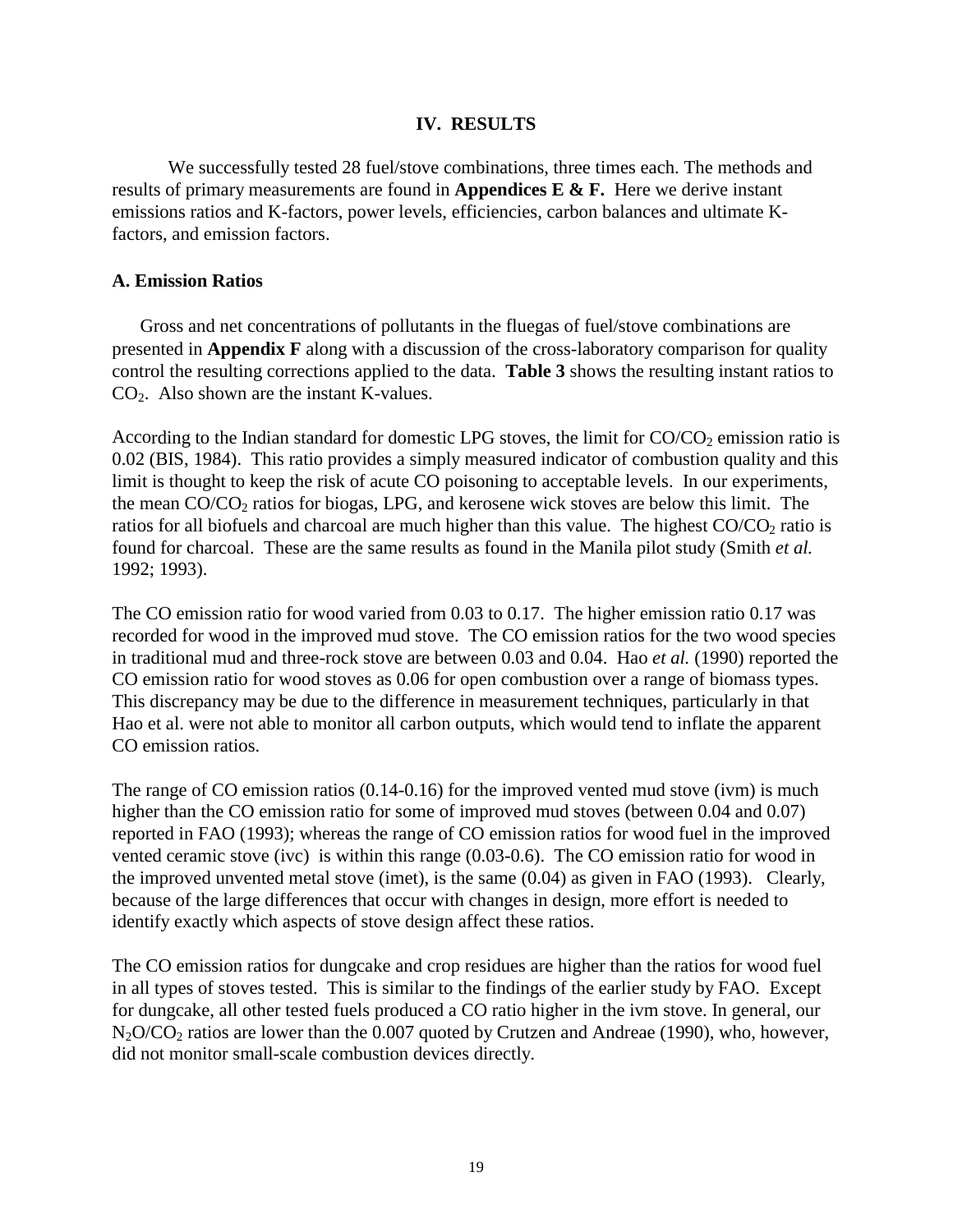| Fuel-Stove      |           |             | $CO/CO_2$ $CH_4/CO_2$ TNMOC/CO <sub>2</sub> | TSP/CO <sub>2</sub> |         | K-Instant NCE= $1/(1+k)$ |
|-----------------|-----------|-------------|---------------------------------------------|---------------------|---------|--------------------------|
| Gas             |           |             |                                             |                     |         |                          |
| <b>LPG</b>      | 6.3 0 E-3 | 1.27E-5     | 0.0186                                      | 5.77E-4             | 0.0255  | 0.975                    |
| <b>LPG</b>      | 9.34E-3   | 1.21E-4     | 0.0156                                      | 5.46E-4             | 0.0256  | 0.975                    |
| <b>LPG</b>      | 7.24E-3   | 5.72E-6     | 0.0105                                      | 7.10E-4             | 0.0185  | 0.982                    |
| <b>Biogas</b>   | 2.05E-3   | 3.46E-4     | 4.22E-4                                     | 3.73E-4             | 0.00319 | 0.997                    |
| <b>Biogas</b>   | 3.00E-3   | 0.00524     | 0.00207                                     | 0.00146             | 0.0118  | 0.988                    |
| <b>Biogas</b>   | 1.34E-3   | $2.02E - 4$ | 3.97E-4                                     | 4.05E-5             | 0.00198 | 0.998                    |
| <b>Kerosene</b> |           |             |                                             |                     |         |                          |
| kero-pres       | 0.0350    | 0.00120     | 0.0125                                      | $6.12E-4$           | 0.0494  | 0.953                    |
| kero-pres       | 0.0380    | 0.00107     | 0.0180                                      | 1.05E-3             | 0.0581  | 0.945                    |
| kero-pres       | 0.0267    | 7.40E-4     | 0.0174                                      | 9.67E-4             | 0.0459  | 0.956                    |
| kero-wick       | 6.69E-3   | 1.20E-4     | 0.0122                                      | 9.06E-4             | 0.0109  | 0.981                    |
| kero-wick       | 0.0109    | 4.09E-4     | 0.0131                                      | $2.67E-4$           | 0.0246  | 0.976                    |
| kero-wick       | 0.0100    | 2.59E-4     | 0.0108                                      | 4.63E-4             | 0.0215  | 0.979                    |
| <b>Charfuel</b> |           |             |                                             |                     |         |                          |
| Charcoal        | 0.197     | 0.0128      | 0.00938                                     | 0.00318             | 0.222   | 0.818                    |
| Charcoal        | 0.201     | 0.00680     | 0.0131                                      | 0.00474             | 0.226   | 0.816                    |
| Charcoal        | 0.143     | 0.00762     | 0.00949                                     | 0.00151             | 0.162   | 0.861                    |
| Charbriq        | 0.135     | 0.00749     | 0.0301                                      | 0.00516             | 0.177   | 0.849                    |
| Charbriq        | 0.103     | 0.00562     | 0.0268                                      | 0.00373             | 0.139   | 0.878                    |
| Charbriq        | 0.121     | 0.0146      | 0.0174                                      | 0.00105             | 0.154   | 0.867                    |
| <b>Wood</b>     |           |             |                                             |                     |         |                          |
| Acacia-imet     | 0.0465    | 0.00968     | 0.0169                                      | 0.0122              | 0.0853  | 0.921                    |
| Acacia-imet     | 0.0409    | 0.00784     | 0.0174                                      | 0.00700             | 0.0731  | 0.932                    |
| Acacia-imet     | 0.0393    | 0.00626     | 0.0245                                      | 0.0175              | 0.0875  | 0.920                    |
| Acacia-ivc      | 0.0232    | 0.00741     | 0.0361                                      | 0.0145              | 0.0813  | 0.925                    |
| Acacia-ivc      | 0.0236    | 0.00356     | 0.0305                                      | 0.0129              | 0.0706  | 0.934                    |
| Acacia-ivc      | 0.0392    | 0.00575     | 0.0290                                      | 0.0115              | 0.0855  | 0.921                    |
| Acacia-ivm      | 0.152     | 0.0290      | 0.0362                                      | 0.0158              | 0.233   | 0.811                    |
| Acacia-ivm      | 0.131     | 0.0346      | 0.0297                                      | 0.00959             | 0.205   | 0.830                    |
| Acacia-ivm      | 0.142     | 0.0374      | 0.0288                                      | 0.0108              | 0.219   | 0.820                    |
| Acacia-3R       | 0.0359    | 0.0174      | 0.0209                                      | 0.00483             | 0.0791  | 0.927                    |
| Acacia-3R       | 0.0342    | 0.0211      | 0.0163                                      | 0.00440             | 0.0759  | 0.929                    |
| Acacia-3R       | 0.0387    | 0.0286      | 0.0209                                      | 0.00823             | 0.0965  | 0.912                    |
| Acacia-tm       | 0.0397    | 0.0103      | 0.0128                                      | 0.00111             | 0.0639  | 0.940                    |
| Acacia-tm       | 0.0288    | 0.00598     | 0.0161                                      | 0.00235             | 0.0533  | 0.949                    |
| Acacia-tm       | 0.0351    | 0.00590     | 0.0154                                      | 0.00258             | 0.059   | 0.944                    |

Table 3. Instant emission ratios and nominal combustion efficiencies (NCE) for all tests.  $(K = sum of ratios of all carbon in all airborne products of incomplete combustion to carbon in$  $CO<sub>2</sub>$ )

(continued)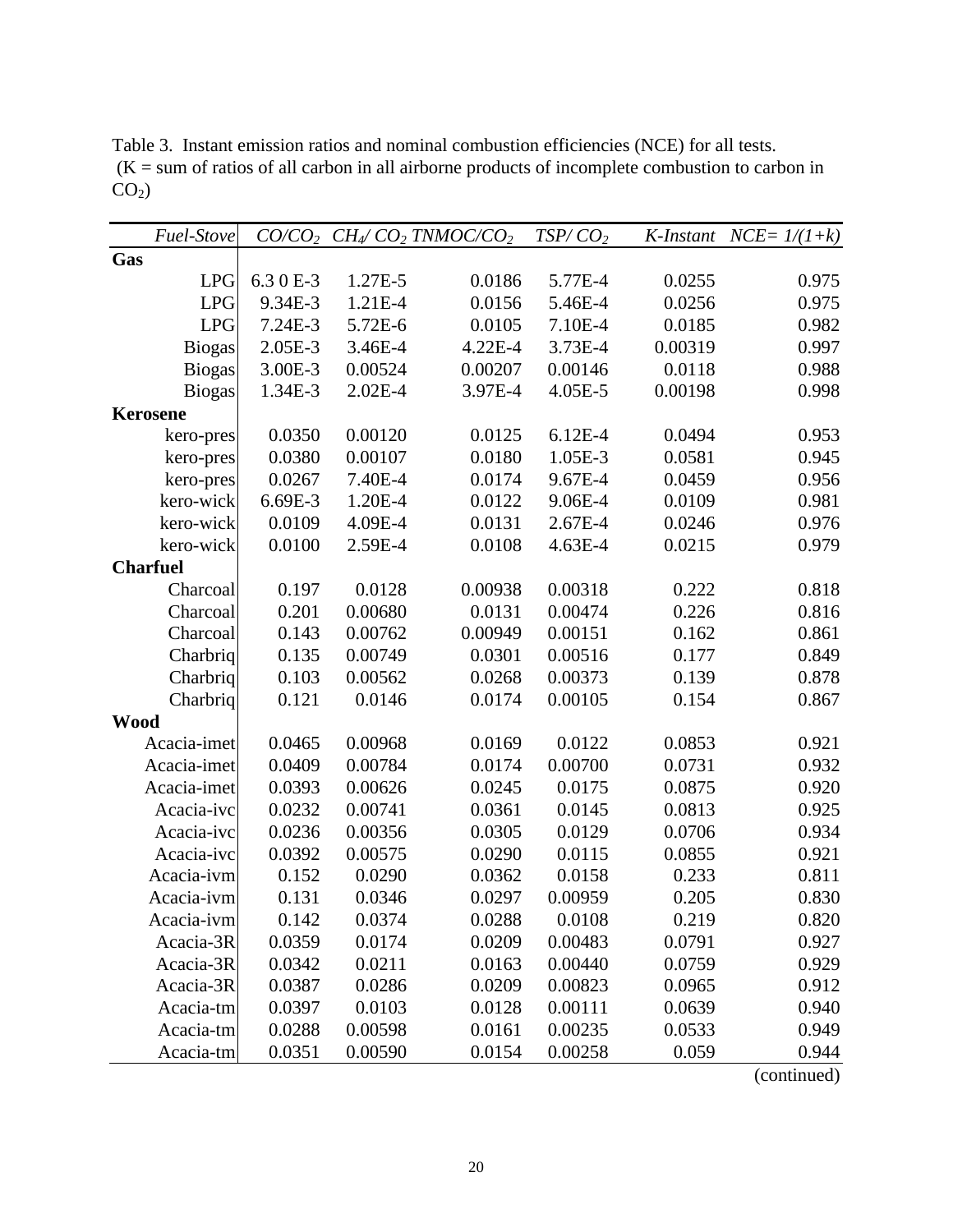Table 3 (continued)

| Fuel-Stove           | CO/CO <sub>2</sub> |         | $CH_4$ /CO <sub>2</sub> TNMOC/CO <sub>2</sub> | TSP/CO <sub>2</sub> | K-Instant | $NCE = 1/(1+k)$ |
|----------------------|--------------------|---------|-----------------------------------------------|---------------------|-----------|-----------------|
| Eucal-imet           | 0.0356             | 0.00289 | 0.0439                                        | 0.00789             | 0.090     | 0.917           |
| Eucal-imet           | 0.0543             | 0.00967 | 0.0284                                        | 0.00547             | 0.098     | 0.911           |
| Eucal-imet           | 0.0525             | 0.00772 | 0.0175                                        | 0.00365             | 0.081     | 0.925           |
| Eucal-ivc            | 0.0638             | 0.0169  | 0.0388                                        | 0.00711             | 0.127     | 0.888           |
| Eucal-ivc            | 0.0907             | 0.00265 | 0.0133                                        | 0.00691             | 0.114     | 0.898           |
| Eucal-ivc            | 0.0358             | 0.00924 | 0.00162                                       | 0.00358             | 0.050     | 0.952           |
| Eucal-ivm            | 0.166              | 0.0298  | 0.0632                                        | 0.00977             | 0.269     | 0.788           |
| Eucal-ivm            | 0.144              | 0.0233  | 0.0451                                        | 0.00487             | 0.218     | 0.821           |
| Eucal-ivm            | 0.156              | 0.0419  | 0.0884                                        | 0.00996             | 0.296     | 0.771           |
| Eucal-3R             | 0.0316             | 0.00300 | 0.0117                                        | 0.00207             | 0.048     | 0.954           |
| Eucal-3R             | 0.0401             | 0.00627 | 0.0168                                        | 0.00164             | 0.065     | 0.939           |
| Eucal-3R             | 0.0281             | 0.00322 | 0.0113                                        | 0.00204             | 0.045     | 0.957           |
| <b>Rootfuel</b>      |                    |         |                                               |                     |           |                 |
| root-ivm             | 0.0370             | 0.00314 | 0.0367                                        | 0.0143              | 0.091     | 0.917           |
| root-ivm             | 0.0439             | 0.00599 | 0.0308                                        | 0.00487             | 0.086     | 0.921           |
| root-ivm             | 0.0494             | 0.00738 | 0.0251                                        | 0.00557             | 0.087     | 0.920           |
| root-imet            | 0.0416             | 0.00331 | 0.00744                                       | 0.00307             | 0.055     | 0.947           |
| root-imet            | 0.0642             | 0.00629 | 0.0285                                        | 0.00202             | 0.101     | 0.908           |
| root-imet            | 0.0475             | 0.00550 | 0.0163                                        | 0.00169             | 0.071     | 0.934           |
| root-tm              | 0.0246             | 0.0239  | 0.0252                                        | 0.00320             | 0.077     | 0.929           |
| root-tm              | 0.0205             | 0.00250 | 0.0268                                        | 0.000615            | 0.050     | 0.952           |
| root-tm              | 0.0474             | 0.0320  | 0.0205                                        | 0.00221             | 0.102     | 0.907           |
| <b>Crop Residues</b> |                    |         |                                               |                     |           |                 |
| must-ivm             | 0.158              | 0.0421  | 0.0614                                        | 0.0136              | 0.275     | 0.784           |
| must-ivm             | 0.0972             | 0.111   | 0.0790                                        | 0.0119              | 0.299     | 0.770           |
| must-ivm             | 0.158              | 0.0423  | 0.0517                                        | 0.0126              | 0.265     | 0.791           |
| must-ivc             | 0.0505             | 0.00646 | 0.0333                                        | 0.00831             | 0.099     | 0.910           |
| must-ivc             | 0.0889             | 0.0140  | 0.0883                                        | 0.0205              | 0.212     | 0.825           |
| must-ivc             | 0.0928             | 0.0148  | 0.0543                                        | 0.0129              | 0.175     | 0.851           |
| must-imet            | 0.0558             | 0.00731 | 0.0273                                        | 0.00791             | 0.098     | 0.910           |
| must-imet            | 0.0945             | 0.0122  | 0.0348                                        | 0.00338             | 0.145     | 0.873           |
| must-imet            | 0.0469             | 0.00425 | 0.00744                                       | 0.00670             | 0.065     | 0.939           |
| must-tm              | 0.0762             | 0.0199  | 0.0335                                        | 0.00163             | 0.131     | 0.884           |
| must-tm              | 0.108              | 0.0204  | 0.00730                                       | 0.00196             | 0.138     | 0.879           |
| must-tm              | 0.0555             | 0.00830 | 0.00732                                       | 0.00175             | 0.073     | 0.932           |
| rice-ivm             | 0.288              | 0.00916 | 0.0200                                        | 0.0590              | 0.376     | 0.727           |
| rice-ivm             | 0.0921             | 0.0111  | 0.0200                                        | 0.105               | 0.228     | 0.814           |
| rice-ivm             | 0.117              | 0.0151  | 0.0200                                        | 0.0113              | 0.164     | 0.859           |
| rice-tm              | 0.0865             | 0.0126  | 0.0192                                        | 0.00221             | 0.121     | 0.892           |
| rice-tm              | 0.0785             | 0.0224  | 0.0246                                        | 0.00298             | 0.129     | 0.886           |
| rice-tm              | 0.0448             | 0.00584 | 0.0189                                        | 0.00286             | 0.072     | 0.932           |

(continued)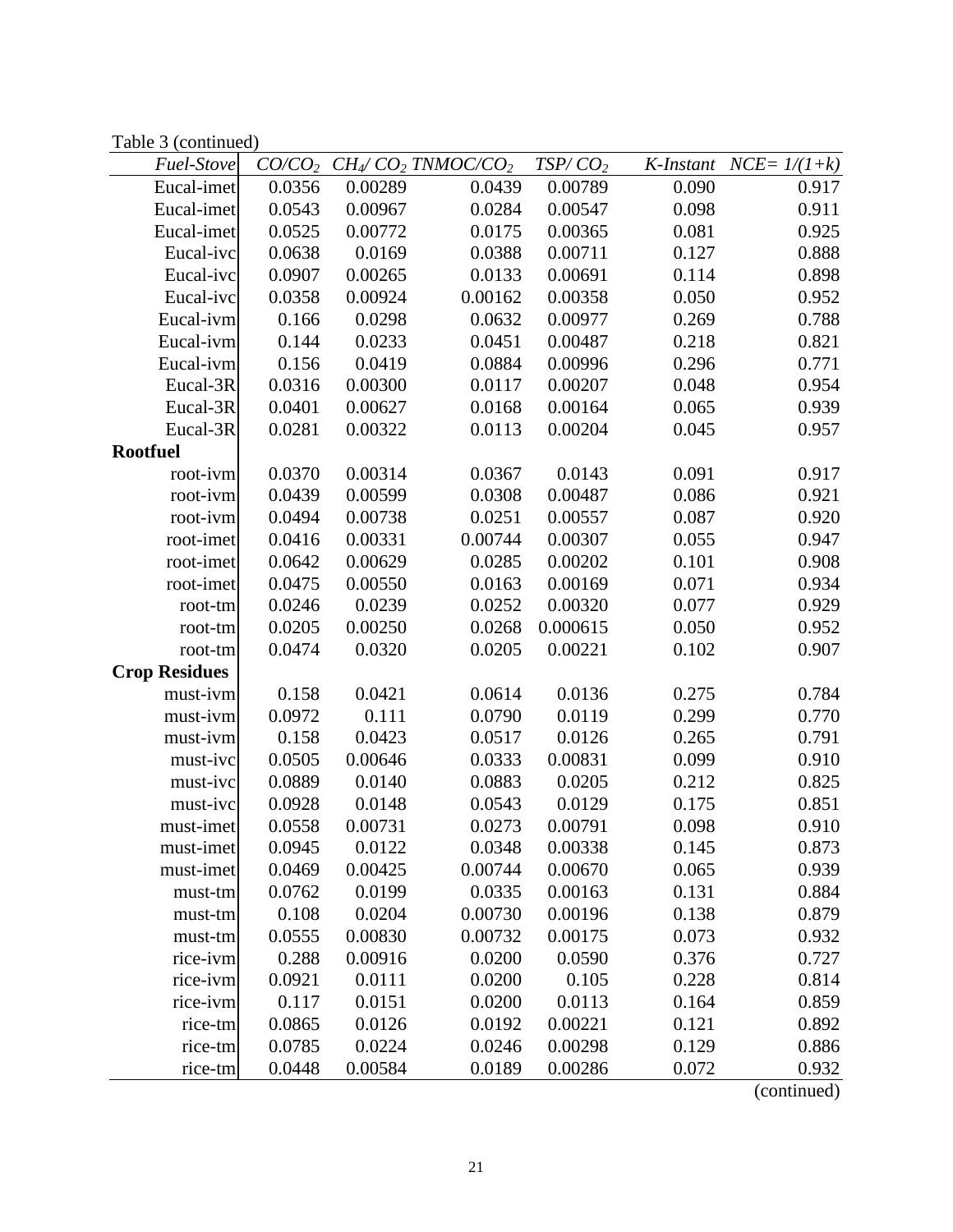| Fuel-Stove  | CO/CO <sub>2</sub> |         | $CH_4$ CO <sub>2</sub> TNMOC/CO <sub>2</sub> | TSP/CO <sub>2</sub> | K-Instant | $NCE = 1/(1+k)$ |
|-------------|--------------------|---------|----------------------------------------------|---------------------|-----------|-----------------|
| Dung        |                    |         |                                              |                     |           |                 |
| dung-ivc    | 0.0367             | 0.00740 | 0.0653                                       | 0.00622             | 0.116     | 0.896           |
| dung-ivc    | 0.0696             | 0.0148  | 0.0935                                       | 0.00959             | 0.188     | 0.842           |
| dung-ivc    | 0.0377             | 0.00646 | 0.0646                                       | 0.00591             | 0.115     | 0.897           |
| $d$ ung-tm  | 0.0709             | 0.0128  | 0.0483                                       | 0.00703             | 0.139     | 0.878           |
| $d$ ung-tm  | 0.0835             | 0.0187  | 0.0450                                       | 0.00409             | 0.151     | 0.869           |
| $d$ ung-tm  | 0.0737             | 0.0145  | 0.0410                                       | 0.00627             | 0.136     | 0.881           |
| dung-ivm    | 0.0362             | 0.00693 | 0.0589                                       | 0.00508             | 0.107     | 0.903           |
| $d$ ung-ivm | 0.0607             | 0.0140  | 0.0804                                       | 0.00702             | 0.162     | 0.861           |
| $dung-ivm$  | 0.0383             | 0.00457 | 0.0645                                       | 0.00496             | 0.112     | 0.899           |
| dung-hara   | 0.132              | 0.123   | 0.0551                                       | 0.00181             | 0.311     | 0.763           |
| dung-hara   | 0.0987             | 0.0226  | 0.0736                                       | 0.00249             | 0.197     | 0.835           |
| dung-hara   | 0.0720             | 0.0128  | 0.0466                                       | 0.00190             | 0.133     | 0.882           |

Table 3 (continued)

#### **B. Power and Thermal Efficiency**

Thermal performance measured as power input and overall thermal efficiency (η) of various stove fuel combinations tested were calculated according to the methodology described in **Appendix D**. We did not attempt to change the power in different experiments except those due to interventions in the fire to ensure a steady flame. The power input and efficiency values for three experiments for each fuel/stove combination were averaged and given in **Tables 4 and 5.** 

The tables show that the power input of the stoves tested ranged from 1.3 kW for kerosene wick stove to 7.6 kW for mustard stalk in traditional stoves. The average power inputs for the stoves burning gaseous and liquid fuels were low, 1.3- 1.7 kW. For solid fuels the power inputs varied from 1.6 kW for char briquettes in Angethi to 7.6 kW for mustard stalks in traditional stoves. Compared with the improved stoves, the traditional stove had high power in all of the fuel categories. Among various fuels tested the power-input increases from gaseous fuel and kerosene to wood, and charcoal to dung cake to crop residues (**Figure 4**), generally in line with the energy ladder framework (Smith 1990; OTA 1992).

Table 4. Power input and thermal efficiency for gaseous and liquid fuels

| Fuel/stove        | Power kW                           | <i>Efficiency</i> % $(\eta)$     |
|-------------------|------------------------------------|----------------------------------|
| <b>LPG</b>        |                                    | $53.6 \pm (2.2)$                 |
| <b>Biogas</b>     | $1.6 \pm (0.1)$<br>$1.4 \pm (0.1)$ | $57.3 \pm (0.5)$                 |
| Kerosene/wick     | $1.3 \pm (0.1)$                    | $50.0 \pm (6.7)$                 |
| Kerosene/pressure |                                    | $1.7 \pm (0.1)$ $47.0 \pm (2.2)$ |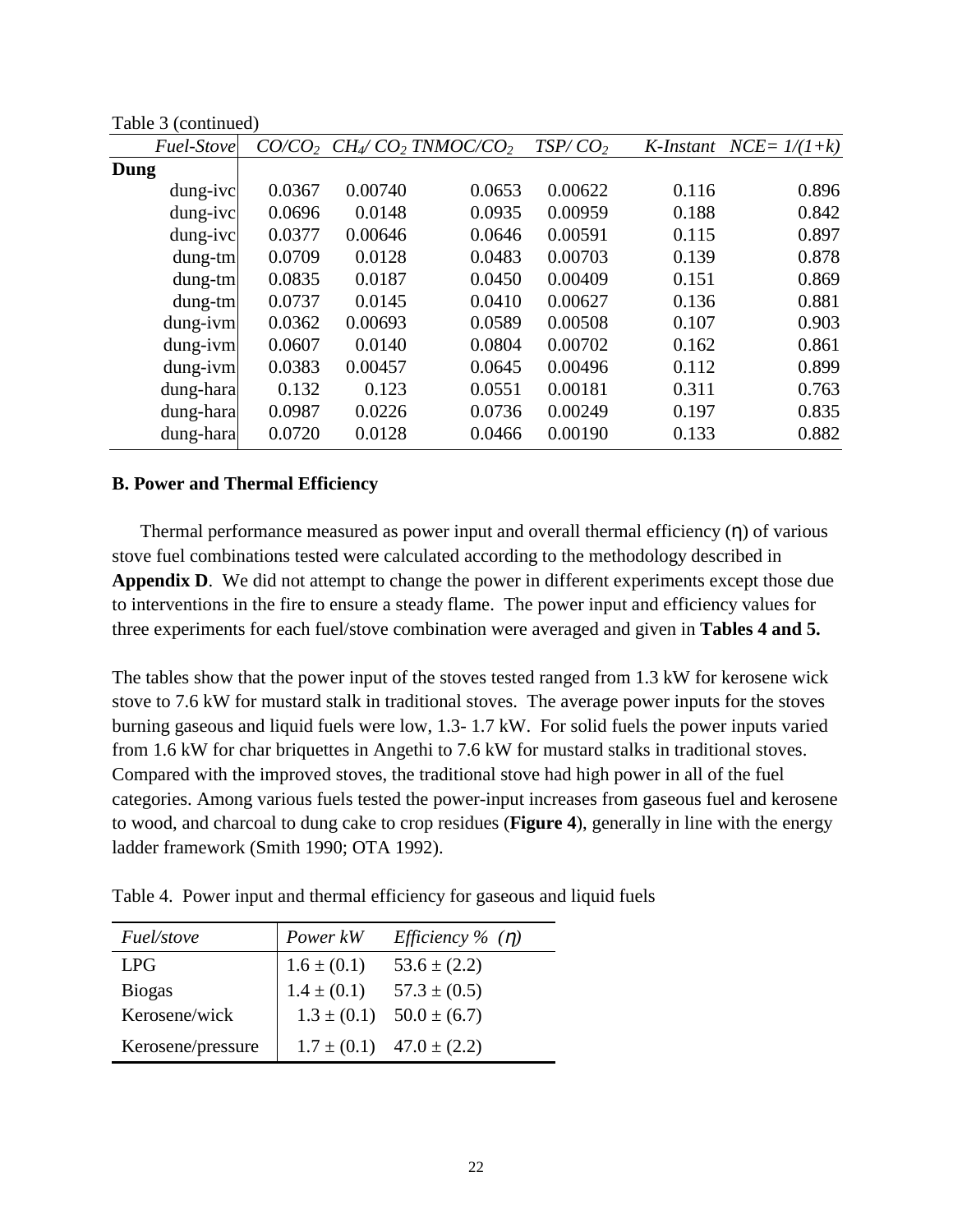| <i>Fuel-stove</i> | Power kW        | <i>Efficiency</i> % $(\eta)$ |
|-------------------|-----------------|------------------------------|
| Acacia-ivc        | $2.5 \pm (0.2)$ | $29.0 \pm (1.9)$             |
| Eucal-ivc         | $2.5 \pm (0.1)$ | $28.7 \pm (1.0)$             |
| Acacia-imet       | $2.4 \pm (0.6)$ | $25.7 \pm (2.5)$             |
| Acacia-ivm        | $3.1 \pm (0.2)$ | $23.5 \pm (2.2)$             |
| Root-imet         | $3.4 \pm (0.5)$ | $22.8 \pm (1.2)$             |
| Eucal-ivm         | $3.9 \pm (0.5)$ | $22.0 \pm (1.8)$             |
| Must-imet         | $5.8 \pm (0.2)$ | $21.7 \pm (1.6)$             |
| Eucal-imet        | $3.5 \pm (0.3)$ | $21.4 \pm (1.8)$             |
| Root-ivm          | $2.8 \pm (0.5)$ | $19.7 \pm (1.3)$             |
| Must-ivc          | $4.9 \pm (0.4)$ | $18.5 \pm (0.8)$             |
| Acacia-tm         | $4.1 \pm (0.2)$ | $18.2 \pm (0.6)$             |
| Acacia-3 rock     | $2.9 \pm (0.2)$ | $18.1 \pm (0.6)$             |
| Eucal-3 rock      | $4.6 \pm (0.1)$ | $17.7 \pm (0.3)$             |
| Charcoal          | $2.6 \pm (0.2)$ | $17.5 \pm (2.7)$             |
| Eucal-tm          | $4.1 \pm (0.0)$ | $16.7 \pm (0.7)$             |
| Charbriquette     | $1.6 \pm (0.3)$ | $16.4 \pm (0.5)$             |
| Root-tm           | $4.7 \pm (0.9)$ | $14.2 \pm (1.8)$             |
| Must-ivm          | $6.1 \pm (1.2)$ | $13.5 \pm (0.5)$             |
| Dung-ivc          | $4.0 \pm (0.1)$ | $12.8 \pm (1.0)$             |
| Must-tm           | $7.6 \pm (1.0)$ | $12.4 \pm (1.0)$             |
| Rice-ivm          | $4.8 \pm (0.4)$ | $10.9 \pm (1.0)$             |
| Dung-ivm          | $3.9 \pm (0.1)$ | $10.0 \pm (0.2)$             |
| Rice-tm           | $6.6 \pm (0.2)$ | $9.8 \pm (1.1)$              |
| Dung-tm           | $4.1 \pm (0.5)$ | $9.4 \pm (0.6)$              |
| Dung-hara         | $6.4 \pm (0.6)$ | $8.2 \pm (1.3)$              |

Table 5. Power input and thermal efficiency for solid fuels

(Standard Deviation of three tests shown)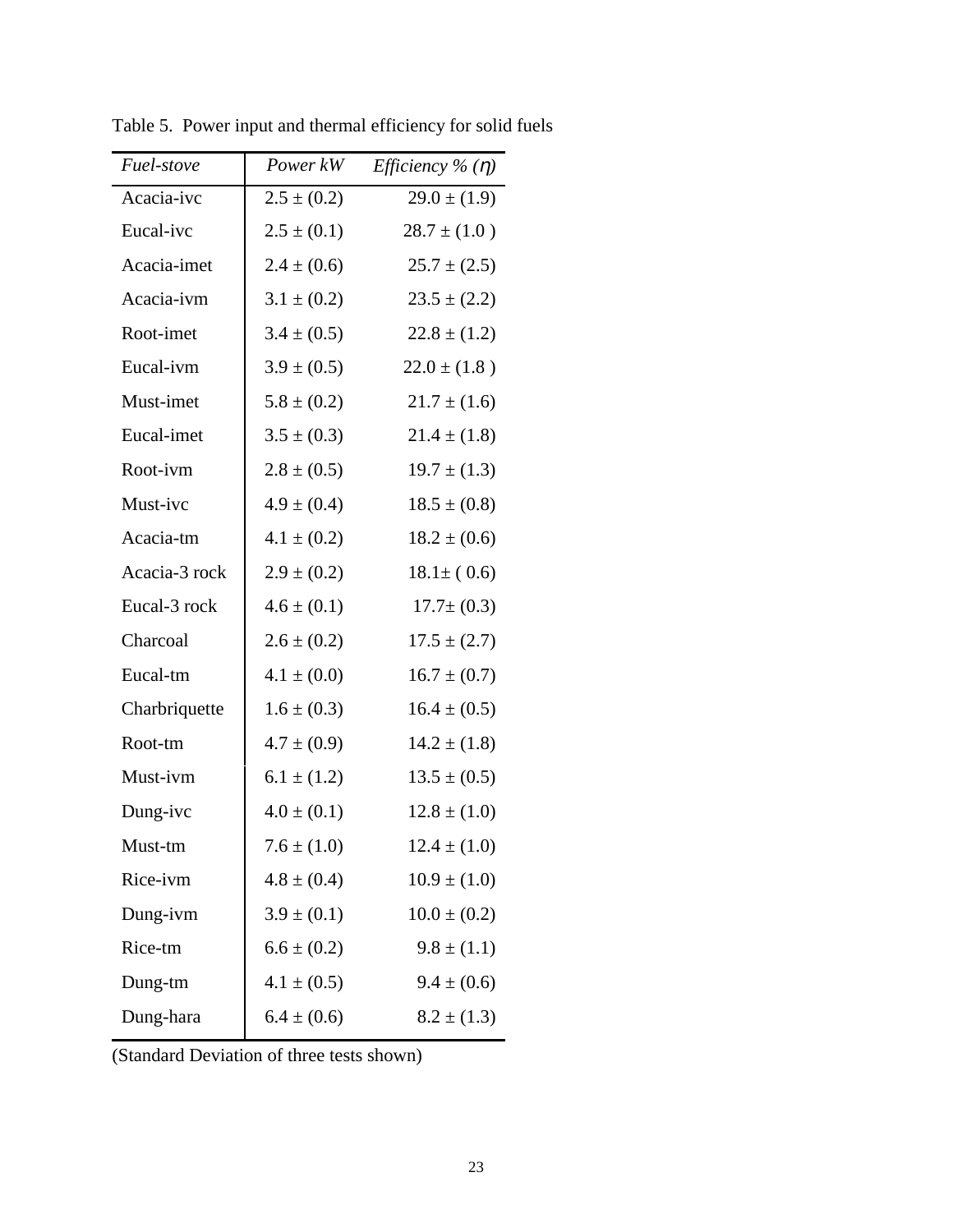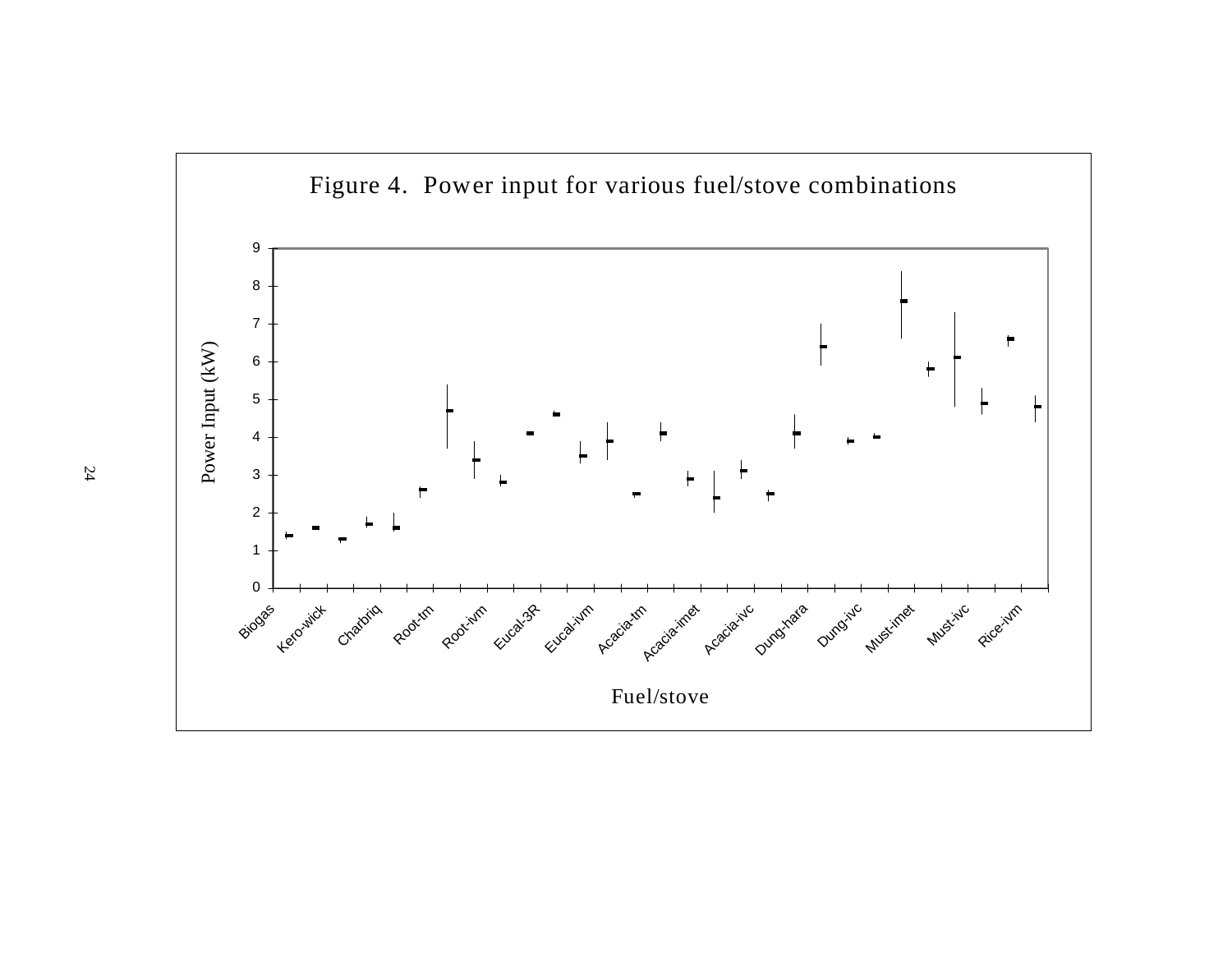The average thermal efficiency  $(η)$  of the biogas stove  $(57.3%)$  is the highest among all stoves tested. Khadi and Village Industries Commission (KVIC) and Bureau of Indian Standards (BIS) recommend that the efficiency of domestic biogas burner should not be less than 55%. A report of KVIC states that a thermal efficiency of 59.5% could be obtained for the corresponding power of 1.61kW (Kishore and Dhingra 1990), quite close to our average efficiency of 57.3% for the corresponding power of 1.59 kW. The average efficiency of the LPG stove is 53.6%, which is less than the BIS specification of 60% (BIS-4246 1984). The kerosene wick stove had the efficiency of 50% and the average efficiency of kerosene pressure stove was 47%. The efficiency of the kerosene wick stove is less than the efficiency of 57% reported previously (TERI 1987). In addition, previous studies have sometimes found that the pressure stove is more efficient, unlike our finding. $3$ 

The efficiency of Angethi (17.5%) with charcoal is comparable to that (15.3%) quoted by Wazir (1981). The average efficiency of traditional stoves with various biomass fuels varied from 9.4 to 18.2%, being low for dungcake and high for wood. Wazir (1981) reported the efficiencies of the traditional stove vary from 5 to 20%. George (1997) found the efficiency of traditional mud stove to average 17.9%. The average efficiency of the 3-rock stove was also about 18% which is within the efficiency range (12-24%) reported in TERI (1987).

The efficiencies of the improved stoves were higher than that of the traditional and 3-rock stoves. The improved vented ceramic (ivc) had high efficiency for all fuels except crop residues. The average efficiencies of the improved vented mud stove (ivm - *Nada chulha*) across fuels varied from 10% to 23.5%, which is compatible with the range reported by Pal and Joshi (1989) of 10.8% to 19.6%. Our measurements using wood fuels in the improved unvented stove (*Priyagni*  - imet) of 21.4 & 25.7% are compatible with the 26% reported by FAO (1993). Among various fuels, dungcake had the lowest efficiency in all stoves, being lowest of all in the Hara stove (8.2%).

**Tables 4 and 5** show that the overall thermal efficiency (η) increases by moving up the energy ladder from dungcake to crop residue to wood to kerosene to gas. This pattern is similar to the typical energy ladder of South Asia discussed by Smith *et al.* (1994).

Overall stove thermal efficiency was determined by the method outlined in Appendix D, i.e. dividing the calorific value of the fuel used in a test run into the heat absorbed by the water in the pot during the same run. It is a linear combination of two internal efficiencies:

 $3$  It is useful to note in this context, however, that the standard deviation of the kero-wick stove efficiencies was high in our experiments ( $COV = 13\%$ , Table 3), indicating no statistically significant difference between the two kerosene stoves in overall efficiency (η).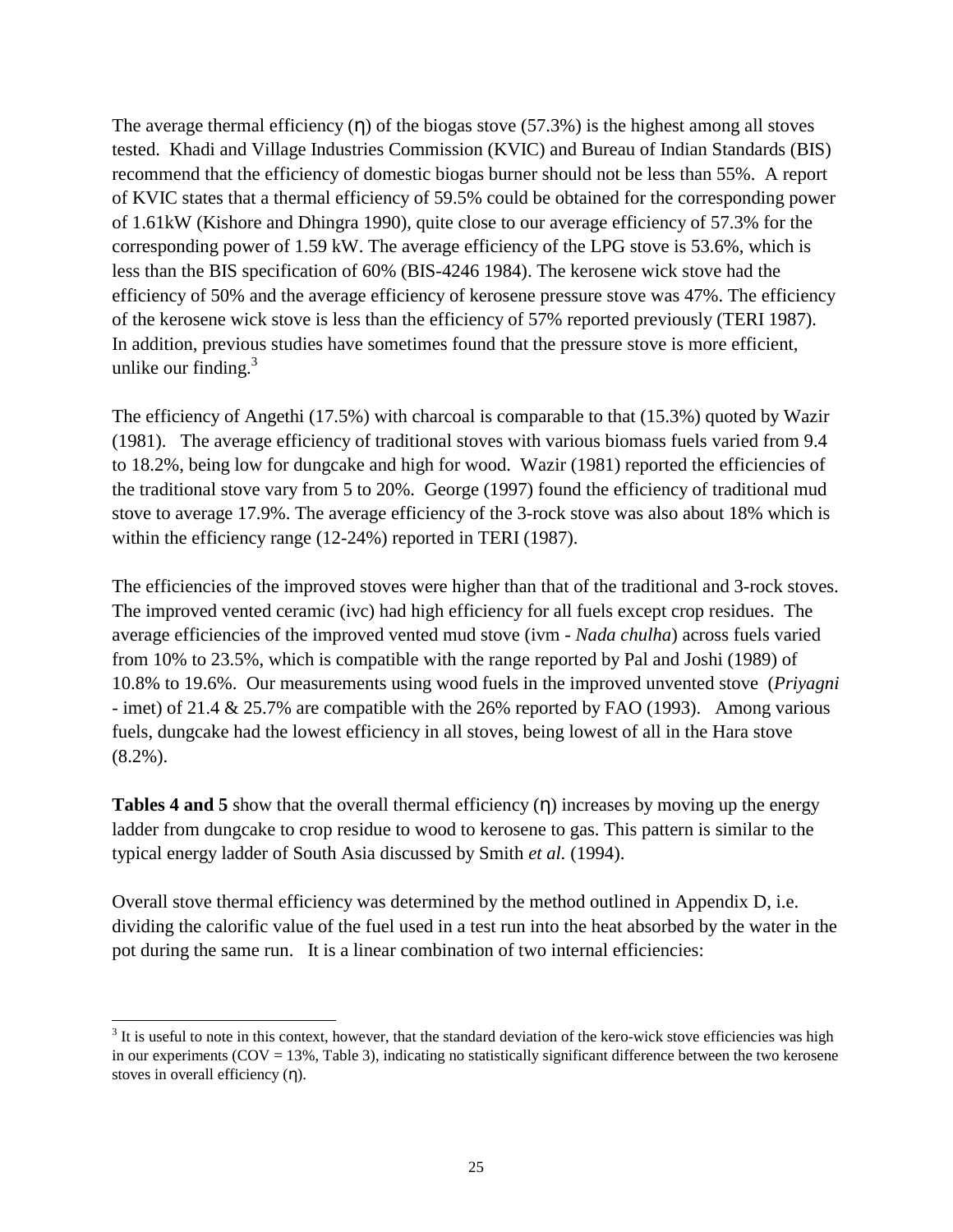$$
\eta = \text{NCE}^* \text{HTE} \tag{14}
$$

NCE (nominal combustion efficiency) is the percentage of the chemical energy in the fuel that is actually released and is defined here as the percentage of airborne fuel carbon released as  $CO<sub>2</sub>$ 

 $NCE = 1/(K+1)$  - see Equations (1-3) (15)

Instant NCEs are shown in the last column of Table 3. HTE (nominal heat transfer efficiency) is the percentage of heat released by combustion that is absorbed by the water in the pot. This was not measured directly in our experiments and is determined using Equation 14, since both NCE and  $\eta$  are available from the tests.

From an environmental point of view, the two most important parameters are 1/(1-NCE) which is a direct indicator of how much PIC pollution is released and η which indicates the amount of fuel used. To ease comparisons, we will frequently summarize our main results by fuel/stove combination using the ranking derived by application of an Environmental Stove Index (ESI) that is composed of these two parameters:

 $ESI = ln[\eta/(1-NCE)]$  (16)

As shown in **Figure 5**, HTE and NCE each trends downward with ESI, although the differences between stove designs cause some deviations.

The average overall efficiency of fuel/stove combinations decreases with increasing average power levels in a nonlinear way (**Figure 6**). Biogas, LPG, and kerosene stoves burned at low power with high efficiencies, the reverse of dungcake and crop residues.

The relative performance of stove types is shown in **Figure 7.** Note the relatively good performance of the improved metal stove (imet) compared to the other two improved stoves. The other two, however, are vented, which would presumably reduce indoor pollution levels. It is interesting also that the simplest stove in the world, the three-rock stove (3R) is a better performer than most of the improved stoves tested.

#### **C. Carbon Balances**

**Table 6** shows the gross carbon balances per unit fuel carbon of each fuel/stove combination. The first columns are for instant combustion, as in **Figure 3a.** The second set of column show the ultimate values, which represent the total of processes in **Figures 3a and 3b.** The two are the same for kerosene and gaseous fuels because they produce no char and the same for dung and crop residues because they produce char of too low quality to burn. Also shown are the ultimate K-factors and NCEs.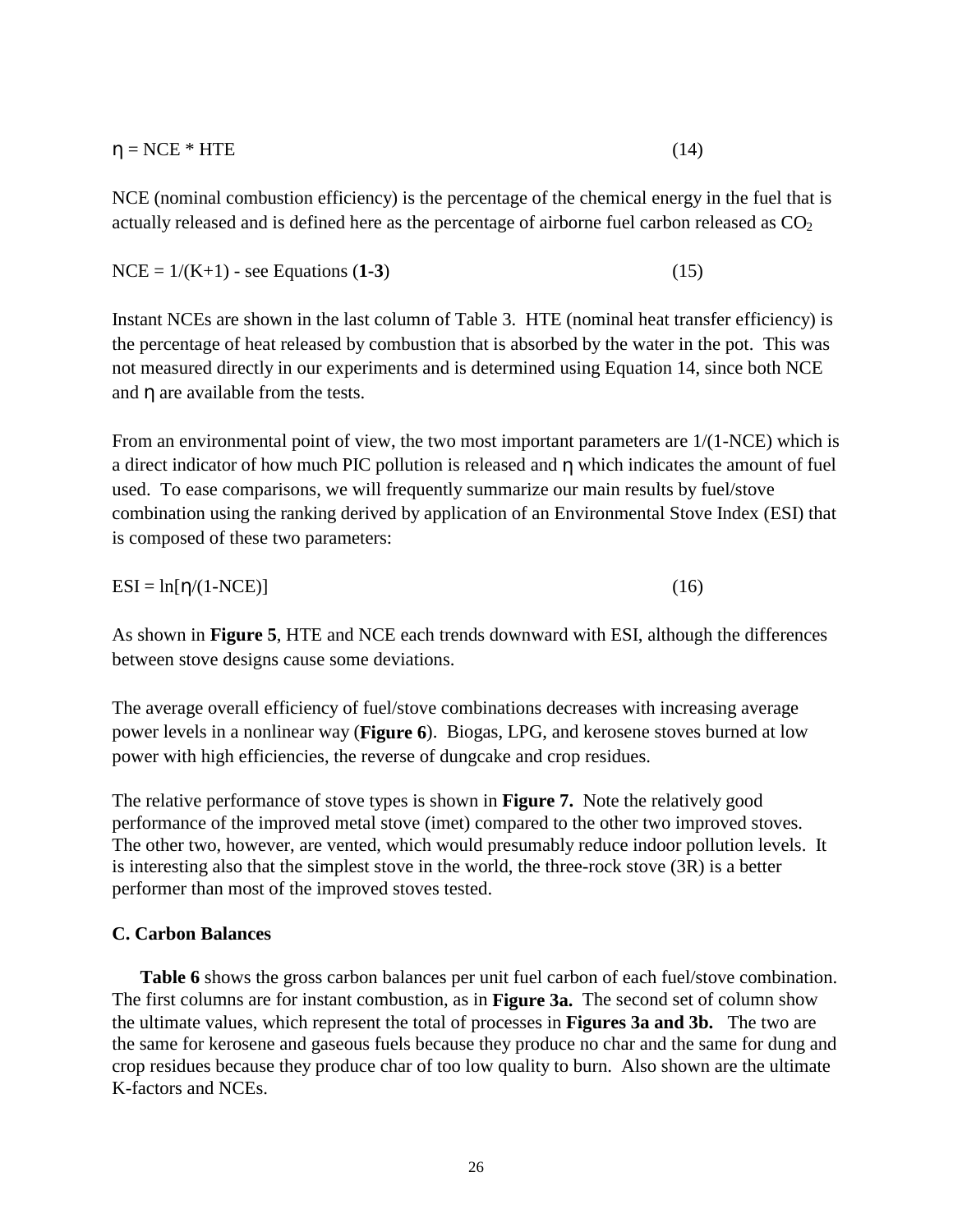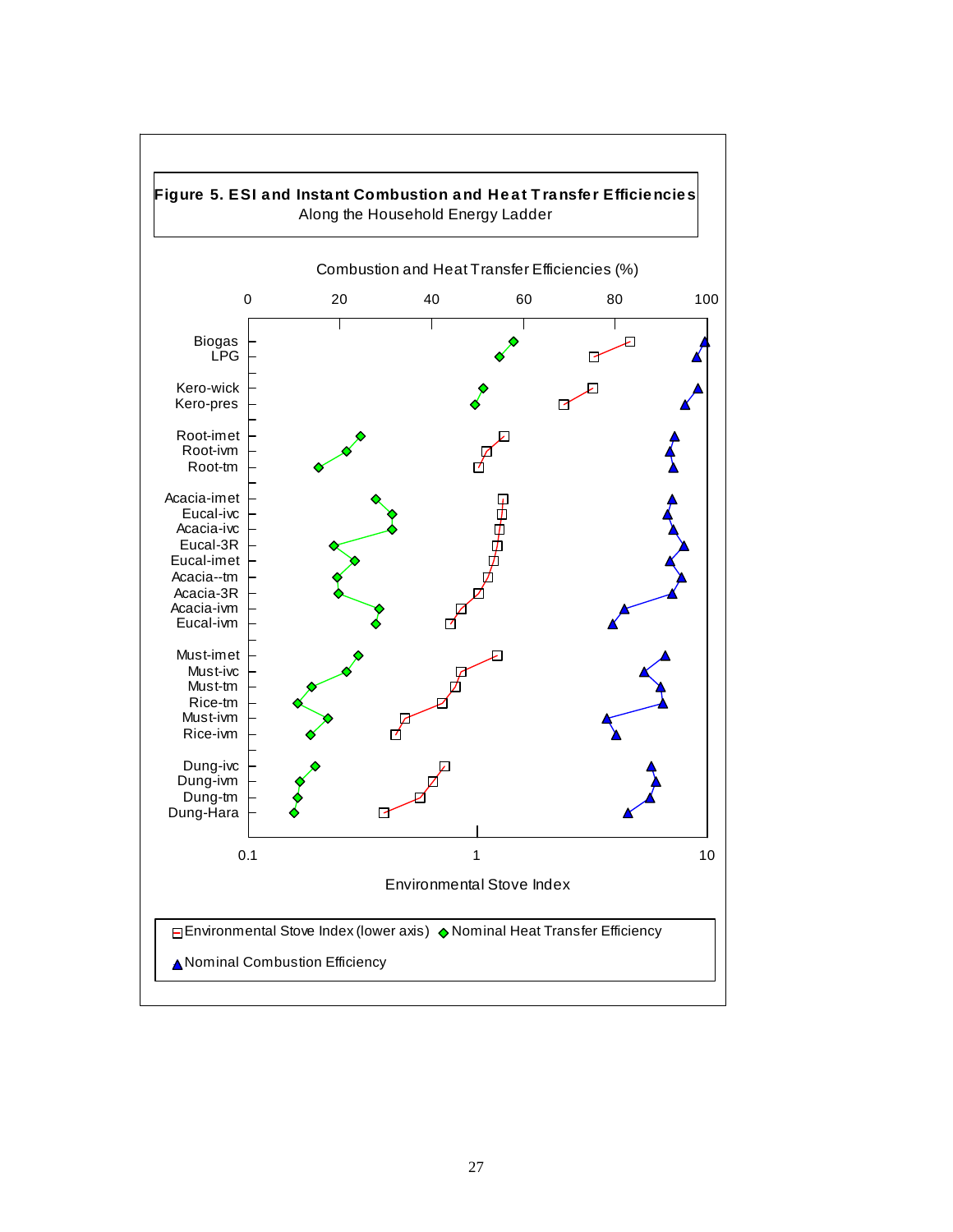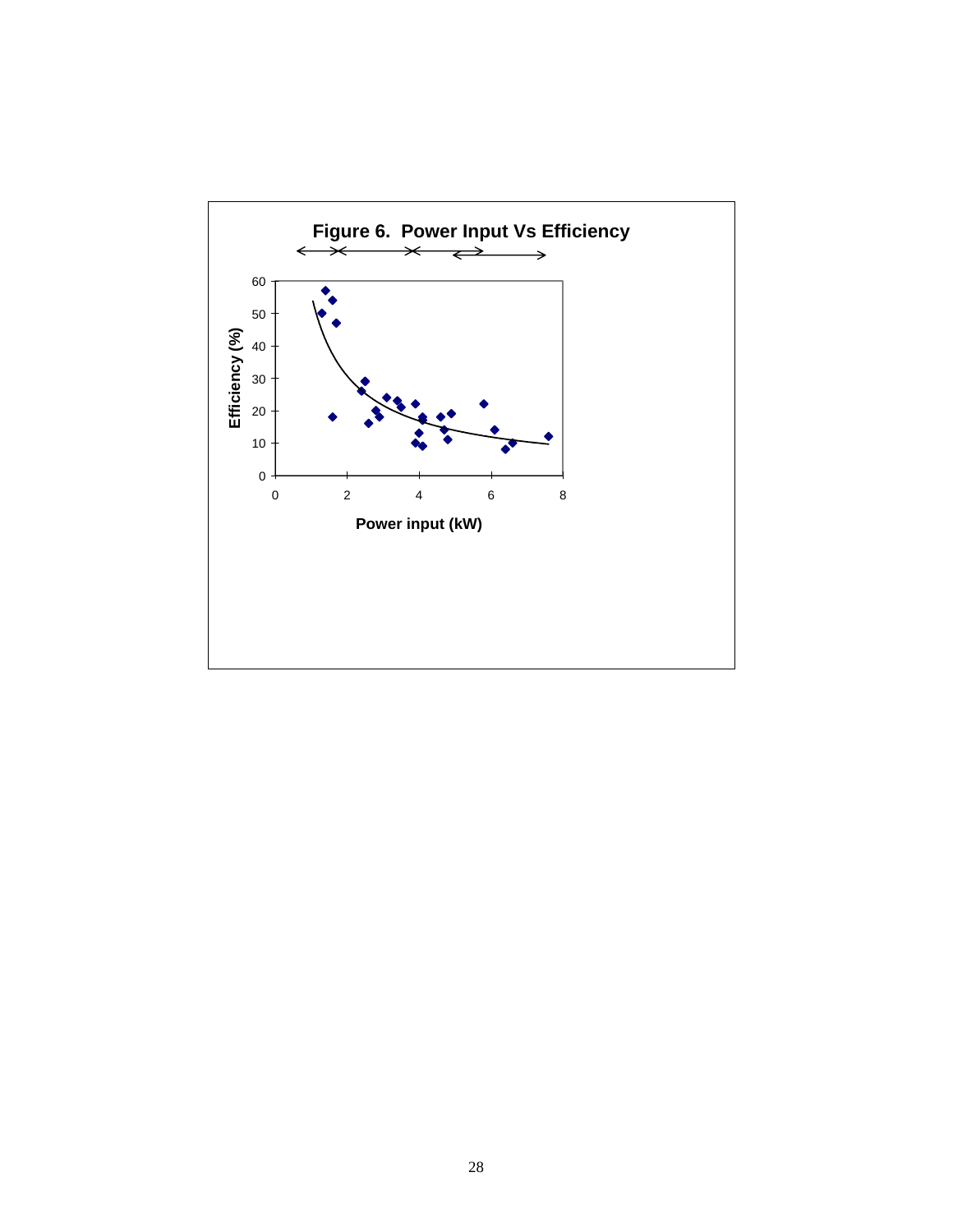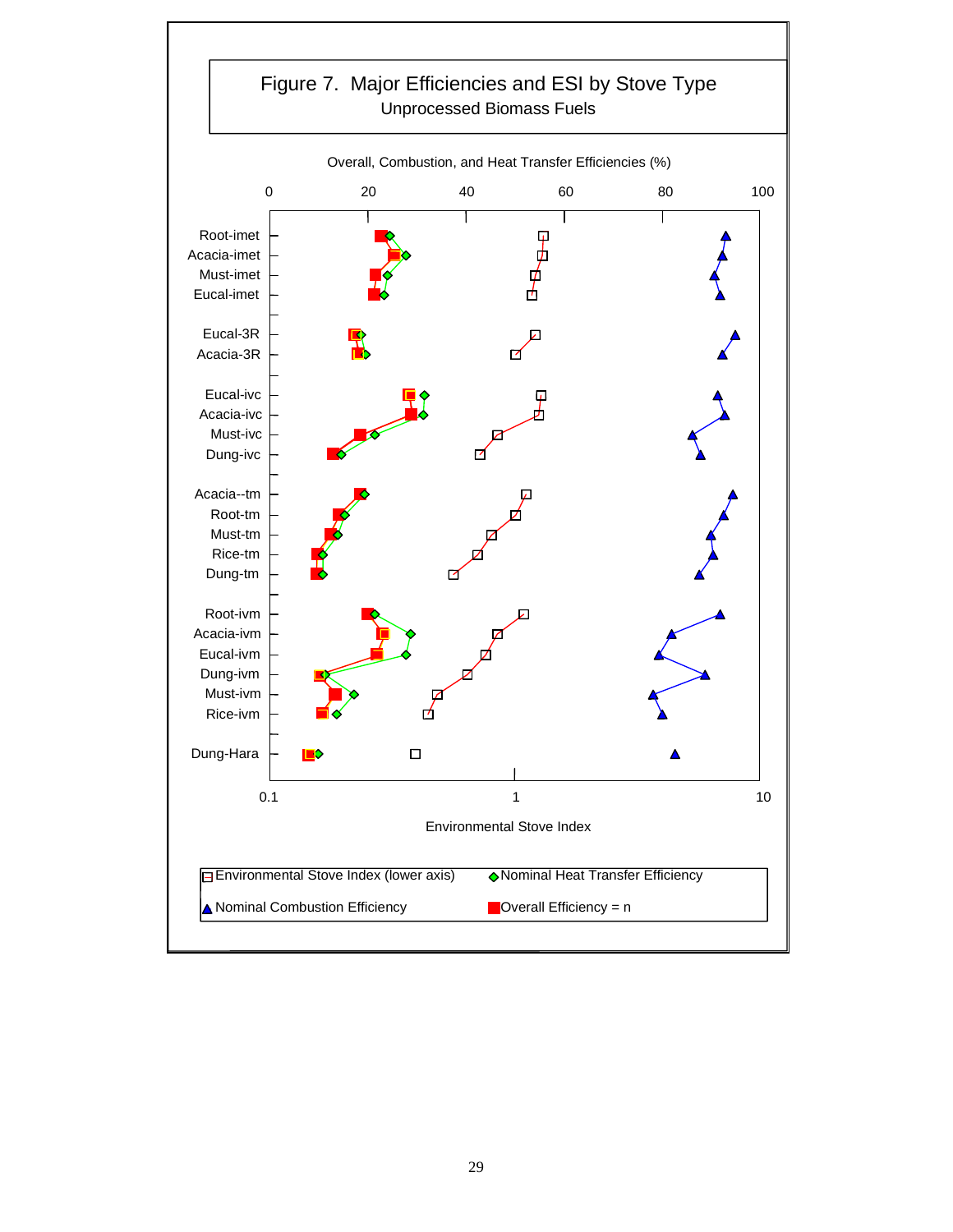Table 6. Gross instant and ultimate carbon balances; grams carbon based on 1.0 kilogram fuel input. (See Figure 3.) The two measures are the same except for wood and root fuels. Ultimate K-factors, nominal combustion efficiencies (NCEs), and heat transfer efficiencies (HTEs) are also shown.  $\overline{\phantom{0}}$ 

| Fuel/stove    | <b>Instant</b> |                  |                 |            |            | <b>Ultimate</b> |                 |            | K-factor   | NCE     | <b>HTE</b> |       |
|---------------|----------------|------------------|-----------------|------------|------------|-----------------|-----------------|------------|------------|---------|------------|-------|
|               | Fuel           | Char/ash         | CO <sub>2</sub> | <b>PIC</b> | <b>TSP</b> | Char/ash        | CO <sub>2</sub> | <b>PIC</b> | <b>TSP</b> |         |            |       |
| <b>LPG</b>    | 860            | $\overline{0}$   | 841.4           | 19.0       | 0.514      |                 |                 |            |            | 0.0231  | 0.978      | 0.548 |
| <b>Biogas</b> | 396            | $\boldsymbol{0}$ | 393.8           | 1.97       | 0.247      |                 |                 |            |            | 0.00562 | 0.995      | 0.577 |
| Kero-pressure | 843            | $\boldsymbol{0}$ | 802.6           | 40.2       | 0.699      |                 |                 |            |            | 0.0510  | 0.951      | 0.494 |
| Kero-wick     | 843            | $\boldsymbol{0}$ | 825.5           | 17.7       | 0.449      |                 |                 |            |            | 0.0220  | 0.978      | 0.511 |
| Charcoal      | 800            | 9.93             | 657.5           | 131        | 2.05       |                 |                 |            |            | 0.202   | 0.831      | 0.210 |
| Charbriq      | 503            | 0.601            | 434.7           | 66.4       | 1.43       |                 |                 |            |            | 0.156   | 0.861      | 0.190 |
| Eucal-imet    | 454            | 76.9             | 345.8           | 29.1       | 1.96       | 0.954           | 409.0           | 41.7       | 2.16       | 0.107   | 0.902      | 0.237 |
| Eucal-ivm     | 454            | 157              | 236.2           | 59.4       | 1.90       | 1.94            | 364.9           | 85.0       | 2.32       | 0.239   | 0.807      | 0.273 |
| Eucal-ivc     | 454            | 130              | 295.9           | 26.5       | 1.71       | 1.62            | 402.9           | 47.8       | 2.09       | 0.124   | 0.889      | 0.323 |
| Eucal-3R      | 454            | 98.9             | 337.6           | 17.1       | 0.644      | 1.23            | 418.9           | 33.2       | 0.936      | 0.0815  | 0.924      | 0.191 |
| Acacia-tm     | 418            | 130              | 272.7           | 15.4       | 0.558      | 1.61            | 379.5           | 36.6       | 0.888      | 0.0988  | 0.910      | 0.200 |
| Acacia-imet   | 418            | 102              | 291.3           | 20.3       | 3.54       | 1.26            | 375.1           | 37.0       | 3.84       | 0.109   | 0.902      | 0.285 |
| Acacia-ivm    | 418            | 169              | 204.8           | 42.4       | 2.56       | 2.09            | 343.6           | 70.0       | 3.02       | 0.212   | 0.824      | 0.285 |
| Acacia-ivc    | 418            | 189              | 213.0           | 14.0       | 2.78       | 2.34            | 368.0           | 44.9       | 3.35       | 0.131   | 0.884      | 0.328 |
| Acacia-3R     | 418            | 120              | 276.0           | 21.6       | 1.63       | 1.49            | 374.8           | 41.2       | 1.97       | 0.115   | 0.896      | 0.202 |
| Root-tm       | 518            | 56.4             | 428.7           | 31.8       | 0.857      | 0.699           | 475.1           | 41.1       | 1.02       | 0.0886  | 0.917      | 0.155 |
| Root-imet     | 518            | 74.5             | 412.4           | 30.3       | 0.912      | 0.924           | 473.6           | 42.5       | 1.12       | 0.0921  | 0.915      | 0.249 |
| Root-ivm      | 518            | 110              | 376.1           | 30.0       | 3.09       | 1.36            | 466.3           | 47.9       | 3.36       | 0.110   | 0.921      | 0.219 |
| Must-tm       | 421            | 26.2             | 355.1           | 39.4       | 0.631      |                 |                 |            |            | 0.113   | 0.898      | 0.138 |
| Must-imet     | 421            | 15.0             | 368.7           | 35.3       | 2.22       |                 |                 |            |            | 0.102   | 0.907      | 0.239 |
| Must-ivm      | 421            | 48.2             | 291.5           | 77.6       | 3.71       |                 |                 |            |            | 0.279   | 0.781      | 0.173 |
| Must-ivc      | 421            | 62.0             | 309.5           | 45.3       | 4.26       |                 |                 |            |            | 0.160   | 0.861      | 0.215 |
| Rice-tm       | 381            | 49.2             | 300.3           | 31.2       | 0.802      |                 |                 |            |            | 0.106   | 0.903      | 0.108 |
| Rice-ivm      | 381            | 46.0             | 268.1           | 51.8       | 14.9       |                 |                 |            |            | 0.249   | 0.769      | 0.136 |
| Dung-tm       | 334            | 14.4             | 280.1           | 38.1       | 1.61       |                 |                 |            |            | 0.142   | 0.822      | 0.107 |
| Dung-ivm      | 334            | 7.07             | 290.5           | 35.2       | 1.63       |                 |                 |            |            | 0.126   | 0.887      | 0.113 |
| Dung-ivc      | 334            | 9.56             | 285.3           | 37.4       | 2.03       |                 |                 |            |            | 0.138   | 0.877      | 0.146 |
| Dung-hara     | 334            | 12.9             | 265.6           | 55.0       | 0.545      |                 |                 |            |            | 0.209   | 0.824      | 0.099 |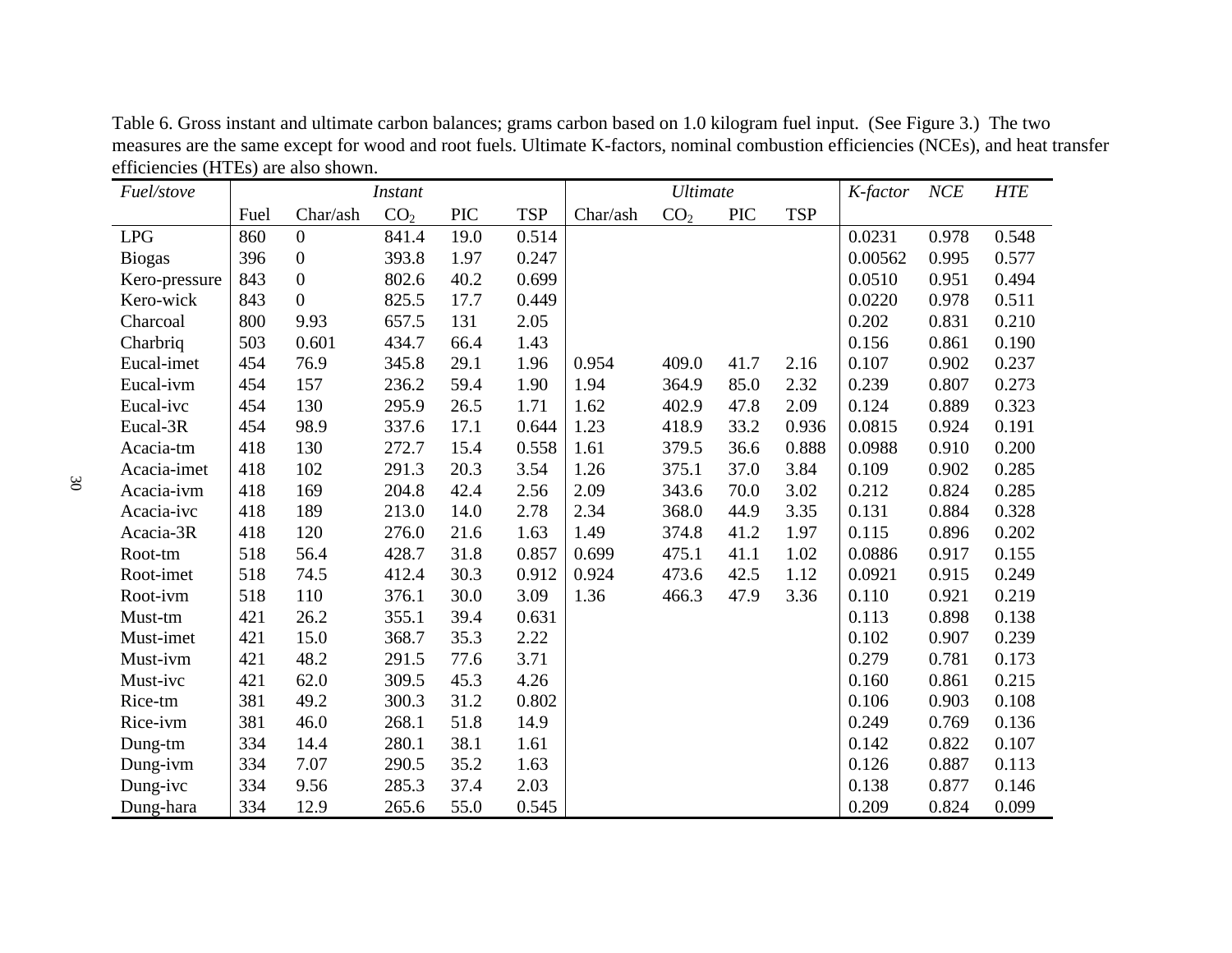## **D. Ultimate Emission Factors**

Emission factors were estimated separately for the three experiments in each fuel/stove combination and the results expressed as an average of the three experiments done for each. Three types of ultimate emission factors are presented here:<sup>4</sup>

- --Emission factors per kilogram fuel in pollutant mass (Ef<sub>m</sub>): Table 7
- **--**Emission factors per kilogram fuel in pollutant carbon mass (Ef<sub>m</sub>): Table 7
- --Emission factors per MJ net energy in fuel (EFe): Table 8
- --Emission factors per MJ delivered energy (EF<sub>d</sub>): Table 8

 $EF_d$  is based on 1.0 MJ delivered to the pot and thus takes into account the energy efficiency of the stove. Although there is obviously much variation throughout the nation, 1.0 MJ delivered represents a typical amount of energy used to cook a household meal.

The appropriate type of emission factor to use depends on the policy question being asked. Here, we start with a discussion of emissions factors per unit fuel mass.

The  $CO<sub>2</sub>$  emission factor by fuel mass is high for LPG due to the high carbon content in the fuel (about 86%) and good combustion efficiency of the stove, which lead to high  $CO<sub>2</sub>$  and less PIC (products of incomplete combustion - CO, CH4, TNMOC).

The CO emission factor is high for charcoal (275 g/kg) and low for biogas (2 g/kg), reflecting relative NCEs. CO emission factors for *eucalyptus* varies from 26-85 g/kg, with those from the three-rock stove being at the low end. For rootfuel and rice straw, the emission factors for improved stoves are also higher than the traditional stoves, a finding consistent with Ahuja *et al.*  (1987). Increased emission factors for "improved" stoves is consistent with previous evidence that design changes directed at improving efficiency can actually increase emission factors for many pollutants (TERI 1985). This is because they generally work to increase NTE, but in the process lower NCE.

CH4 emission factors are low for gases and kerosene, but quite high for crop residues in improved stoves. Among the three improved stoves, in most of the cases the emission factor is high for the ivm stoves and lower for ivc stoves. Comparatively, the efficiency is higher in ivc, which may be due to the ceramic lining and the firebox design that helps in proper airflow and in turn enhances NCE.

 $4$  As discussed in **Appendix F**, because of canister shipping problems, no N<sub>2</sub>O data are available for rootfuel and dung. Consequently, we have estimated the  $N_2O$  emissions by extrapolation from the measured wood and crop residue emissions and relative N content in the fuels, as explained in the footnotes to **Table 7**.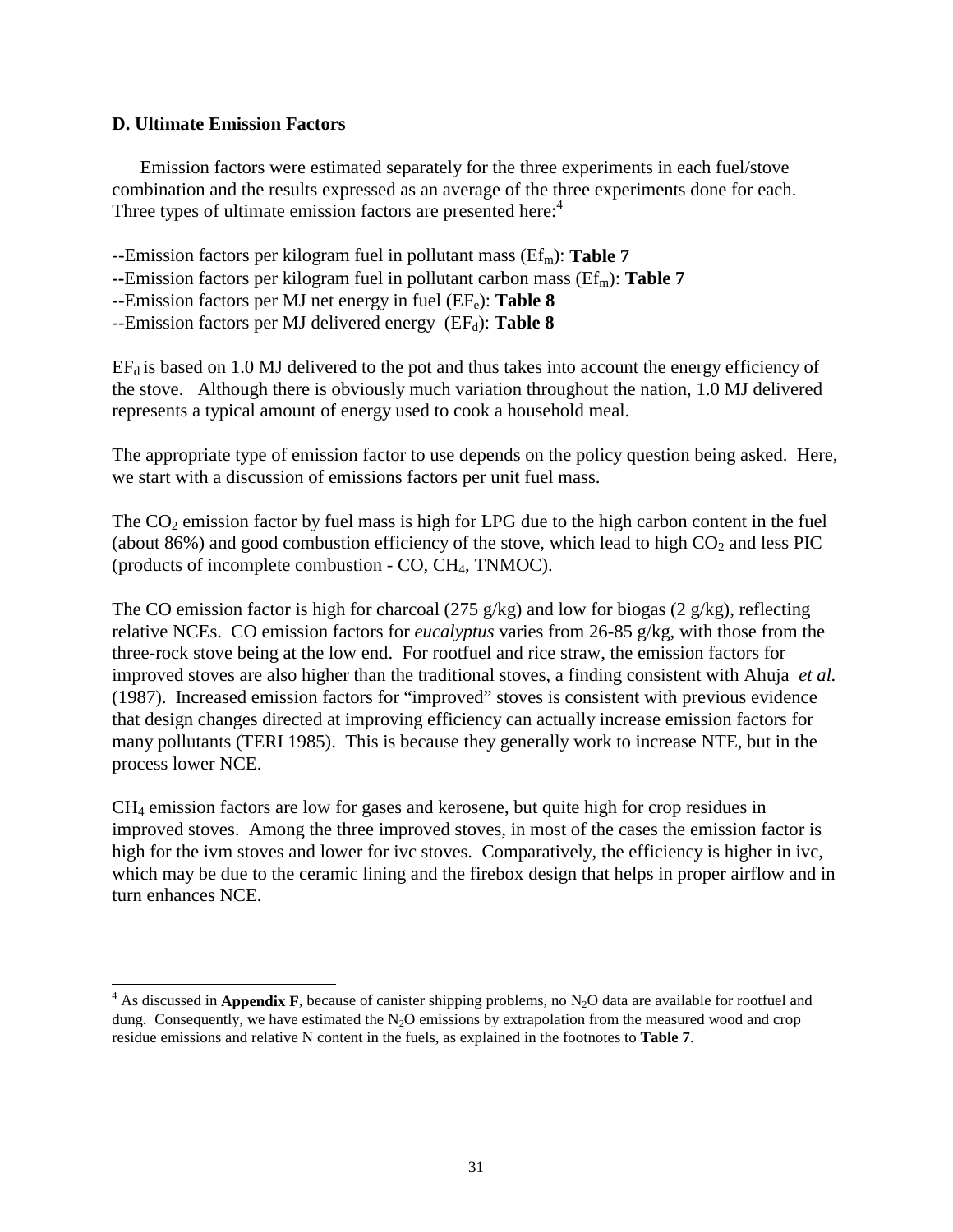| Fuel-Stove        | K-factor | By Pollutant Mass $(g/kg)$ |       |                 |              |        |            |                 | By Pollutant Carbon Mass $(g-C/kg)$ |                 |              |        |            |
|-------------------|----------|----------------------------|-------|-----------------|--------------|--------|------------|-----------------|-------------------------------------|-----------------|--------------|--------|------------|
|                   |          | CO <sub>2</sub>            | CO    | CH <sub>4</sub> | TNMOC $N_2O$ |        | <b>TSP</b> | CO <sub>2</sub> | CO                                  | CH <sub>4</sub> | TNMOC $N_2O$ |        | <b>TSP</b> |
| <b>Biogas</b>     | 0.0056   | 1444                       | 1.950 | 1.005           | 0.5670       | 0.0950 | 0.5250     | 393.8           | 0.8357                              | 0.7538          | 0.3780       | 0.0605 | 0.2470     |
| <b>LPG</b>        | 0.023    | 3085                       | 14.93 | 0.0500          | 18.78        | 0.1470 | 0.5140     | 841.4           | 6.399                               | 0.0375          | 12.52        | 0.0935 | 0.5140     |
| Kero-wick         | 0.022    | 3027                       | 17.65 | 0.2880          | 14.86        | 0.0790 | 0.5160     | 825.5           | 7.564                               | 0.2160          | 9.907        | 0.0503 | 0.4490     |
| Kero-pres         | 0.051    | 2943                       | 62.10 | 1.071           | 19.20        | 0.1020 | 0.7010     | 802.6           | 26.61                               | 0.8033          | 12.80        | 0.0649 | 0.6990     |
| Root-imet         | 0.092    | 1737                       | 74.68 | 3.501           | 11.77        | 0.4764 | 1.176      | 473.6           | 32.01                               | 2.626           | 7.847        | 0.3032 | 1.123      |
| Acacia-imet 0.109 |          | 1373                       | 63.61 | 4.111           | 9.777        | 0.2765 | 3.811      | 374.5           | 27.26                               | 3.083           | 6.518        | 0.1760 | 3.839      |
| Eucal-ivc         | 0.124    | 1477                       | 87.96 | 5.051           | 9.436        | 0.1722 | 2.107      | 402.9           | 37.70                               | 3.788           | 6.290        | 0.1096 | 2.088      |
| Acacia-ivc        | 0.131    | 1349                       | 79.04 | 3.422           | 12.621       | 0.2048 | 3.320      | 368.0           | 33.88                               | 2.566           | 8.414        | 0.1303 | 3.349      |
| Must-imet         | 0.102    | 1352                       | 55.97 | 3.840           | 12.65        | 0.1620 | 2.224      | 368.7           | 23.99                               | 2.880           | 8.433        | 0.1031 | 2.224      |
| Eucal-3R          | 0.082    | 1536                       | 60.15 | 2.833           | 7.982        | 0.0728 | 0.9416     | 418.9           | 25.78                               | 2.125           | 5.321        | 0.0463 | 0.9358     |
| Eucal-imet        | 0.107    | 1500                       | 64.71 | 3.883           | 16.60        | 0.1922 | 2.463      | 409.0           | 27.73                               | 2.912           | 11.06        | 0.1223 | 2.156      |
| Acacia--tm        | 0.099    | 1391                       | 66.47 | 3.936           | 7.762        | 0.0921 | 1.038      | 379.5           | 28.49                               | 2.952           | 5.174        | 0.0586 | 0.8880     |
| Root-ivm          | 0.110    | 1710                       | 75.89 | 3.864           | 18.76        | 0.4470 | 3.969      | 466.3           | 32.52                               | 2.898           | 12.50        | 0.2845 | 3.364      |
| Acacia-3R         | 0.115    | 1374                       | 64.70 | 9.399           | 9.653        | 0.1782 | 2.054      | 374.8           | 27.73                               | 7.049           | 6.435        | 0.1134 | 1.974      |
| Root-tm           | 0.089    | 1742                       | 49.98 | 11.69           | 16.30        | 0.4890 | 1.040      | 475.1           | 21.42                               | 8.766           | 10.87        | 0.3112 | 1.021      |
| Must-ivc          | 0.160    | 1135                       | 55.34 | 4.792           | 26.92        | 0.1770 | 4.251      | 309.5           | 23.72                               | 3.594           | 17.95        | 0.1126 | 4.258      |
| Acacia-ivm        | 0.212    | 1260                       | 125.8 | 10.79           | 11.94        | 0.1929 | 3.001      | 343.6           | 53.92                               | 8.093           | 7.961        | 0.1227 | 3.022      |
| Must-tm           | 0.113    | 1302                       | 65.57 | 7.580           | 8.487        | 0.0490 | 0.6310     | 355.1           | 28.10                               | 5.685           | 5.658        | 0.0312 | 0.6310     |
| Charbriq          | 0.156    | 1594                       | 120.6 | 5.335           | 16.13        | 0.1590 | 2.859      | 434.7           | 51.68                               | 4.001           | 10.75        | 0.1012 | 1.431      |
| Eucal-ivm         | 0.239    | 1338                       | 139.1 | 11.45           | 25.13        | 0.1592 | 2.532      | 364.9           | 59.63                               | 8.589           | 16.75        | 0.1013 | 2.324      |
| Dung-ivc          | 0.138    | 1046                       | 31.62 | 3.580           | 31.68        | 0.3140 | 2.050      | 285.3           | 13.55                               | 2.685           | 21.12        | 0.1998 | 2.032      |
| Charcoal          | 0.202    | 2411                       | 275.1 | 7.906           | 10.48        | 0.2410 | 2.375      | 657.5           | 117.9                               | 5.930           | 6.987        | 0.1534 | 2.049      |
| Rice-tm           | 0.106    | 1101                       | 48.70 | 5.390           | 9.390        | 0.2200 | 0.8050     | 300.3           | 20.87                               | 4.043           | 6.260        | 0.1400 | 0.8020     |
| Dung-ivm          | 0.126    | 1065                       | 30.31 | 3.250           | 29.49        | 0.3190 | 1.645      | 290.5           | 12.99                               | 2.438           | 19.66        | 0.2030 | 1.631      |
| Dung-tm           | 0.142    | 1027                       | 49.58 | 5.700           | 18.81        | 0.3080 | 2.210      | 280.1           | 21.25                               | 4.275           | 12.54        | 0.1960 | 1.609      |
| Must-ivm          | 0.279    | 1069                       | 94.10 | 24.92           | 27.87        | 0.1830 | 3.702      | 291.5           | 40.33                               | 18.69           | 18.58        | 0.1165 | 3.707      |
| Rice-ivm          | 0.249    | 983.0                      | 101.0 | 4.240           | 8.036        | 0.1970 | 15.47      | 268.1           | 43.29                               | 3.180           | 5.357        | 0.1254 | 14.85      |
| Dung-hara         | 0.209    | 974.0                      | 61.39 | 17.56           | 23.22        | 0.2920 | 0.5500     | 265.6           | 26.31                               | 13.17           | 15.48        | 0.1858 | 0.5450     |

Table 7. Ultimate emissions by fuel mass on a pollutant mass basis (g/kg) and on a carbon mass basis (g-C/kg)

\*For those fuel-stove combinations where  $N_2O$  measurements are missing, the emission ratios were extrapolated from those for the same fuel or the fuel with a similar nitrogen content.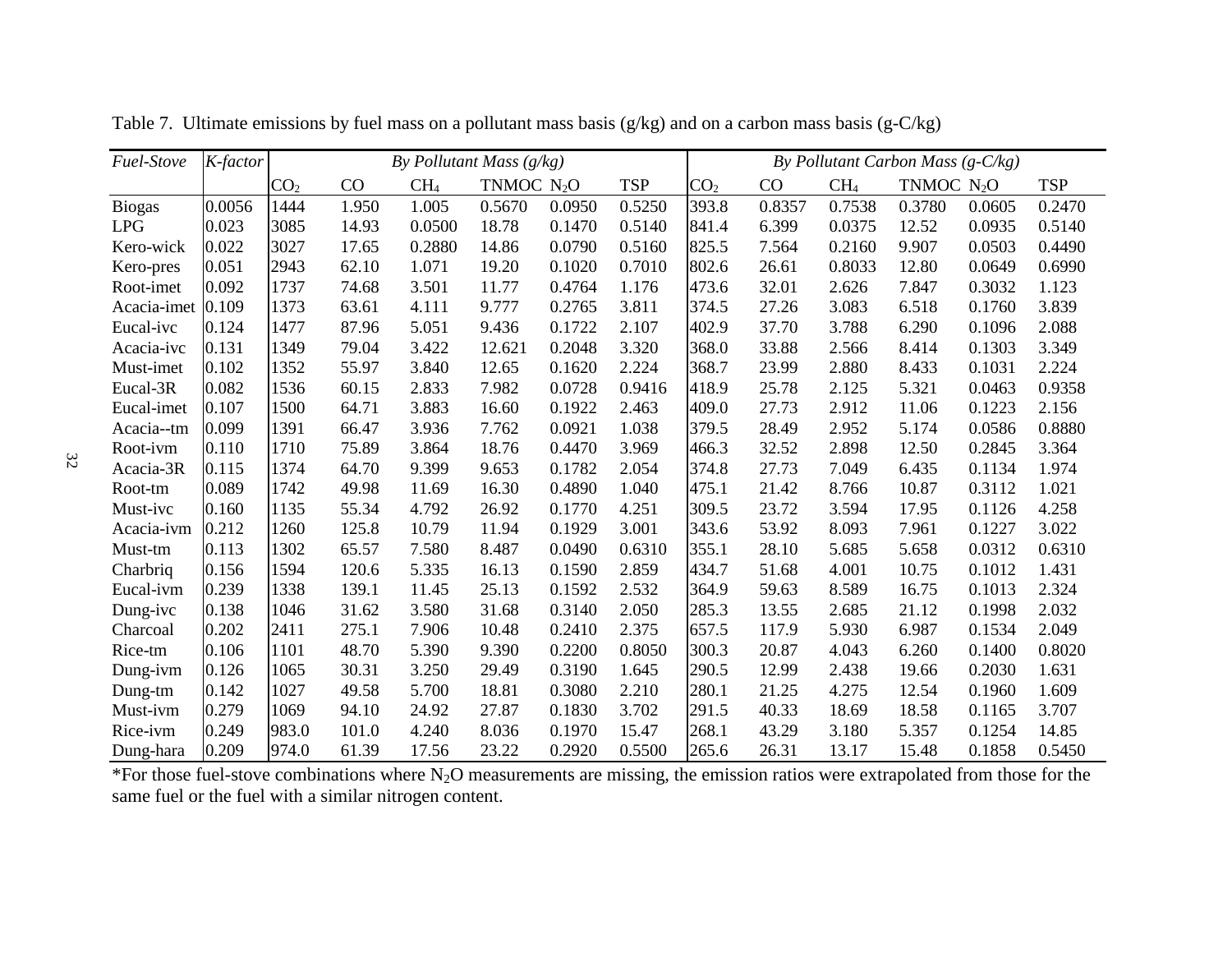| Fuel-Stove  | Energy  | Overall      |                 | By Fuel Energy (g/MJ) |         |                       |         |            | By Delivered Energy (g/MJ-del) |        |         |                       |                |            |
|-------------|---------|--------------|-----------------|-----------------------|---------|-----------------------|---------|------------|--------------------------------|--------|---------|-----------------------|----------------|------------|
|             | (kJ/kg) | $Eff = \eta$ | CO <sub>2</sub> | CO                    |         | CH <sub>4</sub> TNMOC | $N_2O$  | <b>TSP</b> | CO <sub>2</sub>                | CO     |         | CH <sub>4</sub> TNMOC | $N_2O$         | <b>TSP</b> |
| Biogas      | 17710   | 0.574        | 81.54           | 0.1101                | 0.0567  | 0.0320                | 0.00536 | 0.0296     | 142.0                          | 0.1918 | 0.0989  |                       | 0.0558 0.00935 | 0.0516     |
| <b>LPG</b>  | 45840   | 0.536        | 67.30           | 0.3257                | 0.00109 | 0.4097                | 0.00321 | 0.0112     | 125.6                          | 0.6076 | 0.00203 |                       | 0.7643 0.00598 | 0.0209     |
| Kero-wick   | 43120   | 0.500        | 70.20           | 0.4093                | 0.0067  | 0.3446                | 0.00183 | 0.0120     | 140.4                          | 0.8186 | 0.0134  |                       | 0.6892 0.00366 | 0.0239     |
| Kero-pres   | 43120   | 0.470        | 68.25           | 1.440                 | 0.0248  | 0.4453                | 0.00237 | 0.0163     | 145.2                          | 3.064  | 0.0528  |                       | 0.9474 0.00503 | 0.0346     |
| Root-imet   | 15480   | 0.228        | 112.2           | 4.824                 | 0.2262  | 0.7604                | 0.0308  | 0.0760     | 492.0                          | 21.16  | 0.9920  | 3.335                 | 0.1350         | 0.3332     |
| Acacia-imet | 15100   | 0.257        | 90.95           | 4.213                 | 0.2723  | 0.6475                | 0.0183  | 0.2524     | 353.9                          | 16.39  | 1.059   | 2.519                 | 0.0713         | 0.9820     |
| Eucal-ivc   | 15330   | 0.287        | 96.37           | 5.738                 | 0.3295  | 0.6155                | 0.0112  | 0.1374     | 335.8                          | 19.99  | 1.148   | 2.145                 | 0.0391         | 0.4788     |
| Acacia-ivc  | 15100   | 0.290        | 89.36           | 5.235                 | 0.2266  | 0.8358                | 0.0136  | 0.2199     | 308.2                          | 18.05  | 0.7814  | 2.882                 | 0.0468         | 0.7581     |
| Must-imet   | 16530   | 0.217        | 81.79           | 3.386                 | 0.2323  | 0.7653                | 0.00980 | 0.1345     | 376.9                          | 15.60  | 1.071   | 3.527                 | 0.0452         | 0.6200     |
| Eucal-3R    | 15330   | 0.177        | 100.2           | 3.924                 | 0.1848  | 0.5207                | 0.00475 | 0.0614     | 566.1                          | 22.17  | 1.044   | 2.942                 | 0.0268         | 0.3470     |
| Eucal-imet  | 15330   | 0.214        | 97.83           | 4.221                 | 0.2533  | 1.083                 | 0.0125  | 0.1607     | 457.2                          | 19.72  | 1.184   | 5.059                 | 0.0586         | 0.7509     |
| Acacia--tm  | 15100   | 0.182        | 92.15           | 4.402                 | 0.2606  | 0.5140                | 0.00610 | 0.0687     | 506.3                          | 24.19  | 1.432   | 2.824                 | 0.0335         | 0.3776     |
| Root-ivm    | 15480   | 0.197        | 110.4           | 4.902                 | 0.2496  | 1.212                 | 0.0289  | 0.2564     | 560.6                          | 24.89  | 1.267   | 6.151                 | 0.1466         | 1.301      |
| Acacia-3R   | 15100   | 0.181        | 91.01           | 4.285                 | 0.6224  | 0.6392                | 0.0118  | 0.1360     | 502.8                          | 23.67  | 3.439   | 3.532                 | 0.0652         | 0.7515     |
| Root-tm     | 15480   | 0.142        | 112.5           | 3.229                 | 0.7550  | 1.053                 | 0.0316  | 0.0672     | 792.5                          | 22.74  | 5.317   | 7.415                 | 0.2225         | 0.4733     |
| Must-ivc    | 16530   | 0.185        | 68.66           | 3.348                 | 0.2899  | 1.629                 | 0.0107  | 0.2572     | 371.2                          | 18.10  | 1.567   | 8.803                 | 0.0579         | 1.390      |
| Acacia-ivm  | 15100   | 0.235        | 83.43           | 8.331                 | 0.7146  | 0.7908                | 0.0128  | 0.1988     | 355.0                          | 35.45  | 3.041   | 3.365                 | 0.0543         | 0.8457     |
| Must-tm     | 16530   | 0.124        | 78.77           | 3.967                 | 0.4586  | 0.5134                | 0.00296 | 0.0382     | 635.2                          | 31.99  | 3.698   | 4.141                 | 0.0239         | 0.3078     |
| Charbriq    | 15930   | 0.164        | 100.1           | 7.570                 | 0.3349  | 1.013                 | 0.0100  | 0.1795     | 610.1                          | 46.16  | 2.042   | 6.174                 | 0.0609         | 1.094      |
| Eucal-ivm   | 15330   | 0.220        | 87.28           | 9.076                 | 0.7471  | 1.639                 | 0.0104  | 0.1652     | 396.7                          | 41.26  | 3.396   | 7.452                 | 0.0472         | 0.7507     |
| Dung-ivc    | 11760   | 0.128        | 88.95           | 2.689                 | 0.3044  | 2.694                 | 0.0267  | 0.1743     | 694.9                          | 21.01  | 2.378   | 21.05                 | 0.2086         | 1.362      |
| Charcoal    | 25720   | 0.175        | 93.74           | 10.70                 | 0.3074  | 0.4075                | 0.0094  | 0.0923     | 535.7                          | 61.13  | 1.756   | 2.328                 | 0.0535         | 0.5277     |
| Rice-tm     | 13030   | 0.098        | 84.50           | 3.738                 | 0.4137  | 0.7206                | 0.0169  | 0.0618     | 862.2                          | 38.14  | 4.221   | 7.354                 | 0.1723         | 0.6304     |
| Dung-ivm    | 11760   | 0.100        | 90.56           | 2.577                 | 0.2764  | 2.507                 | 0.0271  | 0.1399     | 905.6                          | 25.77  | 2.764   | 25.07                 | 0.2713         | 1.399      |
| Dung-tm     | 11760   | 0.094        | 87.33           | 4.216                 | 0.4847  | 1.599                 | 0.0262  | 0.1879     | 929.0                          | 44.85  | 5.156   | 17.02                 | 0.2786         | 1.999      |
| Must-ivm    | 16530   | 0.135        | 64.67           | 5.693                 | 1.508   | 1.686                 | 0.0111  | 0.2240     | 479.0                          | 42.17  | 11.17   | 12.49                 | 0.0820         | 1.659      |
| Rice-ivm    | 13030   | 0.109        | 75.44           | 7.751                 | 0.3254  | 0.6167                | 0.0151  | 1.187      | 692.1                          | 71.11  | 2.985   | 5.658                 | 0.1387         | 10.89      |
| Dung-hara   | 11760   | 0.082        | 82.82           | 5.220                 | 1.493   | 1.974                 | 0.0248  | 0.0468     | 1010                           | 63.66  | 18.21   | 24.08                 | 0.3028         | 0.5704     |

Table 8. Ultimate emission factors of pollutant mass by fuel energy content (g/MJ) and delivered energy to pot (g/MJ-del)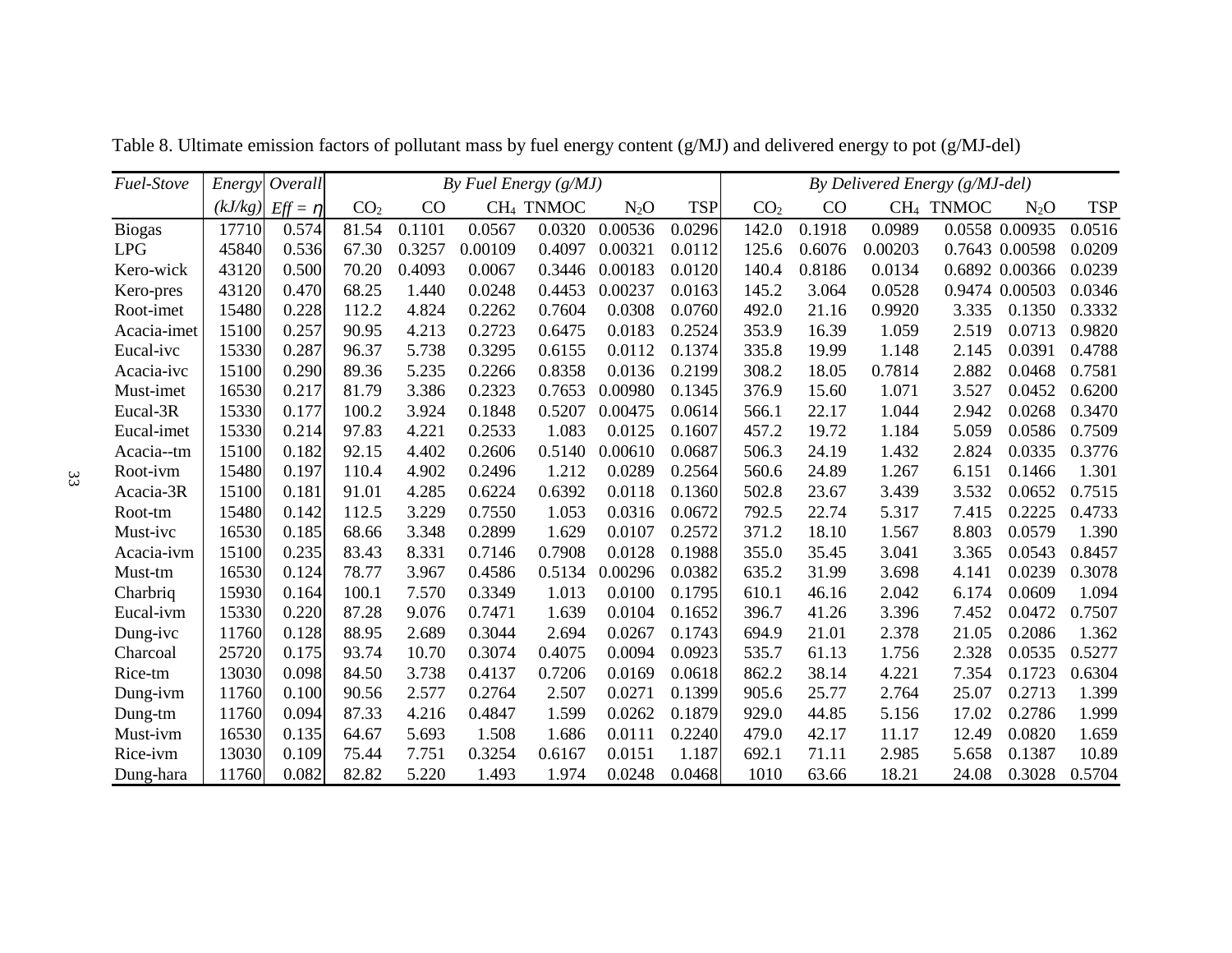The average emission factors  $(EF_m)$  for various fuel/stove combinations are compared with other reported values in **Table 9.** It shows that the  $CO<sub>2</sub>$ , CO and CH<sub>4</sub> emission factors for LPG are comparable to the emission factors for LPG found in Manila Pilot study. But the TNMOC emission factor (19 g/kg) is much higher than reported in the Manila study. For kerosene wick the  $CO<sub>2</sub>$ , TNMOC emission factors are close to the Manila study results. But CO and CH<sub>4</sub> emission factors are less than the Manila study results.

The CO emission factor for the kerosene wick stove is even less than that reported by TERI (1987). For charcoal the  $CO_2$ , CO, & CH<sub>4</sub> emission factors of the present study are comparable to the Manila study results, but TNMOC is higher. For fuelwood, the CO emission factors are lower than the CO emission factor 100 g/kg reported in the Manila study, but fall in the range of 13-68 reported by TERI (1987) and the range 17-130 reported by Smith (1987). CO emission factor for dungcake and crop residues are within the range reported by TERI (1987).

**Figures 8, 9, 10, and 11** show the emission factors by delivered energy (EF<sub>t</sub>) for  $CO_2$ , CO, CH<sub>4</sub>, and TNMOC for various fuel/stove tested. Note the general agreement with the energy ladder framework (Smith 1990; OTA, 1992); i.e., that efficiency increases and emissions per meal decrease along a spectrum from solid to liquid to gaseous fuels.

# **E. Comparison with IPCC Default Emission Factors**

**Table 10** shows the default emission factors recommended by the IPCC (1997) for residential fuel use. As can be seen by comparison with **Table 7**, the IPCC values generally lie within the range of values found for various biomass-stove combinations in India. Compared to those for kerosene and LPG, however, the IPCC values for "oil" and natural gas, however, are substantially lower for CO, TNMOC, and  $N_2O$ , although being similar for methane. These differences indicate that the IPCC values are probably not suitable for use with these cooking fuels, at least under Indian conditions.

# **F. Variation**

To give an idea of the statistical variation, the COV for all  $\mathrm{Ef}_{\mathrm{m}}$  over the three separate test runs, are presented in **Table 11** (an error analysis is presented in **Appendix G**). Here are comments by pollutant:

- CO<sub>2</sub> emissions show little variation across all fuel/stove combinations tested, i.e., COV < 0.1.
- CO emissions exhibit intermediate levels of variation, i.e.  $0.1$ >COV<0.4.
- CH<sub>4</sub> emissions show high COV (1.5) for the two gas stoves, probably because measured fluegas concentrations were near background levels and the equipment detection limits. Dung-hara exhibited a high COV (1.1) because one run had a particularly high level. All other fuel/stove combinations exhibit  $COV < 0.8$ , with most <0.5.
- TNMOC emissions all have COV <  $1.0$  with many <  $0.3$ .
- N<sub>2</sub>O emissions exhibit four COV above 1.0 with most of the rest between 0.5 and 1.0.
- TSP emissions for biogas and charbriquette were above 1.0, but most others were below 0.5.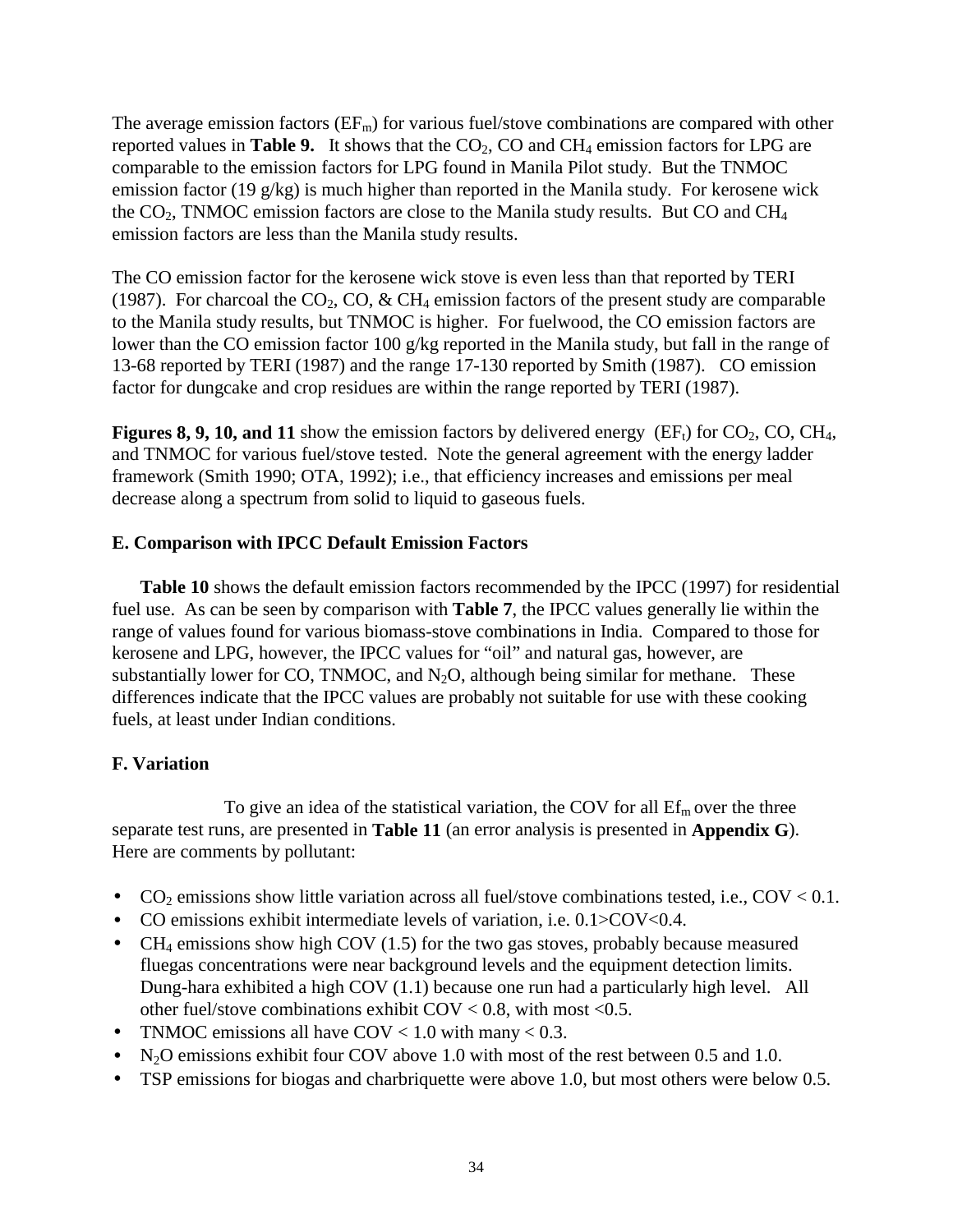| Fuel-stove  | This Study      |     |      |                       |        | Manila Pilot Study Results (1) |     |      |                       |        | TERI(2)   | Other $(3)$ |
|-------------|-----------------|-----|------|-----------------------|--------|--------------------------------|-----|------|-----------------------|--------|-----------|-------------|
|             | CO <sub>2</sub> | CO  |      | CH <sub>4</sub> TNMOC | $N_2O$ | CO <sub>2</sub>                | CO  |      | CH <sub>4</sub> TNMOC | $N_2O$ | CO        | CO          |
| <b>LPG</b>  | 3085            | 15  | 0.05 | 18.8                  | 0.15   | 3110                           | 24  | 0.04 |                       | 0.03   |           |             |
| Kero-wick   | 3027            | 18  | 0.3  | 14.8                  | 0.08   | 3030                           | 38  |      | 11                    | 0.05   | 33-93     |             |
| Charcoal    | 2411            | 275 | 7.9  | 10.5                  | 0.24   | 2740                           | 230 | 8    | 4                     | 0.04   |           |             |
| Acacia-imet | 1373            | 64  | 4.1  | 9.8                   | 0.28   |                                |     |      |                       |        | 24-39     |             |
| Acacia-tm   | 1391            | 66  | 3.9  | 7.8                   | 0.09   | 1560                           | 99  | 8    | 12                    | 0.06   | 13-68     | $17 - 130$  |
| Must-imet   | 1352            | 56  | 3.8  | 12.7                  | 0.16   |                                |     |      |                       |        | 76-114    |             |
| Dung-ivm    | 1065            | 30  | 3.3  | 29.5                  | 0.32   |                                |     |      |                       |        | $26 - 67$ |             |

Table 9. Comparisons of emission factors (g/kg) by fuel mass with results from other studies

Source: <sup>1</sup>Smith et al., 1992

<sup>2</sup>TERI, 1987

 $3$ Smith, 1987

35

Table 10. IPCC default (uncontrolled) emission factors for residential fuel combustion (g/kg)

|                                       | CO  | $CH_4$ | <b>TNMOC</b> | $N_2O$ |
|---------------------------------------|-----|--------|--------------|--------|
| Gas                                   |     | 0.2    | 0.2          | 0.005  |
| $\overline{0}$ il <sup>2</sup>        | 0.9 | 0.4    | 0.2          | 0.03   |
| Wood                                  | 80  |        |              | 0.06   |
| Charcoal                              | 200 | h      |              | 0.03   |
| Dung/Agricultural Wastes <sup>3</sup> | 68  |        |              | 0.05   |

 $1$  Determined using the IPCC emission factors given for "Natural Gas" and the net calorific value given for "LPG"

 $2$  Determined using the IPCC emission factors given for "Oil" and the net calorific value given for "Other Kerosene"

 $3$  Determined using the IPCC emission factors given for "Other Biomass and Wastes" and the average of the net calorific values given for "Dung" and "Agricultural Waste"

Source: IPCC, 1997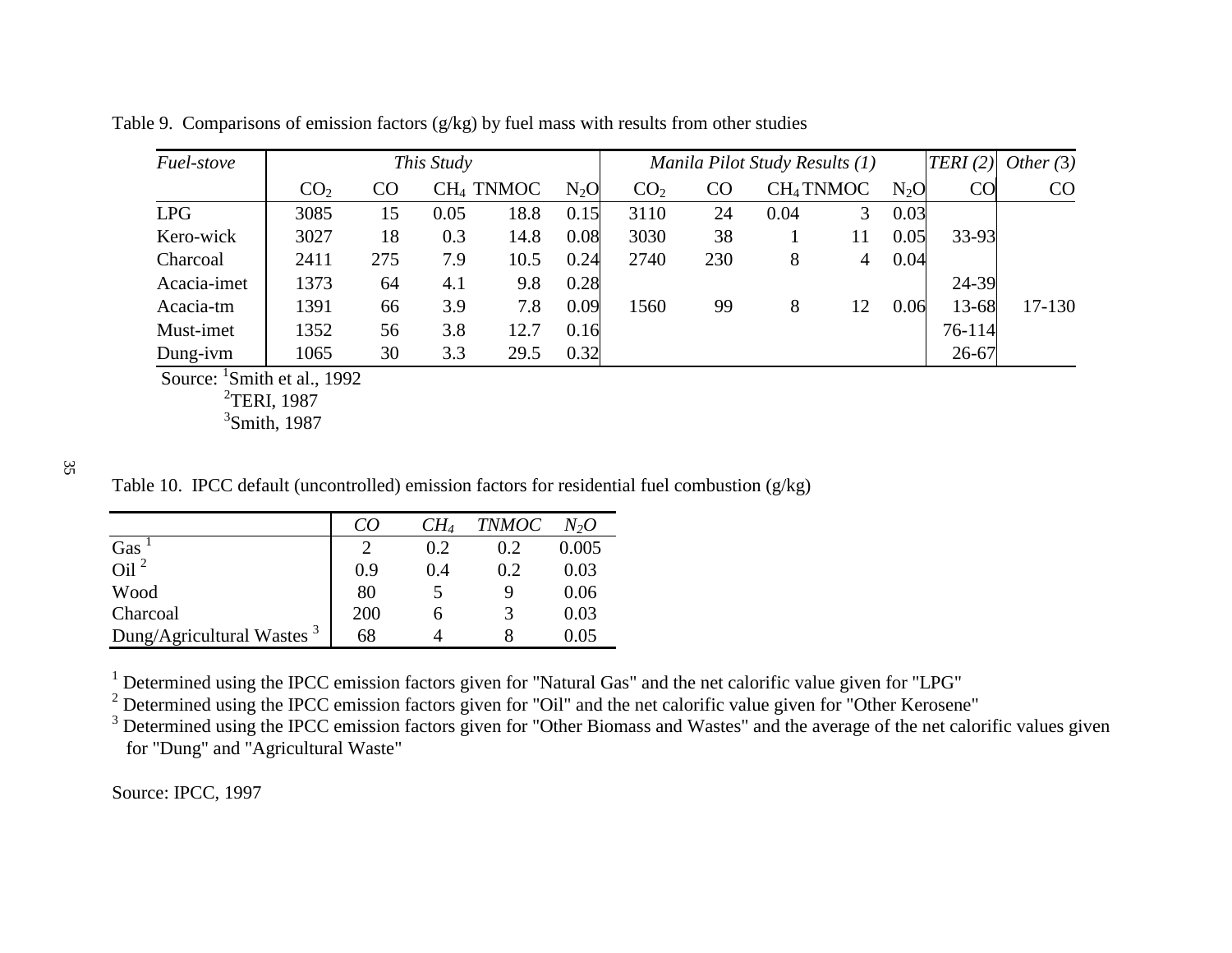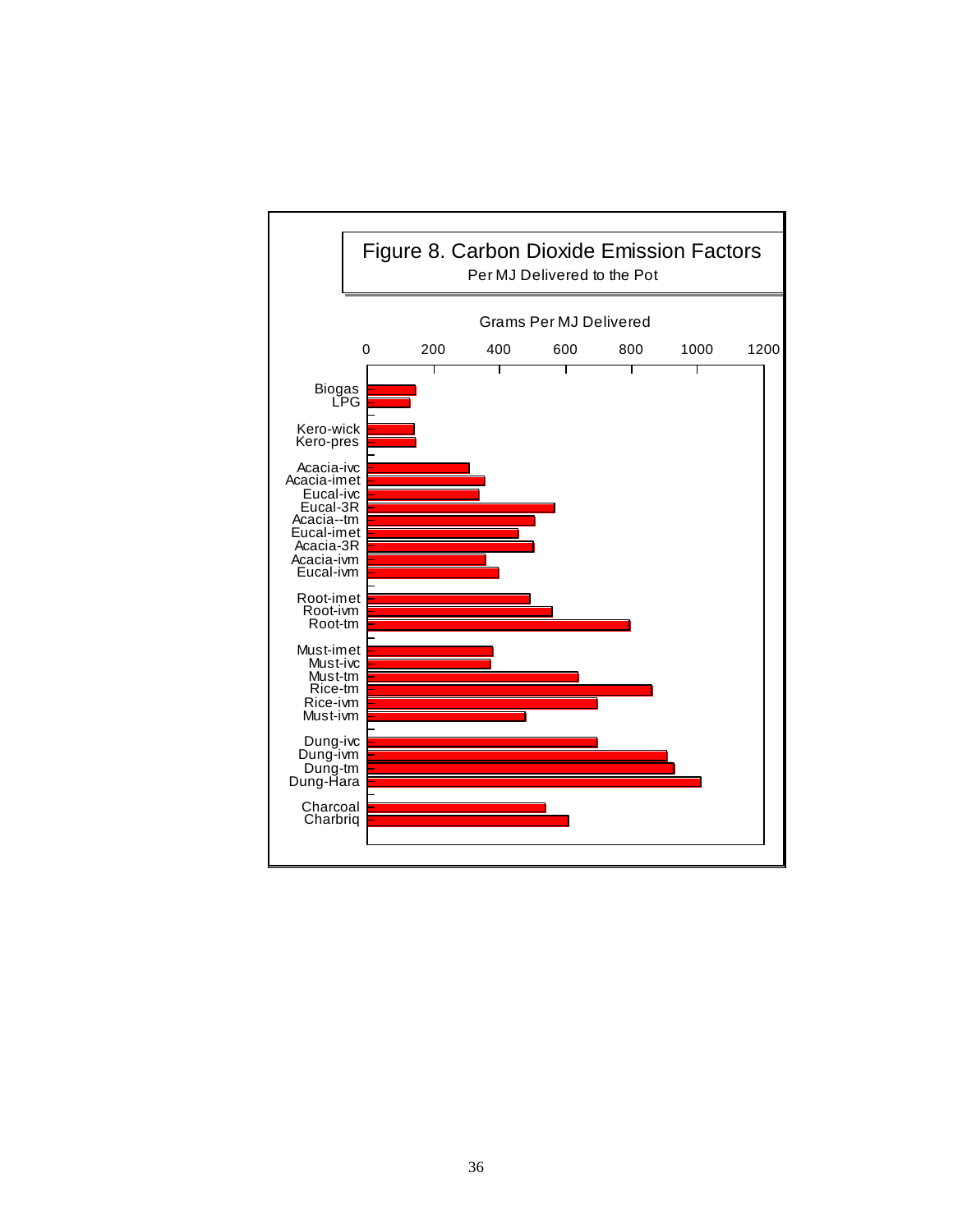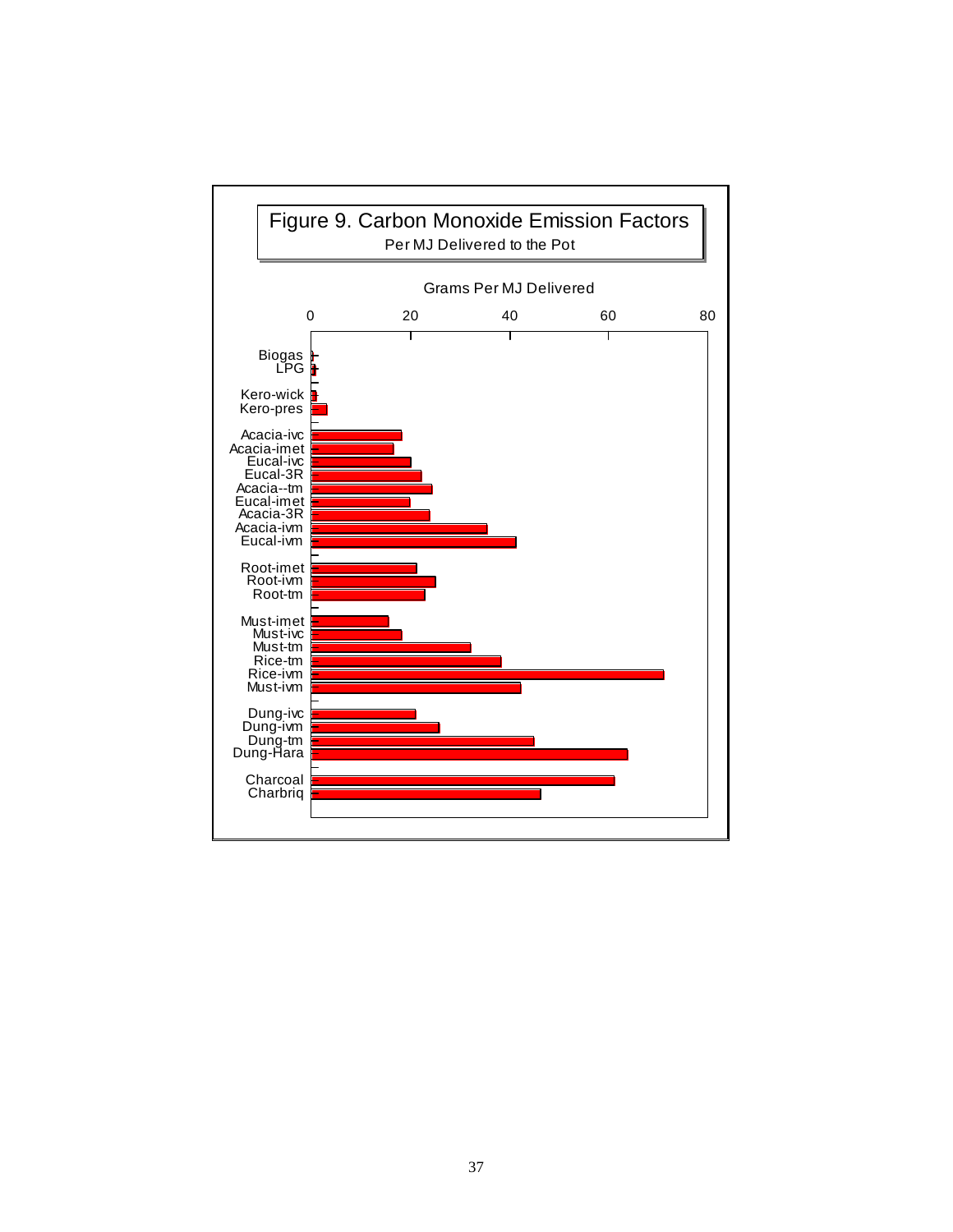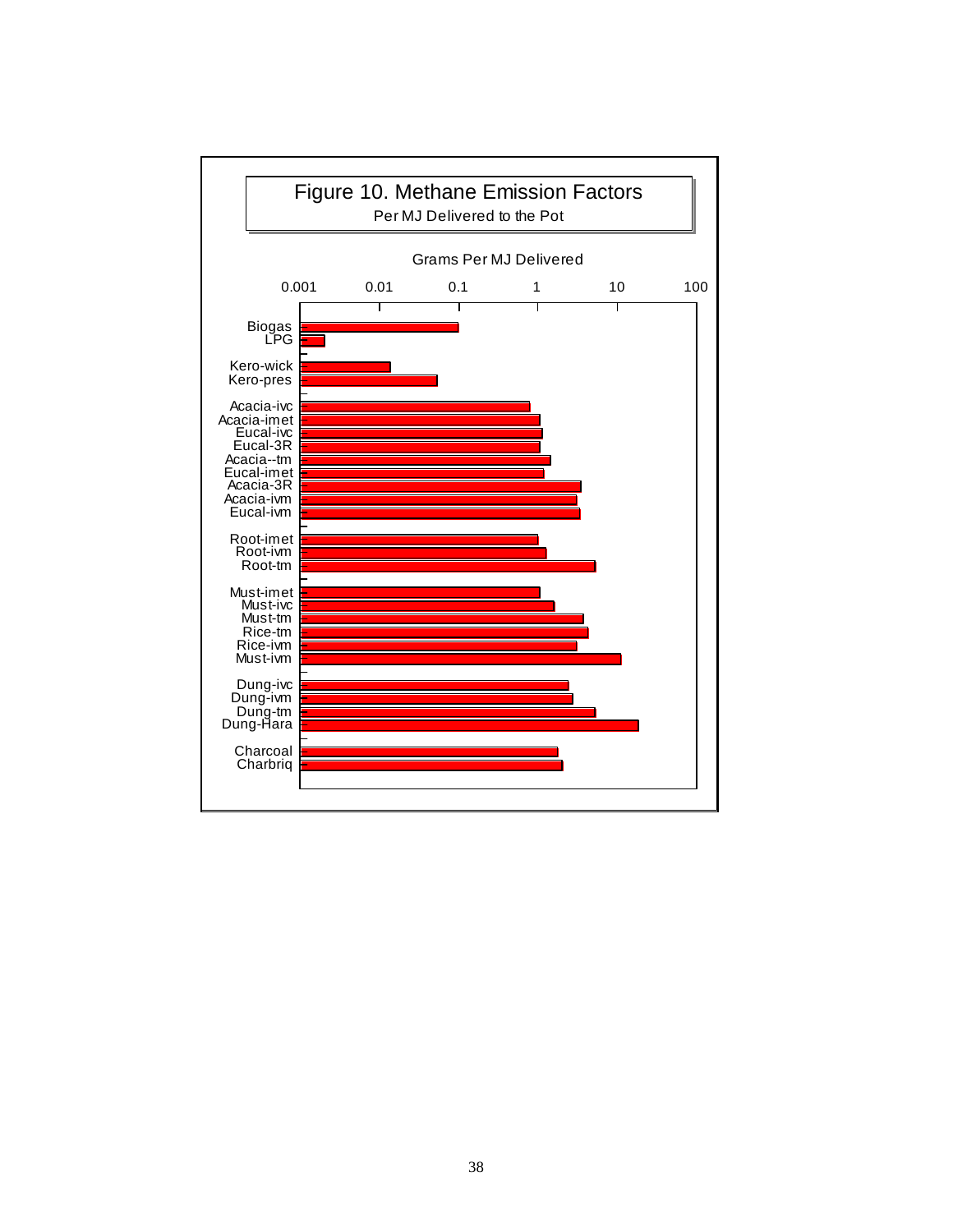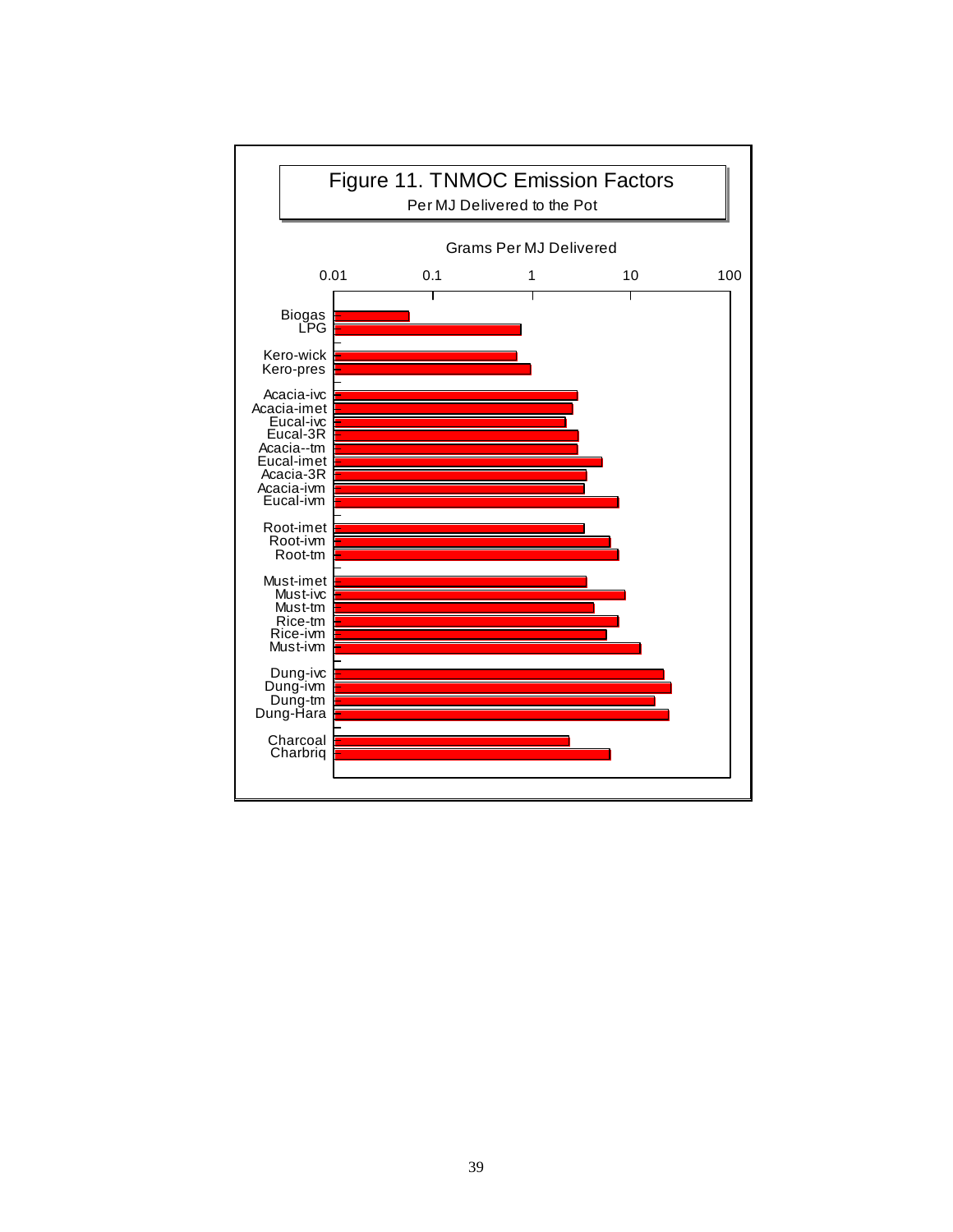|               | CO <sub>2</sub> | CO    | $CH_4$ | <b>TNMOC</b> | <b>TSP</b> |
|---------------|-----------------|-------|--------|--------------|------------|
| <b>Biogas</b> | 0.017           | 0.41  | 1.49   | 1.01         | 1.26       |
| <b>LPG</b>    | 0.052           | 0.15  | 1.47   | 0.28         | 0.18       |
| Kero-wick     | 0.068           | 0.30  | 0.60   | 0.13         | 0.65       |
| Kero-pressure | 0.046           | 0.14  | 0.22   | 0.19         | 0.28       |
| Root-imet     | 0.042           | 0.27  | 0.34   | 0.64         | 0.33       |
| Acacia-imet   | 0.19            | 0.28  | 0.40   | 0.074        | 0.36       |
| Eucal-ivc     | 0.036           | 0.41  | 0.73   | 1.05         | 0.31       |
| Acacia-ivc    | 0.055           | 0.27  | 0.33   | 0.13         | 0.15       |
| Must-imet     | 0.019           | 0.40  | 0.53   | 0.62         | 0.38       |
| Eucal-3R      | 0.062           | 0.13  | 0.37   | 0.17         | 0.18       |
| Eucal-imet    | 0.076           | 0.26  | 0.56   | 0.43         | 0.18       |
| Acacia-tm     | 0.029           | 0.14  | 0.33   | 0.14         | 0.10       |
| Root-ivm      | 0.087           | 0.18  | 0.42   | 0.31         | 0.53       |
| Acacia-3R     | 0.034           | 0.10  | 0.29   | 0.16         | 0.36       |
| Root-tm       | 0.11            | 0.55  | 0.81   | 0.083        | 0.68       |
| Must-ivc      | 0.049           | 0.30  | 0.39   | 0.51         | 0.48       |
| Acacia-ivm    | 0.055           | 0.13  | 0.11   | 0.18         | 0.32       |
| Must-tm       | 0.059           | 0.36  | 0.42   | 0.89         | 0.15       |
| Charbriq      | 0.076           | 0.21  | 0.51   | 0.31         | 1.18       |
| Eucal-ivm     | 0.12            | 0.051 | 0.24   | 0.27         | 0.11       |
| Dung-ivc      | 0.087           | 0.35  | 0.44   | 0.20         | 0.26       |
| Charcoal      | 0.12            | 0.21  | 0.47   | 0.092        | 0.38       |
| Rice-tm       | 0.10            | 0.24  | 0.59   | 0.15         | 0.22       |
| Dung-ivm      | 0.009           | 0.30  | 0.57   | 0.16         | 0.20       |
| Dung-tm       | 0.013           | 0.09  | 0.20   | 0.09         | 0.16       |
| Must-ivm      | 0.046           | 0.29  | 0.57   | 0.17         | 0.091      |
| Rice-ivm      | 0.062           | 0.59  | 0.32   | 0.062        | 0.81       |
| Dung-Hara     | 0.077           | 0.22  | 1.10   | 0.24         | 0.21       |

Table 11. Coefficients of variation (COV) for measurements for 3 tests of each fuel-stove combination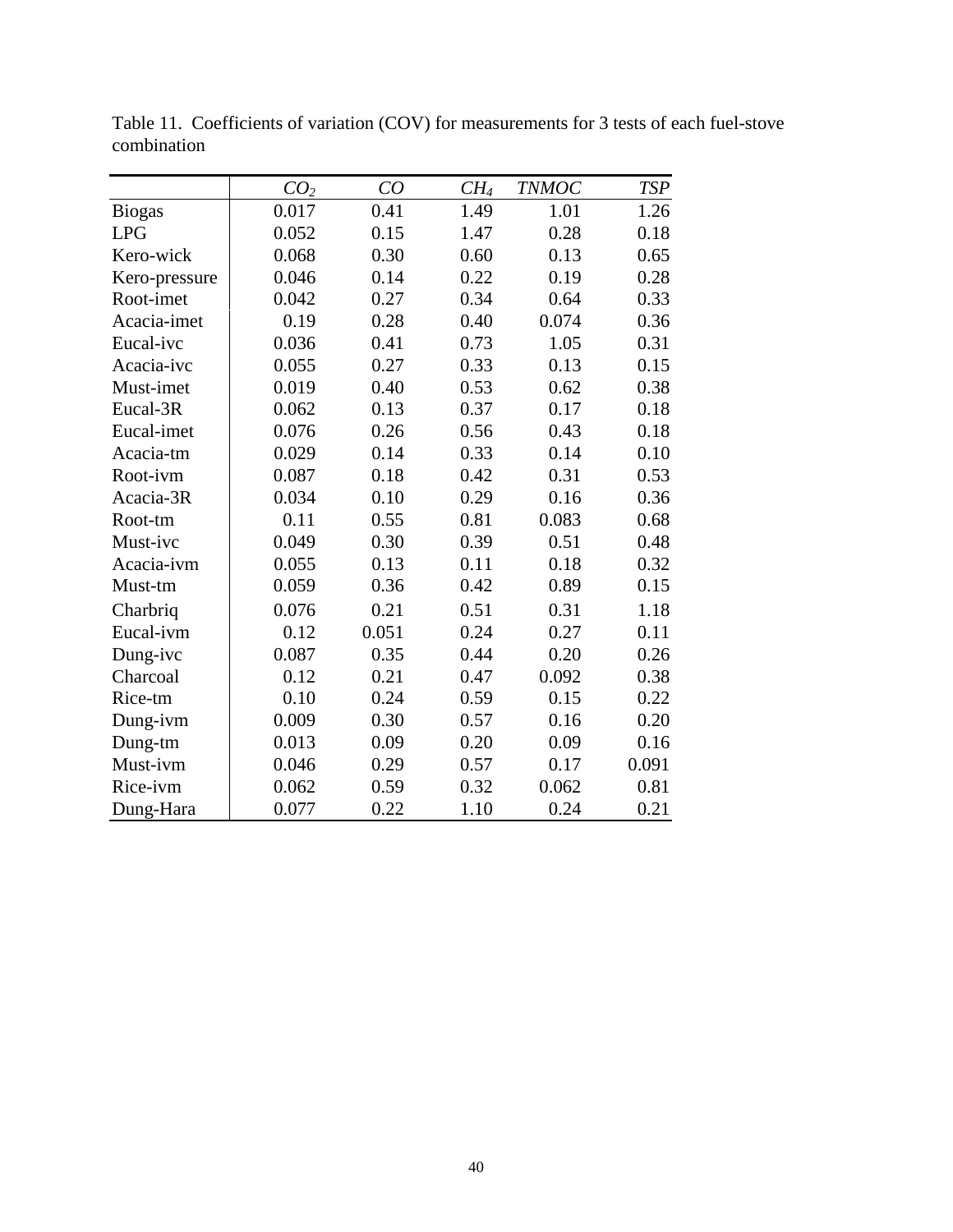## **V. DISCUSSION: National GHG Inventory and Fuel/Stove Comparisons**

A number of analyses can be done with the database developed in this study. In Section I (Introduction and Summary) we showed comparisons of global warming implications by fuel. Below we examine briefly two additional issues: national GHG inventory and fuel/stove comparisons.

## **A. Indian GHG Inventory**

To determine the inventory of GHG emissions from cookstoves, an accurate fuel use estimation is needed. The details of our estimation are presented in **Appendix H.** 

The estimated emission factors for various fuel/stove combinations were averaged and used to determine the GHG inventory. We tested two types of improved stoves -- improved mud and improved mud with ceramic coating. At present in India, the latter are not widely disseminated. Thus we have taken the weighted average of the improved mud: improved mud with ceramic coating at the ratio of 90:10 as the emission factor for improved stoves.

Similarly for wood species in traditional stove we have taken the weighted average of wood in traditional mud and 3-rock in the ratio of 90:10. The results from the two wood species measured here were averaged. We tested two kinds of crop residues: mustard stalk and rice straw. In most of India, only stalk variety is used as a fuel and straw is mainly used as cattle fodder. So it is assumed that all crop residues are stalk variety in the emission calculations. The weighed average emission factors and estimated greenhouses emissions from various stove fuel combinations used in India are given in the **Table 12**.

The estimates of GHG emissions summarized by fuel are summarized in **Table 13** where it can be seen that by far the highest emissions from Indian households are from biomass burning stoves. The estimates were compared with the earlier reported values. Mehra and Damodaran (1993) quoted that the GHG emissions from biomass burning for the year 1989-90 were as 554, 35.22, 2.02 and 0.018 Tg/y for  $CO_2$ ,  $CO$ ,  $CH_4$ , and  $N_2O$  respectively. These estimates include the emissions from biomass combustion in other sectors such as small industry and forest fires. But the CH<sub>4</sub> estimate in the present study is similar to this earlier estimate. The N<sub>2</sub>O emission estimates are same as the values reported by Mehra and Damodaran (1993). Methane emissions from biomass combustion in India during 1990 were also estimated by Mitra and Bhattacharya (1998) using IPCC default emission factors of 1.4 Tg/year (plus about 0.1 Tg from charcoal production), which are lower than estimated here because of their use of IPCC default fuel-use factors rather than results of actual energy surveys done in India.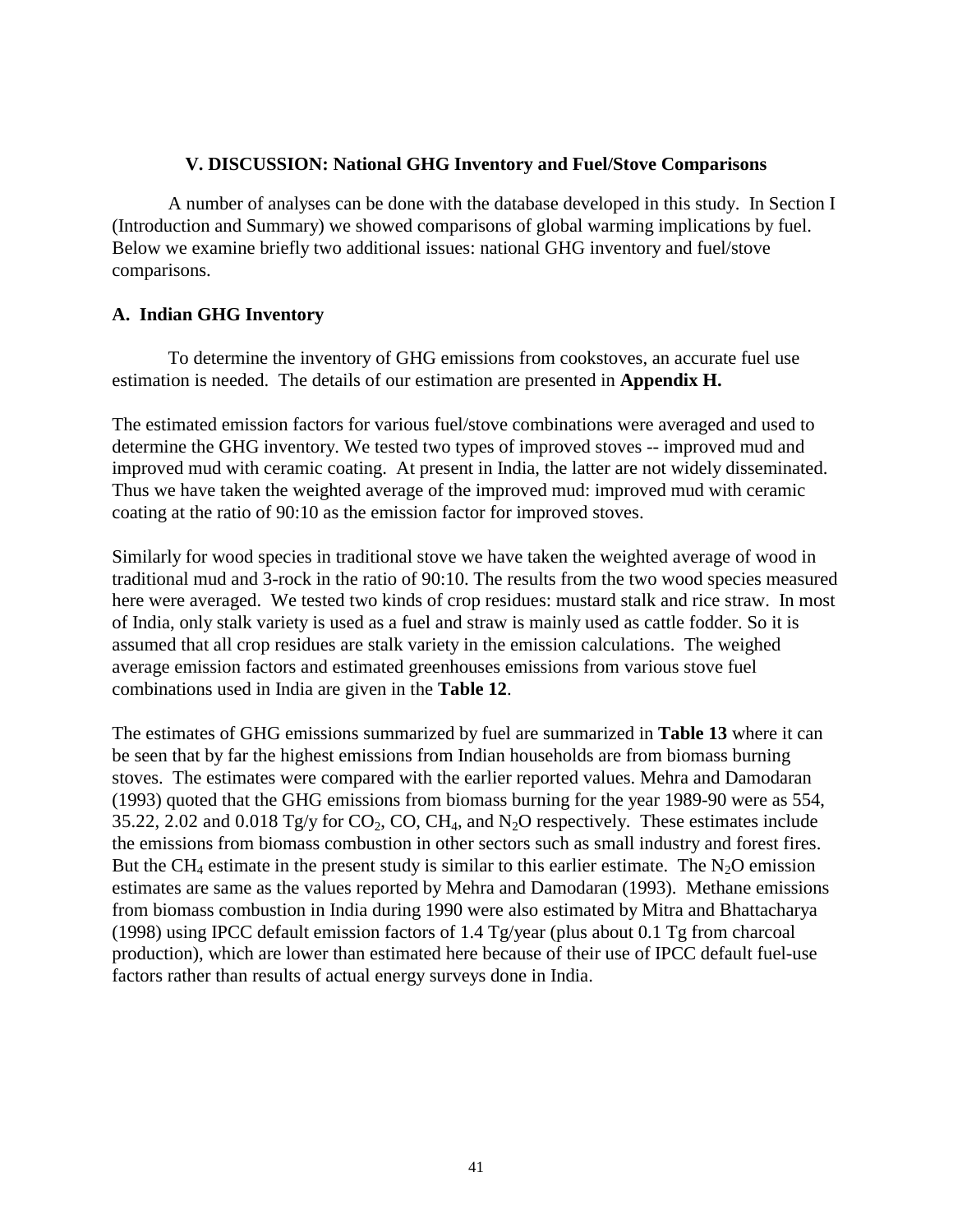| Fuel/stove           | <i>Emission factor</i> $(g/kg)$ |                |                | GHG emissions $(Tg/y)$ |        |                 |       |        |                       |         |
|----------------------|---------------------------------|----------------|----------------|------------------------|--------|-----------------|-------|--------|-----------------------|---------|
|                      | CO <sub>2</sub>                 | CO             |                | CH <sub>4</sub> TNMOC  | $N_2O$ | CO <sub>2</sub> | CO    |        | CH <sub>4</sub> TNMOC | $N_2O$  |
| Gas                  |                                 |                |                |                        |        |                 |       |        |                       |         |
| <b>Biogas</b>        | 1444                            | $\overline{2}$ | 1              | 0.6                    | 0.09   | 0.962           | 0.001 | 0.001  | 0.0004                | 0.00006 |
| <b>LPG</b>           | 3085                            | 15             | 0.05           | 18.8                   | 0.15   | 6.479           | 0.032 | 0.0001 | 0.039                 | 0.0003  |
| <b>Kerosene</b>      |                                 |                |                |                        |        |                 |       |        |                       |         |
| Wick                 | 3027                            | 18             | 0.3            | 14.9                   | 0.08   | 6.538           | 0.039 | 0.0006 | 0.032                 | 0.0002  |
| Pressure             | 2943                            | 62             | $\mathbf{1}$   | 19                     | 0.1    | 5.356           | 0.113 | 0.002  | 0.035                 | 0.0002  |
| <b>Fuel wood</b>     |                                 |                |                |                        |        |                 |       |        |                       |         |
| Traditional mud      | 1397                            | 66             | $\overline{4}$ | 8                      | 0.09   | 270.3           | 12.8  | 0.77   | 1.55                  | 0.018   |
| Improved mud         | 1980                            | 128            | 13             | 24                     | 0.28   | 12.6            | 0.81  | 0.084  | 0.16                  | 0.002   |
| Improved metal       | 1437                            | 64             | $\overline{4}$ | 13                     | 0.24   | 1.02            | 0.045 | 0.003  | 0.009                 | 0.0002  |
| <b>Crop residues</b> |                                 |                |                |                        |        |                 |       |        |                       |         |
| Traditional mud      | 1302                            | 66             | 7.6            | 8.5                    | 0.05   | 76.3            | 3.89  | 0.445  | 0.498                 | 0.003   |
| Improved mud         | 1076                            | 90             | 23             | 27.8                   | 0.18   | 3.1             | 0.26  | 0.067  | 0.081                 | 0.001   |
| Improved metal       | 1352                            | 56             | 3.8            | 12.7                   | 0.16   | 0.41            | 0.017 | 0.001  | 0.004                 | 0.00005 |
| Dung cake            |                                 |                |                |                        |        |                 |       |        |                       |         |
| Traditional mud      | 1027                            | 50             | 6              | 18.8                   | 0.31   | 32.5            | 1.58  | 0.190  | 0.595                 | 0.010   |
| Hara                 | 974                             | 61             | 18             | 23.2                   | 0.29   | 18.6            | 1.17  | 0.344  | 0.444                 | 0.006   |
| Improved mud         | 1063                            | 31             | 3              | 29.8                   | 0.32   | 2.9             | 0.09  | 0.008  | 0.083                 | 0.001   |
| <b>Charcoal</b>      |                                 |                |                |                        |        |                 |       |        |                       |         |
| Angethi              | 2411                            | 275            | 8              | 10.5                   | 0.24   | 1.2             | 0.14  | 0.004  | 0.005                 | 0.0001  |

Table 12. Weighed average emission factors and GHG emissions from major fuel/stove combinations in India (1990-91)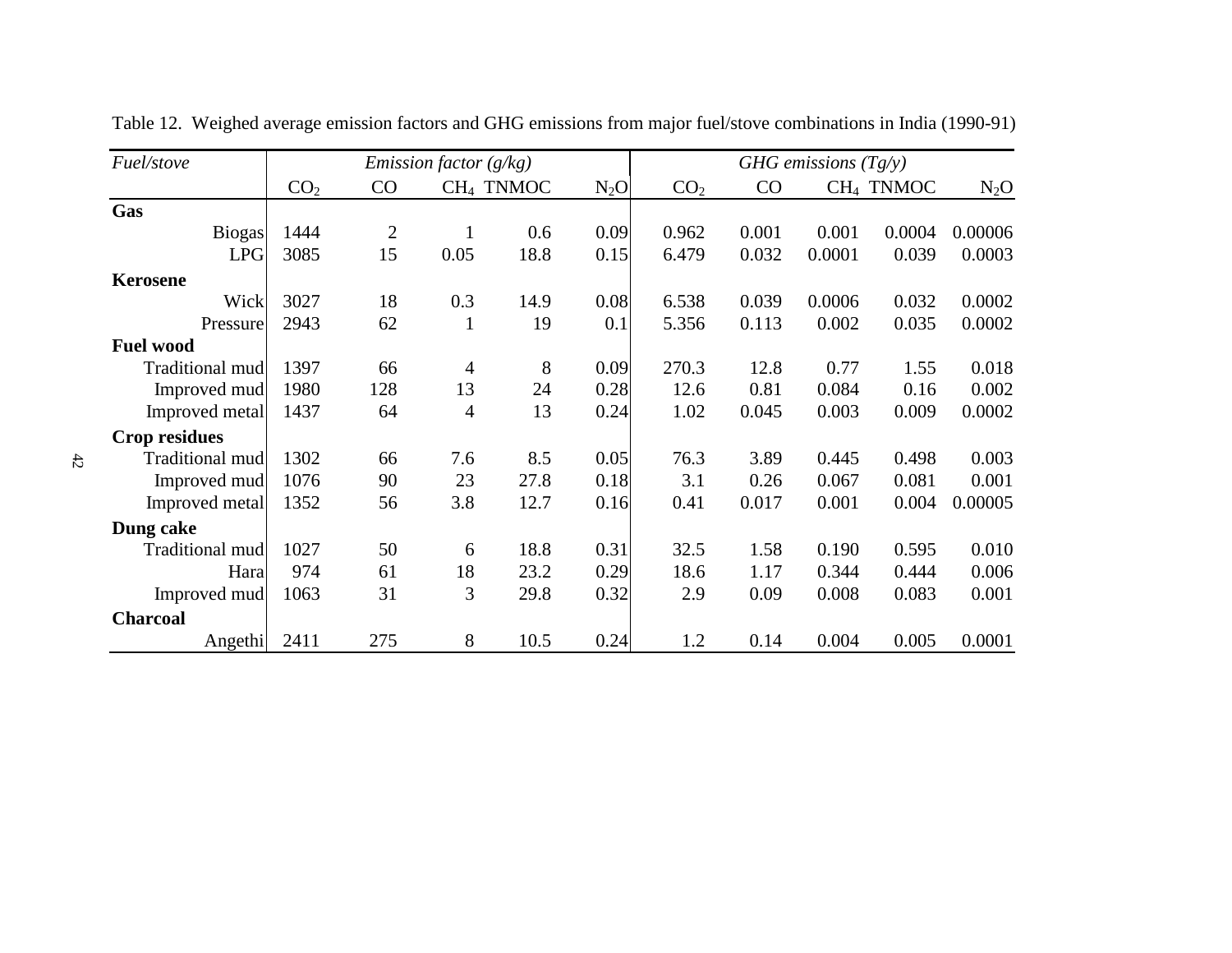| Fuel            | CO <sub>2</sub> (Tg/y) | CO (Tg/y) | $CH_4(Tg/y)$ | TNMOC(Tg/y) | $N_2O(Tg/y)$ |
|-----------------|------------------------|-----------|--------------|-------------|--------------|
| <b>Biofuels</b> | 418.9                  | 20.74     | 1.92         | 3.41        | 0.033        |
| <b>LPG</b>      | 6.48                   | 0.0315    | 0.0001       | 0.0395      | 0.0003       |
| Kerosene        | 11.9                   | 0.152     | 0.0025       | 0.068       | 0.0004       |
| <b>Biogas</b>   | 0.962                  | 0.001     | 0.0007       | 0.0004      | 0.00006      |

Table 13. Inventory of GHG emissions from India (1990-91)

# B. Fuel/Stove Comparisons

The data developed in this study can be used to evaluate the global warming commitment (GWC) of the different fuel/stove combinations and thus calculate the global warming implications of policies to promote or discourage particular combinations. To calculate GWC, however, it is necessary to make two choices:

--whether to assume renewable or non-renewable harvesting of biomass fuels. If renewably harvested, then the carbon dioxide in the biomass fuels is completely recycled and there is no net increase in GWC from  $CO_2$ . The GWC from the PIC, however, which are higher than  $CO_2$  per carbon atom, must still be considered. In non-renewable harvesting, all the carbon in biomass is a net addition to the atmosphere, as for fossil fuels. Here we examine both options. Note that crop residues, dung, and biogas are assumed to always derive from renewable harvesting and the LPG and kerosene are always non-renewable. It is only wood, root, and char fuels that vary.

--whether to include the global warming commitments from CO and TNMOC, which are not as well characterized as those from  $CO<sub>2</sub>$ , CH<sub>4</sub> and N<sub>2</sub>O (IPCC, 1995). Here, we term GWC from  $CO<sub>2</sub>$ , CH<sub>4</sub>, and N<sub>2</sub>O as GWC(basic) and that from  $CO<sub>2</sub>$  plus CH<sub>4</sub>, CO, TNMOC, and N<sub>2</sub>O as GWC(full).

With these considerations in mind,

GWC (global warming commitment) = sum over i of  $GHG_i*GWP_i$  (17)

where  $GHG_i$  is the gas of concern and  $GWP_i$  is the global warming potential of that particular GHG (total warming per molecule compared to  $CO<sub>2</sub>$ ). See Glossary for the particular  $GWP_i$  used in this report.

**Figure 12** shows the ranking of GWC(ren) and GWC(non-ren) using the full set of GHG. Note that all biomass fuels, except biogas, have substantially higher GWC(non-ren) per standard meal than any of the fossil fuels tested. This is because of the low combustion and thermal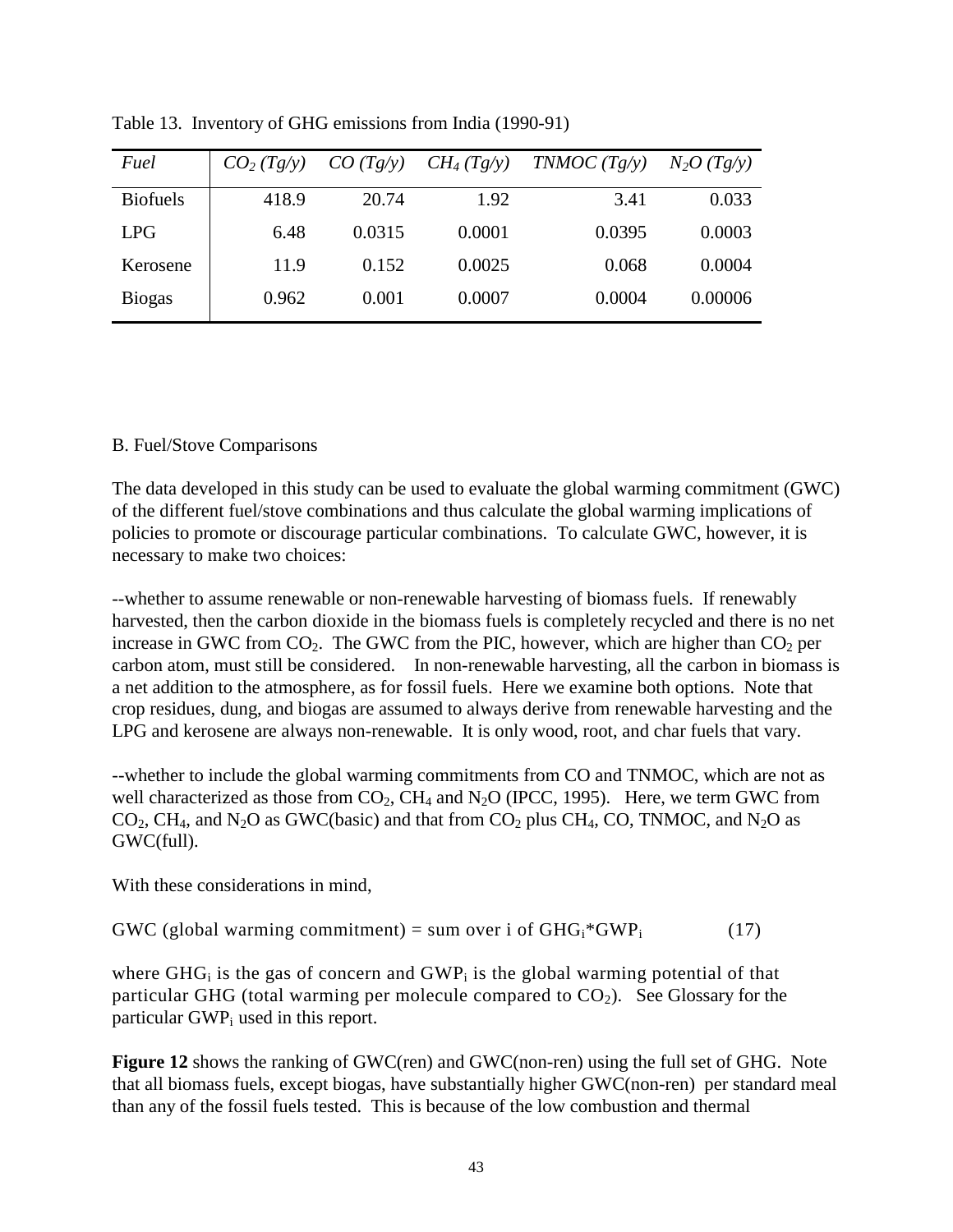efficiencies of biomass stoves, even improved ones, compared to the liquid and gaseous fuels. In the case of GWC(ren), a few of the wood and root stoves are comparable to the kerosene stoves, and two wood stoves (Acacia-ivc and Eucal-imet) actually do better than LPG.

**Figure 13** shows the same calculations using only the basic set of GHG. In this case, several of the dung and crop residue stoves are comparable to kerosene and LPG for GWC(non-ren). In the case of GWC(ren), however, 15 of the biomass stoves have comparable or lower GWCs than the fossil-fuel stoves.

Although it is not the purpose here to provide detailed evaluation of individual stove types, it is useful to note the relatively poor overall performance of the improved vented mud stove (ivm). With both crop residues and both wood species tested, ivm was the worst performer among all stoves. The reason can be gleaned from **Figures 5 and 7**, which show that with all these fuels, the superior HTE of the ivm stoves was overwhelmed by decreased NCE, resulting in high GWC per delivered energy even though fuel use was generally lower, as shown in **Table 5**. This counter-intuitive result, i.e., that improvements in stoves that result in higher fuel efficiency can still lead to greater emissions per unit delivered energy, is consistent with previous studies (Smith, 1995).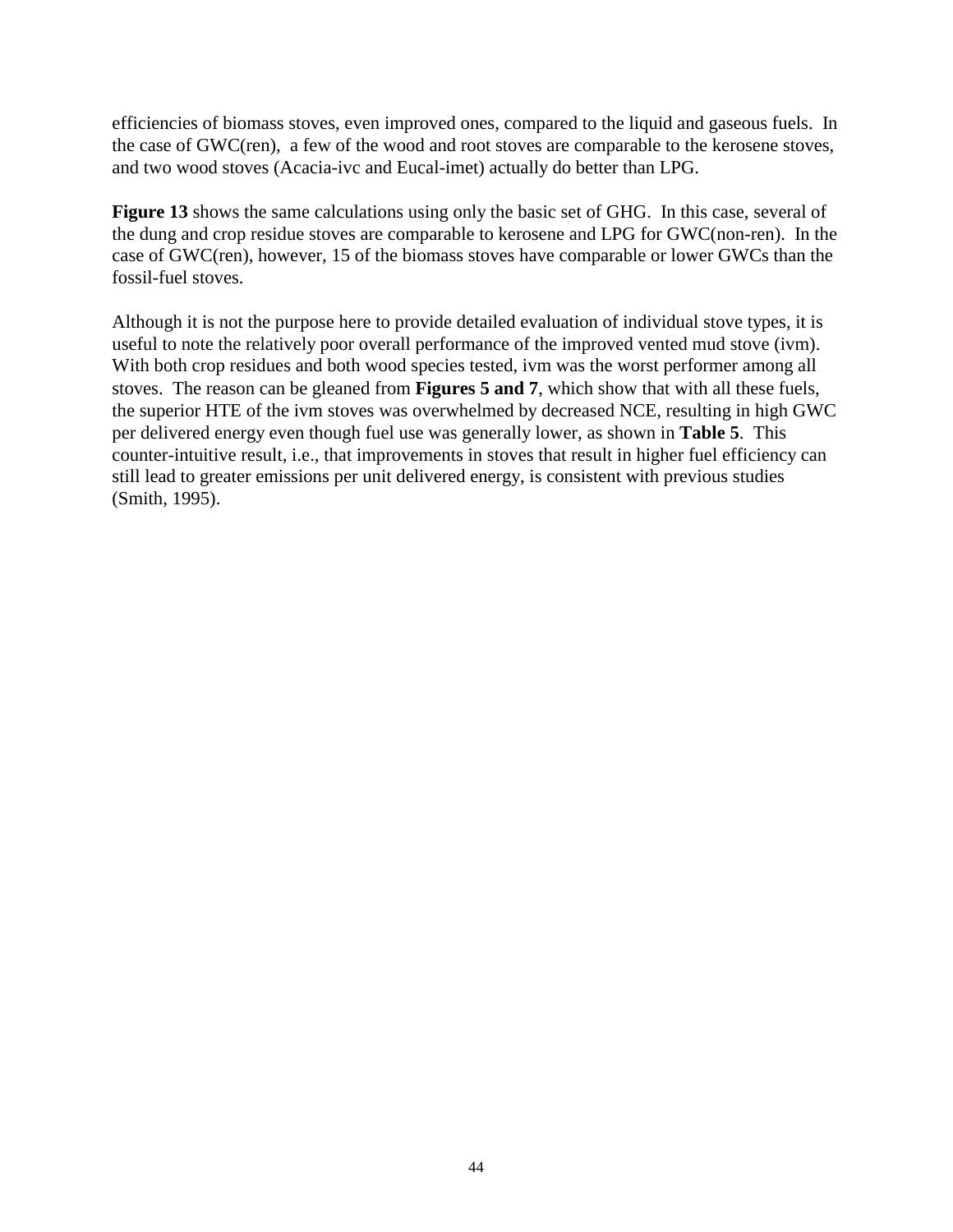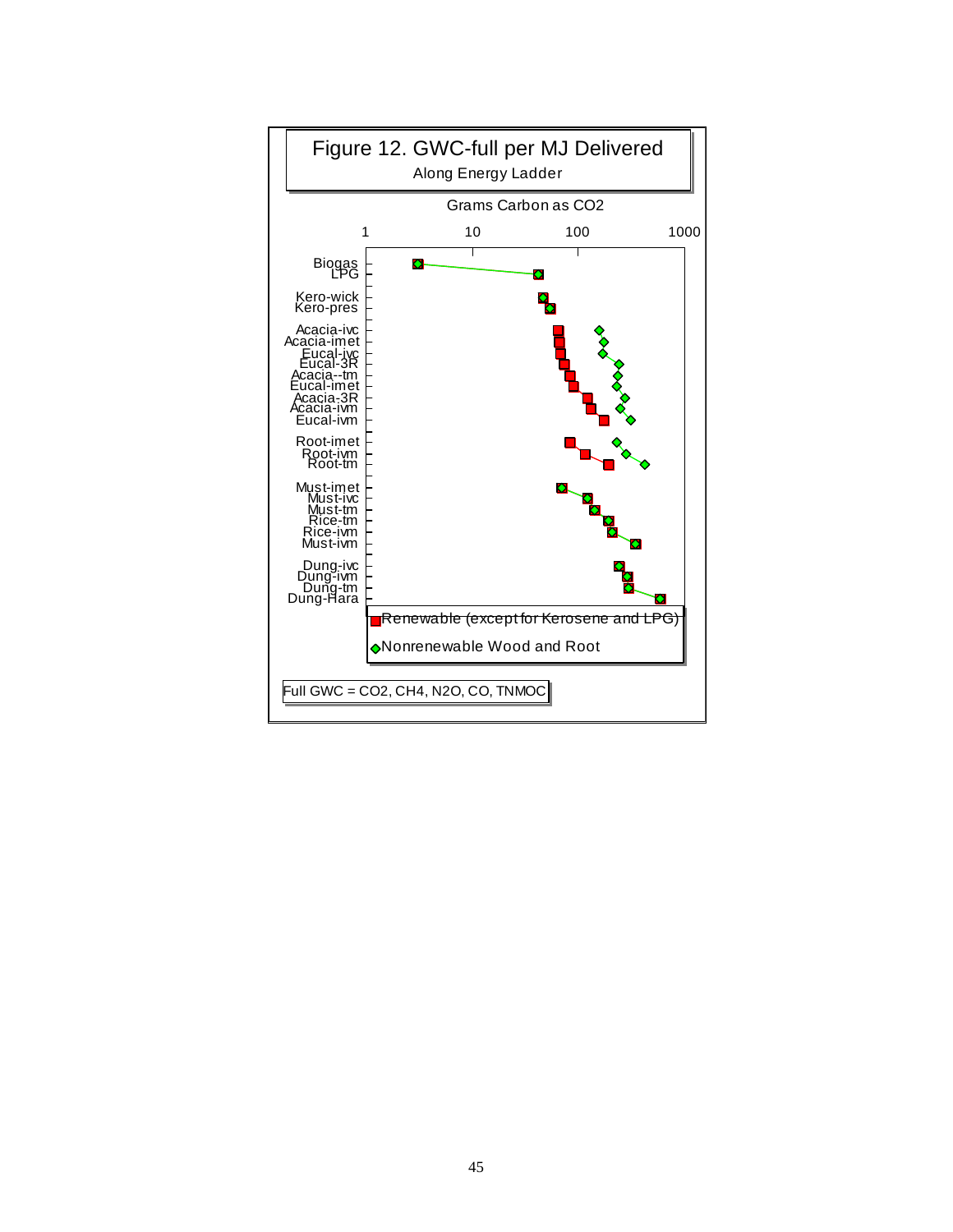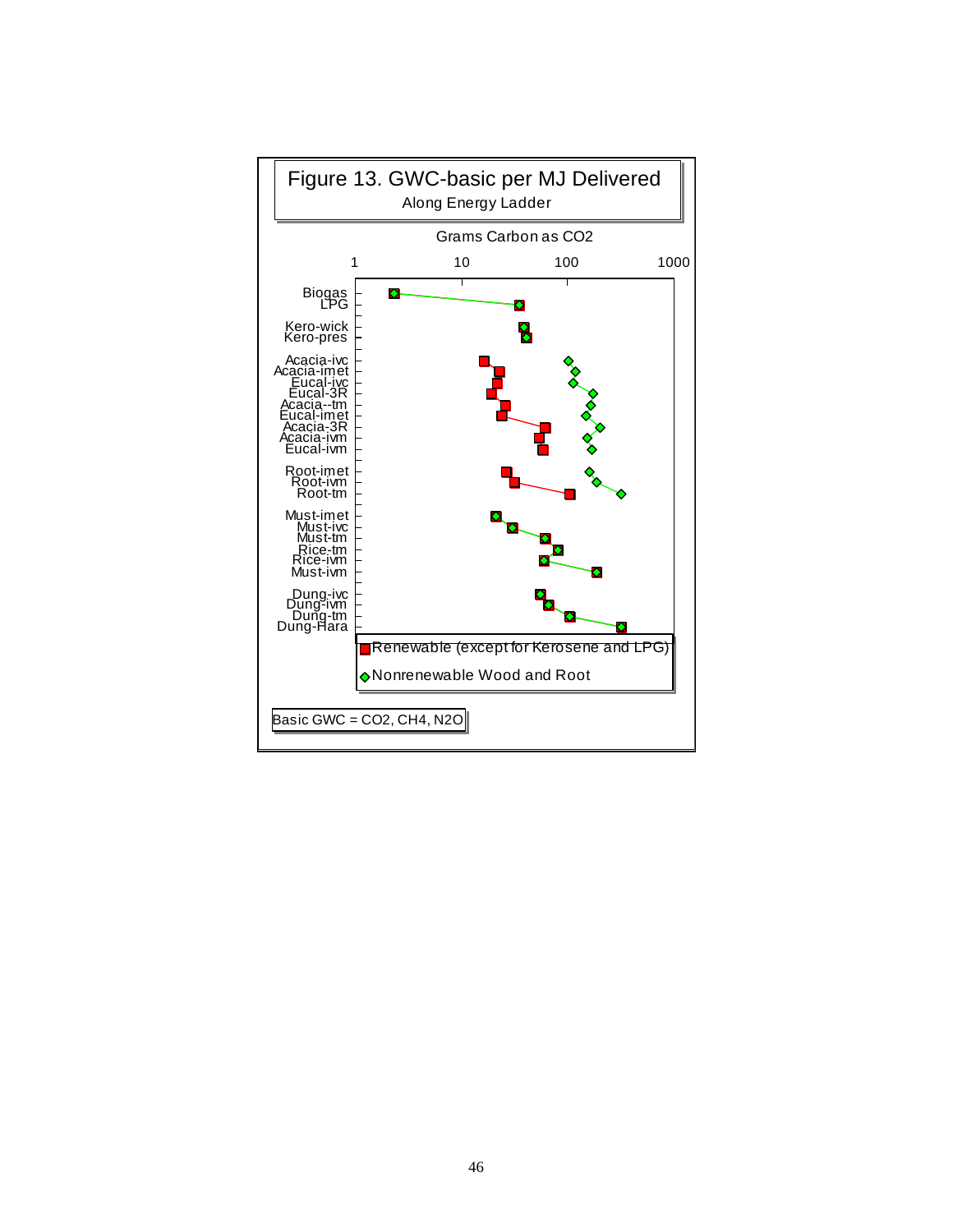## **VI. REFERENCES**

Ahuja DR, Joshi V, Smith KR, and Venkataraman C. 1987 **Thermal performance and emission characteristics of unvented biomass-burning cookstoves: A proposed standard method for evaluation**  *Biomass* **12:** 247-270.

Ballard-Tremeer G and Jawurek HH. 1996

**Comparison of five rural, wood-burning cooking devices: efficiencies and emissions**  *Biomass and Bioenergy* **11** (5)**:** 419-430.

BIS. 1970

**Methods for Measurement of Air Pollution: Part II Sulfur Dioxide**  [IS: 5182 (part II) - 1969] New Delhi: Bureau of Indian Standards. 11 pp.

BIS. 1975 **Methods for Measurement of Air Pollution: Part VI Nitrogen Oxides**  [IS: 5182 (part II) - 1975] New Delhi: Bureau of Indian Standards. 6 pp.

BIS. 1978 **Specifications for Liquefied Petroleum Gases**  [IS: 4576-1978] New Delhi: Bureau of Indian Standards. 8 pp.

BIS. 1984 **Specification for Domestic Gas Stoves for Use with Liquefied Petroleum Gases**  [IS: 4246-1984] New Delhi: Bureau of Indian Standards.

BIS. 1987 **Indian Standard Methods of Tests For Coal and Coke (Part I: Proximate Analysis)**  [IS: 1350-1987] New Delhi: Bureau of Indian Standards.

BIS. 1991 **Indian Standard Methods of Tests for Solid Biomass Chulha**  [IS: 13152-1991] New Delhi: Bureau of Indian Standards.

Census of India. 1991 **Final Population Totals: Brief Analysis of Primary Census Abstract**  New Delhi: Registrar General and Census Commissioner, Ministry of Home Affairs.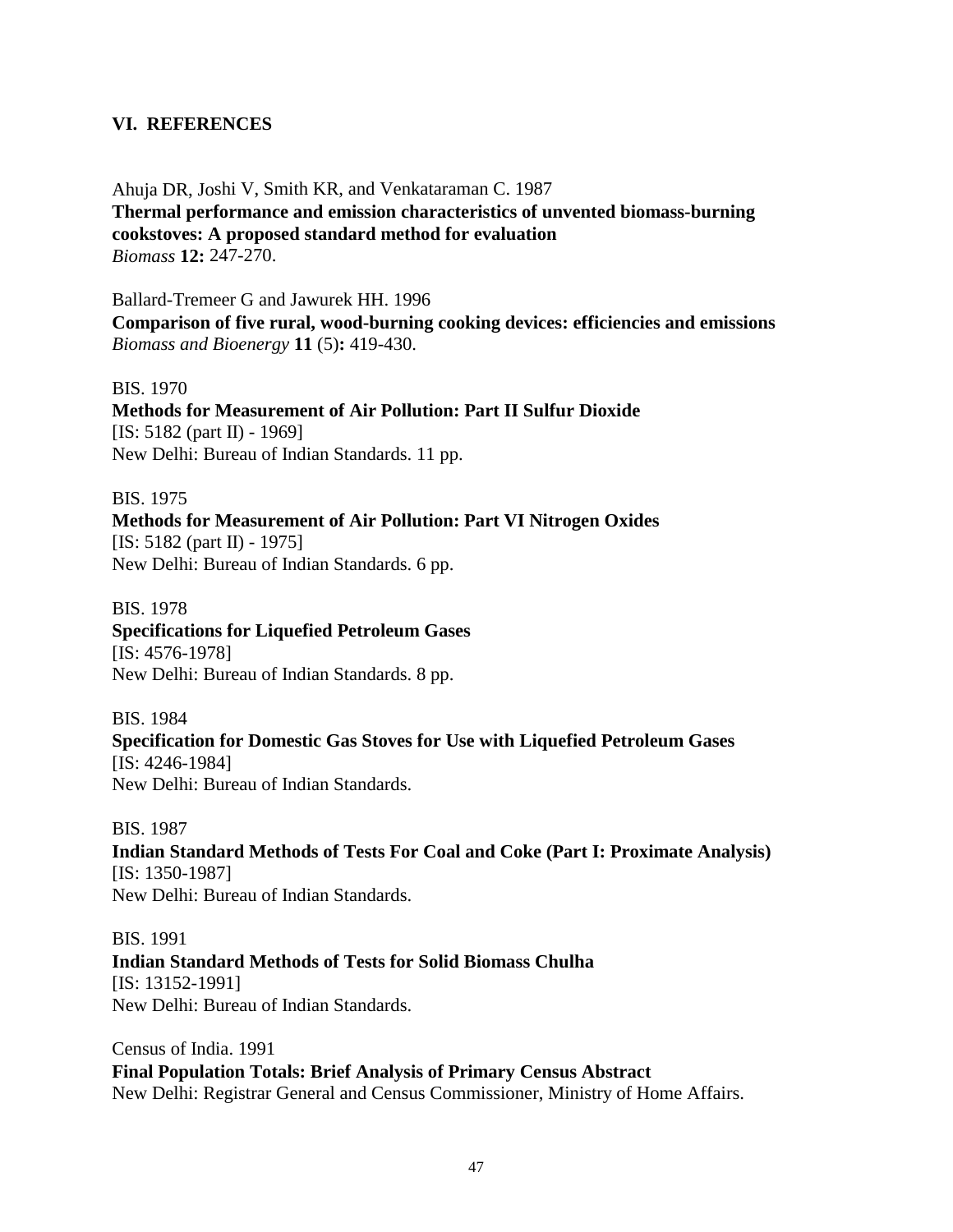Crutzen PJ and Andreae MO. 1990

**Biomass burning in the tropics: Impact on atmospheric chemistry and biochemical cycles**  *Science* **250**: 1669-1678.

Davidson CI, Borrazzo JE, and Hendrickson CT. 1987 **Pollutant emission factors for gas stoves: a literature survey**  Research Triangle Park, NC, U.S. EPA. [Report EPA-600/9-87-005 (NTIS PB 87-171328)].

FAO. 1993

**Indian improved cookstoves: A compendium food and agricultural organization of the United Nations.** P.80 [Table No. 1.2] Bangkok: Food and Agricultural Organization. 104 pp.

FAO. 1994

# **FAO Year Book: Forest Products 1981–1992**. P.27.

Rome: Food and Agricultural Organizations of the United Nations [FAO Forestry series No. 27].

George R. 1997

**Commercialization of technology for domestic cooking applications**  In Biomass energy systems, edited by P Venkata Ramana and S N Srinivas New Delhi: Tata Energy Research Institute. 478 pp. [Proceedings of the International Conference, New Delhi, 26-27 Feb. 1996, organized by Tata Energy Research Institute].

Hao WM et al.1990 **Biomass burning: an important source of atmospheric CO, CO2, and hydrocarbon**  Proceedings of the 1990 Chairman Conference on Global biomass burning, Cambridge, MA: MIT Press.

Hayes P and Smith KR. Eds. 1994 **The Global Greenhouse Regime: Who Pays**? London: Earthscan.

Houghton JT, *et al.* (eds.) 1996 **Climate Change 1995: The Science**  United Kingdom: Cambridge University Press.

IPCC (Intergovernmental Panel on Climate Change). 1990 **Climate Change: The IPCC Scientific Assessment**  United Kingdom: Cambridge University Press.

IPCC. 1995 **Climate Change 1994: Radiative Forcing of Climate Change**  United Kingdom: Cambridge University Press.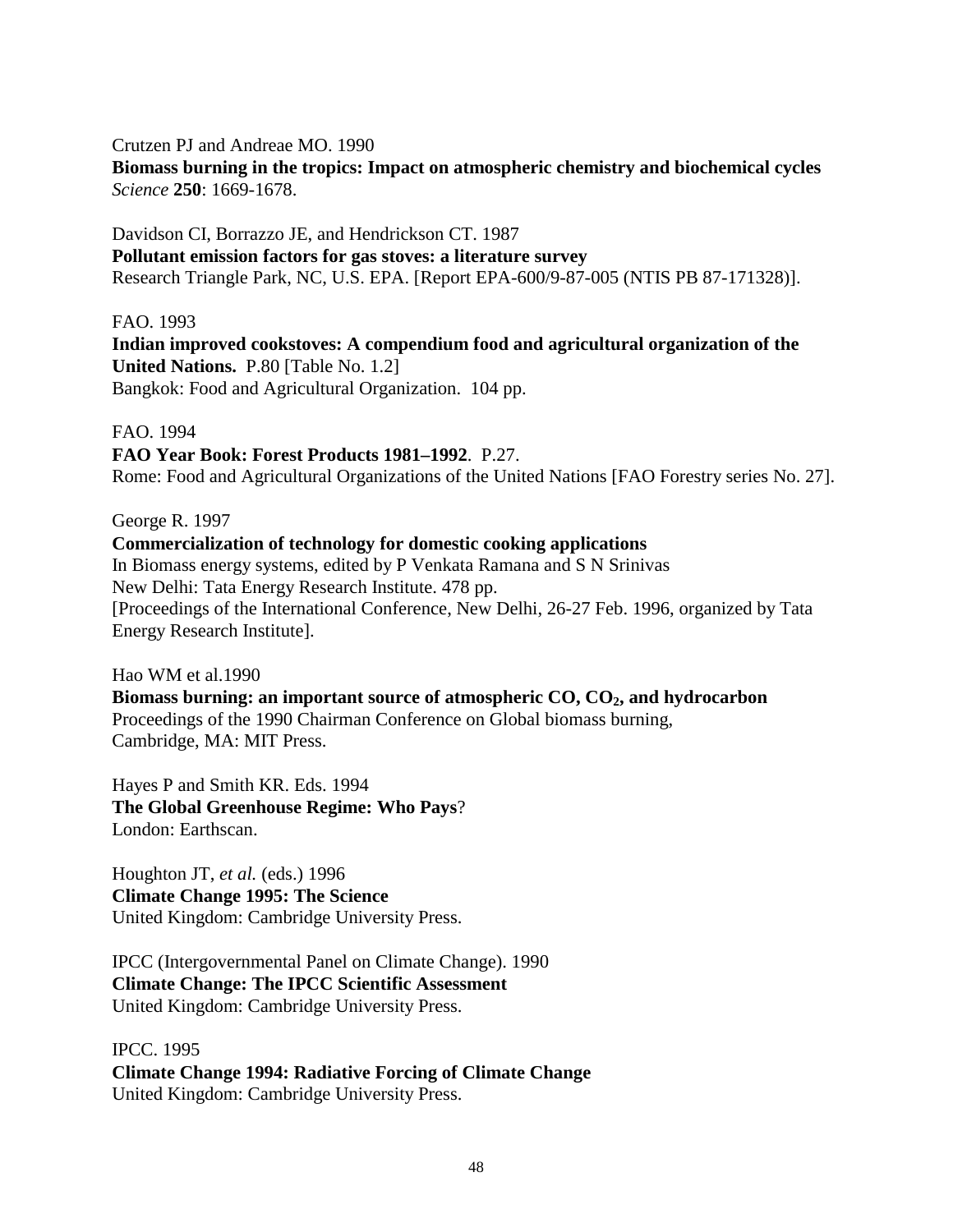IPCC. 1997

**Guidelines for National Greenhouse Gas Inventories: Reference Manual (rev. 1996)**  Vol 3, United Kingdom: Blacknell.

Johnson RL, Shah JJ, Cary RA, and Huntzicker JJ. 1981. **An automated thermal-optical method for the analysis of carbonaceous aerosol**  ES Macias ES and Hopke PK, eds., ACS Symposium Series No. 167 *Atmospheric Aerosol: Source/Air Quality Relationships.* 

Joshi V and Sinha C S. 1993. **Energy demand in the rural domestic sector.**  *Urja Bharati* **3**(3)**:** 20-28.

Khalil MAK, Rasmussen RA, Wang MX, and Ren L. 1990 **Sources of methane in China: Rice fields, biogas pits, cattle, urban areas, and wetlands**  *83rd Annual Meeting, Air and Waste Management Association,* 90-139.5, June.

Kishore VVN and Dhingra S. 1990 **A gas regulator for fixed dome biogas plants**  *Changing Villages* **9**(1)**:** 32-39.

Kishore VVN and Joshi V. 1995 **Greenhouse gas emission from cookstoves**  *Energy Environment Monitor* **11**(5)**:** 161-166.

Levine JS., ed. 1996 **Biomass Burning and Global Change, Vol. 1 & 2**  Cambridge, MA: MIT Press.

Lionel T, Martin RJ, and Brown NJ. 1986 **A comparative study of combustion in kerosene heaters**  *Environment Science and Technology* **20:** 78-85.

Mehra M and Damodaran M. 1993 **Anthropogenic emissions of greenhouse gases in India (1989-90)**  *Climatic change Agenda: An Indian perspective*, Amrita N Achanta (ed.) New Delhi: Tata Energy Research Institute.

Mitra AP and Bhattacharya S 1998 **Greenhouse Gas Emissions in India for 1990 Using IPCC Standard Methodology**  Scientific Report #11**:** New Delhi: Centre on Global Change, National Physical Laboratory.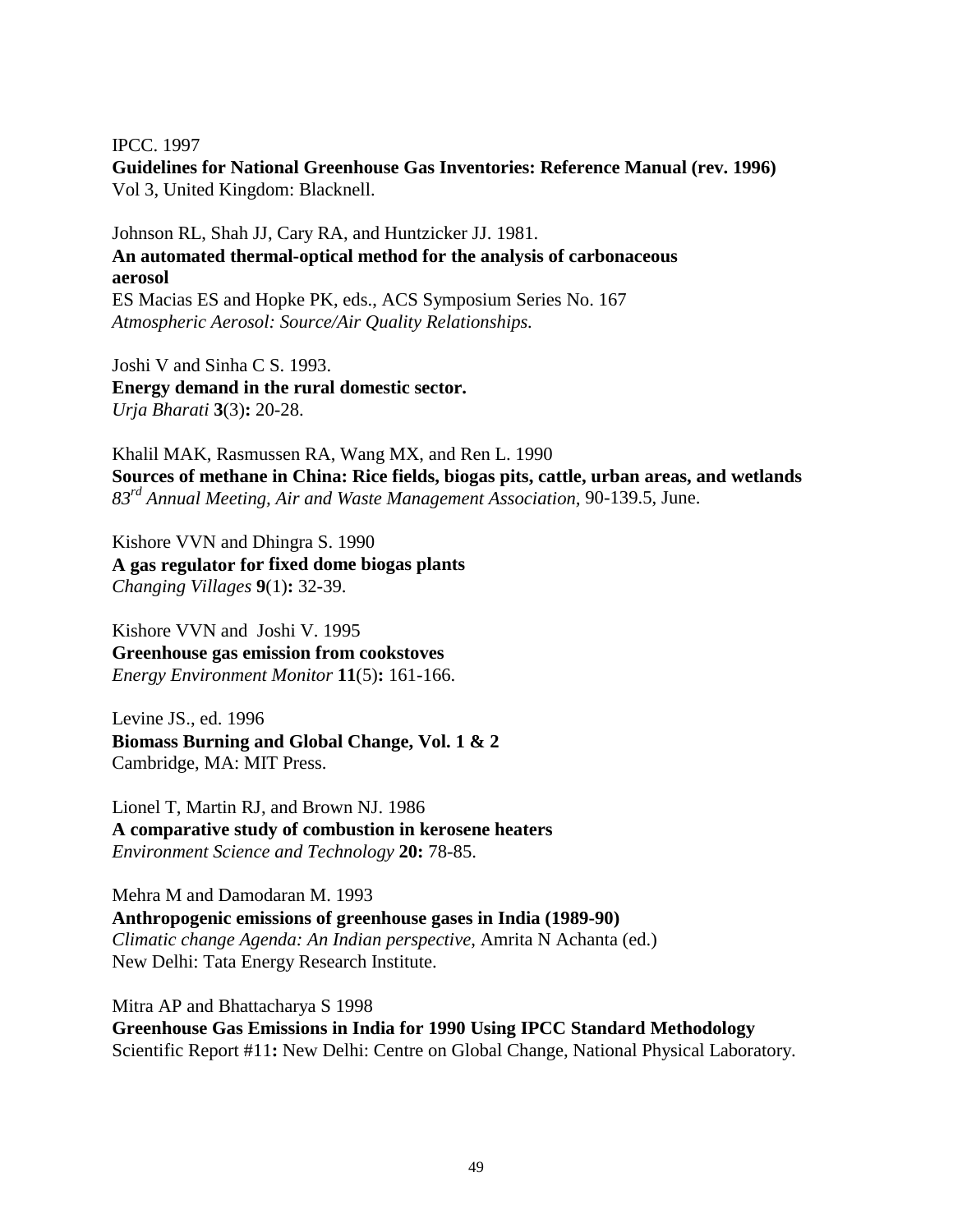MOF. 1992 **Economic Survey 1993-1994.** 

New Delhi: Ministry of Finance, Government of India Press.

MoPNG. 1993

**Indian Petroleum & Natural Gas Statistics 1991-1992** P. 51 New Delhi: Ministry of Petroleum and Natural Gas. 218 pp.

National Council of Applied Economic Research (NCAER). 1985 **Domestic Fuel Survey with Special Reference to Kerosene**  New Delhi: National Council of Applied Economic Research.

NCAER. 1992

**Evaluation survey of household biogas plants setup during the 7th five year plan (vol. I***)*  New Delhi: National Council of Applied Economic Research. pp. 243.

Office of Technology Assessment (OTA) 1992 **Fueling Development: Energy Technologies for Developing Countries**  OTA-E-516 Washington, DC: USGPO No. 052-003-01279-1.

Pal RC and Joshi V. 1989. **Improved cook stoves for household energy management - a case study**  *Productivity* **30**(1)**:** 53–59.

Ramana PV. 1991. **Biogas Programme in India**  TERI Information Digest on Energy, 1(3): 1- 12.

Rasmussen RA and Khalil MAK. 1981 **Atmospheric methane trend: trends and seasonal cycles**  *J. Geophysical Research* **86**: 5172-5178.

Rasmussen RA, Khalil MAK, and Chang JS. 1982 **Atmospheric trace gases over China**  *Environ. Sci. & Technol* **16**: 124-126.

Salariya KS. 1983 **Energy Conservation in Domestic Combustion**, p. 22 [Table 2.18] Ludhiana: Punjab Agricultural University. pp. 69.

Schlamadinger B, *et al.* 1997 **Towards a standard methodology for greenhouse gas balances of bioenergy systems in comparison with fossil energy systems**  *Biomass & Bioenergy* **13**(6): 359-375.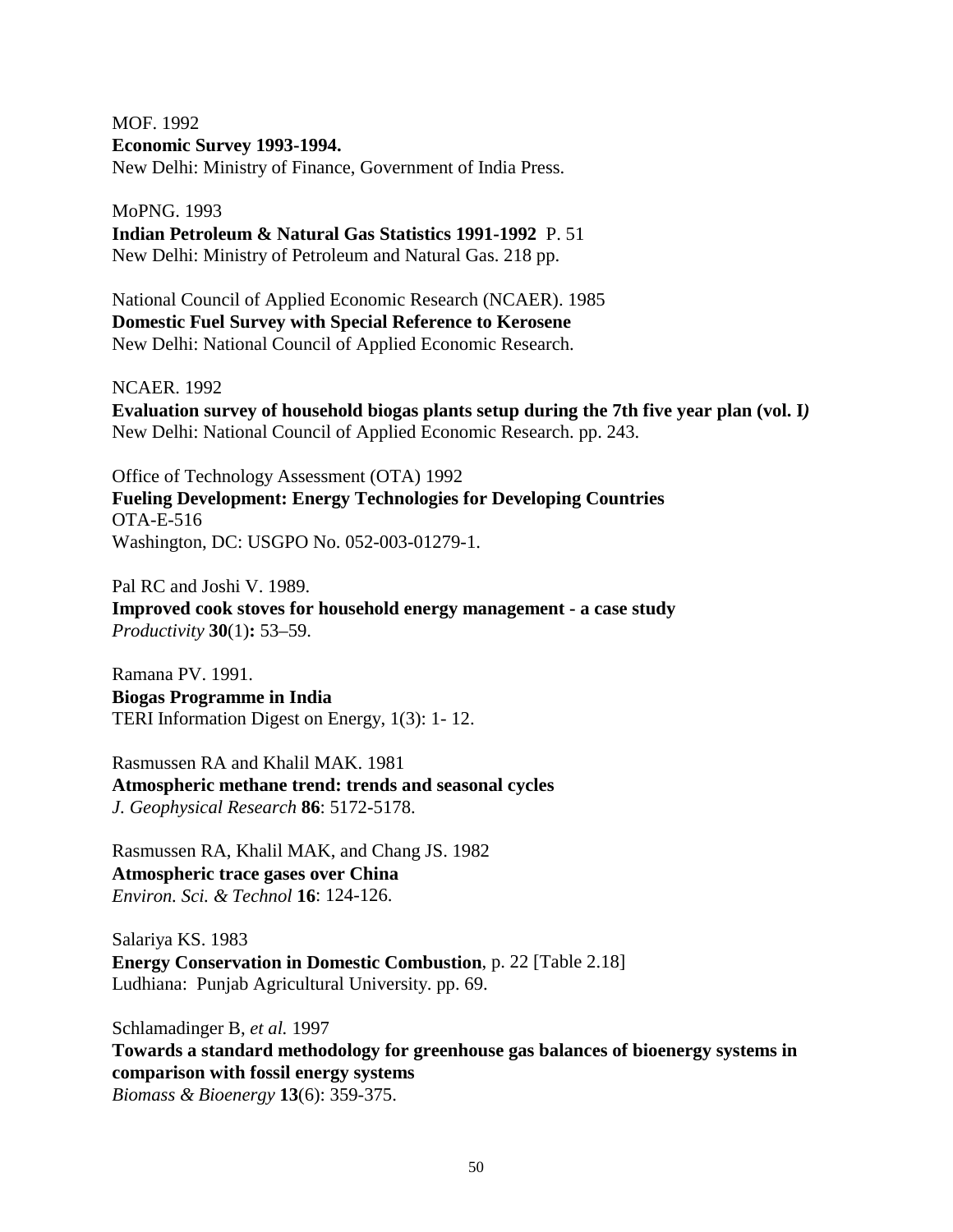Smith KR. 1987 **Biofuels, Air Pollution, and Health**  New York: Plenum., pp. 452.

Smith KR. 1990 **Indoor air pollution and the risk transition**  in H. Kasuga, ed., Indoor Air Quality, Springer-Verlag, Berlin, pp. 448-456.

Smith KR. 1995 **Health, energy, and greenhouse-gas impacts of biomass combustion**  *Energy for Sustain. Develop* **1**(4): 23-29.

Smith KR, Rasmussen RA, Manegdeg F, and Apte M. 1992 **Greenhouse Gases from Small-Scale Combustion in Developing Countries: A Pilot Study in Manila** 

Research Triangle Park, NC: U.S. Environmental Protection Agency [EPA/600/R-92-005 (NTIS PB92-139369)] pp. 67.

Smith KR, Khalil MAK, Rasmussen RA, Apte M, and Manegdeg, F*.* 1993 **Greenhouse gases from biomass and fossil fuel stoves in developing countries: A Manila pilot study**  *Chemosphere* 26(1-4): 479-505.

Smith KR, Apte MG, Yuring M, Wongselziarttirat W, and Kulkarni A. 1994 **Air pollution and the energy ladder in Asian cities**  *Energy* **19**(5)**:** 587–600.

Smith, KR, Pennise DM, Khummongkol P, Chaiwong V, Ritgeen K, Zhang J, Panyathanya W, Rasmussen RA, and Khalil MAK, 1999

**Greenhouse Gases from Small-Scale Combustion in Developing Countries: Charcoalmaking Kilns In Thailand,** 

Research Triangle Park, NC: U.S. Environmental Protection Agency [EPA/600/R-99-109 (NTIS PB 2000-102245)].

Tata Energy Research Institute (TERI) 1985 **Cookstove technology**. p 57-61. Bombay: [now in New Delhi] Tata Energy Research Institute, pp.157.

TERI. 1987

**Evaluation of Performance of Cookstoves with Regard to Thermal Efficiency and Emissions from Combustion***.* 

New Delhi: Tata Energy Research Institute.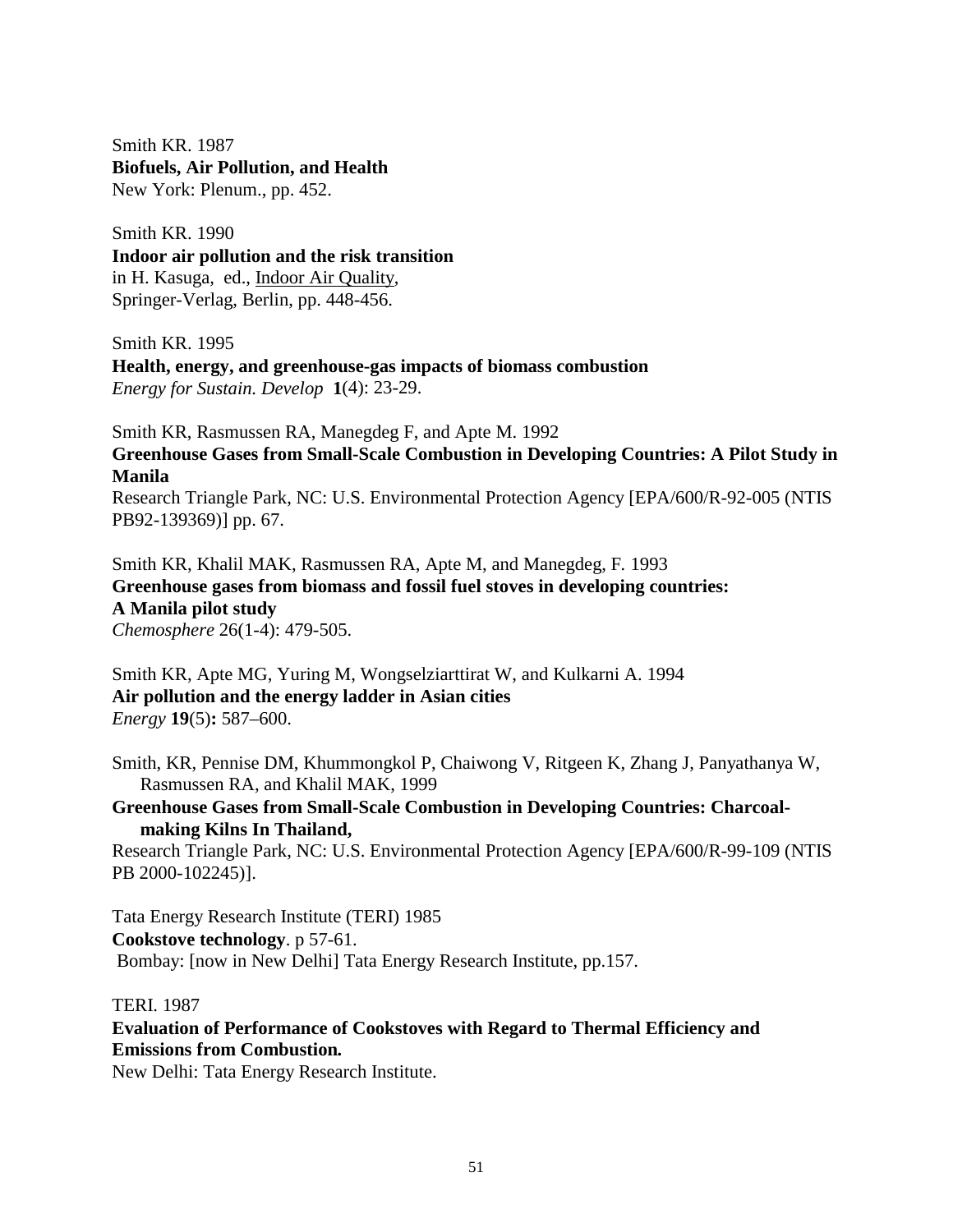TERI. 1997

## **TEDDY (TERI Energy Data: Directory and Yearbook 1997/98)**

New Delhi: Tata Energy Research Institute.

#### UNDP. 1997

**Energy After Rio: Energy for Sustainable Development**  New York, NY: United Nations Development Programme.

#### USEPA. 1993

**Compendium Method TO-12a: Method for the Determination of Non-Methane Organic Compounds (NMOC) in Ambient Air Using Cryogenic Preconcentration and Direct Flame Ionization Detection (PDFID).** 

Office of Research and Development Washington, DC: U.S. Environmental Protection Agency.

### USEPA. 1997

**Compendium Method TO-14a: Determination of Volatile Organic Compounds (VOCs) in Ambient Air Using Specially Prepared Canisters with Subsequent Analysis by Gas Chromatography** 

Office of Research and Development Washington, DC: U.S. Environmental Protection Agency.

## VITA. 1985

**Testing the Efficiency of Wood-burning Cookstoves: International Standards**  Arlington, VA: Volunteers in Technical Assistance, Inc.

Wazir S. 1981

#### **Evaluation of Chulas**

Bombay: Indian Institute of Technology. 60 pp. [Master of Technology thesis in Mechanical Engineering].

#### WHO. 1984

**Evaluation of Exposures to Airborne Particles in the Work Environment**  Offset Pub. 80 Geneva: World Health Organization.

Zhang J and Smith KR. 1999 **Emissions of carbonyl compounds from various cookstoves in China**  *Environmental Science & Technology* **33**(14): 2311-2320.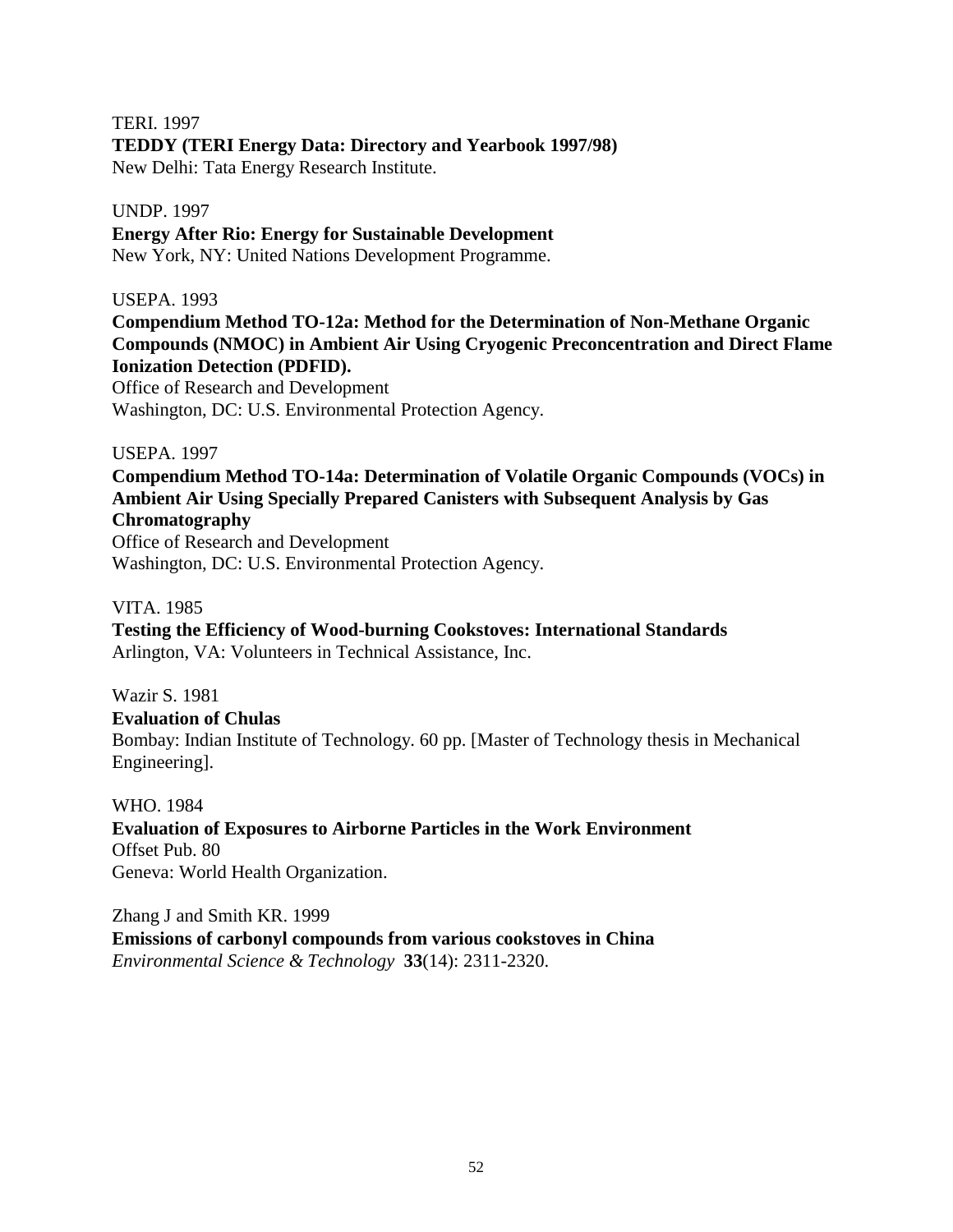# **Appendix A. Description of the Simulated Rural Kitchen (SRK)**

The SRK is shown in **Figures A-1 - A-2**. At 8 feet  $\times$  8 feet (244 cm  $\times$  244 cm) with the height of the roof being 9 feet (275 cm) on one side sloping down to 8.5 feet (259 cm) on the other side, the kitchen has a volume of  $16 \text{ m}^3$ .

1) SRK details: A 6.5 feet  $\times$  3 feet (198 cm  $\times$  92 cm) door was fixed in the south wall for entering the kitchen. There are three windows measuring of size 3 ft x 2 ft (92 cm  $\times$  62 cm) fitted about 3 feet (92 cm) above the ground level. There is no window in the wall where the door is fixed. There are four rectangular ventilators of size 2 ft x 1 ft (61cm  $\times$  31cm) fitted in four walls. Out of these, two were placed in the bottom 1.0 ft above the ground level (BV<sub>1</sub>  $\&$ BV<sub>2</sub>) and the other two (TV<sub>1</sub> & TV<sub>2</sub>) were placed in the top (about 2.5 ft below the roof). In addition to these rectangular ventilators, five circular ventilators (CV) with a diameter of 9 inches (23 cm) are provided, out of which four were situated about 1.5 ft below the roof and one was placed 3 inches (8 cm) above the ground level. The windows and ventilators were provided primarily to vary the ventilation conditions if desired.

The entire laboratory was surrounded by an outer boundary wall with floor dimension (457 cm  $\times$ 457 cm) of 15 feet  $\times$  15 feet and a height of 10 feet (305 cm). The function of the outer enclosure is to reduce the wind effects and to keep uniform ventilation conditions in the hut throughout the experiment. To reduce wind effects, the windows, ventilators, and door fitted in the outer boundary wall were closed during all experiments. Between runs, however, they were opened to facilitate comfort and to help bring indoor concentrations down to ambient levels.

A hood arrangement with an adjustable vertical height mechanism was set up on the one side of the kitchen for collection of emissions gases. Also two wooden platforms of the size of 3 ft x 3ft  $(92 \text{cm} \times 92 \text{cm})$  were fitted on two walls for keeping emissions gas collection bags (Tedlar bags). One platform was fixed near the hood arrangement at a height of 3.5 ft (107 cm) from the ground level. This was used to keep the Tedlar bag and sampler used for emissions gas collection. Another platform was fixed near the door at a height of 2 ft (61cm) from the ground level. This was used to keep the Tedlar bag and sampler used for simultaneous collection of indoor background air. These two wooden platforms can be folded up and latched with the help of a locking arrangement provided in the walls.

2) Hood arrangement for stoves without flue (chimney): The hood was designed so that it collects a fairly high proportion of the emission gases, while not interfering in any way with the normal combustion of the stove. Also the sample collected should represent the whole of the combustion gases and not those from one particular point.

A hood consists of a skirt portion,  $4'' \times 4''$  duct (10 cm  $\times$  10 cm),  $6'' \times 6''$  (15 cm  $\times$  15 cm) duct and an exit pipe. The skirt portion consists of 2 metal frames made up of 'L' section angles. One frame is rectangular in shape with the size of 3 feet  $\times$  2.5 feet (91 cm  $\times$  76 cm). Size of another metal frame is  $4" \times 4" (10 \text{ cm} \times 10 \text{ cm})$ . These two frames were connected to each other by four angles. The structure was covered with metal sheet. This gave the structure of convergent duct. The top portion of the skirt (10 cm  $\times$  10 cm metal frame) was connected to 10 cm  $\times$  10 cm duct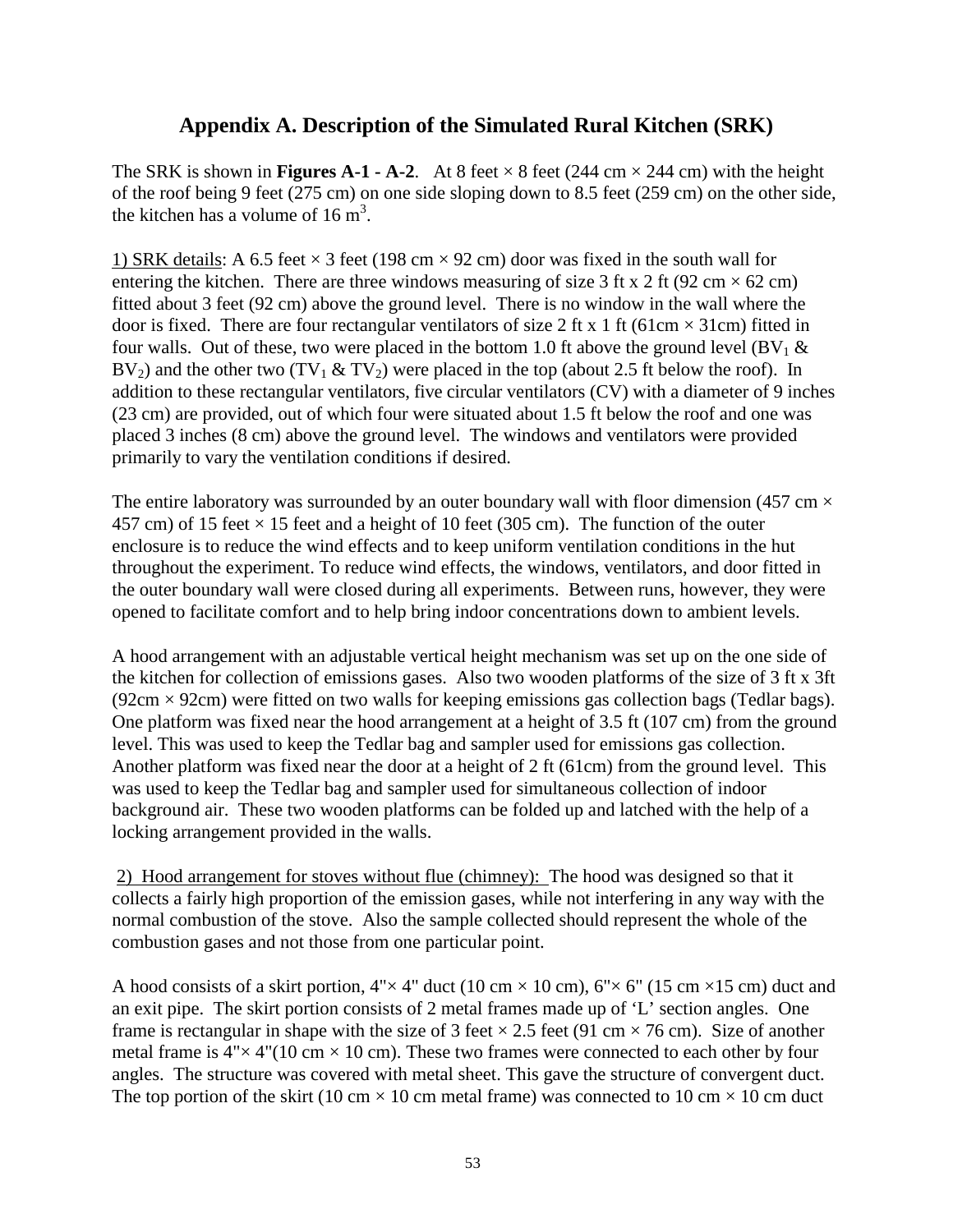which was overlapped by 15 cm  $\times$ 15 cm duct in a telescopic arrangement. The gap between the two ducts was stuffed tightly with glass wool to prevent leakage.

The 15 cm  $\times$ 15 cm duct was suitably bent and taken outside the kitchen wall through the circular ventilator fitted on the kitchen wall. This was further connected to the outer wall with 23 cm diameter circular PVC exit pipe. The exit pipe ends on the outer wall and an exhaust fan was fitted at the end in the outer wall. During all experiments, the fan was run at a constant speed to facilitate mixing and to maintain the constant flue flow rate needed for the carbon balance method.

For stoves without flue, 1.5 feet (45 cm) table was used to place the stove. Asbestos sheet was placed on the top of the table to withstand the high temperature. The height of the hood arrangement was adjusted according to the height of the stove and vessel. The hood was fixed in the metal rods fitted in the table with the help of screws. The gap between the hood and mouth of the vessel was kept between 1.5 to 2 inches  $(4 - 5$  cm) to read the temperature in the thermometer. A stainless steel monitoring probe was placed in the 10 cm  $\times$  10 cm duct of the hood to collect samples. A thermocouple was also set near the probe to measure emission gas temperature at the point of collection. **Figure A-3** shows the hood arrangement for a stove without flue.

3) Hood arrangement for stove with flue (chimney). The hood arrangement was modified slightly to test stoves with flues (**Figure A-4**). The height of the hood was raised to its maximum level (about 240 cm from the ground level) by reducing the length of the two ducts. The stove was placed on the ground, with its chimney ending under the hood. A monitoring probe was placed into the 23 cm PVC pipe that penetrated the inner and outer walls as shown.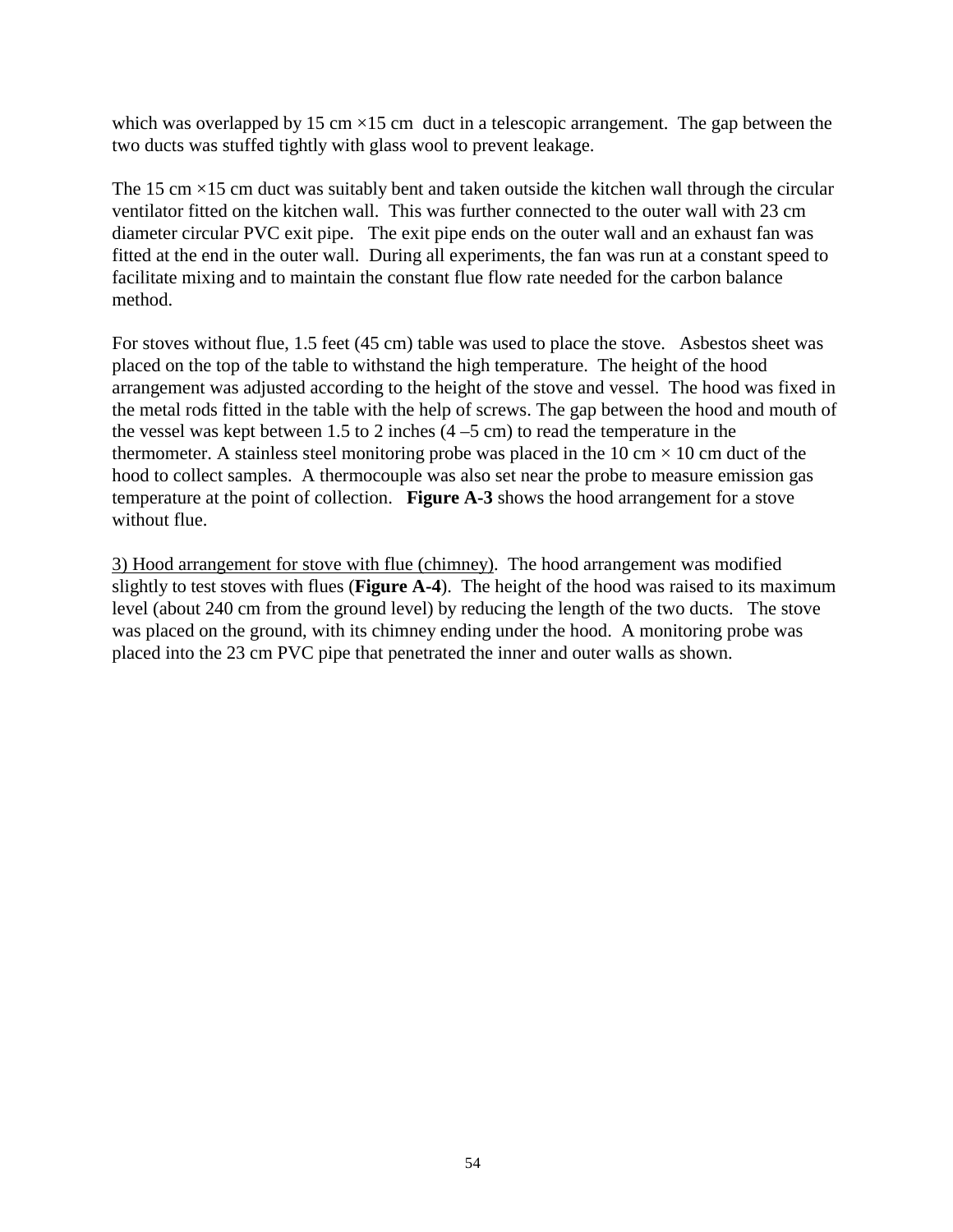Figure A-1. Simulated rural kitchen (view from above)



wall thickness=2.54 cm BV1 & BV2=Bottom ventilators= $0.6 \times 0.3$ , 0.3 m

TV1 & TV2=Top ventilators= $0.6 \times 0.3$ , 0.2 m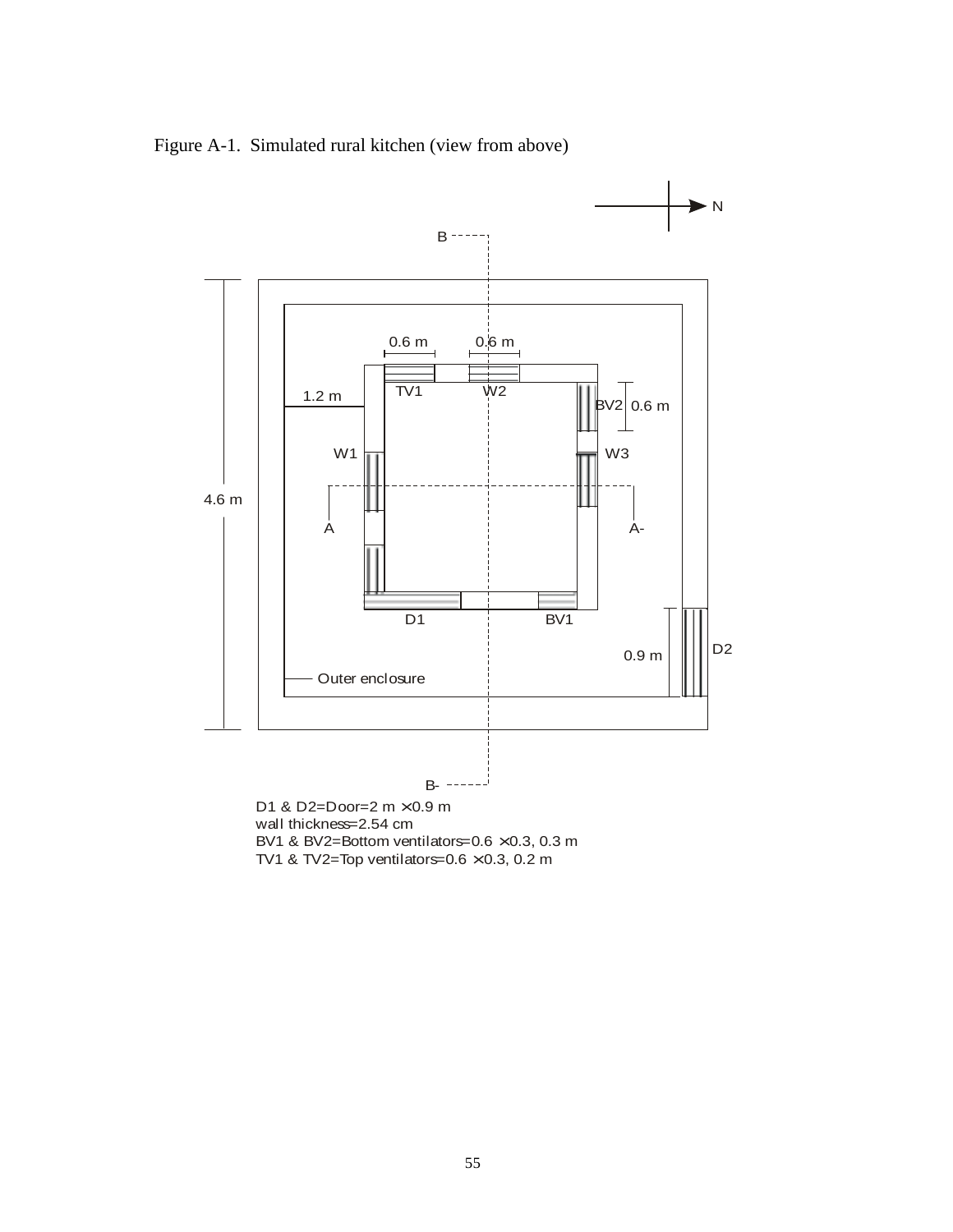Figure A-2. Simulated rural kitchen (section A-A')

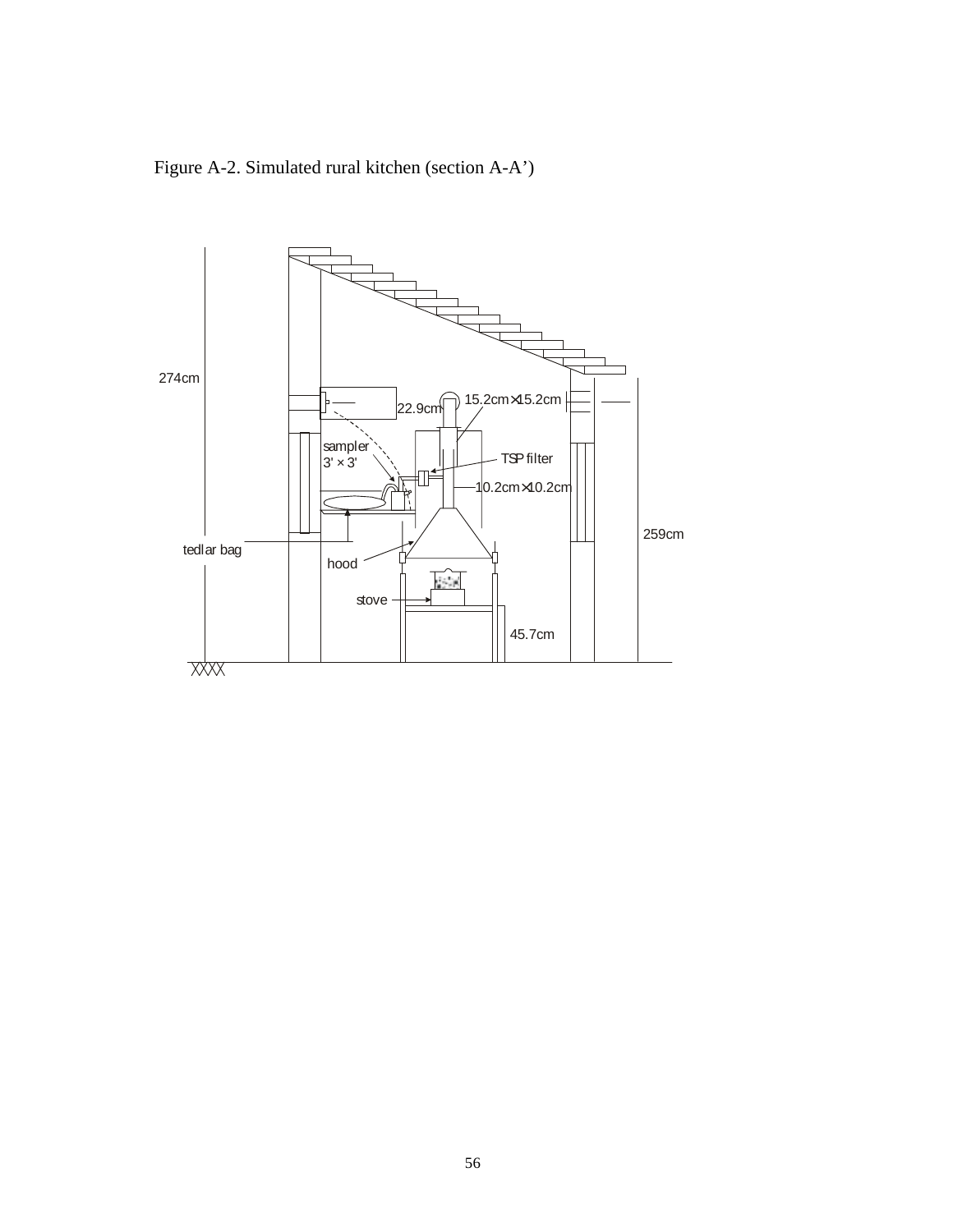Figure A-3. Simulated rural kitchen (section B-B')

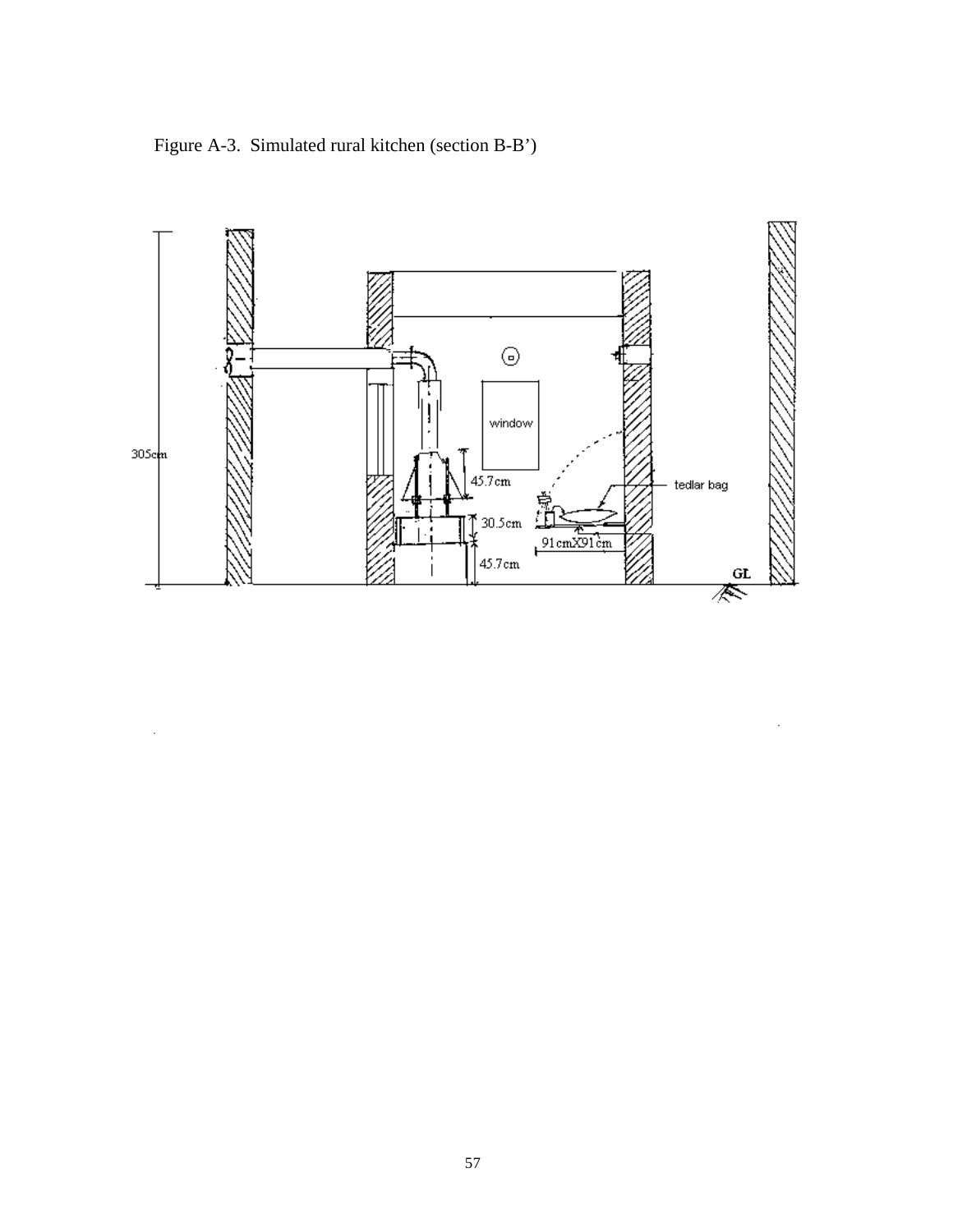Figure A-4. Hood arrangement for stove with flue

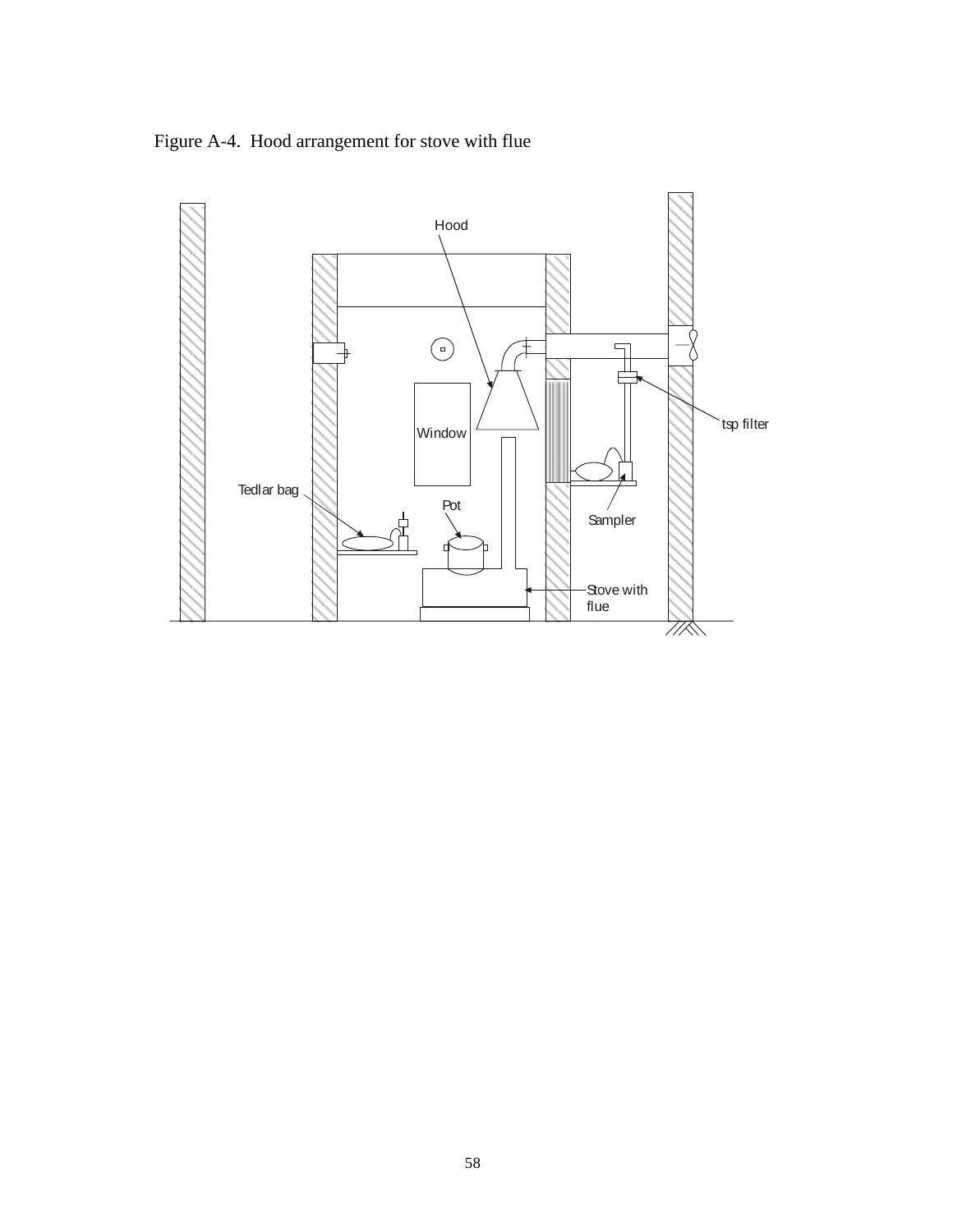# **Appendix B: Details of Stoves Tested**

Traditional mud stove (TM) The wall thickness of the stove is about 3 cm. The height of the fire box (from the bottom of the stove to bottom of the pot) is about 18 cm. Fuelwood, crop residues and dung cakes are commonly used in this stove. A diagram is shown in **Figure B-2** and a photograph in **Figure B-1a.** 

Three-rock arrangement (3-rock). To represent the three-rock arrangement, three bricks (6 cm  $\times$ 22 cm x 11 cm) were arranged at approximately  $120^{\circ}$  to one another. The pot hole size was fixed as 190 mm diameter to keep 20 cm diameter pot. The stove can accommodate pots of 18-30 cm in diameter. **Figure B-3** shows the arrangement (see the photograph in **Figure B-1c**).

Improved Metal (IMet). The stove is cylindrically shaped with metal stands. The top a circular metal sheet is provided with a hole in the center and slots. A metal grate is provided at the bottom for airflow and to ensure smooth combustion. The stove can accommodate pots of 18-30 cm in diameter. The stove is specifically suitable for fuelwood and twigs. The stove is commercially available in the names of Priagni and Vishal. About 5 million stoves have been disseminated in all parts of the country**. Figure B-1d** shows a photograph of a typical version.

Improved Vented Mud (IVM) The stove is constructed with sundried prefabricated clay slabs (*chapris*). The slabs are made with a mixture of good clay and fibrous material such as chopped crop residues. Because of this the slab becomes strong and does not crack on drying. The stove consists of firebox, two potholes, connecting tunnel and chimney. The height from the firebox floor to the lower edge of the cooking hole is about 18 cm. The height of the tunnel from the ground level is about 2" (5 cm) at chimney and firebox ends. Whereas in the middle (at second pot hole) the height of the tunnel from the ground level is about 4.5"(11 cm). This rise helps in the maximum utilization of heat to the second pot. 3"(8 cm) inner diameter cement pipe is used as a chimney. Damper is provided between the second pothole and chimney to control the draft. The whole surface of the stove is coated with clay, dung and crop residue mixture. Fuels such as fuel wood, crop residues, and dungcakes can be used in this stove. The stove is mainly used in rural areas of India (see **Figure B-1f).** 

Improved Vented Ceramic (IVC). This stove is commonly called "*Sugam*." The stove is same as IVM except the most critical four parts (two fireboxes, tunnel, and chimney) are made of ceramic. The ceramic lining helps in heat retention, which helps improve combustion and increases the efficiency of the stove. Presently the stove is disseminated in the villages of Uttar Pradesh.

Hara This dung-burning stove is widely used in villages of Haryana, Uttar Pradesh, Punjab and some parts of rural Rajasthan, Bihar and Madhya Pradesh. There are two designs of the Hara: One is portable, but heavy, and made of a mixture of mud, clay, and crop residue. The other is made of a similar mixture, but fixed in the ground. The portable version was chosen for the study and is shown in **Figures B-1b** and **B-4**.

Angethi. This bucket stove has a 23 cm top diameter; 12 cm bottom diameter, and a height of 17 cm. It is divided into two halves by a grate and the inner wall of the bucket is coated with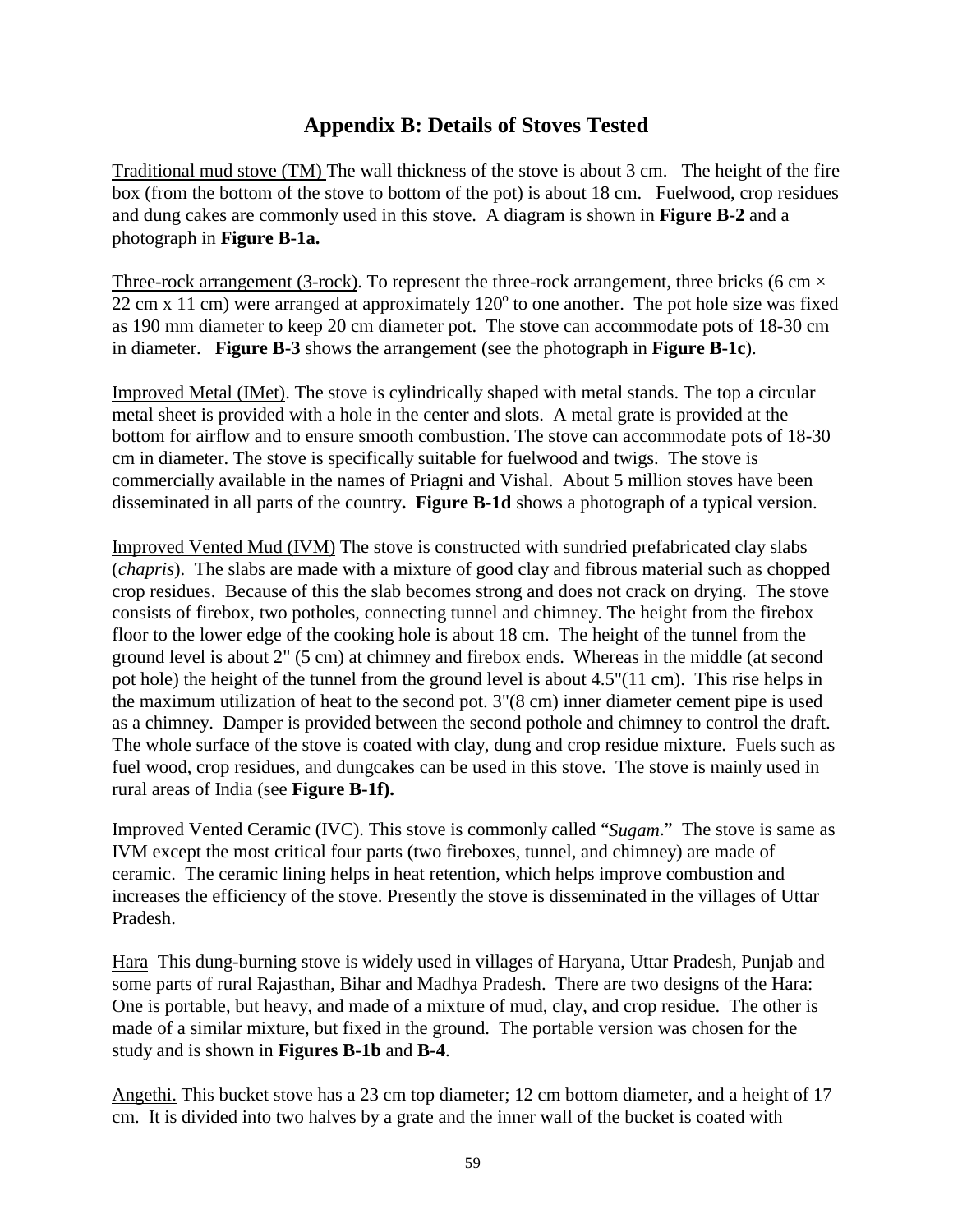mud/concrete. There is a small air vent below the grate and three projections above the bucket to form the pot seat. Charcoal, coal, and coke are the major fuels burned in this stove. For the present study, charcoal and charbriquettes were tested. A diagram of the Angethi is given in **Figure B-1e** and a photograph in **Figure B-5**.

Kerosene wick. The weight of the empty stove is about 2.6 kg. The stove consists of fuel tank, burner assembly and load bearing assembly. The fuel tank capacity of the stove is 2 liters. The fuel tank is fitted with filter cap assembly, a kerosene level indicator (float) to indicate the level of kerosene in the tank, and a wick control lever designed for raising/lowering the wicks to control the intensity of the flame. The burner assembly consists of 10 wicks and inner and outer sleeves. The space between the two sleeves is designed to supply more pre-heated air to ensure better combustion. An insulated triple wall outer burner casing is provided to minimize the heat loss. At the top of the burner assembly a load-bearing assembly (26.5 cm) is placed to provide the platform for vessel. An optional triangular pan support is also provided to place small utensils. The stove is used in all parts of India especially in urban areas (see **Figure B-1h)**.

Kerosene pressure. The major units of the stove are fuel container, roarer type burner, and a top ring. The fuel container is made up of brass sheet with a capacity of 2 liters. The fuel container is fitted with a hand-operated pump, pressure release screw, and fuel filler cap assembly. The pressure release screw is for releasing the container pressure quickly and safely. By decreasing the pressure the flame can be adjusted. The fuel container is fitted with a socket and a spirit cup. The fuel container rests on metallic legs, which are extended up to the top ring. The burner assembly consists of a nipple, burner, and a flame ring. The top ring (21 cm diameter) is placed on top of the burner assembly. **Figure B-1g** shows a diagram of the kerosene pressure stove. A schematic is given in Figure **B-6**.

LPG stove. The stove is made up of stainless steel body for use with liquefied petroleum gases sold in refillable tanks at 2.5-3.4 kPa  $(kN/m<sup>2</sup>)$  pressure. A tap is provided in the stove to control the pressure. If the tap is turned "full on" the intensity of the flame is high. A detachable metal frame is provided to support the pan. The stove is connected to the gas cylinder with rubber tubing. A detachable regulator is provided at the end of the tube to connect to the cylinder. There is a key in the regulator to control the supply of the gas from cylinder to the stove.

Biogas stove. There is a tap in the stove to control the intensity of the flame. The circular burner has three rows of 4.7 mm holes as follows:

|            | Pitch Hole    |              |
|------------|---------------|--------------|
|            | Diameter (mm) | No. of holes |
| Inner row  | 40            | n            |
| Middle row | 57            | h            |
| Outer row  | 72            | つつ           |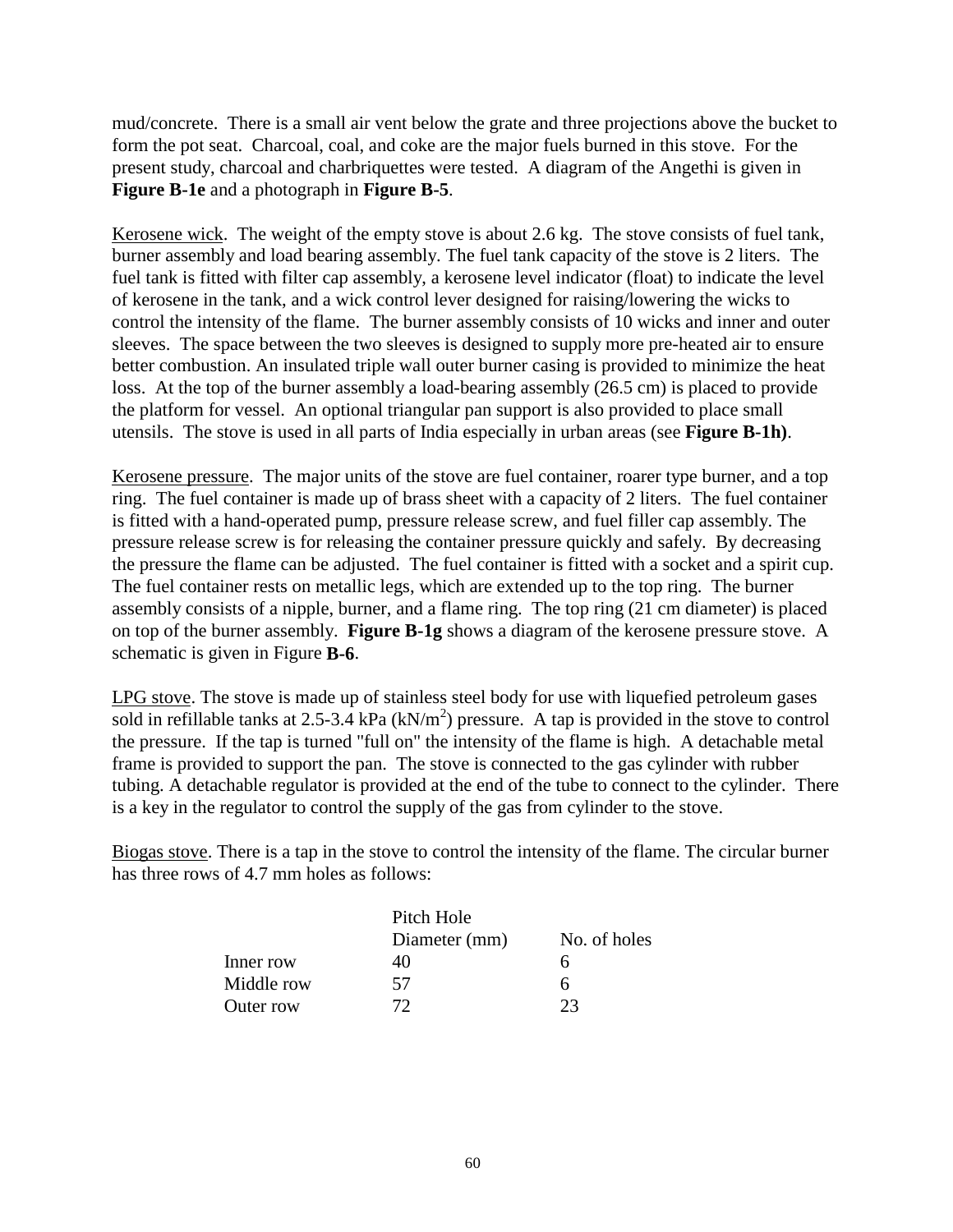

a. Traditional mud stove b. Hara



- 
- c. Three-rock d . Improved metal



- 
- e. Angethi f. Improved vented mud



g. Kerosene pressure h. Kerosene wick

Figure B-1 (a-h). Photographs of the stoves tested in the study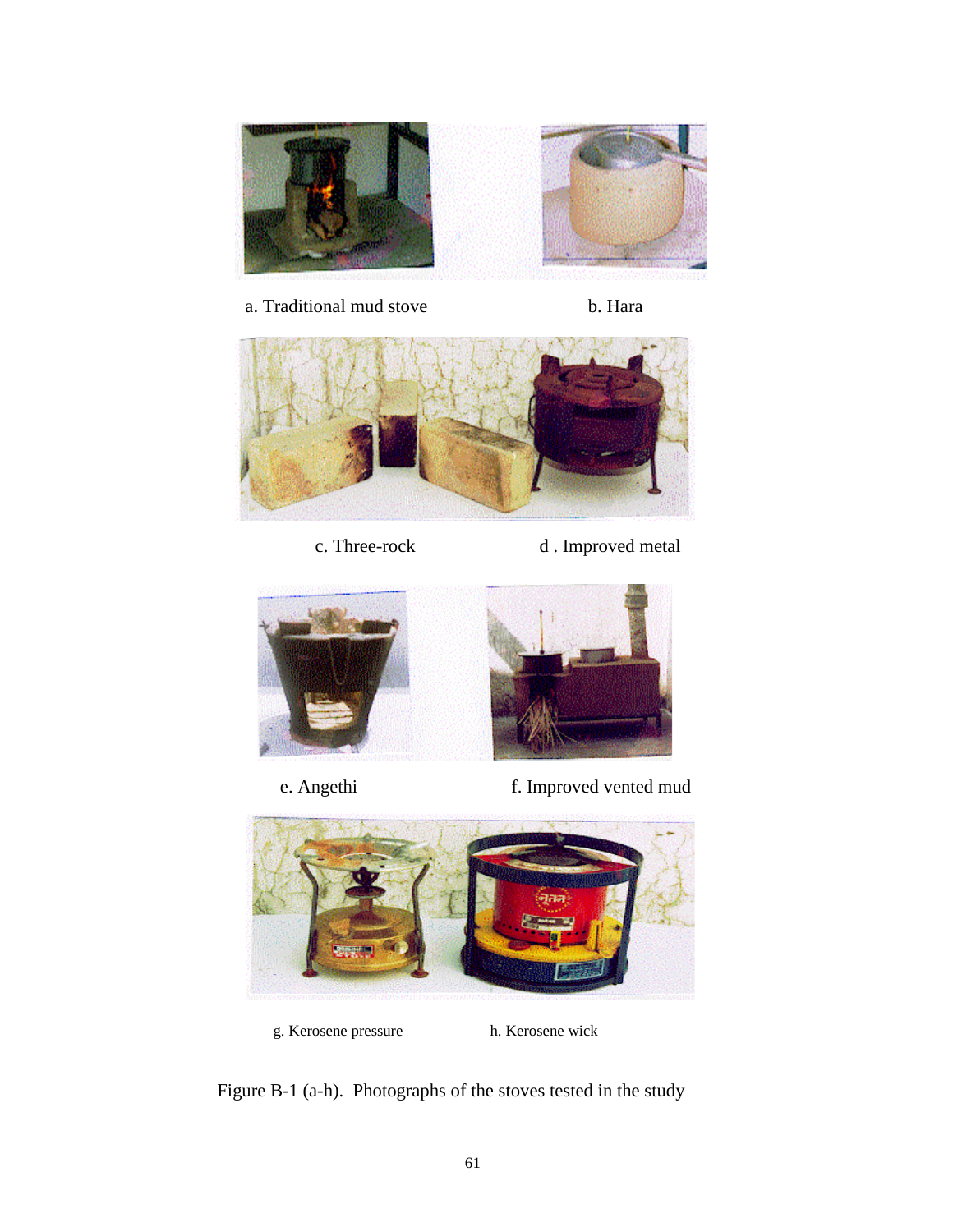

Figure B-2. Diagram of the traditional mud stove.



Figure B-3. Diagram of the three-rock stove.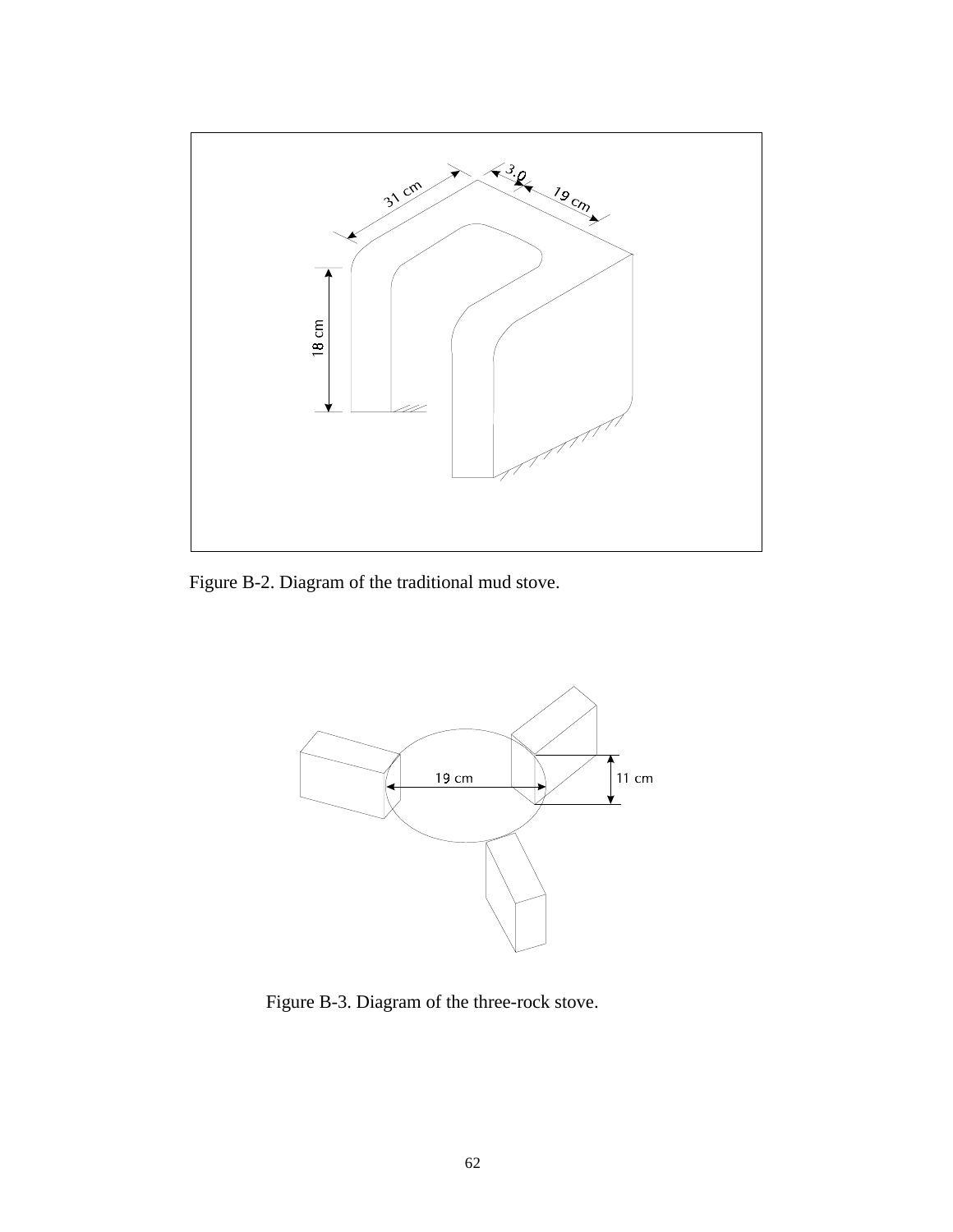

Figure B-4. Diagram of the hara stove.



Figure B-5. Diagram of the Angethi stove.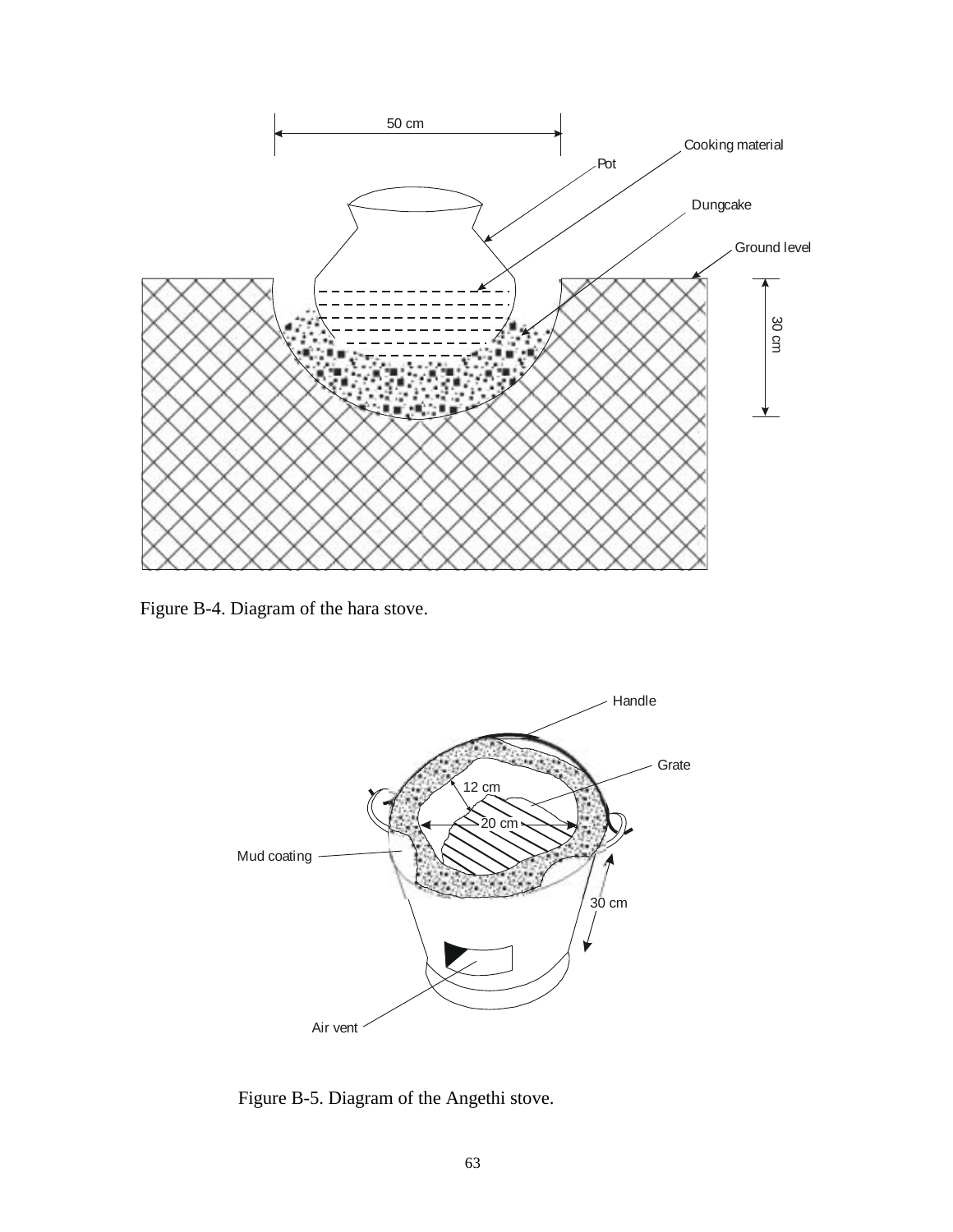

Figure B-6. Diagram of the kerosene pressure stove.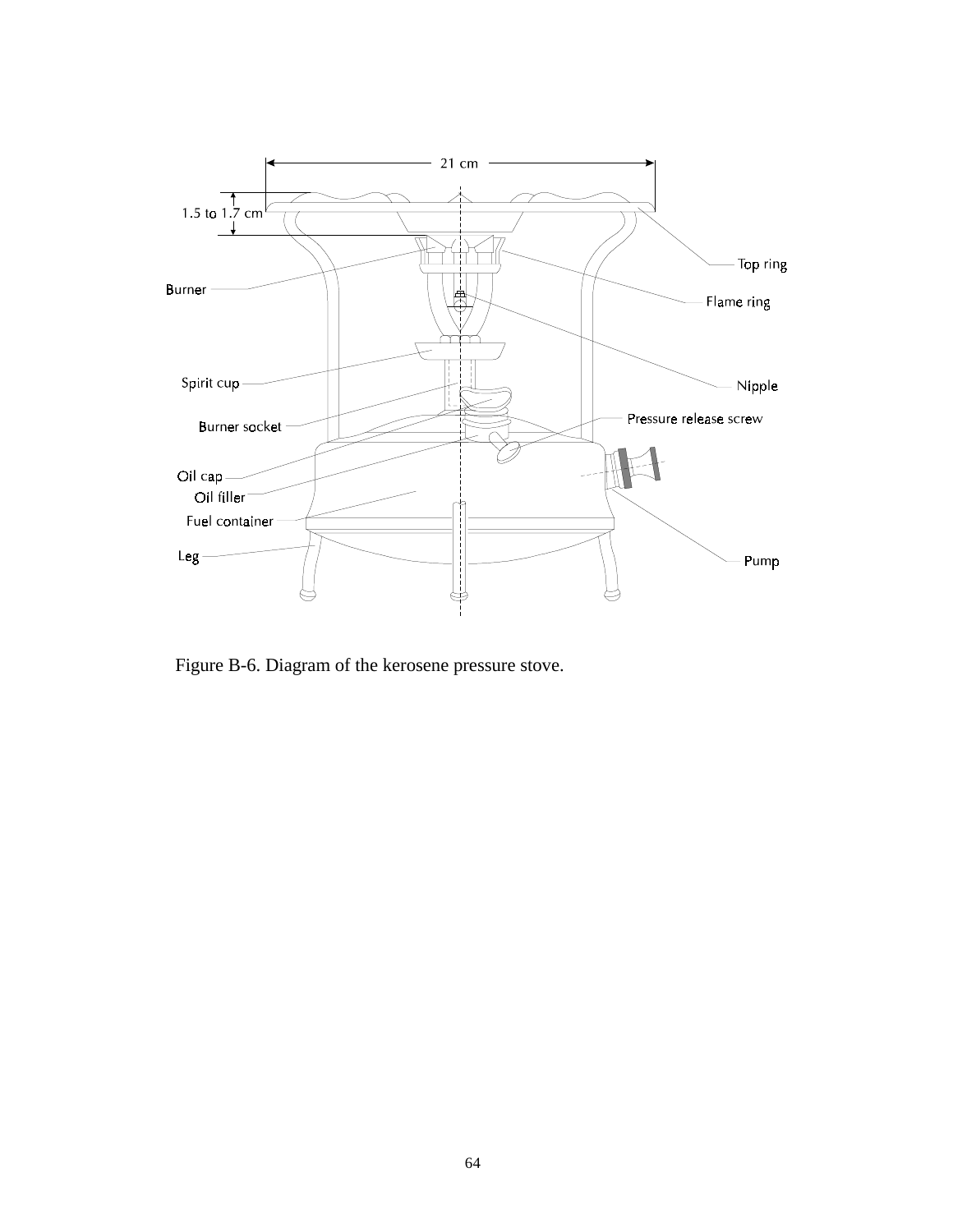## **Appendix C: Measurement Techniques**

Analytic instruments used in this study are listed in **Table C-1.** Principles involved in the measurement of moisture content, calorific value, total suspended particulates, sulfur dioxide, nitrogen dioxide and GC analysis are given below.

|                | <i>Instrument</i>                   | Flow rate $(l/m)$ | Make                    |
|----------------|-------------------------------------|-------------------|-------------------------|
| $\mathbf{1}$   | Air sampler                         |                   |                         |
|                | - SKC 224 43 X                      | $0-4.0$           | SKC, USA                |
|                | - SKC 224 PC XR                     | $0-4.0$           | SKC, USA                |
|                | - Gilian                            | $0-4.0$           | <b>USA</b>              |
|                | - Casella AS 808                    | $0-20$            | <b>UK</b>               |
| 2              | Gas Chromatograph                   |                   | NUCON Engineers, India  |
|                | <b>AIMIL-NUCON Series 5700</b>      |                   |                         |
| 3              | Spectrophotometer                   |                   | <b>Systronics INDIA</b> |
|                | <b>UV-VIS Spectrophotometer 119</b> |                   |                         |
| $\overline{4}$ | <b>Bomb Calorimeter</b>             |                   | Toshniwal Instruments,  |
|                |                                     |                   | India                   |
| 5              | <b>Muffle Furnace</b>               |                   | India                   |

Table C-1. Analytic instruments used

Moisture content (wet basis). To determine the moisture content of any fuel it is necessary that it should be of small particle size. The wood was sawed to make sawdust in such a way that the whole area, including cell wall, was included. About five pieces of the fuel samples taken from different places were sawed and the sawdust obtained were mixed properly and used for moisture content measurement. These steps were all carried out in triplicate.

A known quantity of sample was taken in a crucible and kept in an oven maintained at  $105^{\circ}$ C till the weight stabilizes. The weight loss was measured and the moisture content of the sample was estimated as follows.

% Moisture Content (M.C.) = 
$$
\frac{W_I - W_f}{W_I - W_c} \times 100
$$

 $W_I$  = initial weight of sample  $W_f$  = final weight of sample

 $W_c$  = weight of crucible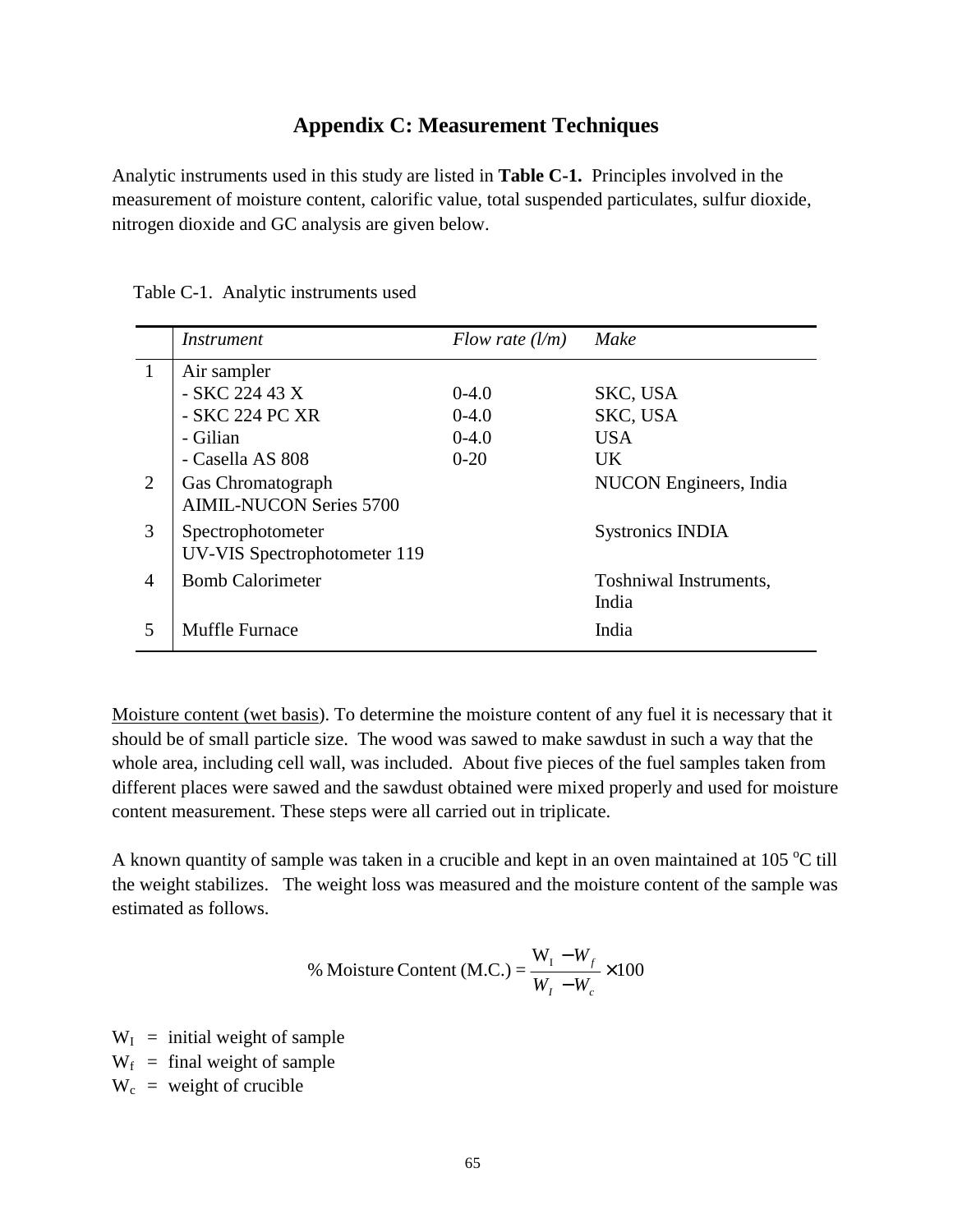Calorific value. Calorific value (energy content) of a fuel was determined by calorimetry. Benzoic acid was used to standardize the bomb calorimeter. One gram of sample was taken in a crucible and made into a pallet and the initial weight was noted. It was placed in the bomb, which was pressurized to 18 atm of oxygen. The bomb was placed in a vessel containing a measured quantity of water. The ignition circuit was connected and the water temperature noted. After ignition the temperature rise was noted every minute till a constant temperature was recorded. The pressure was released and the length of unburned fuse wire was measured. The calorific value was calculated as:

 $\frac{(t_c \times w) - (m + n)}{w$  weight of sample (g)  $= kJ / kg = H_w$ 

 $t_c$  = temperature rise ( C)

 $w =$  apparent heat capacity by benzoic acid (J)

 $m =$  calorific value of thread (J)

 $n =$  calorific value of Nichrome ignition wire (J)

The apparent heat capacity by benzoic acid (w), calorific value of thread (m), and the calorific value of Nichrome ignition wire were provided by the instrument supplier.

TSP Measurement. Quartz fiber filters of 37 mm diameter (Pallflex Products Co., Putnam, CT, USA) were used for Total Suspended Particulate (TSP) measurements. The flow rate of the sampling pump was adjusted to fill an 80-liter Tedlar bag throughout a burn cycle. The flow pumps were calibrated before and after measurements using the soap bubble method (WHO, 1984). TSP was calculated from the filter weight difference and volume of air sampled.

Quartz fiber filters were conditioned by heating at 800  $^{\circ}$ C for 2 hours and then placed in a desiccator for at least 24 hours before weighing. The filters were carefully placed in the filter holders and used for sample collection. After sampling, the filters were taken out of the holder and placed in a petri dish, desiccated for 24 hours and weighed. The net increase in the weight of the filter after sampling was divided by the total flow to determine the concentration. One filter from each fuel/stove combination was analyzed for carbon content.

Carbon contents of TSP collected on quartz fiber filters were measured using a thermal-optical carbon analysis technique (Johnson *et al.*, 1981) at Sunset Laboratory, Forest Grove, OR, U.S.A.

Sulfur dioxide. The West and Gake method (BIS 1970) was followed to estimate sulfur dioxide in emission gas and indoor background samples. The air samples were bubbled through the absorbing media containing sodium tetrachloromercurate at a constant flow rate  $(1.5\n-2.0\,$ l/m) during the entire burncycle experiment. The non-volatile dichlorosulphitomercurate ion formed in this process was reacted with acid bleached pararosaniline and formaldehyde to form a complex ion, the absorbance of which was read spectrophotometrically at 560 nm. The corresponding  $SO_2$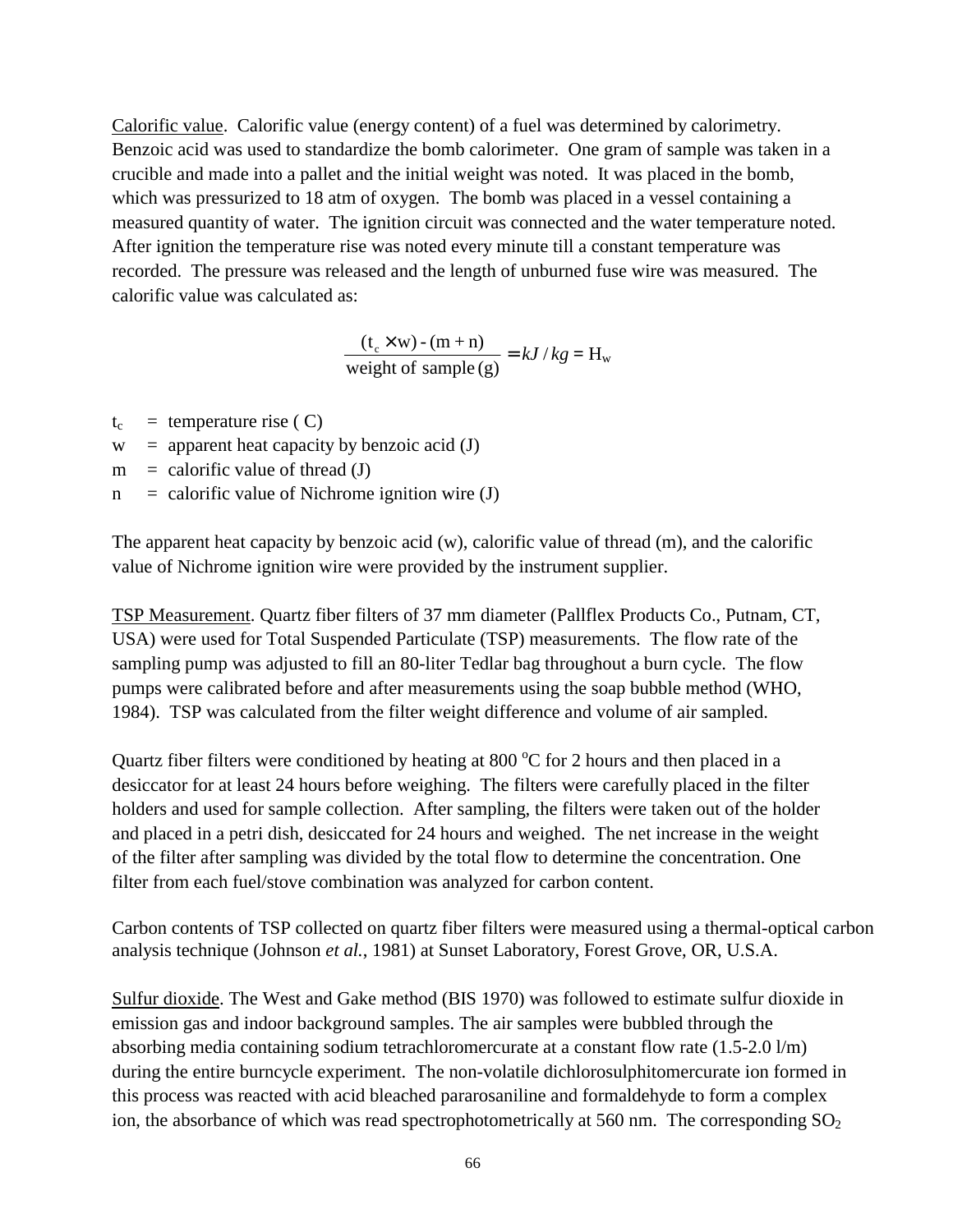concentration was measured by comparing the absorbance with a standard graph developed with known concentrations of  $SO_2$ . Sodium metabisulphite solution was used as a standard solution for calibration (1 ml of 0.01 N metabisulphite solution contains 320  $\mu$ g of SO<sub>2</sub>).

Nitrogen oxides. Nitrogen oxides were measured as nitrogen dioxide by a modified Jacob and Hochhier method (BIS 1975). Emissions and indoor background samples were bubbled through an absorbing media containing sodium hydroxide - sodium arsenite solution to form a stable solution of sodium nitrate. The nitrate ion produced during sampling was reacted with phosphoric acid, sulphanilamide and N-(1-napthyl)-ethylenediamine dihydrochloride to form an azo dye. The absorbance of the azo dye was read in spectrophotometer at 550 nm and the corresponding concentration was estimated using a standard graph made with known  $NO<sub>2</sub>$ concentration. Sodium nitrate solution was used as a standard for  $NO<sub>2</sub>$  calibration.

GC analysis. A gas chromatograph (GC) was set up to analyze background samples and samples taken out of the filled Tedlar bags for CO<sub>2</sub>, CO, CH<sub>4</sub>, and TNMHC. A system of GC-flame ionization detector (FID) - methanizer was employed for analysis of  $CO<sub>2</sub>$ , CO, and CH<sub>4</sub>. In this system, a Carbonspherepacked column was used to separate these three compounds. The separated CO and CO2 were converted by hydrogen at 375 °C in a nickel catalytic device (the methanizer) to CH<sub>4</sub> which was then determined by the FID. TNMHC was measured by subtracting CH4 from the total hydrocarbon (THC) which was determined using a FID and a blank GC column (the air peak was corrected). All GCs were calibrated daily with locally made standards and periodically checked with a standard gas mixture of CO2, CO, CH4 prepared by Scott Specialty Gases, Inc., Plumsteadville, PA, U.S.A. The agreement between the locally made standards and US made standards was within  $\pm 4\%$ .

The filled canisters were shipped back to Oregon Graduate Institute of Science and Technology (OGIST) to be analyzed mainly for hydrocarbon speciation. Up to 70 individual hydrocarbons were determined by using the procedure established as EPA Compendium Method TO-14a (U.S. EPA , 1997), a method that uses the GC to separate hydrocarbon species and uses the FID to determine the compounds (Rasmussen and Khalil, 1981; Rasmussen et al., 1982; USEPA, 1993). These canister samples were also analyzed for CO2, CO, and CH4 using similar analytical procedures to those used in the local laboratories and for non-methane organic compounds (NMOC) using EPA Method TO-12a (USEPA, 1993). This provides data for inter-laboratory comparison.

Two or more injections were made for each sample to ensure a RSD < 10%. Calibration curves for all measured compounds were made daily and had linear regression  $R^2 > 0.99$ . Results obtained by the local GC analyses were compared with results of canister samples analyzed by OGIST. When the measured concentrations were close to the method detection limit, the agreement appeared poorest. The method detection limit, reported by the TERI laboratory, was 1 ppm for CO, CH<sub>4</sub>, and THC. The flue gas and background  $CO<sub>2</sub>$  concentrations were much higher than the  $CO<sub>2</sub>$  detection limit.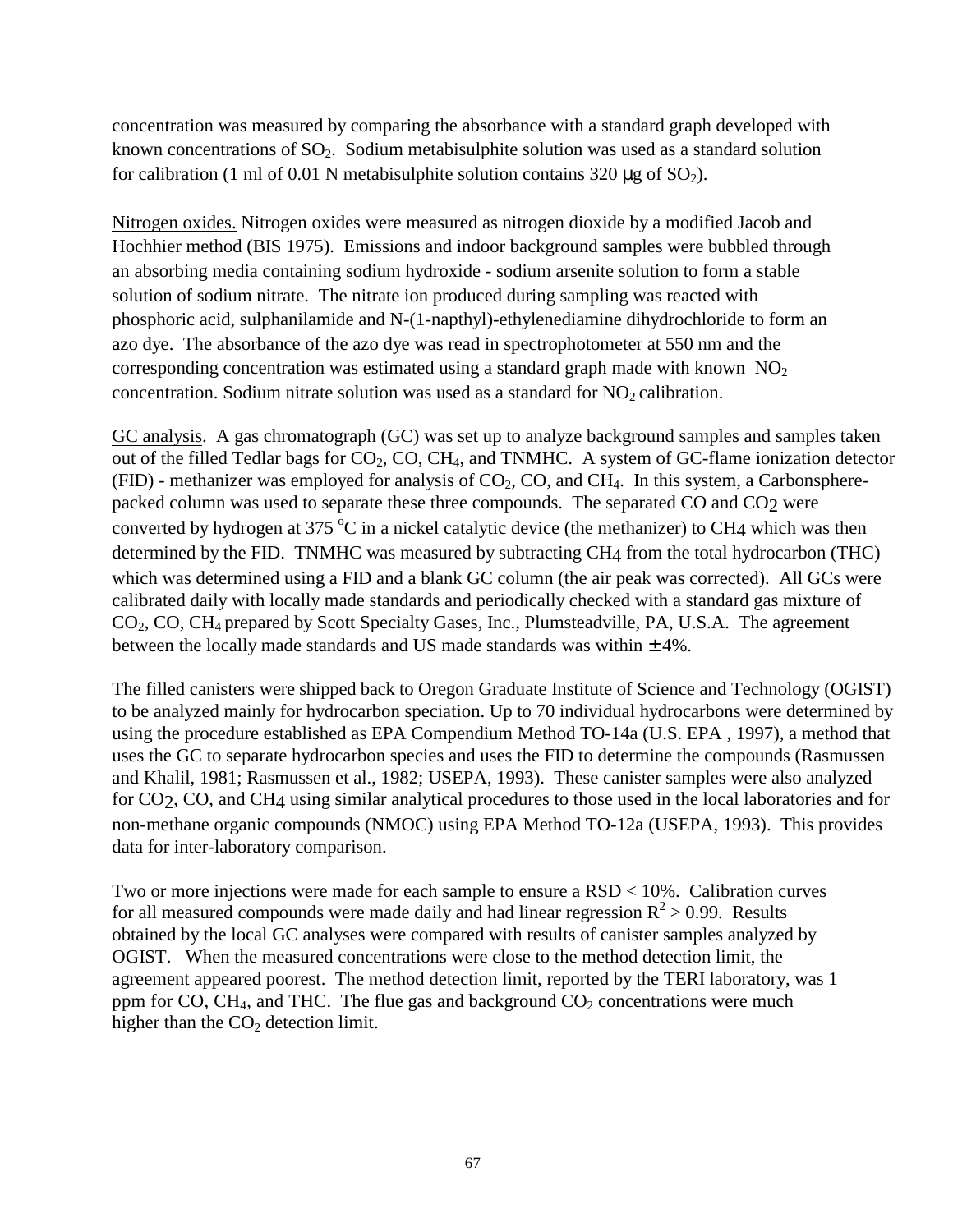### **Appendix D: Calculation Procedures**

Based on the measurements, power and thermal efficiency were estimated to check the thermal performance of the stove.

1) Thermal efficiency

Thermal efficiency is the product of combustion efficiency and heat transfer efficiency. Combustion efficiency measures the extent of which the chemical energy in wood is converted into heat and subsequently used to evaporate water in the vessel. Heat transfer efficiency indicates what fraction of the heat produced is actually transferred to the vessel and water. The amount of heat used to evaporate water is considered as useful heat input to the vessel since the primary interest is to compare stoves rather than cooking efficiency for any given stock. The burn rate and net corrected calorific value of fuel are used in the calculation of thermal efficiency. The equation for thermal efficiency calculation is given below (Ahuja et al., 1987).

$$
\eta(\%) = \{ [W_i * a * (T_f - T_i) + (W_i - W_f)] * L / (F * t * H_w) \} * 100
$$

- $\eta$  = efficiency (%)
- $W_i$  = initial weight of water (kg)
- $a =$  specific heat of water (kJ/deg-kg)
- $T_f$  = temperature final (°C)
- $T_i$  = temperature initial (°C)
- $W_f$  = final weight of water (kg)
- $L =$  latent heat of vaporization for water (kJ/kg)
- $F = burn rate (kg/h)$
- $t =$  duration (hour)
- $H_w$  = net calorific value of main fuel (kJ/kg)

#### 2) Burn rate

The burn rate is corrected for the amount of kerosene used as a lighter, the charcoal remaining and the moisture content of the fuel wood. The burn rates for crop residues and dungcake combustion are similarly calculated by replacing  $W_w$  and  $H_w$  by their appropriate values for the two fuels. The burn rate calculation for kerosene stoves is more straightforward - weight of kerosene consumed divided by experimental time.

$$
F = \frac{1}{t} \left[ \frac{100 \times W_w}{100 + M} + \frac{W_k H_k}{H_w} - \frac{W_c H_c}{H_w} \right]
$$

 $F = burn rate (kg/h)$ 

- $t =$  duration of the experiment (hour)
- $W_w$  = weight of wood (kg)
- $W_k$  = weight of kerosene (kg)
- $H_k$  = calorific value of kerosene (kJ/kg)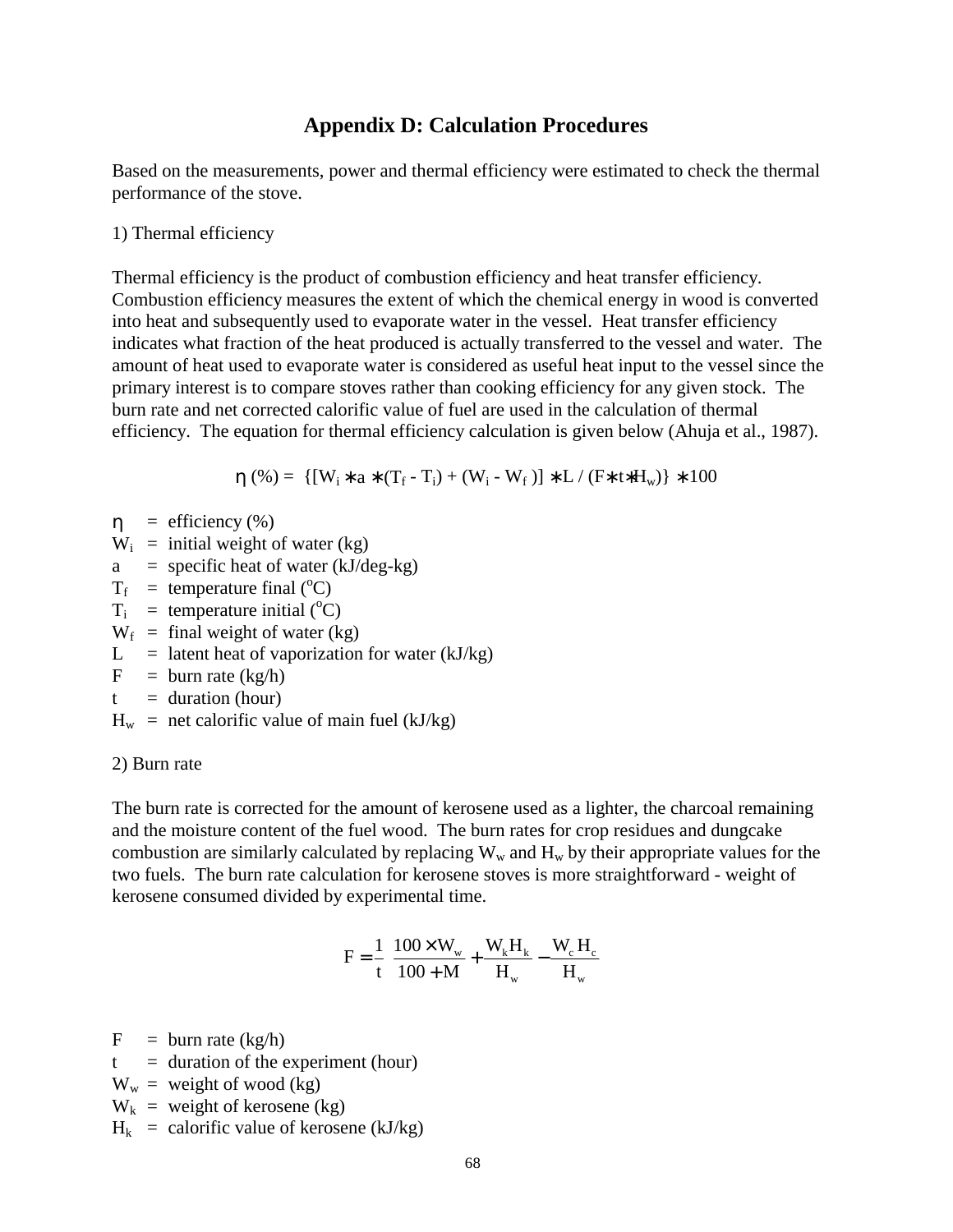- $W_c$  = Weight of charcoal (kg)
- $H_c$  = Calorific value of charcoal (kJ/kg)
- $M =$  Moisture content of wood  $(\%)$
- $H_w =$  Calorific value of wood (kJ/kg)

3) Power

Power refers to the rate at which the energy is used. The power (kW) is calculated as follows:

Power (kW) =  $F \times H_w \times 1/860$ 

 $F = burn rate (kg/h)$  $H_w$  = calorific value of main fuel (kJ/kg)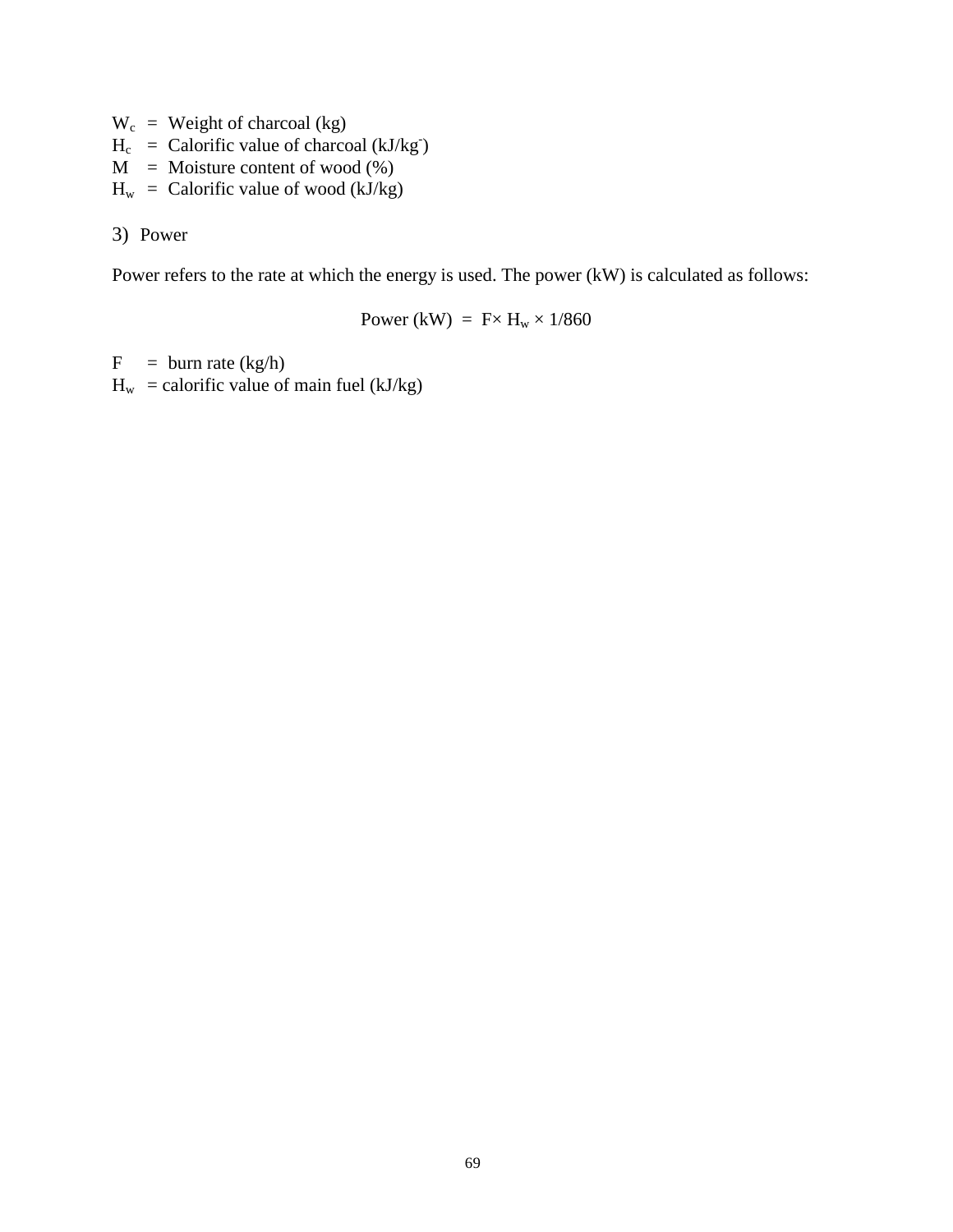## **Appendix E: Fuel Analyses**

Solid fuels and kerosene were analyzed for carbon, ash, sulfur, nitrogen and hydrogen content using standard methods (BIS 1987). For biogas the energy, carbon, and hydrogen content were estimated from the gas analysis by GC/TCD method. For LPG, the energy content was given by "BHARAT Petroleum Co." The chemical composition, moisture content and net (low heating value) energy of the fuels using the methods in **Appendix C** are given in **Table E-1.** 

| Fuel               | <b>Moisture</b> | Net Energy            |        |          |      |                |        |
|--------------------|-----------------|-----------------------|--------|----------|------|----------------|--------|
|                    | content $(\% )$ | (kJ/kg)               | Carbon | Nitrogen | Ash  | H <sub>2</sub> | Sulfur |
| <b>LPG</b>         |                 | 45837                 | 86.0   |          |      |                |        |
| <b>Biogas</b>      |                 | 17707<br>$(kJ/M^3)^1$ | 39.6   |          |      | 6.5            |        |
| Kerosene           |                 | 43116                 | 84.3   | 0.02     | 0.0  | 14.2           | 0.04   |
| Eucalyptus         | 6.1             | 15333                 | 45.4   | 0.14     | 0.4  | 6.4            | 0.02   |
| Acacia             | 6.5             | 15099                 | 41.8   | 0.35     | 2.89 | 6.3            | 0.01   |
| Root fuel          | 5.7             | 15480                 | 51.8   | 1.18     | 7.0  | 4.5            | 0.08   |
| Charcoal           | 1.7             | 25715                 | 80.0   | 0.69     | 7.4  | 1.8            | 0.06   |
| Char-<br>briquette | 7.2             | 15928                 | 50.3   | 0.25     | 40.0 | 3.2            | 0.05   |
| Mustard<br>straw   | 5.9             | 16531                 | 42.1   | 0.36     | 2.7  | 6.3            | 0.01   |
| Rice straw         | 8.8             | 13027                 | 38.1   | 0.40     | 15.6 | 6.2            | 0.05   |
| Dung cake          | 7.3             | 11763                 | 33.4   | 0.90     | 52.2 | 3.9            | 0.07   |

Table E-1. Fuel chemical composition, moisture content, and net energy

<sup>1</sup> standard temperature and pressure

The measurements are generally similar to those published for these fuels (Smith, 1987). Dungcakes stand out because they have low carbon content, low net energy, and high ash content. Ash content of 52% for dung cakes is higher than the earlier reported ash content of about 15-20% and 31% (Smith 1987, Salariya 1983). The ash content in dungcake and char briquettes is much higher than wood and root. This may be due to the presence of more dirt particles in these fuels. The ash content of rice straw is close to the reported value of 15.5 % (Salariya 1983).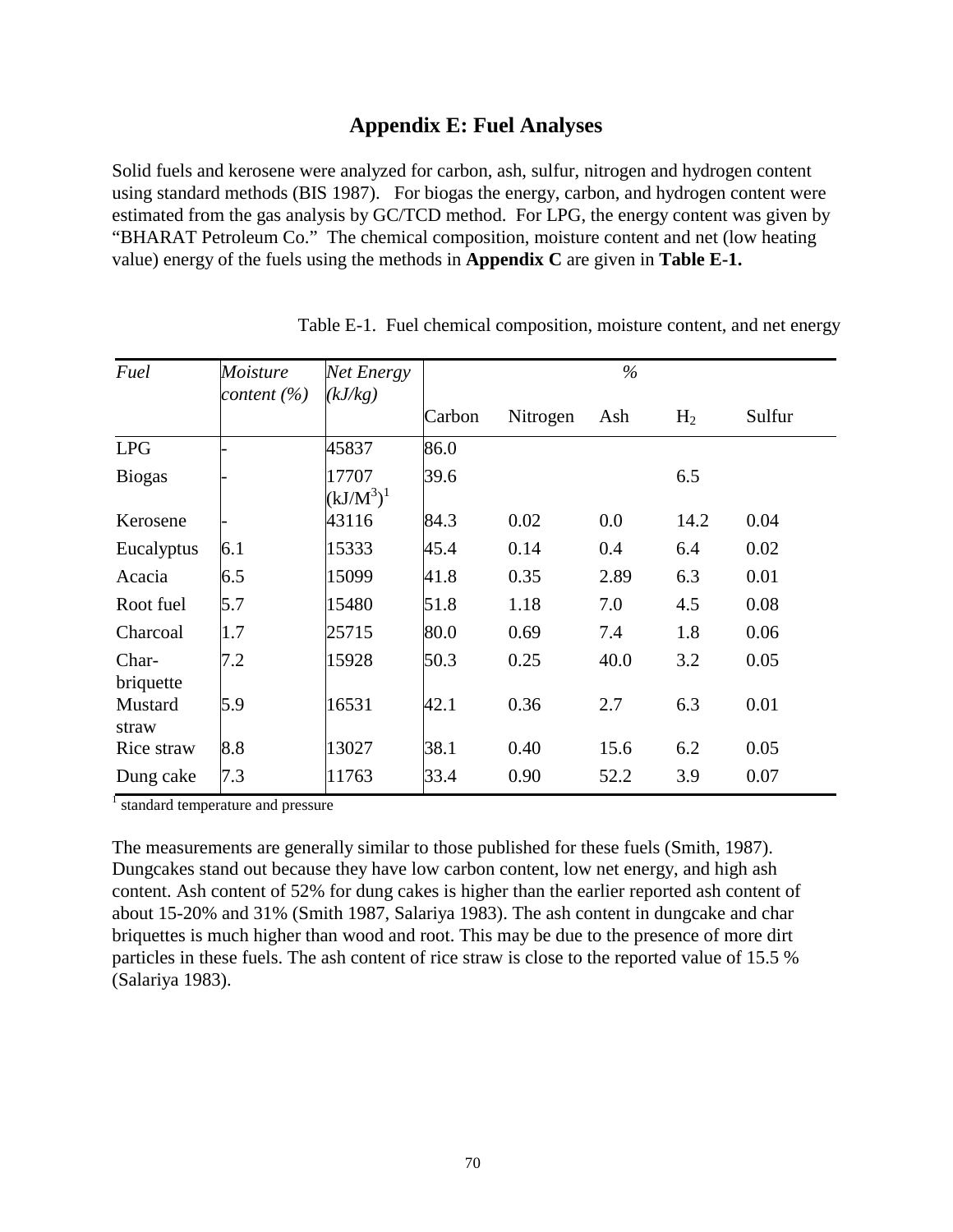## **Appendix F: Measured Fluegas Concentrations**

### A. Total Suspended Particulates (TSP)

The net TSP concentrations (flue gas- indoor) for various fuel/stove tested are given in the **Table F-1**. The increases in the TSP concentration for various fuel/stove were biogas-LPG- kerosenecharcoal- rootfuel- dungcake- wood- crop residues. Also shown are the results of the carbon analyses.

#### B. Gases

The TERI concentrations of  $CO<sub>2</sub>$ , CO, and CH<sub>4</sub> in flue gas and indoor background samples for three experiments are averaged in **Table F-2**. One of the three flue gas samples for each fuel/stove combination was collected in stainless steel canisters and analyzed at OGIST for CO, CO2, CH4 and TNMOC, as shown in **Table F-3**. TERI values were plotted against OGIST values in **Figures F-1 - F-3**. The  $R^2$  values for the three regression analyses were all above 0.80. Based the OGIST laboratory's extensive experience in GC analysis, we considered it as the reference. Using x variable(m) and intercept(c), TERI  $CO_2$ ,  $CO$ , and  $CH_4$  values for each experiments were corrected. For example, based on **Figure F-1** (CO), [OGIST data] =  $8.32 +$ 0.52[TERI data]. The corrected values were reported here and used for emission factor calculations.

Among 28 fuel/stove combinations, canisters for seven stove fuel combinations were opened by Indian Customs during shipment. During the pilot phase experiments with Eucal-tm,  $CO<sub>2</sub>$ calibration was not stabilized due to improper conditioning of the column. So TERI values for the pilot phase experiments were not considered for comparison. Due to the GC problem during the experiments with Rice-tm and Dung-ivm, TERI values for those experiments were not reliable. For the rest of the experiments, TERI values were compared with OGIST results and given in **Table F-4**. The corrected concentrations, net of background, shown in **Table F-5**, were used for estimating the emission factors and emissions inventory.

The net concentrations (fluegas minus indoor) of  $SO_2$  and  $NOx$  (measured as  $NO_2$ ) for the fuel/stove tested are given in **Table F-6**, which reveals that for  $SO_2$  the difference between flue gas and indoor is marginal (less than 1ppb) for LPG, Biogas, charcoal and charbriquette. For crop residues the average net concentrations of  $SO_2$  vary from 0.7 to 2.9 ppb in different stoves. For wood fuels the range for  $SO_2$  concentration is 1.2 to 6.3 ppb and for dungcakes the values range from 0.3 to 6.3ppb.

Among the various fuel/stove tested, the net  $NO<sub>2</sub>$  concentration is high for LPG(11 ppb). For wood fuels the net  $NO<sub>2</sub>$  concentrations vary from 1 to 4 ppb. For crop residues and dungcakes the net  $NO<sub>2</sub>$ concentration did not exceed 5 ppb. The low  $NO<sub>2</sub>$  emissions for biofuel are probably due to lower combustion temperatures than the liquid and gaseous fuels, which are premixed with air before combustion.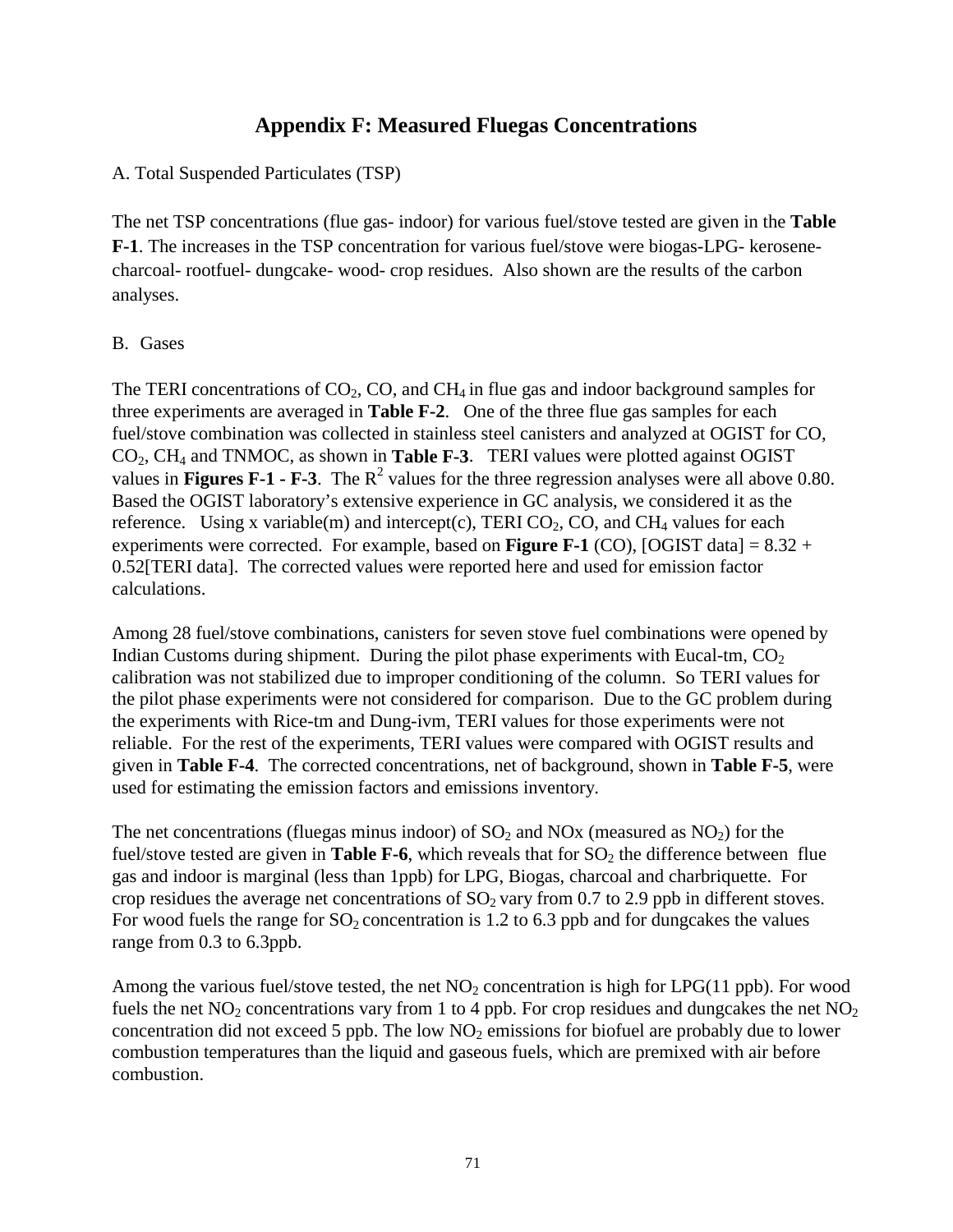| Fuel/Stove        | $TSP(mg/m^3)$ in<br>Flue gas | $TSP(mg/m^3)$<br>Background<br>Level | $TSP(mg/m^3)$<br>Net Conc. in<br>Flue | Net Conc. of<br>Carbon as TSP<br>$(mg/m^3)$ |
|-------------------|------------------------------|--------------------------------------|---------------------------------------|---------------------------------------------|
| $LPG^*$           | $0.68 \pm (0.13)$            | $0.36 \pm (0.15)$                    | $0.32 \pm (0.14)$                     | $0.32 \pm (0.14)$                           |
| <b>Biogas</b>     | $0.80 \pm (0.33)$            | $0.55 \pm (0.14)$                    | $0.25 \pm (0.21)$                     | $0.12 \pm (0.09)$                           |
| Kerosene/wick     | $0.82 \pm (0.22)$            | $0.36 \pm (0.12)$                    | $0.46 \pm (0.32)$                     | $0.41 \pm (0.24)$                           |
| Kerosene/pressure | $1.06 \pm (0.19)$            | $0.58 \pm (0.15)$                    | $0.48 \pm (0.05)$                     | $0.48 \pm (0.05)$                           |
| Charbriquette     | $3.54 \pm (0.23)$            | $0.67 \pm (0.49)$                    | $2.87 \pm (0.36)$                     | $2.18 \pm (1.00)$                           |
| Charcoal          | $2.02 \pm (0.70)$            | $0.53 \pm (0.21)$                    | $1.49 \pm (1.00)$                     | $1.27 \pm (0.49)$                           |
| Eucal-tm*         | $3.10 \pm (0.04)$            | $0.26 \pm (0.11)$                    | $2.84 \pm (0.13)$                     | $2.84 \pm (0.13)$                           |
| Eucal-3 rock*     | $4.19 \pm (0.56)$            | $0.57 \pm (0.28)$                    | $3.62 \pm (0.58)$                     | $3.62 \pm (0.58)$                           |
| Eucal-imet        | $4.24 \pm (1.06)$            | $0.87 \pm (0.48)$                    | $3.37 \pm (0.59)$                     | $2.83 \pm (0.21)$                           |
| Eucal-ivm         | $4.76 \pm (0.41)$            | $0.42 \pm (0.09)$                    | $4.34 \pm (0.38)$                     | $3.99 \pm (0.99)$                           |
| Eucal-ivc         | $3.51 \pm (0.58)$            | $0.36 \pm (0.09)$                    | $3.15 \pm (0.57)$                     | $3.15 \pm (0.57)$                           |
| Acacia-tm         | $3.67 \pm (0.12)$            | $3.57 \pm (0.21)$                    | $3.09 \pm (0.17)$                     | $2.54 \pm (0.80)$                           |
| Acacia-3 rock     | $3.38 \pm (0.63)$            | $0.42 \pm (0.14)$                    | $2.96 \pm (0.67)$                     | $2.83 \pm (0.81)$                           |
| Acacia-imet       | $3.87 \pm (0.80)$            | $0.35 \pm (0.26)$                    | $3.52 \pm (1.05)$                     | $3.52 \pm (1.05)$                           |
| Acacia-ivm*       | $4.73 \pm (0.75)$            | $0.42 \pm (0.11)$                    | $4.32 \pm (0.64)$                     | $4.32 \pm (0.64)$                           |
| Acacia-ivc*       | $5.00 \pm (0.19)$            | $0.35 \pm (0.11)$                    | $4.66 \pm (0.17)$                     | $4.66 \pm (0.17)$                           |
| Root-tm           | $2.93 \pm (1.63)$            | $0.61 \pm (0.15)$                    | $2.32 \pm (1.49)$                     | $2.32 \pm (1.49)$                           |
| Root-imet         | $3.29 \pm (0.63)$            | $0.35 \pm (0.13)$                    | $2.94 \pm (0.58)$                     | $2.88 \pm (0.61)$                           |
| Root-ivm          | $2.43 \pm (0.84)$            | $0.41 \pm (0.09)$                    | $2.02 \pm (0.88)$                     | $1.64 \pm (0.76)$                           |
| Mustard-tm        | $4.09 \pm (0.12)$            | $0.55 \pm (0.18)$                    | $3.54 \pm (0.10)$                     | $3.54 \pm (0.10)$                           |
| Mustard-imet      | $4.68 \pm (1.07)$            | $0.64 \pm (0.27)$                    | $4.04 \pm (0.85)$                     | $4.04 \pm (0.85)$                           |
| Mustard-ivm       | $6.49 \pm (1.45)$            | $0.75 \pm (0.09)$                    | $5.74 \pm (1.37)$                     | $5.74 \pm (1.37)$                           |
| Mustard-ivc       | $7.26 \pm (0.31)$            | $0.57 \pm (0.15)$                    | $6.69 \pm (0.26)$                     | $6.60 \pm (0.26)$                           |
| Rice-tm*          | $6.53 \pm (0.73)$            | $1.28 \pm (0.61)$                    | $5.25 \pm (0.79)$                     | $5.25 \pm (0.79)$                           |
| Rice-ivm*         | $6.60 \pm (1.20)$            | $0.57 \pm (0.12)$                    | $6.02 \pm (1.17)$                     | $6.02 \pm (1.17)$                           |
| Dung-tm           | $5.03 \pm (0.78)$            | $0.98 \pm (0.16)$                    | $4.05 \pm (0.66)$                     | $2.99 \pm (0.78)$                           |
| Dung-hara         | $2.96 \pm (0.09)$            | $0.58 \pm (0.13)$                    | $2.38 \pm (0.16)$                     | $2.38 \pm (0.16)$                           |
| Dung-ivm*         | $4.05 \pm (0.24)$            | $0.28 \pm (0.02)$                    | $3.77 \pm (0.26)$                     | $3.77 \pm (0.26)$                           |
| Dung-ivc*         | $4.61 \pm (0.32)$            | $0.26 \pm (0.08)$                    | $4.35 \pm (0.25)$                     | $4.35 \pm (0.25)$                           |

Table F-1. Concentration of TSP and Carbon as TSP. Net = flue level minus background. Standard deviations shown.

\* The carbon content value greater than the TSP value was considered as 100% carbon.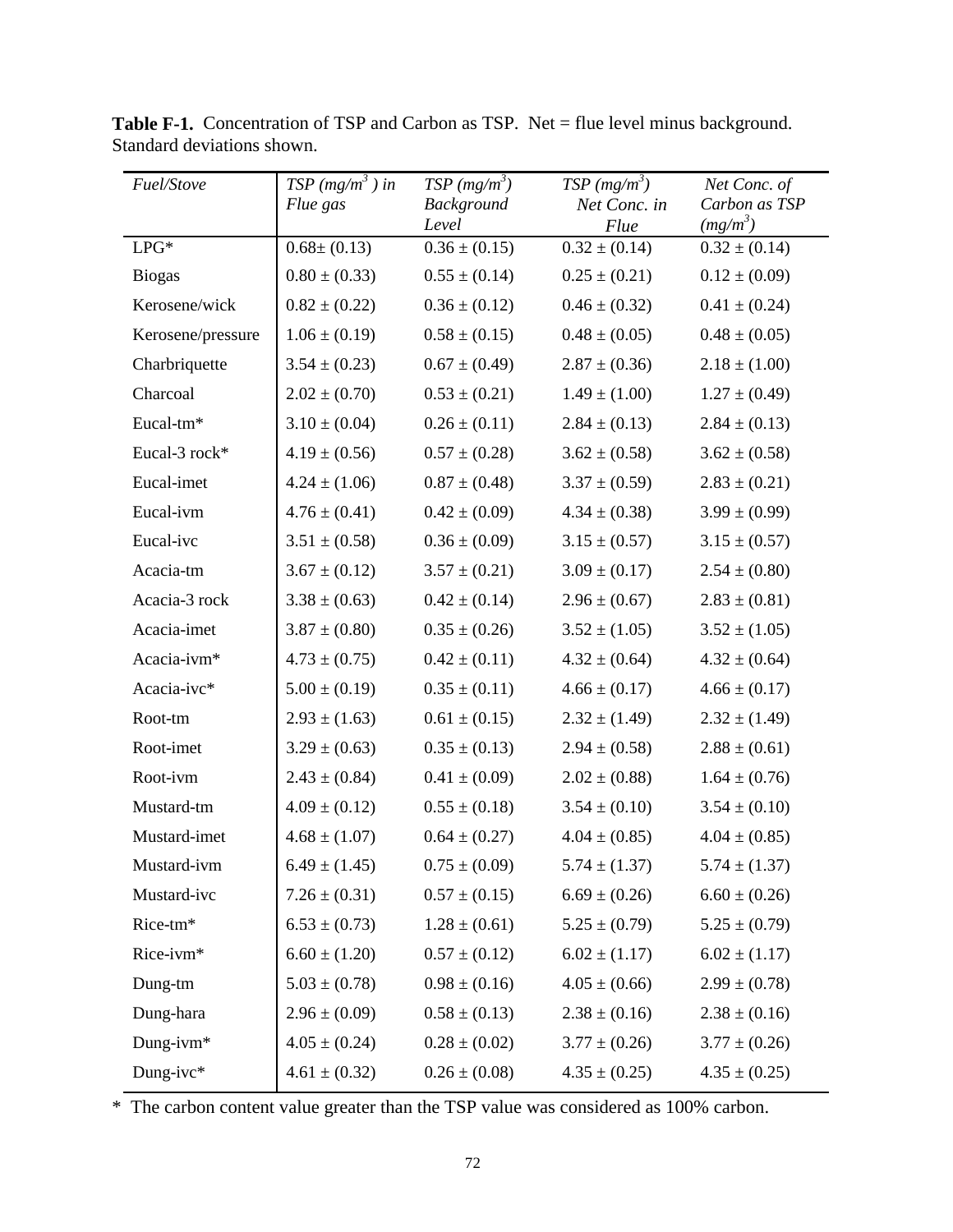| Fuel/Stove                       |                  | CO <sub>2</sub> |                   | CO               | CH <sub>4</sub>   |                 |  |
|----------------------------------|------------------|-----------------|-------------------|------------------|-------------------|-----------------|--|
|                                  | flue gas         | indoor          | flue gas          | indoor           | flue gas          | indoor          |  |
| LPG                              | $2249 \pm (465)$ | 779(124)        | $15\pm(5.0)$      | bdl              | $1.6\pm(0.3)$     | $1.2\pm(0.1)$   |  |
| <b>Biogas</b>                    | $1509\pm(636)$   | $404 \pm (77)$  | $2.7 \pm (1.9)$   | bdl              | $3.3 \pm (1.3)$   | $3.8 \pm (0.8)$ |  |
| Kerosene/wick                    | $2789 \pm (303)$ | $665\pm(93)$    | $26.1 \pm (6.7)$  | bdl              | $2.3 \pm (0.3)$   | $1.2\pm(0.5)$   |  |
| Kerosene/pressure $2149\pm(267)$ |                  | $518 \pm (114)$ | $73 \pm (21)$     | bdl              | $3.7\pm(0.8)$     | $1.8 \pm (0.2)$ |  |
| Charbriquette                    | $2622 \pm (736)$ | $459 \pm (79)$  | $375.8 \pm (128)$ | $31.0\pm(17.8)$  | $28.0\pm(21.2)$   | $3.6\pm(1.4)$   |  |
| Charcoal                         | $1566\pm(241)$   | $349\pm(91)$    | $327 \pm (86)$    | $17.0\pm(11.8)$  | $15.7\pm(6.2)$    | $3.1 \pm (0.5)$ |  |
| Eucal-3 rock                     | $5824 \pm (231)$ | $419\pm(26)$    | $250.1\pm(38)$    | $9.0\pm(3.5)$    | $27.4 \pm (9.6)$  | $2.6\pm(0.4)$   |  |
| Eucal-imet                       | $2020\pm(655)$   | $412\pm(100)$   | $111.0\pm(62)$    | $3.9\pm(1.8)$    | $15.0\pm(9.1)$    | $1.4\pm(0.09)$  |  |
| Eucal-ivm                        | $1722 \pm (400)$ | $510\pm(18)$    | $322.4\pm(23)$    | $22.8 \pm (4.3)$ | $54.8 \pm (11.0)$ | $4.9 \pm (0.3)$ |  |
| Eucal-ivc                        | $2293\pm(913)$   | $577\pm(115)$   | $134.7\pm(4.0)$   | $8.0\pm(4.8)$    | $22.2 \pm (15.0)$ | $2.9 \pm (1.2)$ |  |
| Acacia-tm                        | $4306 \pm (515)$ | $557\pm(79)$    | $182.8\pm(51)$    | $7.3 \pm (4.4)$  | $35.0\pm(14.9)$   | $3.4\pm(0.2)$   |  |
| Acacia-3 rock                    | $1897 \pm (213)$ | $469 \pm (10)$  | $82.2 \pm (8.9)$  | $13.2 \pm (2.6)$ | $39.4\pm(9.9)$    | $4.1 \pm (1.4)$ |  |
| Acacia-imet                      | $1330\pm(175)$   | $466\pm(33)$    | $50.7 \pm (13.4)$ | $1.5\pm(2.5)$    | $10.0\pm(3.0)$    | $2.2\pm(0.3)$   |  |
| Acacia-ivm                       | $1603 \pm (125)$ | $552\pm(15)$    | $220.1 \pm (14)$  | $22.4\pm(3.0)$   | $47 \pm (10.9)$   | $7.3 \pm (2.0)$ |  |
| Acacia-ivc                       | $1563 \pm (170)$ | $525\pm(60)$    | $45.9 \pm (17.8)$ | $5.3\pm(1.3)$    | $9.2 \pm (0.6)$   | $2.9 \pm (1.3)$ |  |
| Root-tm                          | $3801 \pm (445)$ | $553\pm(30)$    | $148.1\pm(86)$    | $7.8 \pm (1.2)$  | $77.3 \pm (64.1)$ | $2.5\pm(0.4)$   |  |
| Root-imet                        | $4289 \pm (128)$ | $392\pm(51)$    | $284 \pm (146)$   | $6.3 \pm (7.3)$  | $25.3 \pm (13.2)$ | $1.9\pm(0.3)$   |  |
| Root-ivm                         | $1124 \pm (83)$  | $516\pm(54)$    | $45.5 \pm (10.6)$ | $9.5 \pm (3.2)$  | $6.9 \pm (2.1)$   | $3.0\pm(0.2)$   |  |
| Mustard-tm                       | $6165\pm(646)$   | $418 \pm (51)$  | $613.4\pm(153)$   | $16.4\pm(0.3)$   | $105.7\pm(44)$    | $3.1 \pm (1.5)$ |  |
| Mustard-imet                     | $3107 \pm (230)$ | $800\pm(794)$   | $238.1 \pm (240)$ | $1.8 \pm (1.1)$  | $29.7 \pm (23.5)$ | $1.6 \pm (0.2)$ |  |
| Mustard-ivm                      | $1860\pm(279)$   | $567\pm(38)$    | $271.6\pm(105)$   | $25.3 \pm (10)$  | $92.3 \pm (33.2)$ | $5.8 \pm (1.3)$ |  |
| Mustard-ivc                      | 2257±(699)       | $658\pm(63)$    | $164.8 \pm (38)$  | $13.2\pm(3.1)$   | $22.1 \pm (5.6)$  | $3.5\pm(0.4)$   |  |
| Rice-tm                          | $6251 \pm (834)$ | $583\pm(39)$    | $542.5 \pm (165)$ | $17.5\pm(3.8)$   | $84.3 \pm (39.0)$ | $3.0\pm(0.3)$   |  |
| Rice-ivm                         | $1123\pm(631)$   | $530\pm(50)$    | 129(64)           | $17.5\pm(8.9)$   | $15.5\pm(9.8)$    | $8.3\pm(8.9)$   |  |
| Dung-tm                          | $2048 \pm (131)$ | $564\pm(35)$    | $158.8\pm(14)$    | $7.5\pm(5.0)$    | $28.5 \pm (5.2)$  | $3.2\pm(0.8)$   |  |
| Dung-hara                        | $3677\pm(389)$   | $333\pm(47)$    | $456.6\pm(155)$   | $5.8 \pm (4.2)$  | $206.1 \pm (245)$ | $2.4\pm(0.2)$   |  |
| Dung-ivm                         | $2312\pm(313)$   | $372\pm(63)$    | $136\pm(18.3)$    | $22.4 \pm (4.7)$ | $24.3 \pm (7.4)$  | $6.9\pm(0.2)$   |  |
| Dung-ivc                         | $2181 \pm (368)$ | $389\pm(53)$    | $132.1 \pm (19)$  | $22.7\pm(6.4)$   | $23.1 \pm (7.4)$  | $5.2\pm(1.2)$   |  |

Table F-2. Concentrations of  $CO_2$ , CO, and CH<sub>4</sub> (ppm) in fluegas and indoor background air (analyzed in TERI Laboratory).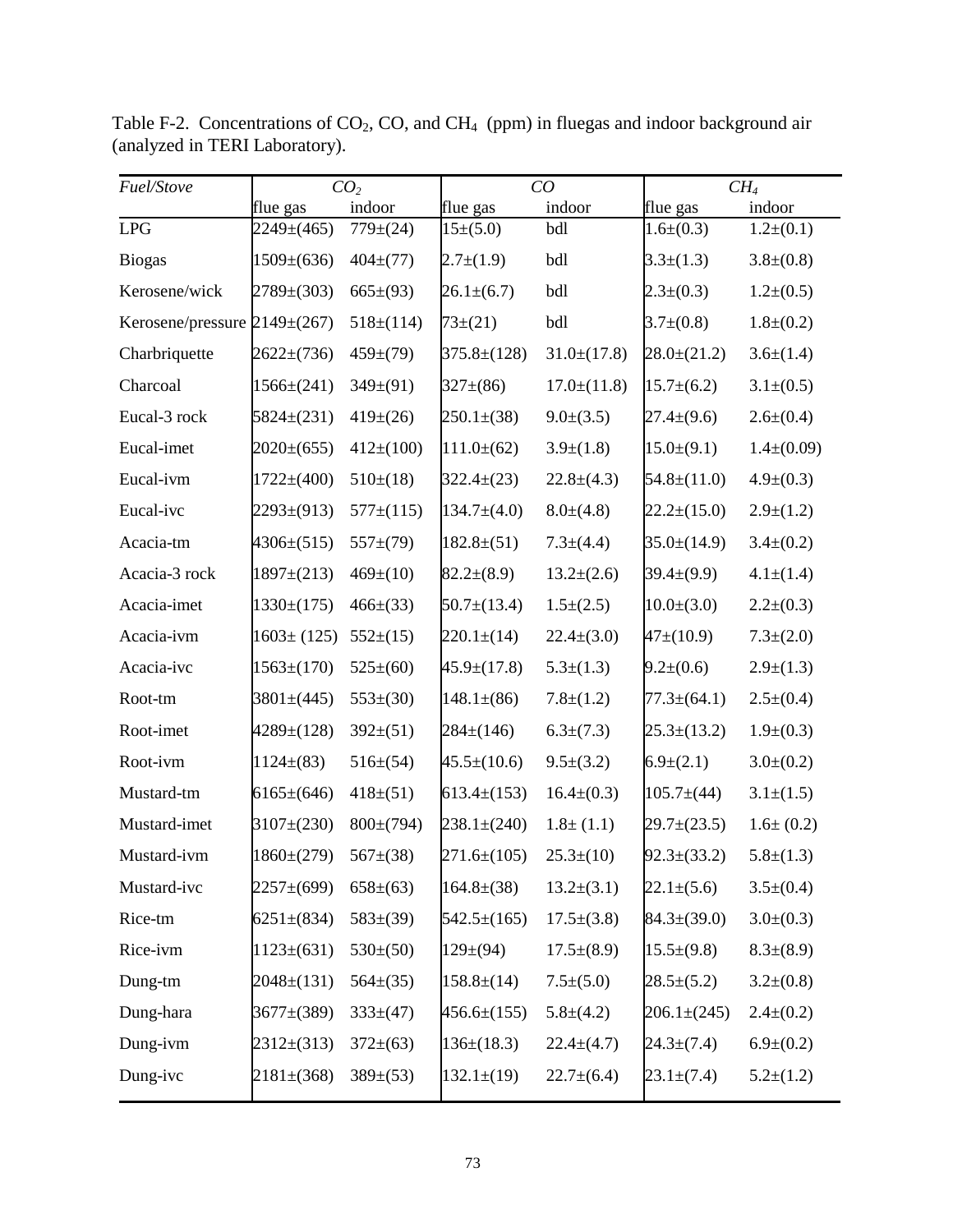| Fuel/Stove                | CO <sub>2</sub> | CO                         | $CH_4$         | <b>TNMOC</b>   | $N_2O$ |  |  |  |  |  |  |  |
|---------------------------|-----------------|----------------------------|----------------|----------------|--------|--|--|--|--|--|--|--|
| <b>LPG</b>                | 874             | 8                          | 2              | 11             | 0.362  |  |  |  |  |  |  |  |
| <b>Biogas</b>             | 1435            | $\mathbf{1}$               | 3              | $\overline{0}$ | 0.354  |  |  |  |  |  |  |  |
| Kerosene-                 | 1355            | 47                         | 3              | 6              | 0.354  |  |  |  |  |  |  |  |
| pressure<br>Charbriquette | 2902            | 318                        | 26             | 25             |        |  |  |  |  |  |  |  |
| Charcoal                  | 1576            | 192                        | 9              | 6              |        |  |  |  |  |  |  |  |
| Eucal-tm ex1              | 3870            | 163                        | 2              | 42             | 0.649  |  |  |  |  |  |  |  |
| Eucal-tm ex2              | 4310            | 149                        | $\overline{2}$ | 45             | 0.392  |  |  |  |  |  |  |  |
| Eucal-tm ex3              | 3762            | 182                        | 27             | 55             | 0.755  |  |  |  |  |  |  |  |
| Eucal-3 rock              | 3300            | 112                        | 17             | 24             | 0.447  |  |  |  |  |  |  |  |
| Eucal-imet                | 2131            | 102                        | 16             | 21             | 0.454  |  |  |  |  |  |  |  |
| Eucal-ivm                 |                 | canister opened on the way |                |                |        |  |  |  |  |  |  |  |
| Eucal-ivc                 |                 | canister opened on the way |                |                |        |  |  |  |  |  |  |  |
| Acacia-tm                 | 3314            | 139                        | 25             | 27             |        |  |  |  |  |  |  |  |
| Acacia-3 rock             | 1254            | 73                         | 13             | 14             | 0.588  |  |  |  |  |  |  |  |
| Acacia-imet               | 9939            | 47                         | 10             | 8              | 0.388  |  |  |  |  |  |  |  |
| Acacia-ivm                | 1174            | $\overline{2}$             | 22             |                |        |  |  |  |  |  |  |  |
| Acacia-ivc                | 690             | 15                         | 5              |                |        |  |  |  |  |  |  |  |
| Root-tm                   |                 | canister opened on the way |                |                |        |  |  |  |  |  |  |  |
| Root-imet                 |                 | canister opened on the way |                |                |        |  |  |  |  |  |  |  |
| Root-ivm                  | 984             | 20                         | 5              |                |        |  |  |  |  |  |  |  |
| Mustard-tm                | 5461            | 340                        | 10             | 13             | 0.468  |  |  |  |  |  |  |  |
| Mustard-imet              |                 | canister opened on the way |                |                |        |  |  |  |  |  |  |  |
| Mustard-ivm               | 1583            | 150                        | 35             |                |        |  |  |  |  |  |  |  |
| Mustard-ivc               | 1333            | 80                         | 14             |                |        |  |  |  |  |  |  |  |
| Rice-tm                   | 3408            | 329                        | 36             | 58             |        |  |  |  |  |  |  |  |
| Rice-ivm                  | 744             | 43                         | 8              |                |        |  |  |  |  |  |  |  |
| Dung-tm                   | 1556            | 146                        | 23             | 33             |        |  |  |  |  |  |  |  |
| Dung-hara                 |                 | canister opened on the way |                |                |        |  |  |  |  |  |  |  |
| Dung-ivm                  | 6386            | 35                         | 9              |                |        |  |  |  |  |  |  |  |
| Dung-ivc                  | 1127            | 85                         | 18             |                |        |  |  |  |  |  |  |  |

Table F-3. Concentrations of  $CO_2$ , CO, CH<sub>4</sub>, TNMOC, and N<sub>2</sub>O (ppm) in fluegas samples (analyzed by OGIST). Blanks indicate missing values.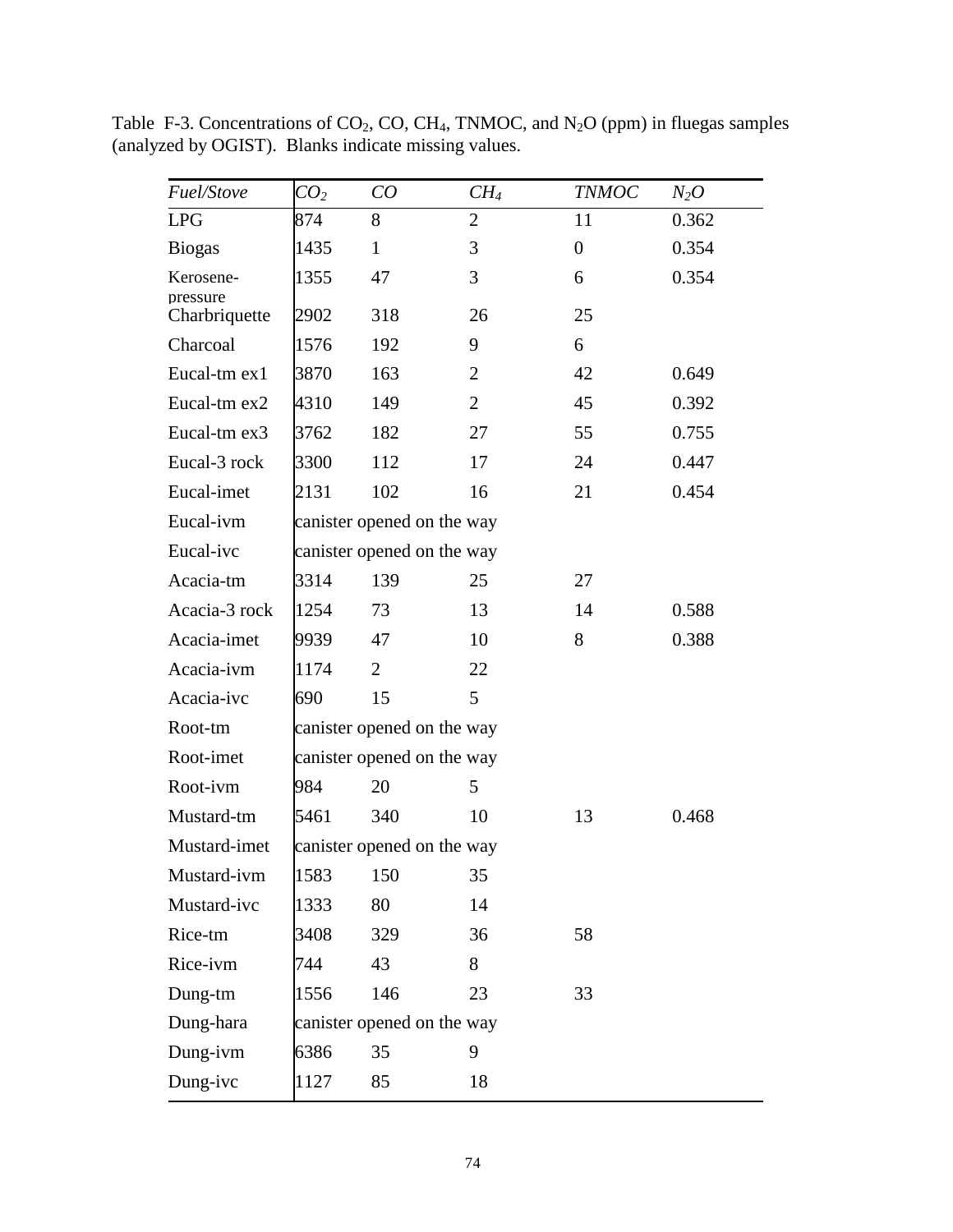Figure F-1. Regression analysis for  $CO<sub>2</sub>$  (TERI vs. OGIST)

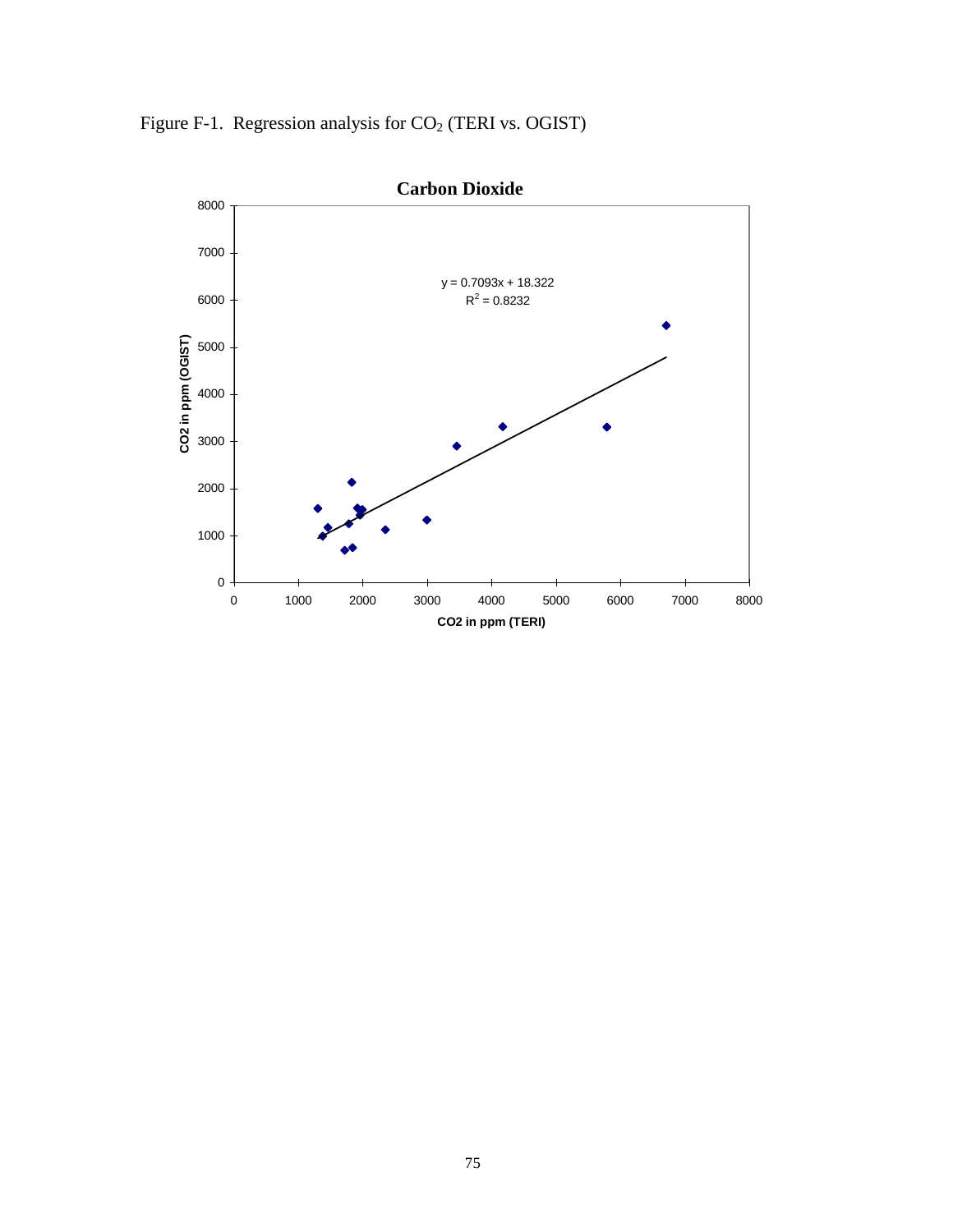Figure F-2. Regression analysis for CO (TERI vs. OGIST)

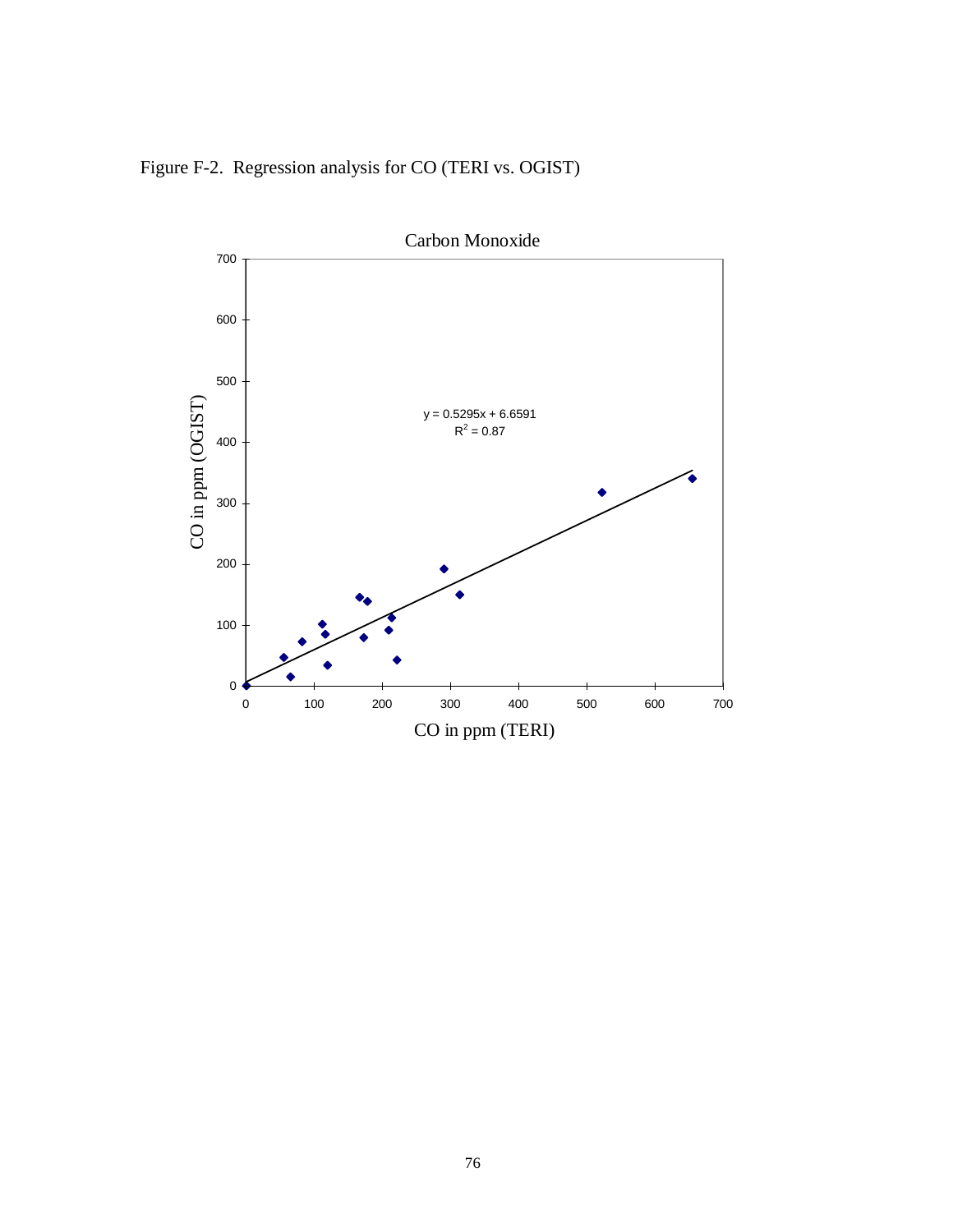Figure F-3. Regression analysis for CH4 (TERI vs. OGIST)

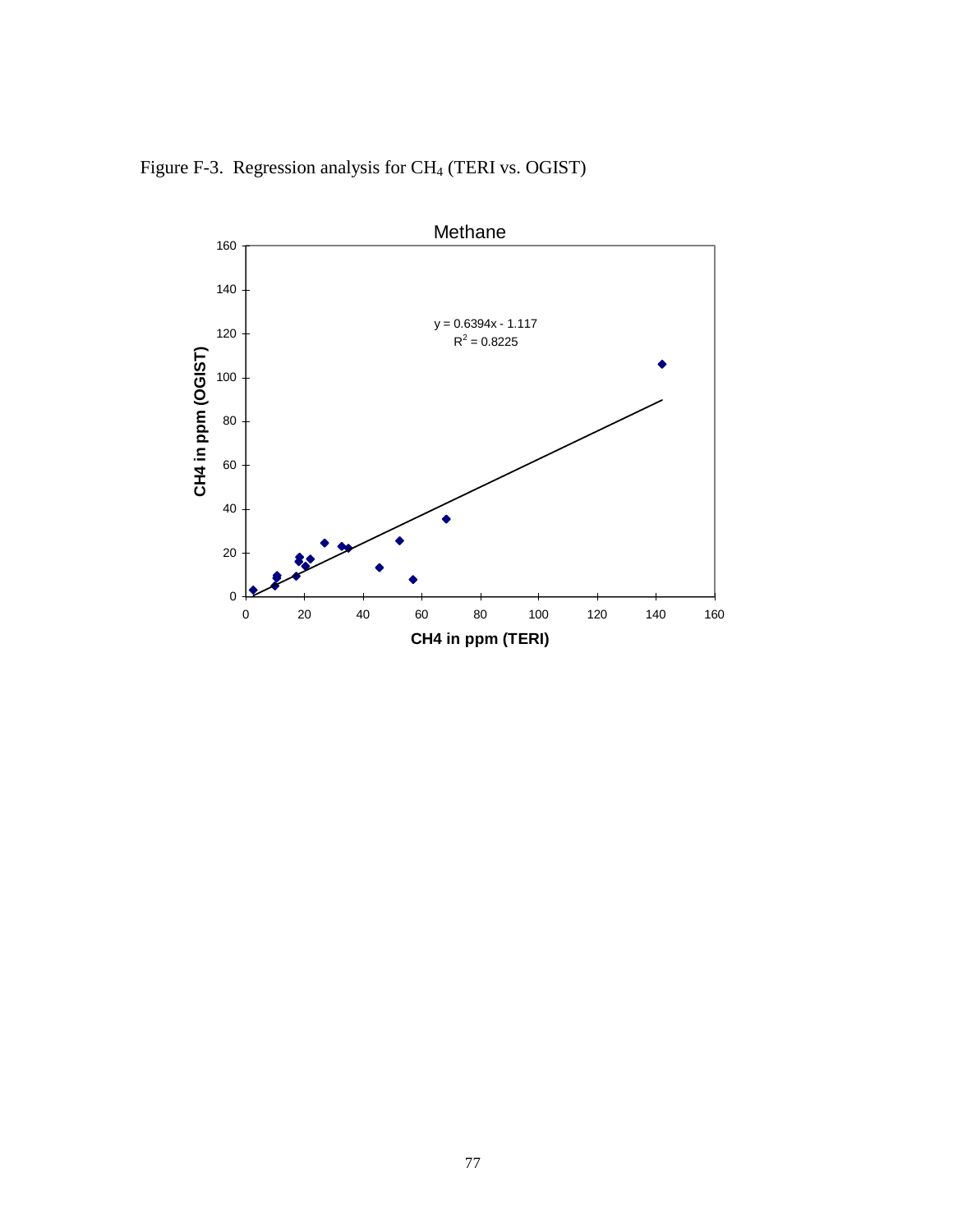| Fuel/stove        |             | CO <sub>2</sub> |             | CO           | CH <sub>4</sub> |              |  |
|-------------------|-------------|-----------------|-------------|--------------|-----------------|--------------|--|
|                   | <b>TERI</b> | <b>OGIST</b>    | <b>TERI</b> | <b>OGIST</b> | <b>TERI</b>     | <b>OGIST</b> |  |
| <b>Biogas</b>     | 1960        | 1435            | 1.2         | 0.7          | 2.5             | 3.1          |  |
| <b>LPG</b>        | 2116        | 874             | 16.6        | 8.1          | 1.9             | 2.1          |  |
| Kerosene-pressure | 1911        | 1355            | 71.8        | 47.0         | 3.4             | 3.2          |  |
| Charbriquette     | 3458        | 2902            | 522.3       | 317.5        | 52.5            | 25.6         |  |
| Charcoal          | 1304        | 1576            | 290.6       | 191.9        | 10.6            | 8.5          |  |
| Eucal-3rock       | 5794        | 3300            | 214.2       | 111.9        | 22.1            | 17.2         |  |
| Eucal-imet        | 1829        | 2131            | 112.5       | 101.5        | 18.1            | 16.0         |  |
| Acacia-tm         | 4175        | 3314            | 178         | 139          | 26.8            | 24.5         |  |
| Acacia-3rock      | 1785        | 1254            | 82.7        | 72.6         | 45.6            | 13.3         |  |
| Acacia-imet       | 1380        | 993             | 56.1        | 47.2         | 10.7            | 9.7          |  |
| Acacia-ivm        | 1458        | 1174            | 210         | 91.8         | 35.0            | 22.2         |  |
| Acacia-ivc        | 1722        | 690             | 66          | 15.4         | 10.0            | 4.9          |  |
| Root-ivm          | 1220        | 984             | 57.6        | 20.1         | 9.2             | 5.4          |  |
| Mustard-tm        | 6716        | 5461            | 655         | 340          | 142             | 106          |  |
| Mustard-ivm       | 1918        | 1583            | 314         | 150          | 68.5            | 35.4         |  |
| Mustard-ivc       | 2996        | 1333            | 173         | 79.8         | 20.4            | 13.9         |  |
| Rice-tm           | 6772        | 3408            | 392.7       | 328.8        | 43.5            | 35.6         |  |
| Dung-tm           | 1995        | 1556            | 166.8       | 145.8        | 32.8            | 22.9         |  |
| Dung-ivc          | 2352        | 1127            | 116.7       | 85.1         | 18.3            | 18.1         |  |

Table F-4<sub>**.**</sub> Comparison of TERI and OGIST CO<sub>2</sub>, CO, and CH<sub>4</sub> concentrations (ppm)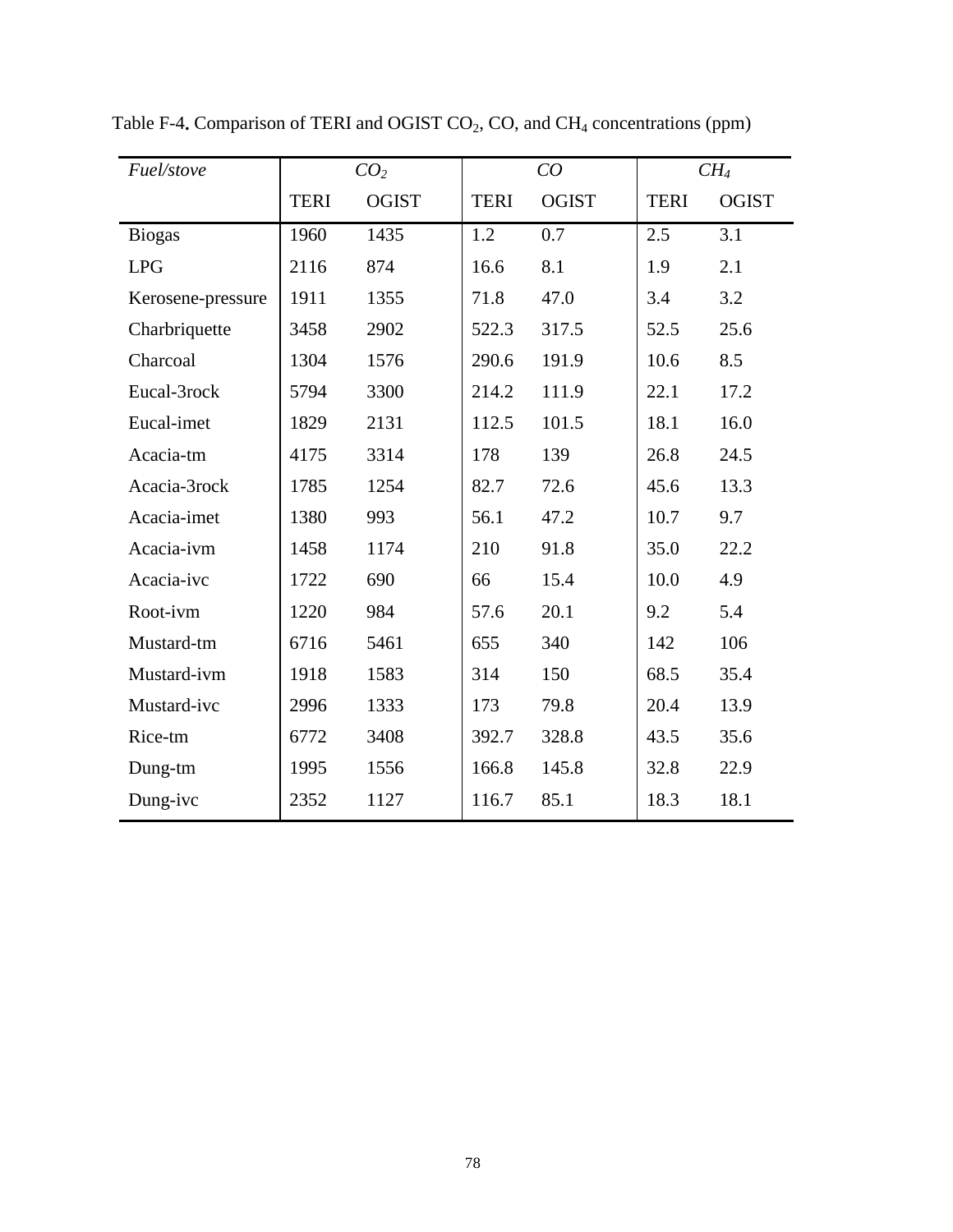| fuel/stove     |      |     | $CO2(f)c$ $CO2(I)c$ $CO2(N)c$ $CO(f)c$ |        | CO(I)c           |              |         |         |         | $CO(N)c$ CH <sub>4</sub> (f)c CH <sub>4</sub> (I)c CH <sub>4</sub> (N)c TNMOC | <b>TSP</b> |
|----------------|------|-----|----------------------------------------|--------|------------------|--------------|---------|---------|---------|-------------------------------------------------------------------------------|------------|
| LPG            | 1339 | 549 | 790                                    | 12     | $\overline{7}$   | 5            | 0.0     | 0.0     | 0.0     | 14.7                                                                          | 0.5        |
|                | 1517 | 575 | 942                                    | 15     | 7                | 9            | 0.1     | 0.0     | 0.1     | 14.7                                                                          | 0.5        |
|                | 1979 | 580 | 1399                                   | 17     | $\boldsymbol{7}$ | 10           | 0.0     | 0.0     | 0.0     | 14.7                                                                          | 0.9        |
| <b>Biogas</b>  | 1283 | 249 | 1034                                   | 9      | $\boldsymbol{7}$ | $\sqrt{2}$   | 2.0     | 1.6     | 0.4     | 0.4                                                                           | 0.4        |
|                | 570  | 358 | 212                                    | $\tau$ | $\boldsymbol{7}$ | $\mathbf{1}$ | 1.6     | 0.5     | 1.1     | 0.4                                                                           | 0.3        |
|                | 1407 | 298 | 1109                                   | $8\,$  | $\boldsymbol{7}$ | $\mathbf{1}$ | 0.7     | 0.5     | $0.2\,$ | 0.4                                                                           | 0.0        |
| Kerosene-press | 1746 | 308 | 1438                                   | 57     | $\boldsymbol{7}$ | 50           | 1.8     | 0.1     | $1.7\,$ | 18.0                                                                          | 0.9        |
|                | 1505 | 470 | 1036                                   | 34     | 7                | 28           | 0.8     | 0.1     | $0.8\,$ | 18.0                                                                          | 1.1        |
|                | 1372 | 372 | 1000                                   | 45     | $\boldsymbol{7}$ | 38           | 1.1     | 0.0     | $1.1\,$ | 18.0                                                                          | 1.0        |
| Kerosene-wick  | 1936 | 455 | 1481                                   | 17     | $\boldsymbol{7}$ | 10           | 0.2     | 0.0     | 0.2     | 18.0                                                                          | 1.3        |
|                | 1816 | 444 | 1372                                   | 22     | 7                | 15           | 0.6     | 0.0     | 0.6     | 18.0                                                                          | 0.4        |
|                | 2235 | 563 | 1671                                   | 23     | 7                | 17           | 0.4     | 0.0     | 0.4     | 18.0                                                                          | 0.8        |
| Charbriquette  | 1486 | 291 | 1195                                   | 177    | 16               | 161          | 9.4     | 0.4     | 8.9     | 36.0                                                                          | 6.2        |
|                | 2470 | 402 | 2069                                   | 283    | 34               | 250          | 32.4    | 2.2     | 30.2    | 36.0                                                                          | 2.2        |
|                | 1673 | 331 | 1343                                   | 157    | 19               | 138          | 8.5     | 1.0     | $7.5$   | 36.0                                                                          | 5.0        |
| Charcoal       | 1162 | 202 | 960                                    | 202    | 13               | 189          | 13.3    | 1.1     | 12.3    | 9.0                                                                           | 3.1        |
|                | 941  | 255 | 686                                    | 161    | 23               | 138          | 5.7     | 1.0     | 4.7     | 9.0                                                                           | 3.3        |
|                | 1278 | 330 | 948                                    | 147    | 12               | 136          | 7.7     | 0.5     | $7.2\,$ | 9.0                                                                           | 1.4        |
| Eucal-3R       | 4324 | 296 | 4028                                   | 137    | $10\,$           | 127          | 12.6    | 0.5     | 12.1    | 47.0                                                                          | 8.3        |
|                | 3998 | 309 | 3689                                   | 160    | 11               | 149          | 23.5    | 0.3     | 23.1    | 62.0                                                                          | 6.1        |
|                | 4129 | 333 | 3796                                   | 120    | 13               | 107          | 13.0    | 0.8     | 12.2    | 43.0                                                                          | 7.8        |
| Eucal-imet     | 1067 | 389 | 678                                    | 32     | 8                | 24           | $2.0\,$ | $0.0\,$ | $2.0\,$ | 29.8                                                                          | 5.4        |
|                | 1314 | 266 | 1048                                   | 66     | 9                | 57           | 10.4    | 0.3     | 10.1    | 29.8                                                                          | 5.7        |
|                | 1967 | 267 | 1700                                   | 98     | 9                | 89           | 13.1    | 0.0     | 13.1    | 29.8                                                                          | 6.2        |
| Eucal-ivm      | 1324 | 390 | 934                                    | 171    | 16               | 155          | 29.7    | 1.8     | 27.9    | 59.0                                                                          | 9.1        |
|                | 1561 | 364 | 1197                                   | 192    | 19               | 173          | 30.0    | 2.1     | 27.9    | 54.0                                                                          | 5.8        |
|                | 1327 | 377 | 950                                    | 169    | 21               | 149          | 42.1    | 2.3     | 39.8    | 84.0                                                                          | 9.5        |
| Eucal-ivc      | 1449 | 393 | 1056                                   | 80     | 13               | 67           | 19.5    | 1.6     | 17.9    | 41.0                                                                          | 7.5        |
|                | 1114 | 364 | 750                                    | 76     | 8                | 68           | 2.1     | 0.1     | $2.0\,$ | 10.0                                                                          | 5.2        |
|                | 2366 | 518 | 1848                                   | 78     | 12               | 66           | 17.7    | 0.6     | 17.1    | 3.0                                                                           | 6.6        |
| Acacia-tm      | 3475 | 432 | 3043                                   | 132    | 11               | 121          | 32.3    | 0.9     | 31.4    | 38.9                                                                          | 3.4        |
|                | 2979 | 453 | 2526                                   | 101    | 13               | 89           | 16.1    | 1.1     | 14.9    | 38.9                                                                          | 6.5        |
|                | 2762 | 347 | 2414                                   | $78\,$ | 8                | 70           | 15.6    | 1.1     | 14.4    | 38.9                                                                          | 5.7        |
| Acacia-3R      | 1268 | 341 | 927                                    | 45     | 12               | 33           | 16.8    | 0.6     | 16.1    | 19.4                                                                          | 4.5        |
|                | 1282 | 355 | 927                                    | 50     | 15               | 36           | 28.1    | 1.5     | 26.6    | 19.4                                                                          | 7.6        |
|                | 1536 | 348 | 1188                                   | 55     | 14               | 41           | 27.4    | 2.3     | 25.0    | 19.4                                                                          | 5.2        |
| Acacia-imet    | 1062 | 371 | 691                                    | 39     | $\tau$           | 32           | 6.9     | 0.2     | 6.7     | 11.7                                                                          | 8.5        |
|                | 821  | 343 | 479                                    | 25     | 7                | 19           | 3.2     | 0.2     | $3.0\,$ | 11.7                                                                          | 8.4        |
|                | 995  | 324 | 671                                    | 36     | $\overline{9}$   | 27           | 5.8     | 0.5     | 5.3     | 11.7                                                                          | 4.7        |
| Acacia-ivm     | 1050 | 407 | 643                                    | 118    | $20\,$           | 98           | 21.6    | 2.9     | 18.7    | 23.3                                                                          | 10.1       |
|                | 1206 | 396 | 809                                    | 132    | 17               | 115          | 35.3    | 5.0     | 30.3    | 23.3                                                                          | $8.8\,$    |
|                | 1203 | 418 | 785                                    | 121    | 18               | 103          | 30.0    | 2.9     | 27.1    | 23.3                                                                          | $7.5$      |
| Acacia-ivc     | 998  | 352 | 646                                    | 24     | 9                | 15           | 5.0     | 0.2     | 4.8     | 23.3                                                                          | 9.4        |
|                | 1238 | 435 | 803                                    | 42     | 10               | 31           | 5.0     | 0.4     | 4.6     | 23.3                                                                          | 9.2        |
|                | 1140 | 376 | 764                                    | $28\,$ | 10               | 18           | 4.4     | 1.7     | 2.7     | 23.3                                                                          | 9.9        |

Table F-5. Corrected fluegas and indoor concentrations (ppm) and resulting net values for all fuel/stove combinations.

(continued)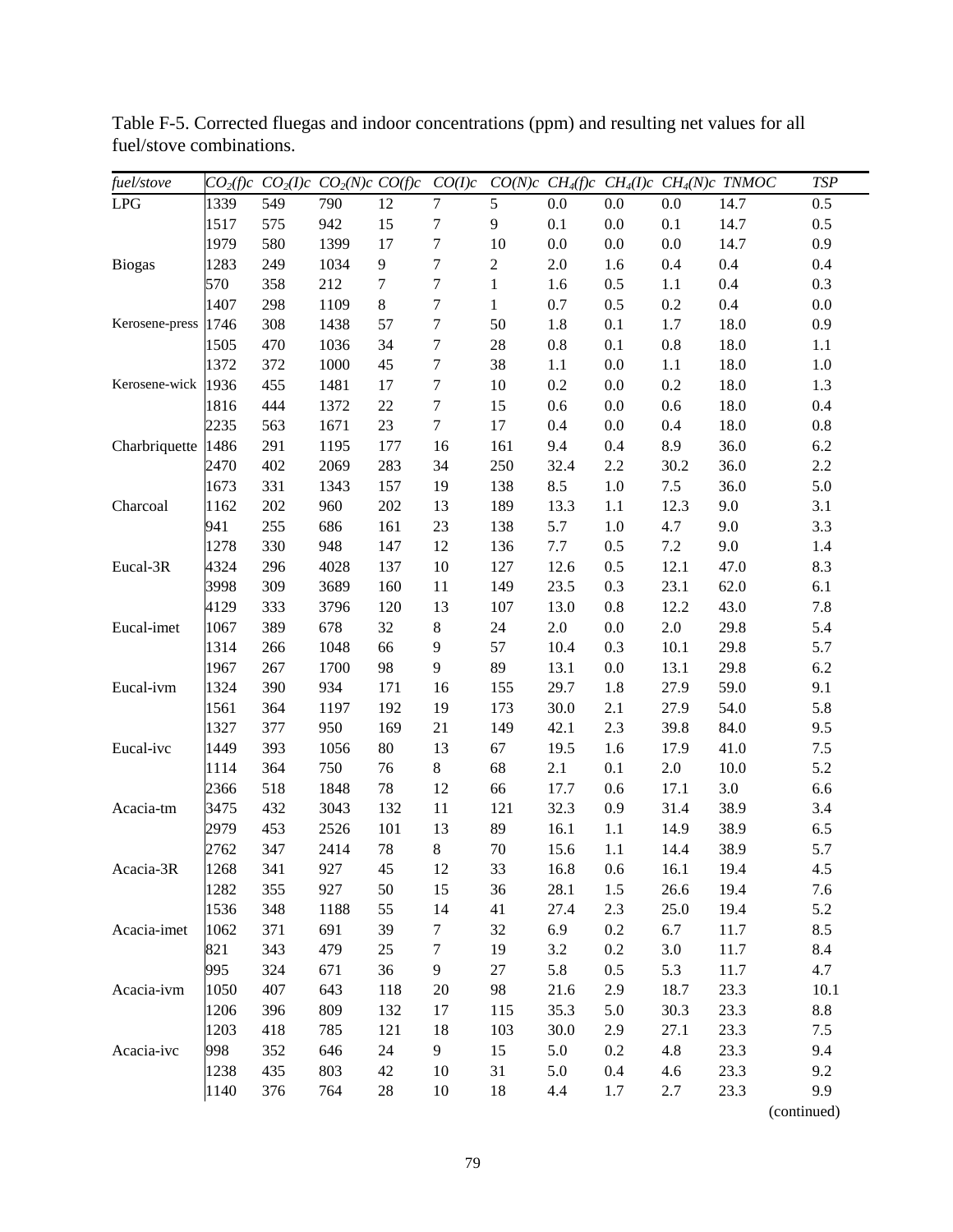Table F-5 (continued)

| fuel/stove   |      |      | $CO2(f)c$ $CO2(I)c$ $CO2(N)c$ $CO(f)c$ |        | CO(I)c           |        |            |         |         | $CO(N)c$ CH <sub>4</sub> (f)c CH <sub>4</sub> (i)c CH <sub>4</sub> (N)c TNMOC | $\ensuremath{\mathit{TSP}}$ |
|--------------|------|------|----------------------------------------|--------|------------------|--------|------------|---------|---------|-------------------------------------------------------------------------------|-----------------------------|
| Root-tm      | 2590 | 411  | 2179                                   | 65     | 11               | 54     | 52.4       | 0.4     | 52.0    | 55.0                                                                          | 7.0                         |
|              | 3074 | 385  | 2689                                   | 138    | 10               | 127    | 87.0       | $0.8\,$ | 86.2    | 55.0                                                                          | $6.0\,$                     |
|              | 2477 | 427  | 2050                                   | 53     | $11\,$           | 42     | 5.4        | $0.2\,$ | 5.2     | 55.0                                                                          | 1.3                         |
| Root-imet    | 2081 | 332  | 1748                                   | 85     | 13               | 73     | 6.1        | 0.3     | 5.8     | 13.0                                                                          | 5.4                         |
|              | 3224 | 286  | 2938                                   | 146    | $\boldsymbol{7}$ | 139    | 16.4       | 0.2     | 16.2    | 48.0                                                                          | 5.0                         |
|              | 3876 | 262  | 3615                                   | 239    | $\boldsymbol{7}$ | 232    | 22.7       | 0.0     | 22.7    | 103.0                                                                         | $7.3\,$                     |
| Root-ivm     | 779  | 426  | 354                                    | 27     | 13               | 13     | $2.0\,$    | 0.9     | $1.1\,$ | 55.0                                                                          | 5.1                         |
|              | 778  | 357  | 422                                    | 29     | 10               | 19     | 3.2        | 0.7     | 2.5     | 55.0                                                                          | 2.1                         |
|              | 881  | 362  | 519                                    | 37     | 12               | $26\,$ | $4.8\,$    | 0.9     | 3.8     | 55.0                                                                          | 2.9                         |
| Mustard-tm   | 4783 | 341  | 4442                                   | 354    | 15               | 338    | 89.7       | 1.3     | 88.5    | 149.0                                                                         | 7.2                         |
|              | 3887 | 323  | 3564                                   | 400    | 15               | 385    | 74.4       | 1.6     | 72.9    | 26.0                                                                          | $7.0\,$                     |
|              | 4507 | 271  | 4236                                   | 242    | $\boldsymbol{7}$ | 235    | 35.1       | $0.0\,$ | 35.1    | 31.0                                                                          | $7.4\,$                     |
| Mustard-imet | 1363 | 263  | 1100                                   | 68     | $\boldsymbol{7}$ | 61     | $\ \, 8.0$ | $0.0\,$ | 8.0     | 30.0                                                                          | 8.7                         |
|              | 1194 | 253  | 940                                    | 51     | $\boldsymbol{7}$ | 44     | 4.0        | $0.0\,$ | 4.0     | 7.0                                                                           | 6.3                         |
|              | 4107 | 1234 | 2872                                   | 280    | $\,8\,$          | 271    | 35.2       | 0.1     | 35.1    | 100.0                                                                         | 9.7                         |
| Mustard-ivm  | 1377 | 448  | 928                                    | 173    | $26\,$           | 147    | 42.7       | 3.5     | 39.1    | 57.0                                                                          | 12.6                        |
|              | 1120 | 399  | 721                                    | 87     | $17\,$           | 70     | 82.1       | 2.1     | 80.0    | 57.0                                                                          | 8.6                         |
|              | 1509 | 406  | 1103                                   | 192    | 17               | 175    | 48.9       | 2.2     | 46.6    | 57.0                                                                          | 14.0                        |
| Mustard-ivc  | 2142 | 431  | 1711                                   | 98     | 12               | 86     | 11.9       | $0.8\,$ | 11.1    | 57.0                                                                          | 14.2                        |
|              | 1156 | 510  | 645                                    | 72     | 15               | 57     | 10.1       | 1.1     | 9.0     | 57.0                                                                          | 13.2                        |
|              | 1556 | 506  | 1050                                   | 112    | 15               | 97     | 17.0       | 1.4     | 15.6    | 57.0                                                                          | 13.5                        |
| Rice-tm      | 4766 | 451  | 4315                                   | 389    | 15               | 373    | 55.2       | $0.8\,$ | 54.4    | 83.0                                                                          | 9.5                         |
|              | 4823 | 438  | 4385                                   | 215    | 18               | 197    | 26.7       | $1.1\,$ | 25.6    | 83.0                                                                          | 12.6                        |
|              | 3771 | 397  | 3373                                   | 279    | 14               | 265    | 76.4       | 0.7     | 75.7    | 83.0                                                                          | 10.1                        |
| Rice-ivm     | 617  | 423  | 194                                    | 77     | $21\,$           | 56     | 10.9       | 9.1     | 1.8     | $0.0\,$                                                                       | 11.5                        |
|              | 495  | 353  | 143                                    | 24     | 11               | 13     | 2.4        | $0.8\,$ | 1.6     | $0.0\,$                                                                       | 15.0                        |
|              | 1325 | 399  | 927                                    | 124    | 16               | 109    | 14.9       | 0.9     | 14.0    | 0.0                                                                           | 10.4                        |
| Dung-tm      | 1402 | 430  | 972                                    | 82     | 13               | 69     | 13.4       | $1.0\,$ | 12.5    | 47.0                                                                          | 6.8                         |
|              | 1432 | 387  | 1044                                   | 95     | $8\,$            | 87     | 19.9       | 0.4     | 19.5    | 47.0                                                                          | 4.3                         |
|              | 1575 | 430  | 1145                                   | 95     | 11               | 84     | 18.0       | 1.4     | 16.6    | 47.0                                                                          | $7.2\,$                     |
| Dung-hara    | 2824 | 285  | 2539                                   | 342    | $\,8\,$          | 334    | 311.8      | 0.4     | 311.3   | 140.0                                                                         | 3.4                         |
|              | 2743 | 252  | 2491                                   | 186    | $\tau$           | 179    | 32.2       | 0.3     | 31.9    | 116.0                                                                         | 6.5                         |
|              | 2310 | 218  | 2092                                   | 218    | $11\,$           | 207    | 47.9       | 0.5     | 47.3    | 154.0                                                                         | 5.7                         |
| Dung-ivm     | 1811 | 249  | 1562                                   | $77\,$ | 20               | 57     | 14.0       | 3.2     | 10.8    | 92.0                                                                          | 4.5                         |
|              | 1757 | 331  | 1426                                   | 70     | 16               | 55     | 9.9        | 3.4     | 6.5     | 92.0                                                                          | 7.6                         |
|              | 1402 | 258  | 1145                                   | 89     | $20\,$           | 69     | 19.3       | 3.3     | 16.0    | 92.0                                                                          | 5.2                         |
| Dung-ivc     | 1741 | 333  | 1408                                   | 73     | $21\,$           | 52     | 13.2       | 2.8     | 10.4    | 92.0                                                                          | 9.4                         |
|              | 1685 | 260  | 1425                                   | 69     | 15               | 54     | 10.6       | 1.4     | 9.2     | 92.0                                                                          | 9.2                         |
|              | 1263 | 280  | 984                                    | 89     | 20               | 68     | 17.1       | 2.6     | 14.5    | 92.0                                                                          | 9.9                         |

Note:  $CO_2(f)c =$ Corrected concentration of  $CO_2$  in the flue gas

 $CO<sub>2</sub>(I)c = Corrected concentration of CO<sub>2</sub> in the indoor$ 

 $CO<sub>2</sub>(N)c = Net concentration of CO<sub>2</sub> in flue gas$ 

 $CO(f)c =$  Corrected concentration of CO in the flue gas

 $CO(I)c = Corrected concentration of CO in the indoor$ 

 $CO(N)c = Net concentration of CO in flue gas$  $CH<sub>4</sub>(f)c = Corrected concentration of CH<sub>4</sub> in the flue gas$ 

 $CH<sub>4</sub>(I)c = Corrected concentration of CH<sub>4</sub> in the indoor$ 

 $CH<sub>4</sub>(N)c = Net concentration of CH4 in flue gas$ 

TNMOC = Total non methane organic carbon

TSP = carbon as total suspended particles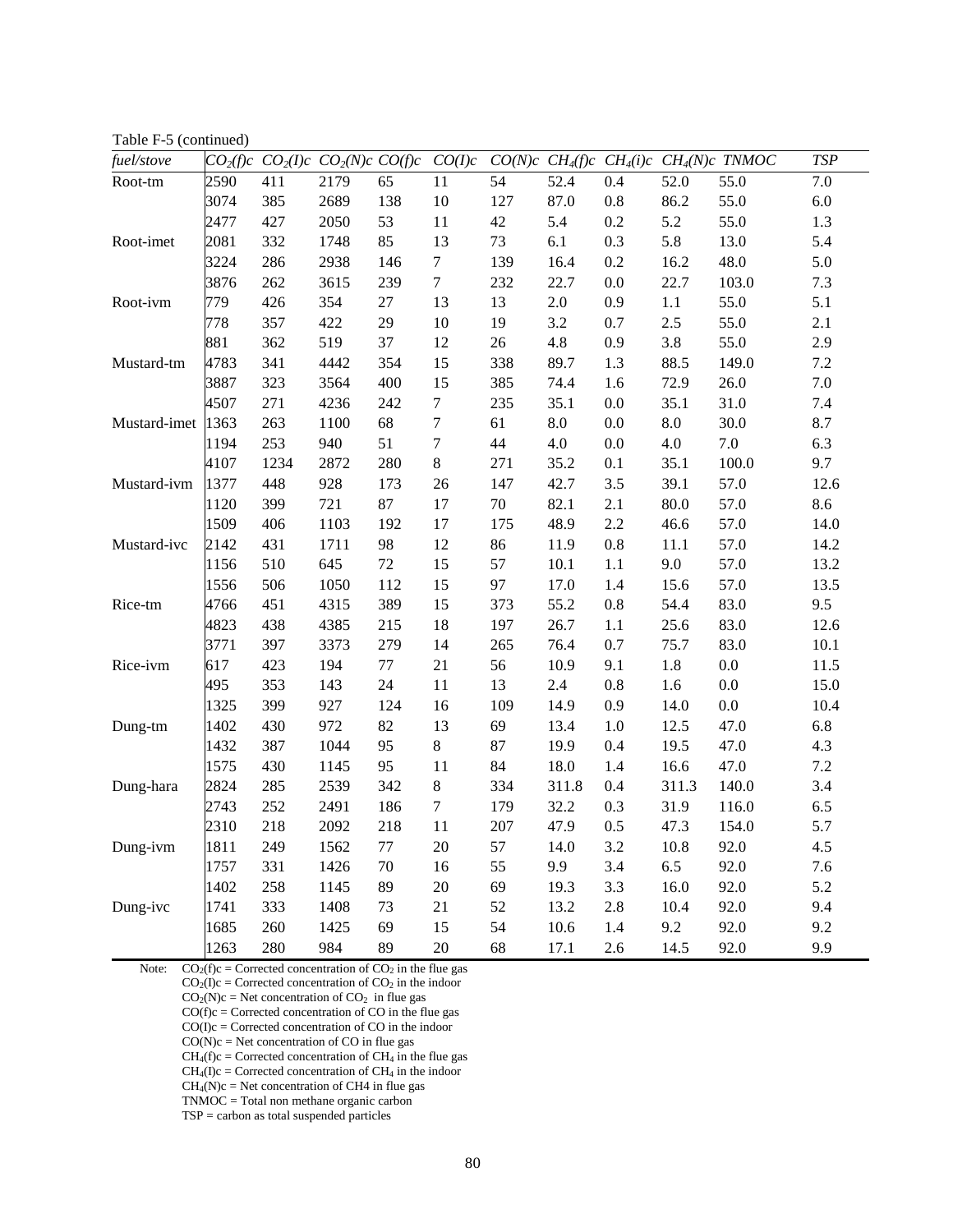| <i>Fuel/stove</i>     | $Flue$ $SO2$     | <b>Background</b><br>SO <sub>2</sub> | $Net$ $SO2$     | Flue NO <sub>x</sub> | <b>Background</b><br>$NO_x$ | $Net\,NO_x$     |
|-----------------------|------------------|--------------------------------------|-----------------|----------------------|-----------------------------|-----------------|
| <b>LPG</b>            | $5.3\pm(2.0)$    | $4.6 \pm (2.0)$                      | $0.7\pm(0.3)$   | $30.0 \pm (2.7)$     | $19.0\pm(1.0)$              | $11.0\pm(3.5)$  |
| <b>Biogas</b>         | $6.7 \pm (1.5)$  | $6.0\pm(1.0)$                        | $0.7\pm(0.6)$   | $20.0\pm(2.0)$       | $18.0 \pm (2.6)$            | $2.0\pm(0.6)$   |
| Kerosene-wick         | $6.0\pm(1.0)$    | $4.7 \pm (1.2)$                      | $1.3\pm(0.6)$   | $19.0\pm(1.7)$       | $18.0 \pm (1.3)$            | $1.0\pm(0.8)$   |
| Kerosene-<br>pressure | $7.0 \pm (1.0)$  | $5.0\pm(0.0)$                        | $2.0\pm(1.0)$   | $18.0\pm(8.0)$       | $16.0\pm(8.0)$              | $2.0\pm(0.2)$   |
| Charcoal              | $4.5 \pm (0.2)$  | $3.6\pm(0.45)$                       | $0.9\pm(0.6)$   | $21.0\pm(4.0)$       | $14.0\pm(0.4)$              | $7.0\pm(3.6)$   |
| Charbriquette         | $4.0 \pm (1.8)$  | $3.8 \pm (1.7)$                      | $0.2\pm(0.1)$   | $22.0\pm(2.0)$       | $12\pm(0.7)$                | $10\pm(2.5)$    |
| Eucal-tm              | $6.1 \pm (0.4)$  | $4.0 \pm (0.6)$                      | $2.1 \pm (0.6)$ | $14.0\pm(0.5)$       | $12.2 \pm (0.5)$            | $1.8 \pm (0.5)$ |
| Eucal-3 rock          | $5.3\pm(2.1)$    | $4.3 \pm (2.1)$                      | $1.1\pm(0.1)$   | $19.0\pm(2.0)$       | $18.0\pm(2.0)$              | $1.0\pm(0.6)$   |
| Eucal-imet            | $8.3 \pm (2.3)$  | $7.0 \pm (1.7)$                      | $1.3\pm(0.6)$   | $20.0 \pm (1.5)$     | $17.0 \pm (1.1)$            | $3.0\pm(2.0)$   |
| Eucal-ivm             | $8.5\pm(0.8)$    | $4.8 \pm (0.3)$                      | $3.7\pm(0.5)$   | $17.0\pm(3.1)$       | $14.1\pm(3.0)$              | $3.0\pm(1.5)$   |
| Eucal-ivc             | $1.4\pm(1.0)$    | $1.4\pm(1.0)$                        | $1.4\pm(1.0)$   | $16.0\pm(1.0)$       | $12.0\pm(1.3)$              | $4.0\pm(1.9)$   |
| Acacia-tm             | $6.3 \pm (1.5)$  | $4.7 \pm (2.1)$                      | $1.7\pm(0.6)$   | $19.0 \pm (1.5)$     | $17.0\pm(2.0)$              | $2.0\pm(1.0)$   |
| Acacia-3 rock         | $5.3\pm(0.6)$    | $4.2 \pm (0.8)$                      | $1.2\pm(0.3)$   | $18.0\pm(2.0)$       | $14.0\pm(4.0)$              | $4.0 \pm (2.5)$ |
| Acacia-imet           | $6.7 \pm (1.1)$  | $5.0\pm(1.0)$                        | $1.7\pm(0.6)$   | $18.0 \pm (2.7)$     | $17.0\pm(3.2)$              | $1.0\pm(0.6)$   |
| Acacia-ivm            | $13\pm(2.1)$     | $6.8 \pm (2.6)$                      | $6.3\pm(1.0)$   | $14.0\pm(2.8)$       | $10.0\pm(0.7)$              | $4.0 \pm (2.2)$ |
| Acacia-ivc            | $6.7 \pm (1.1)$  | $5.3\pm(0.2)$                        | $1.4\pm(1.0)$   | $14.0\pm(0.6)$       | $11.0\pm(1.5)$              | $4.0 \pm (1.9)$ |
| Root-tm               | $5.3\pm(0.6)$    | $3.0\pm(1.8)$                        | $2.3\pm(0.8)$   | $16.0\pm(0.6)$       | $14.0\pm(0.0)$              | $2.0\pm(0.6)$   |
| Root-imet             | $5.7\pm(0.6)$    | $5.0\pm(0.9)$                        | $0.7\pm(0.3)$   | $17.0 \pm (1.7)$     | $16.0\pm(1.8)$              | $1.0\pm(0.5)$   |
| Root-ivm              | $5.0\pm(0.0)$    | $4.3 \pm (0.2)$                      | $0.7 \pm (0.2)$ | $14.0\pm(0.6)$       | $13.0\pm(0.7)$              | $3.0 \pm (1.3)$ |
| Mustard-tm            | $4.4 \pm (4.0)$  | $3.1 \pm (2.8)$                      | $1.3\pm(0.6)$   | $20.0\pm(2.0)$       | $18.0 \pm (2.0)$            | $2.0\pm(2.0)$   |
| Mustard-imet          | $7.0\pm(3.0)$    | $5.3\pm(2.1)$                        | $1.7\pm(1.1)$   | $20.0\pm(1.6)$       | $16.8 \pm (0.6)$            | $3.0\pm(1.1)$   |
| Mustard-ivm           | $6.7 \pm (1.5)$  | $4.5 \pm (0.7)$                      | $2.2\pm(1.2)$   | $17.0 \pm (4.4)$     | $12.0\pm(1.5)$              | $5.0\pm(2.9)$   |
| Mustard-ivc           | $8.3 \pm (1.5)$  | $5.4 \pm (2.0)$                      | $2.9 \pm (0.5)$ | $16.0\pm(1.7)$       | $11.0\pm(0.6)$              | $5.0\pm(1.1)$   |
| Rice-tm               | $4.5 \pm (0.6)$  | $3.8 \pm (0.6)$                      | $0.7\pm(0.3)$   | $14.0 \pm (2.6)$     | $12.0 \pm (1.9)$            | $2.0\pm(0.8)$   |
| Rice-ivm              | $5.7\pm(0.6)$    | $3.8 \pm (0.8)$                      | $1.9\pm(0.7)$   | $13.0 \pm (1.5)$     | $11.0\pm(0.5)$              | $2.0\pm(1.0)$   |
| Dung-tm               | $3.2\pm(0.4)$    | $2.9 \pm (0.3)$                      | $0.3\pm(0.2)$   | $14.0\pm(1.5)$       | $13.0 \pm (1.7)$            | $1.0\pm(0.5)$   |
| Dung-hara             | $4.0 \pm (0.0)$  | $3.3\pm(0.3)$                        | $0.7\pm(0.3)$   | $13.0\pm(0.6)$       | $12.0\pm(0.8)$              | $1.0\pm(0.8)$   |
| Dung-ivm              | $8.7 \pm (1.5)$  | $4.6 \pm (2.1)$                      | $4.1 \pm (1.5)$ | $12.0\pm(1.0)$       | $10.0\pm(1.1)$              | $2.0\pm(0.5)$   |
| Dung-ivc              | $10.3 \pm (1.5)$ | $6.1 \pm (0.7)$                      | $4.2\pm(1.0)$   | $12.0\pm(2.0)$       | $10.0\pm(1.5)$              | $2.0\pm(0.7)$   |

Table F-6. Background and concentrations of  $SO_2$  and  $NO_x$  (ppb)

Standard deviations are given in parentheses.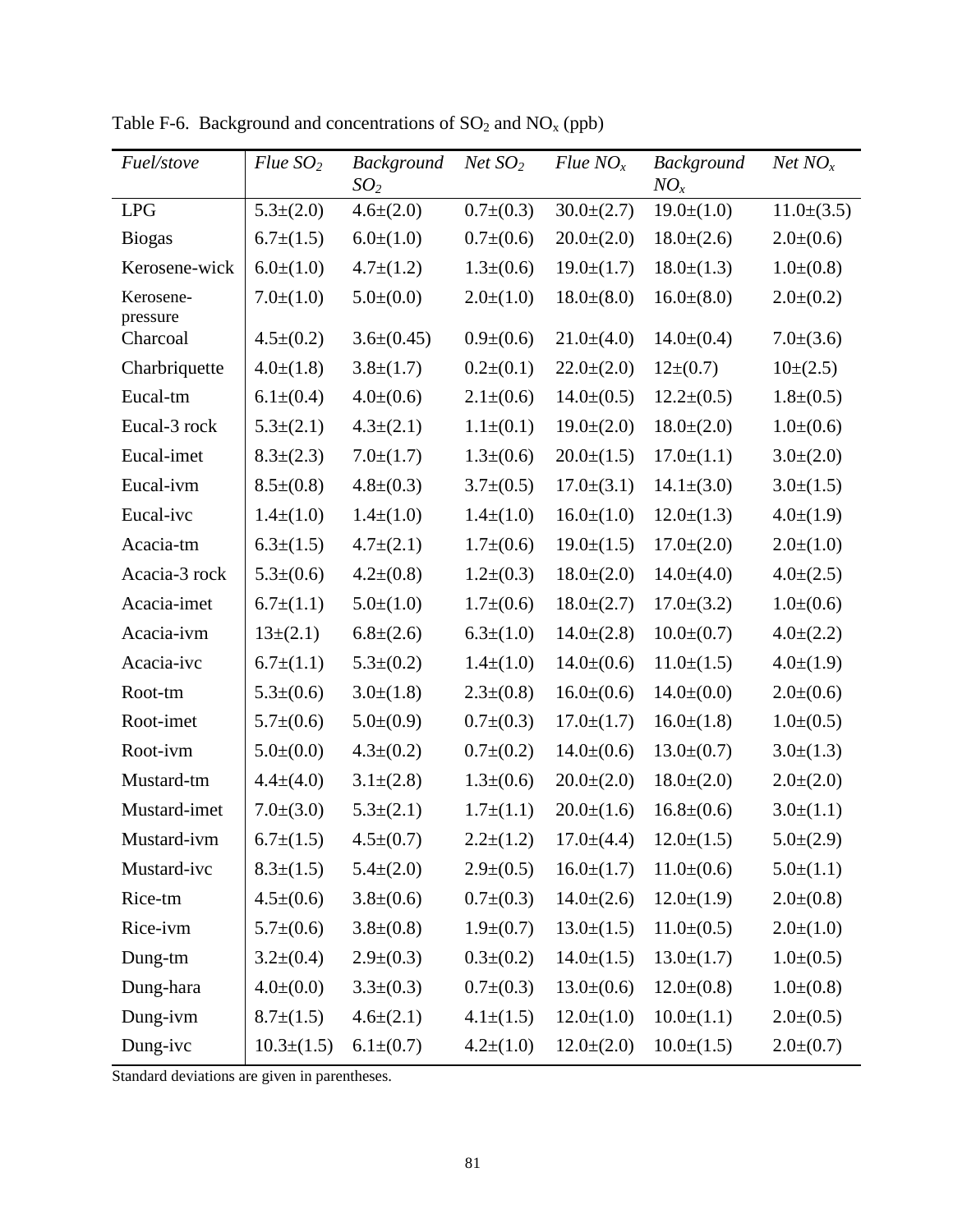## **Appendix G: Error Analysis**

Since the carbon balance method relies on ratios to  $CO<sub>2</sub>$ , the sensitivity of the calculated emission factors to potential errors in measured fluegas concentrations is not directly obvious. The error analysis in Table G-1 shows typical percentage changes in calculated emission factors (including K and NCE) as a function of hypothetical 10% errors in the measured fluegas concentrations for each of the major airborne species. Note that the emission factors for any one species are quite insensitive to errors in any of the other gases except  $CO<sub>2</sub>$ . Because the calculation depends on ratios, of course, there is also little sensitivity to problems that affect entire samples, such as leakage of ambient air into the sample container during sampling, storage, or GC injection.

|                 |               | A 10% change in: $Gives this % change in final emission estimates:$ |                 |     |     |             |            |  |  |  |  |  |  |
|-----------------|---------------|---------------------------------------------------------------------|-----------------|-----|-----|-------------|------------|--|--|--|--|--|--|
|                 | K             | <b>NCE</b>                                                          | CO <sub>2</sub> | CO  |     | $CH4$ TNMOC | <b>TSP</b> |  |  |  |  |  |  |
| CO <sub>2</sub> |               |                                                                     |                 |     |     |             |            |  |  |  |  |  |  |
| <b>CO</b>       | 6             | 0.7                                                                 | 0.7             | -11 | 0.7 | 0.7         | 0.7        |  |  |  |  |  |  |
| CH <sub>4</sub> |               | 0.2                                                                 | 0.2             | 0.2 |     | 0.2         | 0.2        |  |  |  |  |  |  |
| <b>TNMOC</b>    | $\mathcal{R}$ | 0.4                                                                 | 0.4             | 0.4 | 0.4 | 9           | 0.4        |  |  |  |  |  |  |
| <b>TSP</b>      |               | 0.1                                                                 | 0.1             |     |     |             |            |  |  |  |  |  |  |

Table G-1. Error Analysis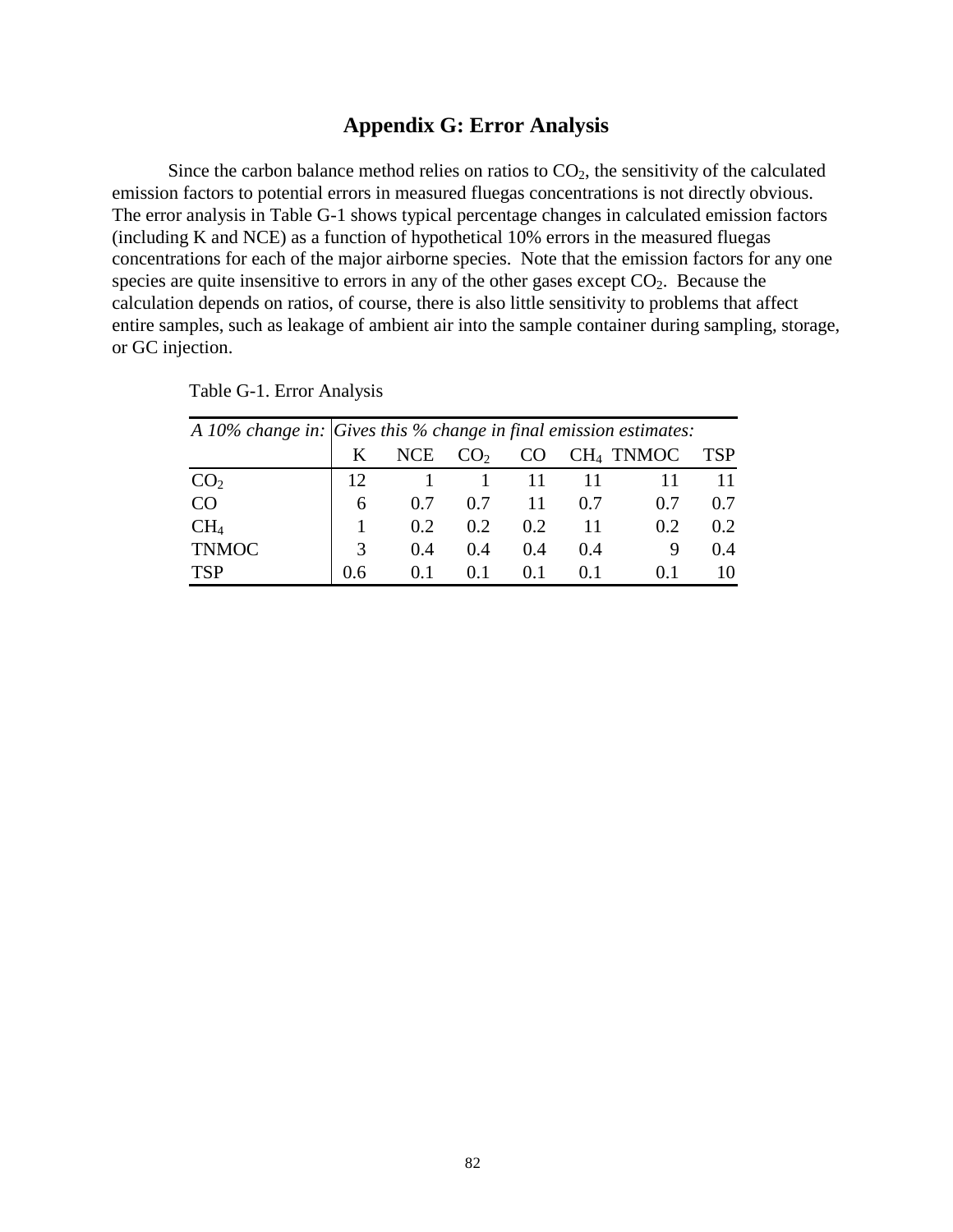# **Appendix H: Estimation of Indian Household Fuel Consumption**

The limitations in available estimates are listed below.

- In India a wide variety of fuels such as liquid petroleum gas (LPG), kerosene, biogas, coal, coke, charcoal, fuelwood, dungcakes, rootfuel and crop residues (mustard stalks, jute stalks, cotton stalks, rice straw, etc.) are used for cooking purposes.
- A variety of improved stoves such as metal stove, mud stove (with single pot, two pots) and ceramic stoves are now in use through efforts of the Ministry of Non-conventional Energy Sources (MNES).
- The life of the improved stoves is limited (not more than 2 years). So the number of improved stoves in working condition is far less, but by an uncertain number, than the total disseminated to date.
- In India due to the large variation in the agricultural climatic conditions and life style, the types of crop produced also vary from region to region. Depending on the type of crops produced, the crop residues used as fuel also vary.
- There is a considerable variation in the types of food cooked, cooking practices etc. For example the stove known as Hara, employed for simmering milk and fodder preparation, consumes large quantities of dungcake as a fuel and is common in northern states of India. This stove is not in use in southern region.
- Energy consumption levels also vary for different agricultural climatic regions (397-1393) useful kcal/person-day). The biofuel consumption database for India which was made based on the rural energy surveys is found to be quite inadequate. There is a wide variation in the existing rural energy database of India (Joshi and Sinha 1993).

Keeping in mind these limitations, we attempted to estimate the amount of fuel used in India for the year 1990/91.

Biofuel estimation. Large amounts of biofuels are used in rural areas. Three different sources of biofuel consumption estimates for rural India are available. They are:

*Rural Energy Database (REDB*). REDB is based on the analysis of data compiled for 638 villages in 17 states spread over 14 agricultural climatic regions and covering 39000 households.

*Integrated Rural Energy Planning Programme (IREP).* IREP database, compiled by the Planning Commission, Government of India, is based on block level surveys covering nearly 250 blocks. (Blocks are the local administrative subdivision under the district. Each block consists of groups of villages.)

*National Council for Applied Economic Research (NCAER)* database. The NCAER data are based on surveys conducted in 7500 households (in rural areas) selected from 600 villages in 300 districts.

Among these three estimates, the REDB estimates are on the higher side and NCAER estimates are on the lower side. So we have used IREP estimates in our fuel use estimation of rural India even though IREP database has the following uncertainties.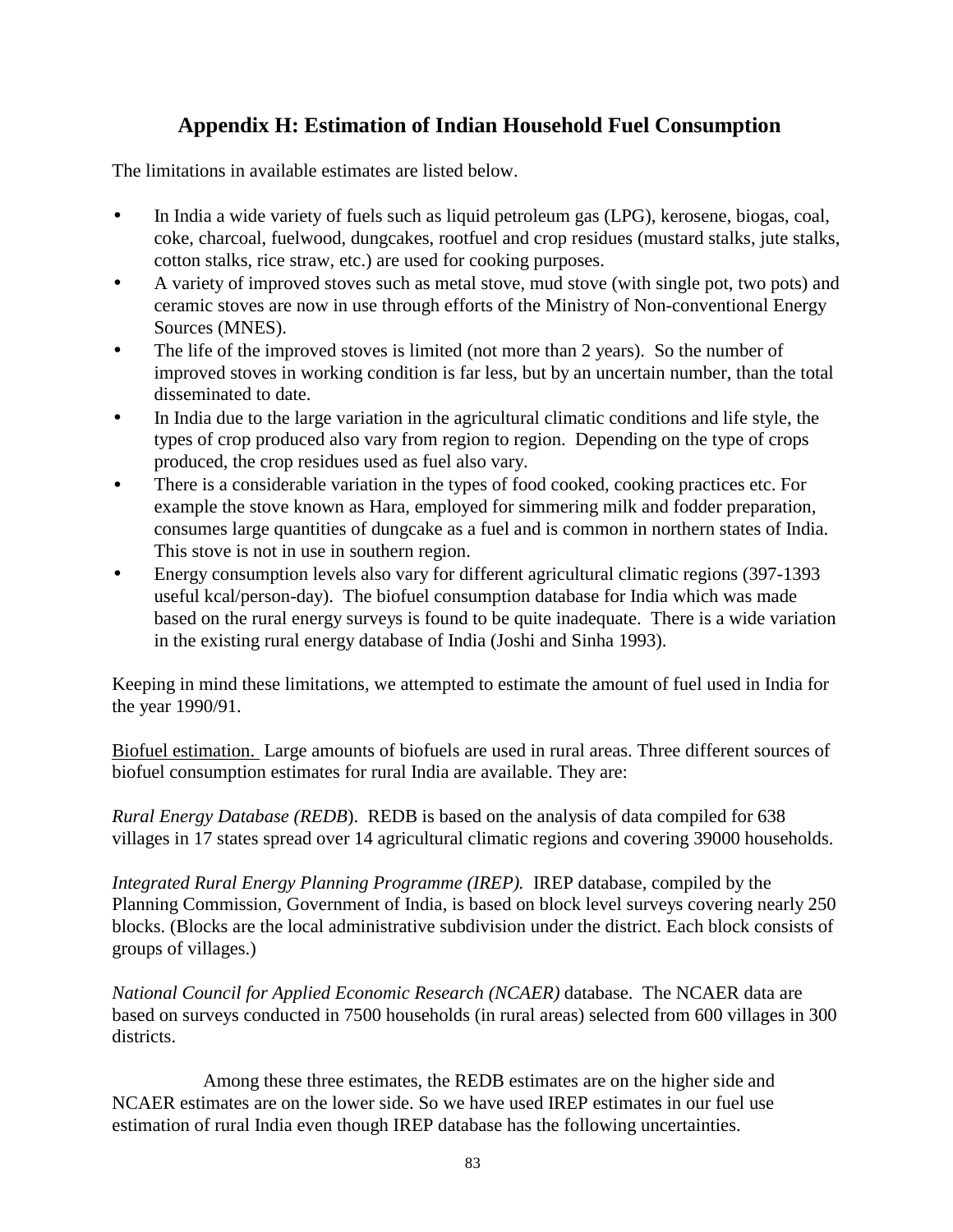- 1. The IREP estimate of crop residues for West Bengal is zero, whereas it is known that crop residues are used extensively in the state.
- 2. There are no estimates for Goa.
- 3. There are no data for dungcake and crop residues for the northeastern states.

Steps involved in biofuel consumption estimation by stove type for rural India (see **Figure H-1**).

- The state biofuel figures given by IREP estimates are divided by the total number of households in different states of rural India to get the per household consumption.
- The state data distribution of improved stoves till March 1991 was collected from MNES.
- From the total number of improved cookstoves installed, the number of improved cookstoves in working condition was calculated based on the assumption that only 60% are functional.
- In the improved stoves, 10% of the improved cookstoves are assumed to be improved metal and 90% of the improved cookstoves are mud stoves.
- The remaining households are assumed to be using traditional stoves.
- It is estimated that there is only one stove in use in each household.
- It is assumed that each stove consumes the three biofuels in the same proportion given by IREP.
- For biofuel consumption in traditional stoves the number of stoves are multiplied by the household consumption of biofuels.
- The total biofuel in improved cookstoves biofuel consumption is estimated by multiplying the household consumption by 0.80 assuming that the improved cookstoves save 20% fuel consumption and further multiplied by the total number of improved stoves working.

The number of rural households, improved stoves and biofuel consumption in each stove in rural India for the year 90/91 are given in **Table H-1**.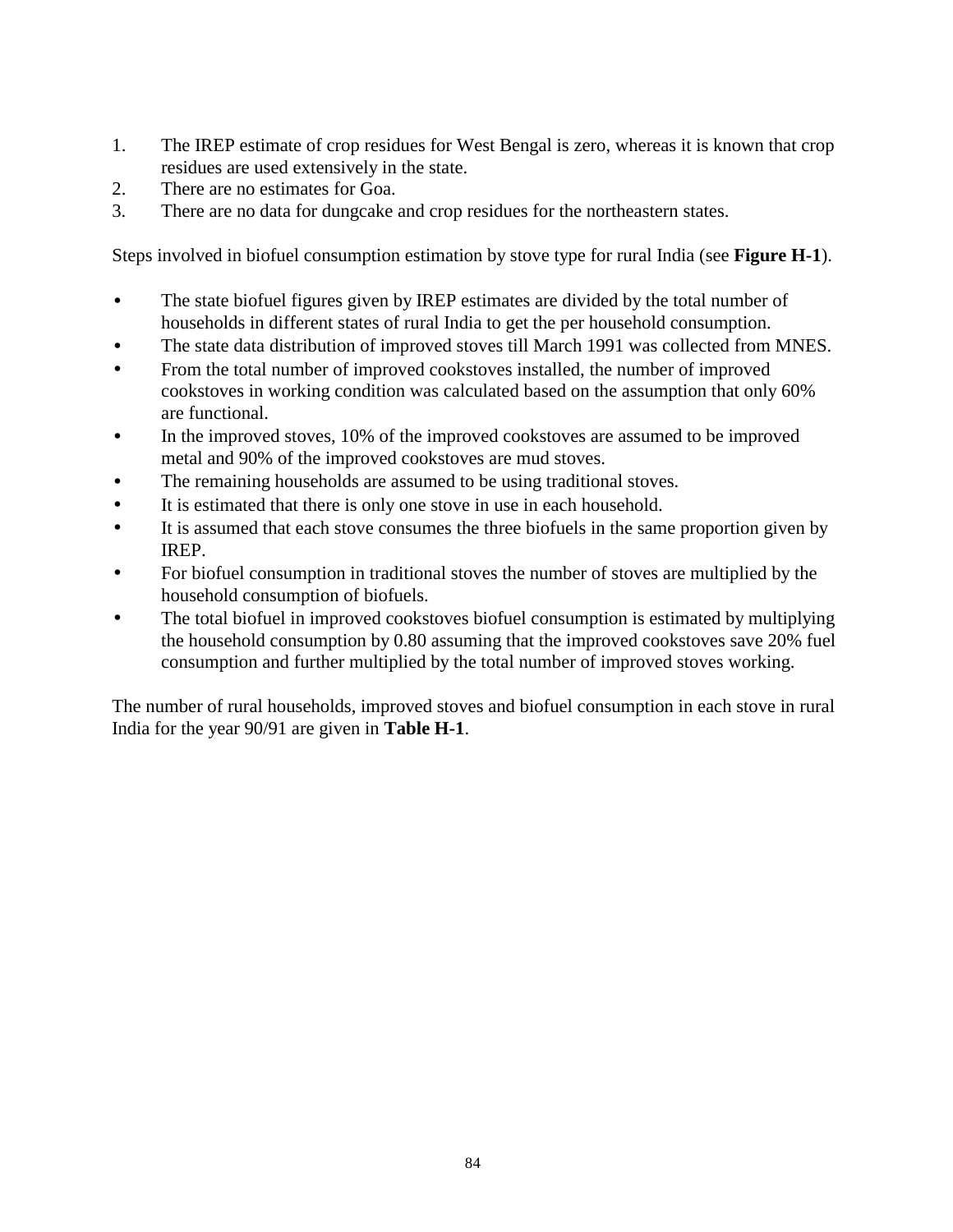| State/Union<br>territories      | No. of rural<br>households | No. of<br>improved                  | No. of improved stoves<br>working |               |        | No. of<br>traditional |               | Total consumption of | biofuels (million tons/year) | Per household consumption<br>of biofuels (tons/year) |               |                  |
|---------------------------------|----------------------------|-------------------------------------|-----------------------------------|---------------|--------|-----------------------|---------------|----------------------|------------------------------|------------------------------------------------------|---------------|------------------|
|                                 |                            | stoves installed<br>until 31.Mar.91 | Metal<br>stoves                   | Mud<br>stoves | Total  | $\emph{stoves}$       | Fuel-<br>wood | Dung-<br>cake        | Crop<br>residues             | Fuel-<br>wood                                        | Dung-<br>cake | Crop<br>residues |
| Andhra                          | 9579605                    | 762598                              | 45756                             | 411803        | 457559 | 8817007               | 10.8          | 2.9                  | 3.6                          | 1.13                                                 | 0.30          | 0.38             |
| Pradesh<br>Arunachal<br>Pradesh | 129956                     | 6042                                | 363                               | 3263          | 3626   | 123914                | 0.5           | 0.0                  | 0.0                          | 3.85                                                 | 0.00          | 0.00             |
| Assam                           | 3265110                    | 101357                              | 6081                              | 54733         | 60814  | 3163753               | 12.3          | 0.0                  | 0.0                          | 3.77                                                 | 0.00          | 0.00             |
| <b>Bihar</b>                    | 10682935                   | 509946                              | 30597                             | 275371        | 305968 | 10172989              | 26.9          | 9.9                  | 13.0                         | 2.52                                                 | 0.93          | 1.22             |
| Goa                             | 120758                     | 48429                               | 2906                              | 26152         | 29058  | 72329                 | 0.0           | 0.0                  | 0.0                          | 0.00                                                 | 0.00          | 0.00             |
| Gujarat                         | 4289530                    | 534200                              | 32052                             | 288468        | 320520 | 3755330               | 9.1           | 2.2                  | 3.0                          | 2.12                                                 | 0.51          | 1.70             |
| Haryana                         | 1825870                    | 569136                              | 34148                             | 307333        | 341481 | 1256735               | 1.7           | 2.9                  | 4.3                          | 0.93                                                 | 1.59          | 2.36             |
| Himalchal<br>Pradesh            | 830856                     | 360886                              | 21653                             | 194878        | 216531 | 469971                | 3.3           | 0.4                  | 0.2                          | 3.97                                                 | 0.48          | 0.24             |
| Karnataka                       | 4920170                    | 470886                              | 28313                             | 254818        | 283132 | 4448285               | 8.3           | 1.8                  | 3.2                          | 1.69                                                 | 0.37          | 0.65             |
| Kerala                          | 3908425                    | 220333                              | 13220                             | 118908        | 132200 | 3688092               | 10.0          | 0.0                  | 1.6                          | 2.56                                                 | 0.00          | 0.41             |
| Madhya<br>Pradesh               | 8243710                    | 845023                              | 50701                             | 456312        | 507014 | 7398687               | 13.1          | 1.8                  | 1.5                          | 1.59                                                 | 0.22          | 0.18             |
| Maharashtra                     | 8410655                    | 662639                              | 39758                             | 357825        | 397583 | 7748016               | 16.0          | 6.7                  | 5.8                          | 1.90                                                 | 0.80          | 0.69             |
| Manipur                         | 203193                     | 21576                               | 1295                              | 11651         | 12946  | 181617                | 0.8           | 0.0                  | 0.0                          | 3.94                                                 | 0.00          | 0.00             |
| Meghalaya                       | 256914                     | 10200                               | 612                               | 5508          | 6120   | 246714                | 0.9           | 0.0                  | 0.0                          | 3.50                                                 | 0.00          | 0.00             |
| Mizoram                         | 60348                      | 7694                                | 462                               | 4155          | 4616   | 52654                 | 0.2           | 0.0                  | 0.0                          | 3.31                                                 | 0.00          | 0.00             |
| Nagaland                        | 168918                     | 7000                                | 420                               | 3780          | 4200   | 161918                | 0.6           | 0.0                  | 0.0                          | 355                                                  | 0.00          | 0.00             |
| Orissa                          | 4773275                    | 339528                              | 20372                             | 183345        | 203717 | 4133747               | 11.2          | 0.6                  | 0.4                          | 2.50                                                 | 0.13          | 0.09             |

Table H-1. State list of rural households, penetration of improved stoves, and biomass fuel consumption

(Continued)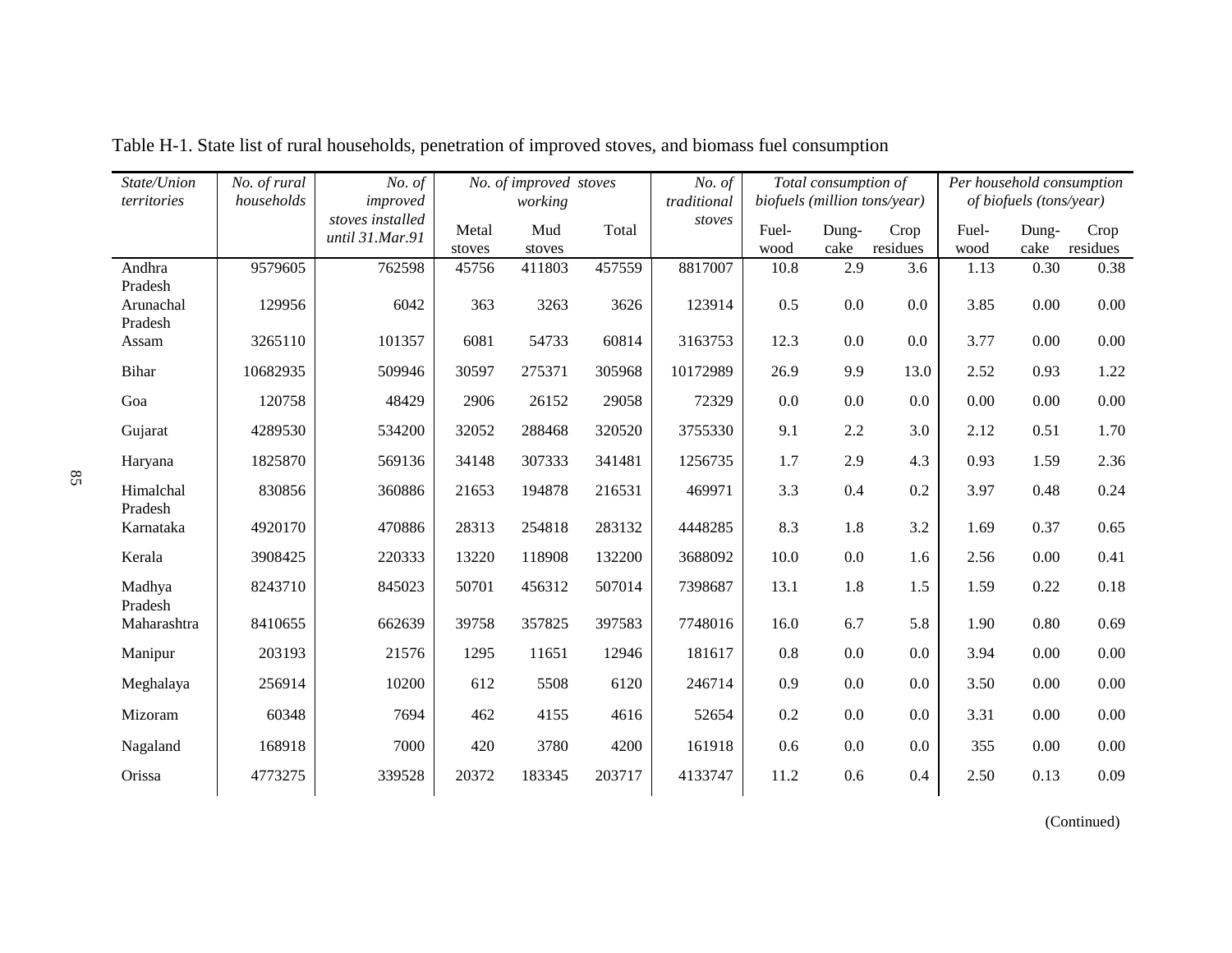| State/Union<br>territories  | No. of rural<br>households | No. of<br>improved                  | No. of improved stoves<br>working |               | No. of<br>traditional | Total consumption of<br>biofuels (million tons/year) |               |               | Per household consumption<br>of biofuels (tons/year) |               |               |                  |
|-----------------------------|----------------------------|-------------------------------------|-----------------------------------|---------------|-----------------------|------------------------------------------------------|---------------|---------------|------------------------------------------------------|---------------|---------------|------------------|
|                             |                            | stoves installed<br>until 31.Mar.91 | Metal<br>stoves                   | Mud<br>stoves | Total                 | stoves                                               | Fuel-<br>wood | Dung-<br>cake | Crop<br>residues                                     | Fuel-<br>wood | Dung-<br>cake | Crop<br>residues |
| Punjab                      | 2257090                    | 515796                              | 30948                             | 278530        | 309478                | 1741295                                              | 1.9           | 3.4           | 5.0                                                  | 0.84          | 1.51          | 2.22             |
| Rajasthan                   | 5441095                    | 1080764                             | 64846                             | 583613        | 648458                | 4360331                                              | 4.3           | 2.1           | 0.8                                                  | 0.79          | 0.39          | 0.15             |
| Sikkim                      | 67318                      | 18597                               | 1116                              | 10042         | 11158                 | 48721                                                | 0.2           | 0.0           | 0.0                                                  | 2.97          | 0.00          | 0.00             |
| Tamil Nadu                  | 8027750                    | 742420                              | 44545                             | 400907        | 445452                | 7285330                                              | 8.5           | 2.0           | 2.5                                                  | 1.06          | 0.25          | 0.31             |
| Tripura                     | 430649                     | 5971                                | 358                               | 3224          | 3583                  | 424678                                               | 1.4           | 0.0           | 0.0                                                  | 3.26          | 10.00         | 0.00             |
| <b>Uttar Pradesh</b>        | 16784590                   | 1209179                             | 72551                             | 652957        | 725507                | 15575411                                             | 21.9          | 17.2          | 17.3                                                 | 1.30          | 1.02          | 1.03             |
| West Bengal                 | 8384490                    | 317179                              | 19031                             | 171277        | 190307                | 8067311                                              | 4.4           | 0.0           | 0.0                                                  | 0.52          | 0.00          | 0.00             |
| Union                       | 285878                     | 151096                              | 9066                              | 81592         | 90658                 | 134782                                               | 0.4           | 0.3           | 0.4                                                  | 1.40          | 1.05          | 1.40             |
| Territories<br><b>TOTAL</b> | 103049088                  | 9519475                             | 571169                            | 5140517       | 5711685               | 93529617                                             | 168.7         | 54.2          | 62.6                                                 | 54.96         | 9.55          | 12.03            |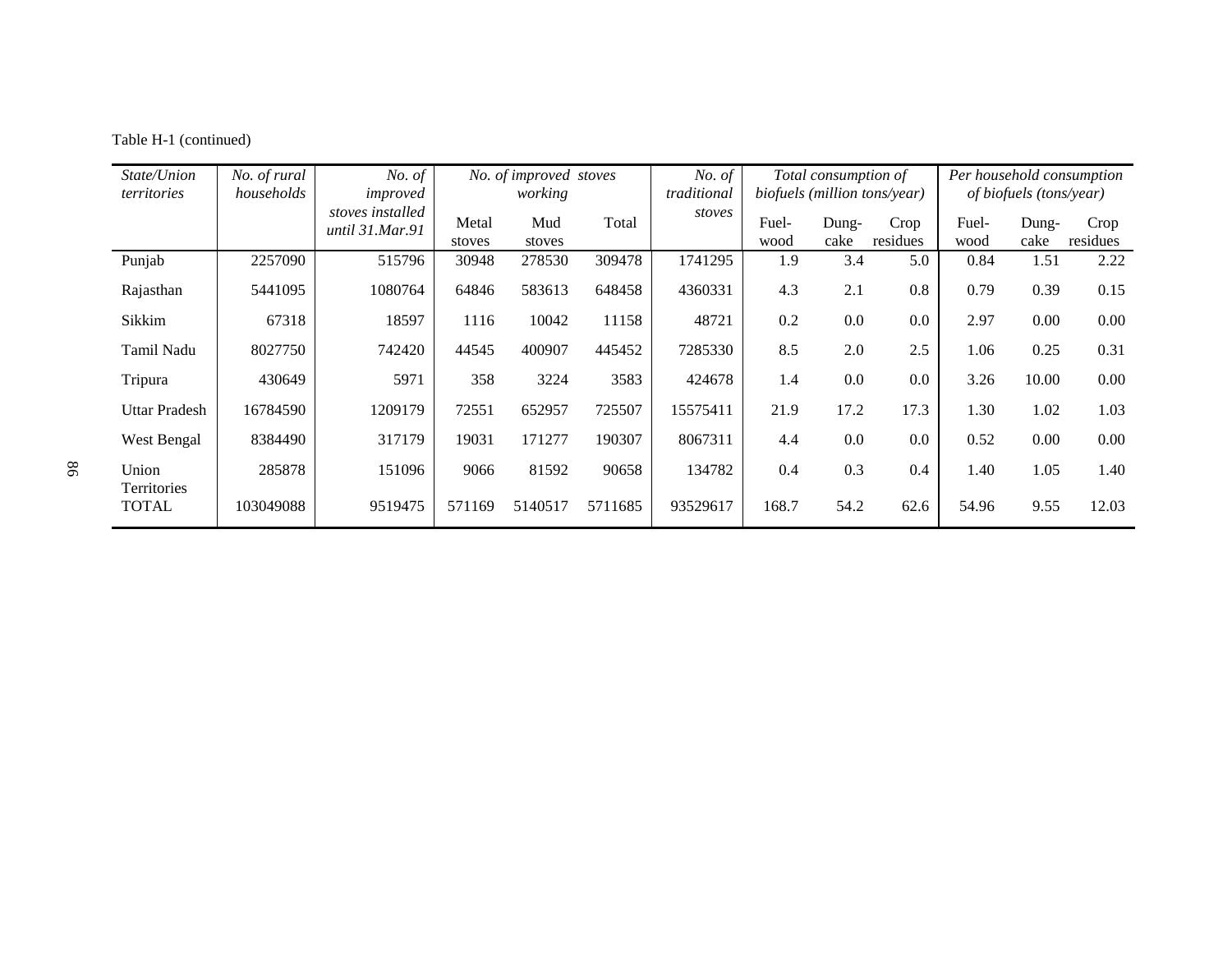The 1991 census found that only 30% of the urban population use biofuels, which we assume to be nearly all fuelwood in traditional stoves with a consumption norm of 1 kg/person-day. The total urban consumption of fuelwood is thus calculated to be 23.8 million ton/year.

Charcoal consumption in cookstoves for the year 1990/91 is calculated from the charcoal production data. FAO (1994) reported that in India about 2 million ton of charcoal was produced in the year 1991. Most of the charcoal was used for small-scale industries such as bakeries, laundries, silk re-reeling, jewelry making, etc. so it is assumed only 25% was used in cookstoves.

Biogas consumption is estimated from the number of family biogas plant installed. Up to 1990/91, 1.4 million family type biogas plants were installed (TERI 1997). The plant capacity is  $2m<sup>3</sup>/day$ . The NCAER survey indicates that only 66% of the biogas plants installed are in working condition (NCAER 1992). Based on the assumption that 66% of the installed biogas plants produce biogas with a 70% of the plant capacity, 666 million  $m<sup>3</sup>$  of biogas was consumed in India.

*Commercial Fuels (LPG, kerosene).* Commercial fuels such as LPG and kerosene are used by 30% of the population, mainly in urban areas. For the year 1990-91 total LPG consumption was 2.4/5 million ton. Out of which, 78.4% (1.894 million ton) was used for domestic purpose (MoPNG, 1993).

In 1990/91, kerosene consumption was 8.4 million ton/year, but it is unclear what fraction was used for cooking. In 1991, 60% of the kerosene was used in rural sector (MoF 1992), where most is used for lighting. NCAER (1985) indicated a cooking: lighting ratio of 0.186:1 in rural areas and 3.46:1 for urban areas. Kishore and Joshi (1995) reported that the predominant use of kerosene for lighting in rural areas and for cooking in urban areas continues. It is thus estimated that 3.98 million ton of kerosene was used for cooking during 1991, of which 29% is used in rural areas. In the absence of data on how much is used in each kind of stove, it is assumed that in urban area 60% of the kerosene is used in wick stoves and 40% in pressure stoves. The reverse percentages are assumed for rural areas.

The estimated fuel consumption by stove in India for 1990/91 is in **Table H-2.**